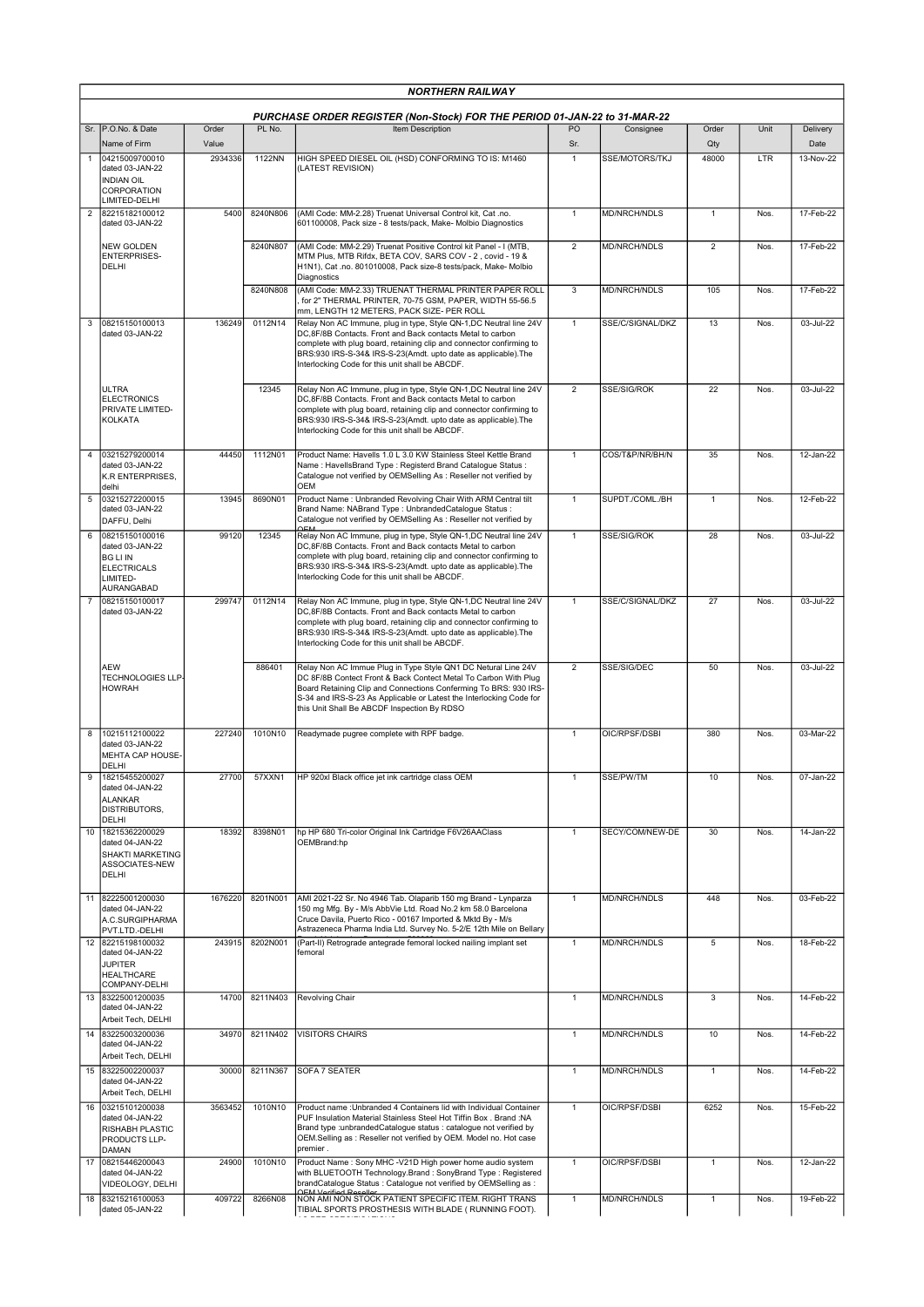|    | <b>B G DISTRIBUTORS-</b><br>NEW DELHI                                                    |          |          | AS PER SPECIFICATIONS.                                                                                                                                                                                                                                                                                                                                                                                                                                                                                                         |                |                     |                |      |                         |
|----|------------------------------------------------------------------------------------------|----------|----------|--------------------------------------------------------------------------------------------------------------------------------------------------------------------------------------------------------------------------------------------------------------------------------------------------------------------------------------------------------------------------------------------------------------------------------------------------------------------------------------------------------------------------------|----------------|---------------------|----------------|------|-------------------------|
|    | 19 09215008100069                                                                        | 8238731  | 7798N01  | CASNUB 22 HS Bogie for BOXNHL Wagons. Drawing No :- General                                                                                                                                                                                                                                                                                                                                                                                                                                                                    | $\mathbf{1}$   | SSE/WS/ASR          | 10             | Nos. | 05-Apr-22               |
|    | dated 05-JAN-22<br><b>AUTOKAST LIMITED-</b>                                              |          |          | arrangement as per RDSO Drg No: WD -04078- S/1, Alt (4), Item No<br>1 to 18, except item no 4, 6, 7, 8, 9. Specification No :- WD -17 -                                                                                                                                                                                                                                                                                                                                                                                        | $\overline{2}$ | SSE/WS/ASR          | 10             | Nos. | 05-May-22               |
|    | <b>KERALA</b>                                                                            |          |          | CASNUB - 22 -HS- BOGIE- 92 (Rev. 3 of Sep. 2004) With                                                                                                                                                                                                                                                                                                                                                                                                                                                                          |                |                     |                |      |                         |
|    |                                                                                          |          |          | Amendment No 6 Issued in July 2020.                                                                                                                                                                                                                                                                                                                                                                                                                                                                                            | 3              | SSE/WS/ASR          | 11             | Nos. | 05-Jun-22               |
| 20 | 09215008100071                                                                           | 21352100 | 7798N01  | CASNUB 22 HS Bogie for BOXNHL Wagons. Drawing No :- General                                                                                                                                                                                                                                                                                                                                                                                                                                                                    | $\overline{1}$ | SSE/WS/ASR          | 20             | Nos. | 05-Apr-22               |
|    | dated 05-JAN-22<br>RANEKA                                                                |          |          | arrangement as per RDSO Drg No: WD -04078- S/1, Alt (4), Item No<br>1 to 18, except item no 4, 6, 7, 8, 9. Specification No :- WD -17 -                                                                                                                                                                                                                                                                                                                                                                                        | $\overline{2}$ | SSE/WS/ASR          | 20             | Nos. | 05-May-22               |
|    | <b>INDUSTRIES LTD.-</b><br>PITHAMPUR(DIST)D<br><b>HAR</b>                                |          |          | CASNUB - 22 -HS- BOGIE- 92 (Rev. 3 of Sep. 2004) With<br>Amendment No 6 Issued in July 2020.                                                                                                                                                                                                                                                                                                                                                                                                                                   |                |                     |                |      |                         |
|    |                                                                                          |          |          |                                                                                                                                                                                                                                                                                                                                                                                                                                                                                                                                | 3              | SSE/WS/ASR          | 20             | Nos. | 05-Jun-22               |
|    |                                                                                          |          |          |                                                                                                                                                                                                                                                                                                                                                                                                                                                                                                                                | $\overline{4}$ | <b>SSE/WS/ASR</b>   | 17             | Nos. | 05-Jul-22               |
| 21 | 09215008100073                                                                           | 14142300 | 7798N01  | CASNUB 22 HS Bogie for BOXNHL Wagons. Drawing No :- General                                                                                                                                                                                                                                                                                                                                                                                                                                                                    | $\overline{1}$ | SSE/WS/ASR          | 12             | Nos. | 05-Apr-22               |
|    | dated 05-JAN-22<br>FRONTIER ALLOY<br>STEELS LTD-<br><b>KANPUR</b>                        |          |          | arrangement as per RDSO Drg No: WD -04078- S/1, Alt (4), Item No<br>1 to 18, except item no 4, 6, 7, 8, 9. Specification No :- WD -17 -<br>CASNUB - 22 -HS- BOGIE- 92 (Rev. 3 of Sep. 2004) With<br>Amendment No 6 Issued in July 2020.                                                                                                                                                                                                                                                                                        | $\overline{2}$ | SSE/WS/ASR          | 12             | Nos. | 05-May-22               |
|    |                                                                                          |          |          |                                                                                                                                                                                                                                                                                                                                                                                                                                                                                                                                | 3              | SSE/WS/ASR          | 12             | Nos. | 05-Jun-22               |
|    |                                                                                          |          |          |                                                                                                                                                                                                                                                                                                                                                                                                                                                                                                                                | $\overline{4}$ | SSE/WS/ASR          | 15             | Nos. | 05-Jul-22               |
|    | 22 18215534200081<br>dated 06-JAN-22<br>THE RIGHT CHOICE,<br>AGRA.                       | 66000    | 5701N01  | HP 1000 @5400 RPM GB HDD 64 2 PROCESSOR WITH<br>STANDARD DISPLAY ALL IN ONE PC MODEL NO HP 400 G6 AIO<br>15 10400 8256SSD13 WIFI 23.8"WITH MICROSOFT OFFICE HOME<br>AND BUSINESS.                                                                                                                                                                                                                                                                                                                                              | $\overline{1}$ | COS/T&P/NR/BH/N     | $\mathbf{1}$   | Nos. | 31-Mar-22               |
| 23 | 18215517200082                                                                           | 11094    | 1010     | Brother TN-2365 Class OEM Brand: brotherModel: TN-2365                                                                                                                                                                                                                                                                                                                                                                                                                                                                         | $\mathbf{1}$   | ASSTT.SECY./GM/     | 4              | Nos. | $\overline{08}$ -Jan-22 |
|    | dated 06-JAN-22<br><b>MARK SALES &amp;</b><br>SERVICES, DELHI                            |          |          |                                                                                                                                                                                                                                                                                                                                                                                                                                                                                                                                |                |                     |                |      |                         |
|    | 24 18215523200084<br>dated 06-JAN-22<br><b>MEST</b><br>INTERNATIONAL,<br>Delhi           | 6689     | 1010     | HP 803 Tri Color Original I ink Cartridge F6V20AA CLASS OEM<br><b>BRAND HP</b>                                                                                                                                                                                                                                                                                                                                                                                                                                                 | $\mathbf{1}$   | ASSTT.SECY./GM/     | $\overline{7}$ | Nos. | 08-Jan-22               |
|    | 25 18215515200085<br>dated 06-JAN-22<br>DigiTech Computer,<br>Delhi                      | 5300     | 1112N01  | hp HP 131A YELLOW ORIGINAL LASER JET TONER CARTRIDGE<br>CLASS OEM.Brand : hpModel : HP 131A Yellow Original laserjet<br>Toner Cartridge CF212A.                                                                                                                                                                                                                                                                                                                                                                                | $\mathbf{1}$   | COS/T&P/NR/BH/N     | $\mathbf{1}$   | Nos. | 08-Jan-22               |
| 26 | 18215525200090<br>dated 06-JAN-22<br>APEX SYSTEM-<br>DELHI                               | 15640    | 1112N01  | CANON PGI 2700 XL MAGENTA CARTRIDGE                                                                                                                                                                                                                                                                                                                                                                                                                                                                                            | $\overline{1}$ | COS/T&P/NR/BH/N     | 10             | Nos. | 08-Jan-22               |
| 27 | 18215526200091<br>dated 06-JAN-22<br>APEX SYSTEM-<br>DELHI                               | 15640    | 1112N01  | CANON PGI-2700 XL Y CLASS OEM.Brand : CanonModel : Canon<br>Cartridge 2700Y Class OEM                                                                                                                                                                                                                                                                                                                                                                                                                                          | $\mathbf{1}$   | COS/T&P/NR/BH/N     | 10             | Nos. | 08-Jan-22               |
| 28 | 10215057200093<br>dated 07-JAN-22<br>Derpa Industrial<br>Polymers(P), UP                 | 3222637  | 1010N10  | Jersey V neck woolen khaki Size- M- 2000, L-4000, XL-1838, XXL-<br>500. Detailed description as per GeM contract No. 511687745661153<br>dt. 06.12.2021.                                                                                                                                                                                                                                                                                                                                                                        | $\mathbf{1}$   | OIC/RPSF/DSBI       | 8338           | Nos. | 06-Mar-22               |
|    | 29 01215024100097<br>dated 07-JAN-22<br><b>ADINATH</b><br>INDUSTRIES-ALWAR               | 193780   | 4637N237 | COMPOSITE BRACKET INSULATOR (POLLUTED ZONE) CD 1050<br>MM CONFIRMING TO RDSO SPEC NO. TI /SPC/ OHE / INSCOM /<br>1071 (REV. 01) OR LATEST                                                                                                                                                                                                                                                                                                                                                                                      | $\mathbf{1}$   | SSE/C/TRD/NDLS      | 138            | Nos. | 07-Apr-22               |
|    | 30 82215212200100<br>dated 07-JAN-22<br><b>KRISHNA</b><br>HEALTHCARE-DELHI               | 175459   | 8211N024 | (AMI Code-17.B24) STELLARIS PC PHACO PACK                                                                                                                                                                                                                                                                                                                                                                                                                                                                                      | $\mathbf{1}$   | MD/NRCH/NDLS        | 60             | Nos. | 06-Feb-22               |
|    | 83205012200107<br>dated 07-JAN-22<br><b>SUNRISE</b><br>ENTERPRISES-NEW<br>DELHI          | 40500001 |          | 8201N001   Diode Laser For dermatology (Specification attached)                                                                                                                                                                                                                                                                                                                                                                                                                                                                |                | MD/NRCH/NDLS        |                | Nos. | 14-Feb-22               |
| 32 | 83215119200110<br>dated 07-JAN-22<br><b>TRIVITRON</b><br>HEALTHCARE PVT.<br>LTD.-CHENNAI | 3220000  | 8211N001 | C ARM Imaging System for orthopaedic department NRCH (as per<br>attached specification)                                                                                                                                                                                                                                                                                                                                                                                                                                        | $\mathbf{1}$   | MD/NRCH/NDLS        | $\mathbf{1}$   | Nos. | 31-Mar-22               |
| 33 | 82225003200116<br>dated 10-JAN-22<br><b>HARKRISHAN</b><br>INTERNATIONAL-<br>DELHI        | 39800    | 8211N369 | BIPAP MACHINE , PATIENT NAME- RAMPRAVESH PRASAD                                                                                                                                                                                                                                                                                                                                                                                                                                                                                | $\mathbf{1}$   | MD/NRCH/NDLS        | $\mathbf{1}$   | Nos. | 22-Jan-22               |
| 34 | 03215081200123<br>dated 10-JAN-22<br><b>GANPATI TRADING</b><br>CORPORATION-<br>DELHI     | 29940    | 1010N1   | Product Name : Unbranded as per buyer"s choice 5 number 19 mm<br>thick commercial block board mr grade conforming to is 1659. Brand:<br>NA Brand Type: Unbranded Catalogue Status: catalogue not verified<br>by OEM.Selling As : reseller not verified by OEM.Model NO.OS -5.                                                                                                                                                                                                                                                  | $\mathbf{1}$   | SECY. TO CPO        | $\mathbf{1}$   | Nos. | 17-Feb-22               |
| 35 | 03215268200124<br>dated 10-JAN-22<br>SARAJ<br>ENTERPRISES-NEW<br>DELHI                   | 31500    | 7290N001 | Product Name: SKF three leg bearing pullers .Brand: SKF. Brand<br>Type : registered brandCatalogue Status : catalogue not verified by<br>OEM.Selling As : reseller not verified by OEM. Model NO.3 LEG SKF<br><b>BEARING PULLAR.</b>                                                                                                                                                                                                                                                                                           | $\mathbf{1}$   | SSE/EWS/DBSI        | 10             | Nos. | 18-Jan-22               |
| 36 | 03215276200125<br>dated 10-JAN-22<br>DEEKSHA OFFICE<br>SYSTEMS-DELHI                     | 9650     | 1010N10  | Product name : deeksha steel almirah 2000 mm 4 shelves. Brand<br>:deeksha. Brand type : registered brand.Catalogue status : catalogue<br>not verified by OEM.Selling as : OEM verified reseller. Model<br>no.DSCB 2000.                                                                                                                                                                                                                                                                                                        | $\mathbf{1}$   | <b>ASC/RPF/DBSI</b> | $\mathbf{1}$   | Nos. | 17-Feb-22               |
| 37 | 82215136100130<br>dated 10-JAN-22                                                        | 54914    | 8211N485 | (AMI No-23.485)SILVER gel SOLUTION 250gm/ml, SPECIFICATION-<br>Silver Nitrate Gel containing Silver Nitrate IP  0.085% W/W; Gel<br>base  q.s. The Silver Content should be 540ppm +/- 10% for more<br>potent and effectiveness due to higher silver content; There should<br>be No Silver Oxidation i.e. turning black/brown in presence of<br>sunlight/light. The effectiveness of the gel should be upto 48-72 hours<br>to reduce repeated bandaging on the wound. 1 set consists of 1 tube<br>of 50 gm and 1 jar of 200 gm. | $\mathbf{1}$   | MD/NRCH/NDLS        | 10             | Set  | 24-Feb-22               |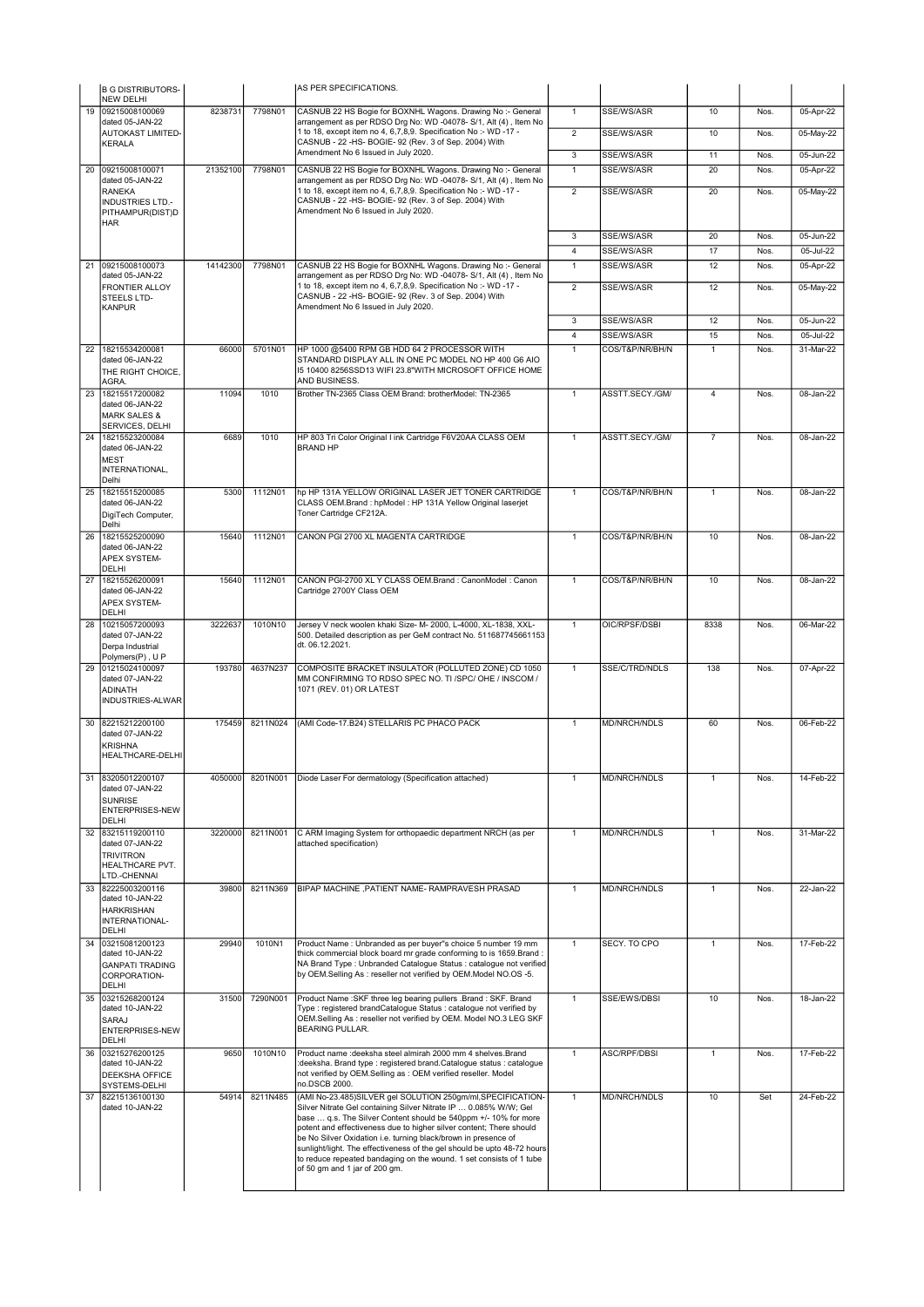|    | KRISHNA<br>HEALTHCARE-DELHI                                                                                                                  |         | 8211N486 | (AMI No-23.486) Silver Nitrate Wound Cleaning Solution/Spray set of<br>assorted sizes, SPECIFICATION-Silver Nitrate Wound Cleaning                                                                                                                                                                                                                         | $\overline{2}$ | MD/NRCH/NDLS        | 10             | Set        | 24-Feb-22     |
|----|----------------------------------------------------------------------------------------------------------------------------------------------|---------|----------|------------------------------------------------------------------------------------------------------------------------------------------------------------------------------------------------------------------------------------------------------------------------------------------------------------------------------------------------------------|----------------|---------------------|----------------|------------|---------------|
|    |                                                                                                                                              |         |          | Solution / Spray 1 set equals 4 bottles of 100ml / 1 bottle of 500 ml<br>containing Silver Nitrate IP  0.022% W/V; Deionised Water  q.s.;<br>The Silver Content should be 140ppm +/- 10% for more potent and<br>effectiveness due to higher silver content; There should be No Silver<br>Oxidation i.e. turning black/brown in presence of sunlight/light. |                |                     |                |            |               |
|    | 38 03215280200133<br>dated 10-JAN-22<br>Arbeit Tech, DELHI                                                                                   | 115302  | 6098N1   | Product name :Daffu Office /visitor chairs with seat d x w x h 450 mm<br>500 mm 460 mm padded with polyurethane foam. Brand : Daffu<br>Brand type : registered brand.Catalogue status : OEM verified                                                                                                                                                       | $\mathbf{1}$   | AME/HD.QRS/N        | 33             | Nos.       | 18-Feb-22     |
|    | 39 03215278200134<br>dated 10-JAN-22<br>Shyam Ji Trading<br>Company,<br>CHANDIGARH                                                           | 22500   | 1010N10  | on : OEM vorified regeller Model no den 045<br>Product Name : Unbranded 60 LITRES LITRES HDPE WASTE<br>CONTAINERS OR RIGID LINERS - DUST BIN OR GARBAGE BIN<br>OR HOUSEHOLD BIN.Brand: NA Brand Type: Unbranded<br>Catalogue Status : catalogue not verified by OEM.Selling As : reseller<br>not verified by OEM. Model NO.dust bin (stc).                 | $\mathbf{1}$   | ASC/RPF/DBSI        | 30             | Nos.       | 19-Jan-22     |
| 40 | 03215277200135<br>dated 10-JAN-22<br><b>DEEKSHA OFFICE</b><br>SYSTEMS-DELHI                                                                  | 10737   | 1010N10  | Product name : Deeksha Revolving chair with ARM Knee tilt<br>synchronic.Brand: DEEKSHABrand type: registered<br>brand.Catalogue status: OEM Verified Catalogue.Selling as: OEM.<br>model no.DDC -547.                                                                                                                                                      | $\overline{1}$ | <b>ASC/RPF/DBSI</b> | $\overline{1}$ | Nos.       | 17-Feb-22     |
|    | 41 83225004200144<br>dated 11-JAN-22<br><b>GOYAL MG GASES</b><br>PVT LTD-<br><b>GHAZIABAD</b>                                                | 403200  | 8211N580 | NITROUS OXIDE IN BULK CYLINDER "D TYPE" IN CUBIC METER<br>AS AND WHEN REQUIRED FOR NEXT 2 YEARS                                                                                                                                                                                                                                                            | $\mathbf{1}$   | MD/NRCH/NDLS        | 1000           | <b>CUM</b> | 11-Jan-24     |
| 42 | 83225002200146<br>dated 11-JAN-22<br>Arbeit Tech, DELHI                                                                                      | 30000   | 8211N367 | <b>SOFA 7 SEATER</b>                                                                                                                                                                                                                                                                                                                                       | $\mathbf{1}$   | MD/NRCH/NDLS        | 1              | Nos.       | 24-Feb-22     |
|    | 43 07215007100153<br>dated 11-JAN-22<br><b>SKYLARK METAL</b><br><b>MOULDING</b><br><b>INDUSTRIES</b><br>PRIVATE LIMITED-<br><b>GHAZIABAD</b> | 1993600 | 9098NS   | MS Plate for Brake Shoe as per DRG No. D/BG-1753/2 Grade-A and<br>IS 2062                                                                                                                                                                                                                                                                                  | $\mathbf{1}$   | SSE/FDY/GZB         | 20000          | Nos.       | 11-Apr-22     |
|    | 44 08215273100161<br>dated 12-JAN-22<br><b>NSS STORES</b><br><b>SUPPLY AGENCY</b><br>PRIVATE LIMITED-<br><b>HOWRAH</b>                       | 3593065 | 5698NS   | Set of assembly parts of 60 Kg. Thick Web Switch Clamp Point Lock<br>Complete assembly(with ground connections) as per Drawing<br>No.RDSO/S 3395 A & RDSO/S-3454 ALT- A Ver-1 or latest.                                                                                                                                                                   | $\mathbf{1}$   | SSE/SMITHY/GZB      | 90             | Set        | 12-Jul-22     |
| 45 | 08210027100162<br>dated 12-JAN-22                                                                                                            | 1636896 | 5611N01  | Led Signal Lighting Unit Retrofittable in Existing CLS Unit as per<br>RDSO Specification RDSO/SPN/153/2011. REV.4.1 with latest<br>amendment for Shunt Signal                                                                                                                                                                                              | $\mathbf{1}$   | SSE/SIG/C/TKJ       | 20             | Nos.       | 12-Jul-22     |
|    | <b>TILAK</b><br>INTERNATIONAL(SIG<br>NAL)-NEW DELHI                                                                                          |         | 5622N1   | LED Shunt Lighting unit retrofittable in existing CLS units as per<br>RDSO specification no. RDSO/SPN/153/2011. Rev.4.1 with latest<br>amendment for Shunt signal.                                                                                                                                                                                         | $\overline{2}$ | SSE/SPL/S/DBSI      | 18             | Nos.       | 12-Jul-22     |
|    |                                                                                                                                              |         | 5646N01  | LED Signal Lighting Unit Retrofittable in existing CLS unit as per<br>RDSO Specification RDSO/SPN/153/2011 REV.4.1 OR Latest for                                                                                                                                                                                                                           | $\overline{5}$ | SSE/S/NNO           | $\overline{7}$ | Nos.       | 12-Jul-22     |
|    |                                                                                                                                              |         | 5646N194 | SHUNT SIGNAL<br>SHUNT LED SIGNAL LIGHTING UNIT 110V AC RETROFITTABLE<br>EXISITING CLS HOUSING COMPATIBLE WITH AC LED ECR<br>RDSO SPECIFICATION NO. RDSO /SPN/153 /2011 REV 4.1<br>(DRAFT) OR LATEST                                                                                                                                                        | 6              | SSE/C/JALLANDHAR    | 17             | Nos.       | 12-Jul-22     |
| 46 | 10215113200193<br>dated 13-JAN-22<br>A.K. Electricals<br>(India), Newdelhi                                                                   | 335110  | 1010N10  | Jersey woolen V neck black colour Size- 85 No-100 Nos, 90 No- 200<br>Nos, 95 Nos-200 Nos, 100 No-200 Nos, 105 No-13 Nos. Brand<br>:CO.Detailed description as per GeM contract no.GEMC-<br>511687760068003 DT.12/01/2022.                                                                                                                                  | $\mathbf{1}$   | OIC/RPSF/DSBI       | 713            | Nos.       | $27 - Jan-22$ |
| 47 | 03215275200200<br>dated 13-JAN-22<br><b>DEEKSHA OFFICE</b><br>SYSTEMS-DELHI                                                                  | 13400   | 1010N10  | Product name : deeksha steel almirah 1325 mm 3 shelves Brand<br>deeksha Brand type: Registered brand.Catalogue status: OEM<br>verified catalogue.Selling as : OEM. Model no.DSCD 1325.                                                                                                                                                                     | $\mathbf{1}$   | <b>ASC/RPF/DBSI</b> | $\mathbf{1}$   | Nos.       | 17-Feb-22     |
| 48 | 103215223200201<br>dated 13-JAN-22<br>DEEKSHA OFFICE<br>SYSTEMS-DELHI                                                                        | 1230001 | 1010N10  | Product name :DEEKSHA ANY OTHER WOOD OF MINIMUM 35 MM<br>THICKNESS CLASS ROOM CHAIRS, WARRANTY 1 YEAS Brand<br>:DEEKSHA Brand type : registered brand.Catalogue status : OEM<br>Verified Catalogue.Selling as : OEM. Model no.DCC -900.                                                                                                                    |                | SSE/Pr/BSTC/TKD     | 30             | Nos.       | 18-Feb-22     |
| 49 | 10215059200213<br>dated 14-JAN-22<br>Derpa Industrial<br>Polymers(P), UP                                                                     | 6036632 | 1010N10  | Boot ankle textile Jungle boot direct moulded PU Sole in pairs (Q3)<br>size- 7 No.-3500, 8- 3600, 9- 3582, 10-1500 OR 11- 500 Pairs.                                                                                                                                                                                                                       | $\mathbf{1}$   | OIC/RPSF/DSBI       | 12682          | Pairs      | 29-Mar-22     |
|    | 50 08210027100214<br>dated 14-JAN-22                                                                                                         | 3991081 | 5611N01  | Led Signal Lighting Unit Retrofittable in Existing CLS Unit as per<br>RDSO Specification RDSO/SPN/153/2011. REV.4.1 with latest<br>amendment for Shunt Signal                                                                                                                                                                                              | $\overline{1}$ | SSE/SIG/C/TKJ       | 48             | Nos.       | 14-Jul-22     |
|    | <b>POWER</b><br><b>TECHNOLOGIES</b><br>CORPORATION-<br>DEHRADUN                                                                              |         | 5622N1   | LED Shunt Lighting unit retrofittable in existing CLS units as per<br>RDSO specification no. RDSO/SPN/153/2011. Rev.4.1 with latest<br>amendment for Shunt signal.                                                                                                                                                                                         | $\overline{2}$ | SSE/SPL/S/DBSI      | 45             | Nos.       | 14-Jul-22     |
|    |                                                                                                                                              |         | 5646N194 | SHUNT LED SIGNAL LIGHTING UNIT 110V AC RETROFITTABLE<br>EXISITING CLS HOUSING COMPATIBLE WITH AC LED ECR<br>RDSO SPECIFICATION NO. RDSO /SPN/153 /2011 REV 4.1<br>(DRAFT) OR LATEST                                                                                                                                                                        | 5              | SSE/C/JALLANDHAR    | 39             | Nos.       | 14-Jul-22     |
|    | 51 08210027100215<br>dated 14-JAN-22                                                                                                         | 2660721 | 5611N01  | Led Signal Lighting Unit Retrofittable in Existing CLS Unit as per<br>RDSO Specification RDSO/SPN/153/2011. REV.4.1 with latest<br>amendment for Shunt Signal                                                                                                                                                                                              | $\mathbf{1}$   | SSE/SIG/C/TKJ       | 32             | Nos.       | 14-Jul-22     |
|    | <b>RT VISION</b><br><b>TECHNOLOGIES</b><br>PVT. LTD.-GAUTAM<br><b>BUDDHA NAGAR</b>                                                           |         | 5622N1   | LED Shunt Lighting unit retrofittable in existing CLS units as per<br>RDSO specification no. RDSO/SPN/153/2011. Rev.4.1 with latest<br>amendment for Shunt signal.                                                                                                                                                                                         | $\overline{2}$ | SSE/SPL/S/DBSI      | 30             | Nos.       | 14-Jul-22     |
|    |                                                                                                                                              |         | 5646N194 | SHUNT LED SIGNAL LIGHTING UNIT 110V AC RETROFITTABLE<br>EXISITING CLS HOUSING COMPATIBLE WITH AC LED ECR<br>RDSO SPECIFICATION NO. RDSO /SPN/153 /2011 REV 4.1<br>(DRAFT) OR LATEST                                                                                                                                                                        | 5              | SSE/C/JALLANDHAR    | 27             | Nos.       | 14-Jul-22     |
|    | 52 03215252100235<br>dated 14-JAN-22<br>A.K.ELECTRICALS<br>(INDIA)-NEW DELHI                                                                 | 59118   | 1010N10  | Bb tenor trombone- B flat tenor trombone (medium bore) key B flat &<br>FBV (203MM) Brass bell 0.525 inch (13.24mm) medium bore chrome<br>silver plated inner slide F attachment with silver rotor silver plated<br>with cardholder.                                                                                                                        | $\mathbf{1}$   | OIC/RPSF/DSBI       | $\mathbf{1}$   | Nos.       | 15-Mar-22     |
|    | 53 03215253100236<br>dated 14-JAN-22<br>A.K.ELECTRICALS<br>(INDIA)-NEW DELHI                                                                 | 33748   | 1010N10  | Bb clairnet as per specification s.no.3.                                                                                                                                                                                                                                                                                                                   | $\mathbf{1}$   | OIC/RPSF/DSBI       | $\overline{2}$ | Nos.       | 15-Mar-22     |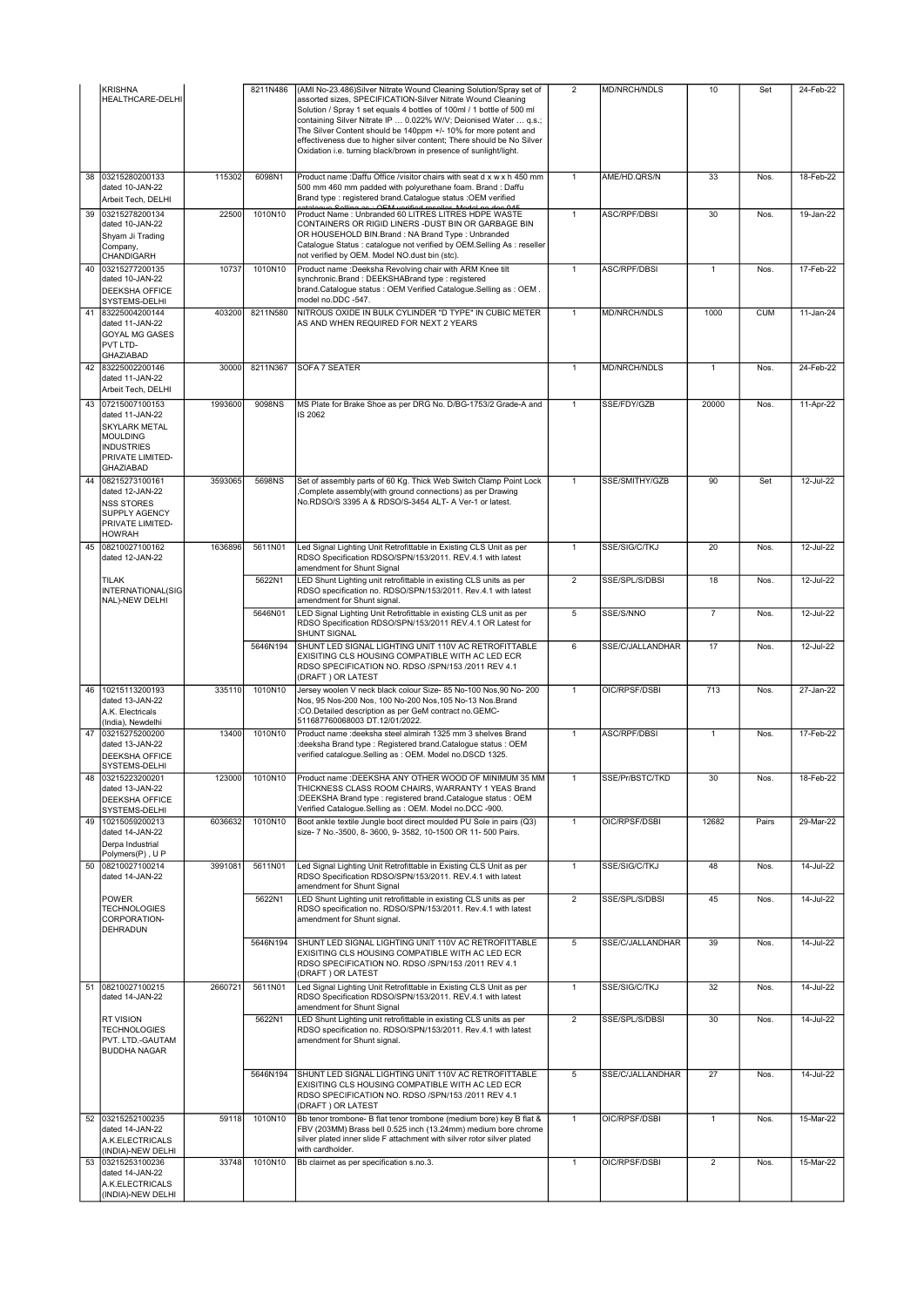|    | 54 03215255100237                                                   | 71272    | 1010N10  | Flute & C Piccolo As per Specification S. No.                                                                                                                                                         | 1              | OIC/RPSF/DSBI       | $\overline{2}$ | Nos. | 15-Mar-22 |
|----|---------------------------------------------------------------------|----------|----------|-------------------------------------------------------------------------------------------------------------------------------------------------------------------------------------------------------|----------------|---------------------|----------------|------|-----------|
|    | dated 14-JAN-22<br>A.K.ELECTRICALS<br>(INDIA)-NEW DELHI             |          |          |                                                                                                                                                                                                       |                |                     |                |      |           |
| 55 | 83215217100263<br>dated 17-JAN-22                                   | 162750   | 8266N10  | NON AMI NON STOCK SHOULDER DISARTICULATION<br>PROSTHESIS WITH MANUAL SHOULDER AND ELBOW JOINT. AS                                                                                                     | $\mathbf{1}$   | <b>MD/NRCH/NDLS</b> | $\mathbf{1}$   | Nos. | 03-Mar-22 |
|    | <b>BORNLIFE</b><br>PROSTHETIC AND                                   |          |          | PER SPECIFICATIONS.                                                                                                                                                                                   |                |                     |                |      |           |
|    | ORTHOTIC INC.-<br><b>NEW DELHI</b>                                  |          |          |                                                                                                                                                                                                       |                |                     |                |      |           |
| 56 | 83215217100264<br>dated 17-JAN-22                                   | 162750   | 8266N10  | NON AMI NON STOCK SHOULDER DISARTICULATION<br>PROSTHESIS WITH MANUAL SHOULDER AND ELBOW JOINT. AS                                                                                                     | $\mathbf{1}$   | MD/NRCH/NDLS        | $\mathbf{1}$   | Nos. | 03-Mar-22 |
|    | <b>BHATT SURGICALS-</b><br>DELHI                                    |          |          | PER SPECIFICATIONS.                                                                                                                                                                                   |                |                     |                |      |           |
| 57 | 82225005200269<br>dated 17-JAN-22                                   | 425000   | 8240N912 | RAPID ANTIGEN TEST KIT for COVID 19 ( PACK SIZE- PER TEST)                                                                                                                                            | $\mathbf{1}$   | <b>MD/NRCH/NDLS</b> | 5000           | Nos. | 30-Jan-22 |
|    | <b>KPS SURGICALS-</b><br><b>NEW DELHI</b>                           |          |          |                                                                                                                                                                                                       |                |                     |                |      |           |
| 58 | 14215003100275<br>dated 17-JAN-22                                   | 71685    | 8198N01  | Cleaning Solvent for Electrical rotating machines of electric<br>locomotives to RDSO specification no.MP.0.8000.01 (Rev-02) Oct,                                                                      | $\mathbf{1}$   | SSE/EWS/DBSI        | 500            | Kgs. | 03-Mar-22 |
|    | MAHENDRA<br>CHEMICAL WORKS-<br><b>KOLKATA</b>                       |          |          | 2017. Packing-20/25Kgs.                                                                                                                                                                               |                |                     |                |      |           |
| 59 | 08201521100280<br>dated 18-JAN-22                                   | 63461285 | 0512N14  | High Availability single section digital Axel counter system complete<br>with Dual Sensor as per RDSO specification no.RDSO/SPN/177/2012                                                              | $\mathbf{1}$   | SSE/C/SIGNAL/DKZ    | $\overline{2}$ | Set  | 18-Jul-22 |
|    | Isunlit<br><b>ENTERPRISES-</b>                                      |          |          | with version 3.0 or latest consisting of track side High availability<br>digital axle counter unit DACF-720P -02 no 2019 high frequency                                                               |                |                     |                |      |           |
| 60 | FARIDABAD<br>08210026100291                                         | 2972007  | 5498N03  | Txcoil and RX coil [AD-71DC each set consisting of Web monitoring<br>ROUTE LED SIGNAL Lighting Unit 110V AC Retrofittable in existing                                                                 | $\mathbf{1}$   | SSE/S/NNO           | 15             | Nos. | 18-Jul-22 |
|    | dated 18-JAN-22                                                     |          |          | CLS Housing compatiable with AC LED ECR As per RDSO spec. no.<br>RDSO/SPN/153/2011 Rev 4.1(Draft) or latest                                                                                           |                |                     |                |      |           |
|    | <b>CLS INDUSTRIES-</b><br><b>NEW DELHI</b>                          |          | 5611N01  | Route Led Signal Lighting Unit 110V AC Retrofittable in Existing CLS<br>Housing Compatible with AC LED ECR as per RDSO specification                                                                  | $\overline{2}$ | SSE/SIG/C/TKJ       | 65             | Nos. | 18-Jul-22 |
|    |                                                                     |          |          | no. RDSO/SPN/153/2011 REV.4.1 (Draft) or Latest.                                                                                                                                                      |                |                     |                |      |           |
|    |                                                                     |          | 5646N1   | Route LED signal lighting unit 110VAC retrofittable in existing CLS<br>housing compatible with LED ECR as RDSO spec. no.-<br>RDSO/SPN/153/2011. Rev. 4.1(Draft) or latest.                            | 5              | SSE/SPL/S/DBSI      | 40             | Nos. | 18-Jul-22 |
|    |                                                                     |          | 5646N193 | ROUTE LED SIGNALLING LIGHTING UNIT 110V AC<br>RETROFITTABLE EXSISTING CLS HOUSING COMPATIBLE WITH                                                                                                     | 6              | SSE/C/JALLANDHAR    | 85             | Nos. | 18-Jul-22 |
|    |                                                                     |          |          | AC LED ECR RDSO SPECIFICATION NO. RDSO /SPN/153/2011<br>REV 4.1 (DRAFT) OR LATEST                                                                                                                     |                |                     |                |      |           |
| 61 | 08225007200341<br>dated 18-JAN-22                                   | 292496   | 8398N01  | Product name : LG Professional Large Format Display, 139 cm Non<br>Touch screen .Brand : LGBrand Type : Registered BrandCatalogue                                                                     | $\mathbf{1}$   | SECY/COM/NEW-DE     | 5              | Nos. | 06-Apr-22 |
|    | Rudraksh Industries,<br>Delhi                                       |          |          | Status : OEM verified catalogueSelling As : OEM Verified Reseller.                                                                                                                                    |                |                     |                |      |           |
| 62 | 82215108100343<br>dated 19-JAN-22                                   | 1008000  | 8201N001 | Part-II Spinal osteotomy insturmentation set                                                                                                                                                          | $\mathbf{1}$   | MD/NRCH/NDLS        | 1              | Nos. | 05-Mar-22 |
|    | MED DEVICES INDIA-<br>SOUTH WEST DELHI                              |          |          |                                                                                                                                                                                                       |                |                     |                |      |           |
|    | 63 82215205100351                                                   | 31926    | 8211N254 | (33Dental 254) Orbital Miniplate (1.5MM)(Titanium,mini)                                                                                                                                               | $\mathbf{1}$   | MD/NRCH/NDLS        | $\overline{4}$ | Nos. | 05-Mar-22 |
|    | dated 19-JAN-22<br><b>FRIENDS SURGICAL</b>                          |          | 8211N253 | (33Dental 253) Mesh Cutter (SS)                                                                                                                                                                       | $\overline{2}$ | MD/NRCH/NDLS        | $\mathbf{1}$   | Nos. | 05-Mar-22 |
|    | DIVISION-<br><b>FARIDABAD</b>                                       |          |          |                                                                                                                                                                                                       |                |                     |                |      |           |
|    |                                                                     |          | 8211N269 | (30Dental 269) Dental lab gas burner micro torch refill cylinder                                                                                                                                      | 3              | MD/NRCH/NDLS        | 4              | Nos. | 05-Mar-22 |
|    |                                                                     |          | 8211N072 | (AMI21-22 Dental 72) Sterile resosrbable type 1 fish collagen GTR<br>membrane (1 box of 5 pkts)                                                                                                       | $\overline{4}$ | MD/NRCH/NDLS        | 5              | Nos. | 05-Mar-22 |
|    |                                                                     |          | 8211ND11 | (AMI No-30.Dental 11) Dental micromotor : (0-3,50,00 RPM,FOR<br>WARD AND REVERSE DIRECTION, EXTRA TORQUE)                                                                                             | 5              | <b>MD/NRCH/NDLS</b> | $\mathbf{1}$   | Nos. | 05-Mar-22 |
|    |                                                                     |          | 8211N067 | Periodontal pack (CE cert., baseg, catalyst 90g)                                                                                                                                                      | 6              | MD/NRCH/NDLS        | $\mathbf{1}$   | Nos. | 05-Mar-22 |
|    |                                                                     |          | 8211N261 | Glass beads (pkt)                                                                                                                                                                                     | $\overline{7}$ | MD/NRCH/NDLS        | $\overline{2}$ | Nos. | 05-Mar-22 |
| 64 | 10215095100364<br>dated 19-JAN-22                                   | 22995    | 1010N10  | Unit Flag RPF Yellow thread, size- 6x4 feet.                                                                                                                                                          | $\mathbf{1}$   | OIC/RPSF/DSBI       | 10             | Nos. | 18-Feb-22 |
|    | VAISHNAVI<br>INDUSTRIES-                                            |          |          |                                                                                                                                                                                                       |                |                     |                |      |           |
|    | KANPUR                                                              |          | 8240N817 |                                                                                                                                                                                                       | $\mathbf{1}$   |                     |                |      |           |
| 65 | 82215193200365<br>dated 19-JAN-22<br>G T B INDUSTRIES-<br>NEW DELHI | 48000    |          | (AMI SN-5237) STERILE MICROTIPS, 1000 MICROLITRE IN BOX,<br>PACK SIZE - 96 tips per box x 10 (=960 TIPS) pack size OR<br>EQUIVALENT.                                                                  |                | MD/NRCH/NDLS        | 9600           | Nos. | 02-Feb-22 |
| 66 | 83225006200369<br>dated 19-JAN-22                                   | 240000   | 8201N01  | Lark fogging Machine 27.5Kw turbine engine Carburetor Machine<br>Power 27.5 Kw Diesel + Drug tank 8Lt water tank 8Lt separate Fuel                                                                    | $\mathbf{1}$   | MD/NRCH/NDLS        | 5              | Nos. | 28-Jan-22 |
|    | <b>HEMKUNT</b><br><b>ENTERPRISES-</b><br>DELHI                      |          |          | tank start battery weight 6.5 kg                                                                                                                                                                      |                |                     |                |      |           |
| 67 | 03215266200373<br>dated 19-JAN-22                                   | 174800   | 1010N10  | Product name : cosco 10 hp treadmills Brand : coso Brand type :                                                                                                                                       | $\mathbf{1}$   | OIC/RPSF/DSBI       | 1              | Nos. | 24-Jan-22 |
|    | VSM Enterprises,<br>West Delhi                                      |          |          | Registered brand.Catalogue status : catalogue not verified by<br>OEM.Selling as : Reseller not verified by OEM. Model no. ac 18.                                                                      |                |                     |                |      |           |
| 68 | 03215270200374                                                      | 87000    | 7805N01  | Product name : BME Thermostatic shutter hot case. Brand : BME.                                                                                                                                        | $\mathbf{1}$   | SUPDT./COML./BH     | 6              | Nos. | 28-Jan-22 |
|    | dated 19-JAN-22<br>P P Enterprises, West<br>Delhi                   |          |          | Brand type : Registered brand.Catalogue status : catalogue not<br>verified by OEM.Selling as : Reseller not verified by OEM.Model<br>no.Category name & Quadrant : heated display case -hot case (Q3) |                |                     |                |      |           |
| 69 | 03215271200375<br>dated 19-JAN-22<br>P P Enterprises, West<br>Delhi | 24975    | 7805N01  | Product name : Unbranded 141-150 food gradeBrand : NABrand type :<br>UnbrandedCatalogue status : catalogue not verified by OEM.Selling<br>as : Reseller not verified by OEM. Model no. AA - 909.      | $\mathbf{1}$   | SUPDT./COML./BH     | 75             | Nos. | 28-Jan-22 |
| 70 | 82225007200377<br>dated 20-JAN-22                                   | 3940     | 8240N512 | (AMI SN-5276) 10 MICROLITRE UNIVERSAL MICROTIPS,<br>STERILE, GRADUATED, WITH FILTER WITH BOX, Medical grade                                                                                           | $\mathbf{1}$   | MD/NRCH/NDLS        | 1000           | Nos. | 02-Feb-22 |
|    | RX SURGICALS-<br><b>NEW DELHI</b>                                   |          |          | virgin ploypropylene material, 10 RACKS/PACK OR 1000 TIPS PER<br>PACK OR EQUIVALENT.                                                                                                                  |                |                     |                |      |           |
|    | 71 03225003200378<br>dated 20-JAN-22                                | 14913    | 1112N01  | Product name : Bharat Lifestyle Revolving Chair with arm 360 degree<br>swivel posture control with Multilocking position synchronized                                                                 | $\mathbf{1}$   | COS/T&P/NR/BH/N     | $\mathbf{1}$   | Nos. | 28-Feb-22 |
|    | <b>ARBEIT TECH-DELHI</b>                                            |          |          | mechanism. Brand: Bharat LifestyleBrand type: registered<br>brand.Catalogue status : catalogue not verified by OEM.Selling as :                                                                       |                |                     |                |      |           |
|    |                                                                     |          |          |                                                                                                                                                                                                       |                |                     |                |      |           |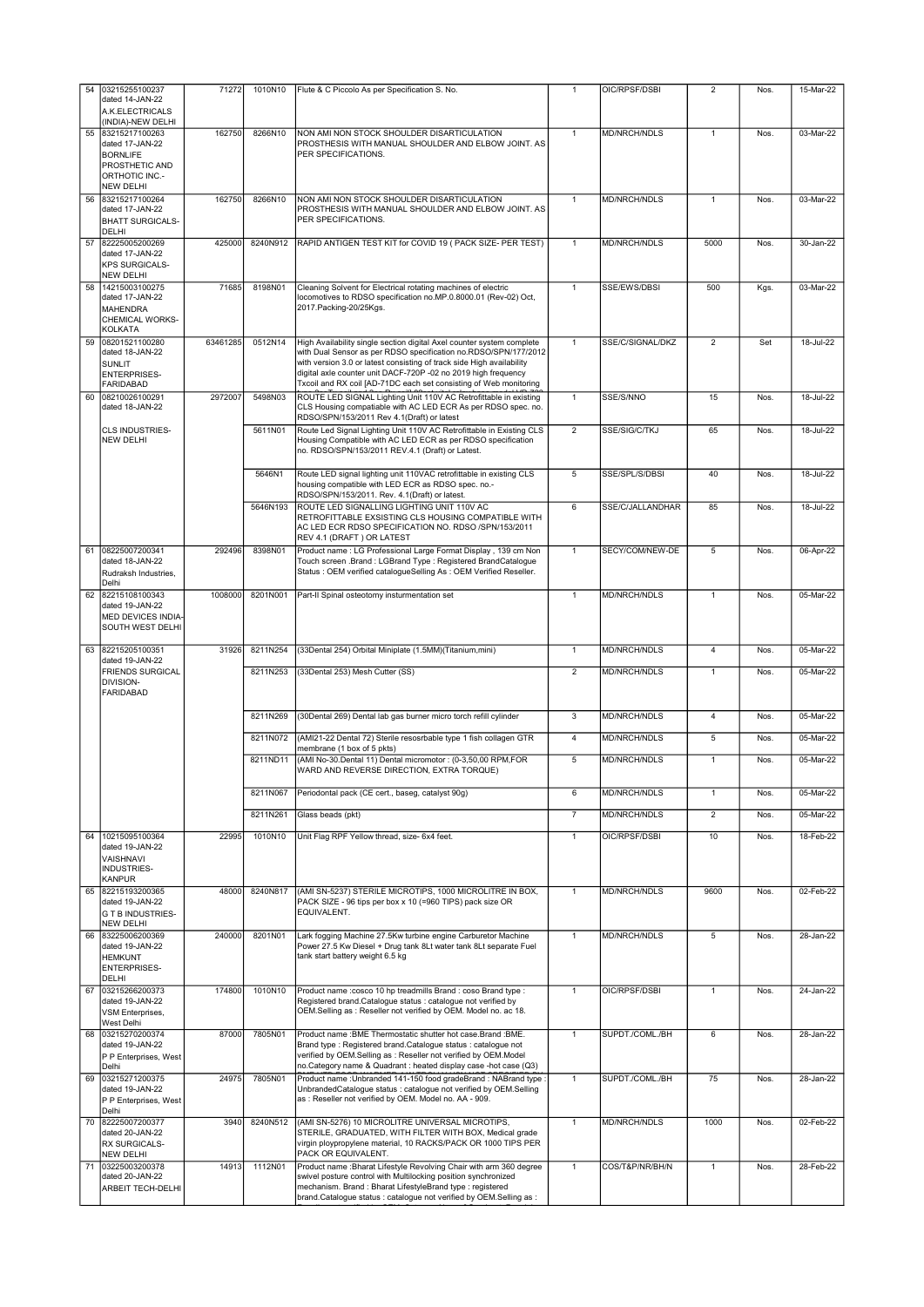|    |                                                                                                              |         |          | (AMI Code-MB67) BIOLOGICAL INDICATOR FOR EFFICACY                                                                                                                                                                                                                                                                                                        |                         |                     |                |      |                 |
|----|--------------------------------------------------------------------------------------------------------------|---------|----------|----------------------------------------------------------------------------------------------------------------------------------------------------------------------------------------------------------------------------------------------------------------------------------------------------------------------------------------------------------|-------------------------|---------------------|----------------|------|-----------------|
|    | 72 82215190100383<br>dated 20-JAN-22<br>S.S. MEDICAL<br><b>SYSTEMS INDIA</b><br>PVT. LTD.-BHIMTAL            | 13469   | 8240N803 | TESTING OF DISINFECTION WITH MICROWAVE BIOMEDICAL<br>WASTE DISINFECTION SYSTEM, CONTAINING 1) A thermo-plastic<br>Vial containing a spore disc with 10^6 population of Bacillus<br>atrophaeus spores per Self contained biological indicator tube. 2)                                                                                                    | $\mathbf{1}$            | MD/NRCH/NDLS        | 52             | Nos. | 06-Mar-22       |
|    |                                                                                                              |         |          | Modified TripticaseTM Soy broth (TSB) with a pH indicator as growth                                                                                                                                                                                                                                                                                      |                         |                     |                |      |                 |
| 73 | 08215051100408<br>dated 20-JAN-22                                                                            | 1016684 | 0512N14  | 19) Relay AC Immunized plug in type style QTA-2 DC Neutral track<br>9ohm 2F-1B Contacts .Front and back contacts metal to Carbon<br>complete with plug board, retaining clip and connector confirming to<br>BRS:939A, BRS:966[Appendix F2]IRS:S-34 and IRS:S-23 or latest (as<br>applicable). The Interlocking Code for this unit shall be FGHKX.        | $\mathbf{1}$            | SSE/C/SIGNAL/DKZ    | 89             | Nos. | 20-Jul-22       |
|    | CG POWER AND<br><b>INDUSTRIAL</b><br>SOLUTIONS LIMITED<br>MUMBAI.                                            |         | 5646N001 | RELAY AC IMMUNIZE PLUG IN TYPE STYLE QTA2 DC NEUTRAL<br>TRACK.9 OHMS , 2F/1B CONTACTS FRONT AND BACK<br>CONTACTS METAL TO CARBON COMPLETE WITH PLUG<br>BOARD, RETAINING CLIP AND CONNECTOR CONFIRMING TO<br>BRS-939 A, BRS.966 (APPENDIX F2), IRS:S-34 AND IRS:S-23 OR<br>LATEST (AS APPLICABLE.)THE INTERLOCKING CODE FOR, THIS<br>UNIT SHALL BE FGHKX. | $\overline{2}$          | SSE/P/AMV-LKO       | 208            | Nos. | 20-Jul-22       |
|    | 74 08215051100410                                                                                            | 65040   | 0512N14  | 19) Relay AC Immunized plug in type style QTA-2 DC Neutral track                                                                                                                                                                                                                                                                                         | $\mathbf{1}$            | SSE/C/SIGNAL/DKZ    | 19             | Nos. | 20-Jul-22       |
|    | dated 20-JAN-22<br><b>ULTRA</b><br><b>ELECTRONICS</b><br>PRIVATE LIMITED-<br><b>KOLKATA</b>                  |         |          | ,9ohm 2F-1B Contacts ,Front and back contacts metal to Carbon<br>complete with plug board, retaining clip and connector confirming to<br>BRS:939A, BRS:966[Appendix F2]IRS:S-34 and IRS:S-23 or latest (as<br>applicable). The Interlocking Code for this unit shall be FGHKX.                                                                           |                         |                     |                |      |                 |
|    | 75 08215051100411<br>dated 20-JAN-22<br>JMV LPS LIMITED-<br>NOIDA                                            | 273854  | 5698N1   | Relay AC immunized Plug in type Style QTA2 DC Neutral track,<br>9ohm, 2F-1B contacts front and back contacts metal to carbon,<br>complete with plug board, retaining clip and connectors conforming to<br>BRS:939A, BRS:966, (Appendix F2), IRS:S-23 or latest (as                                                                                       | $\mathbf{1}$            | SSE/SPL/S/DBSI      | 80             | Nos. | 20-Jul-22       |
| 76 | 82215215100420<br>dated 21-JAN-22                                                                            | 146399  | 8240N814 | (AMI SN-5286) STREPTOCOCCUS LATEX AGGLUTINATION TEST,<br>Rapid test system for qualitative detection and identification of the<br>Lancefield group of streptococci, With Reagents for groups A, B, C, d,<br>F and G, Positive control, Pack size 50 tests per pack or Equivalent                                                                         | $\mathbf{1}$            | <b>MD/NRCH/NDLS</b> | 5              | Nos. | 21-Jan-23       |
|    | NEW GOLDEN<br><b>ENTERPRISES-</b><br>DELHI                                                                   |         | 8240N813 | (AMI SN-5284) KALA AZAR RAPID TEST KIT,<br>IMMUNOCHROMATOGRAPHIC ASSAY, FOR DETECTION OF<br>ANTIBODIES AGAINST LEISHMANIA DONOVANI IN<br>SERUM/PLASMA FOR VISCERAL LEISHMANIASIS, RESULT<br>WITHIN 20 MINUTES, SENSITIVITY ≥90 %, specificity ≥90 %, PACK<br>SIZE-25 TESTS/PACK                                                                          | $\overline{2}$          | MD/NRCH/NDLS        | $\overline{2}$ | Nos. | $21$ -Jan- $23$ |
|    |                                                                                                              |         | 8240N820 | (AMI SN-5285) Cryptococcus Antigen RAPID Test Kit, latex<br>agglutination test for qualitative or semi-quantitative detection of<br>polysaccharide antigens associated with Cryptococcus<br>neoformans infection in serum or CSF., PACK SIZE- 50 TEST PER<br>PACK or Equivalent                                                                          | 3                       | <b>MD/NRCH/NDLS</b> | $\mathbf{1}$   | Nos. | 21-Jan-23       |
| 77 | 82215138100423<br>dated 21-JAN-22                                                                            | 1416000 | 8201N002 | A.M.I. No. 29.S060 Blade and Burr bits interchangeable with<br>tubing/disposable for ultrasonic scalpel system                                                                                                                                                                                                                                           | $\mathbf{1}$            | MD/NRCH/NDLS        | 40             | Nos. | 07-Mar-22       |
|    | <b>CURE SURGICALS-</b><br><b>NEW DELHI</b>                                                                   |         |          |                                                                                                                                                                                                                                                                                                                                                          |                         |                     |                |      |                 |
| 78 | 82215149100424                                                                                               | 150864  | 8211N.H1 | (AMI No-32.H1)Ultrasonic Dissector probes, curved, 5mm diameter,                                                                                                                                                                                                                                                                                         | $\mathbf{1}$            | MD/NRCH/NDLS        | 6              | Nos. | 07-Mar-22       |
|    | dated 21-JAN-22<br>S. V. ENTERPRISES-<br>DELHI                                                               |         |          | hand and foot activated for open/ laparoscopic surgery procedures.<br>Assorted shapes and lengths. BIS/ European CE certified by a 4 digit<br>notified body/ USFDA.SPECIFICATION-Probe lengths- 14 cm/ 23 cm/                                                                                                                                            |                         |                     |                |      |                 |
| 79 | 82225026200443<br>dated 24-JAN-22<br><b>GERA</b><br><b>ENTERPRISES</b><br>CONSTRUCTION<br>CO. (INDIA), Delhi | 47500   | 8211N297 | Stainless Steel Tray with Lid                                                                                                                                                                                                                                                                                                                            | $\mathbf{1}$            | <b>MD/NRCH/NDLS</b> | 50             | Nos. | 06-Feb-22       |
|    | 80 03215254200447<br>dated 24-JAN-22<br>OFFICE SOLUTIONS.<br>DELHI                                           | 35000   | 1010N10  | Solar flame Mashaal : - (1) BATTERIES - 1 Lithium ion batteries<br>required .(included),(2) PRODUCT DIMENSIONS : 30 X 10X 10 CM;<br>47 grams,(3)DATE FIRST AVAILABLE :25 May 2019, (4)<br>MANUFACTURER: Voroly ,(5) ASIN: B07S6GKDXH ,(6)ITEM                                                                                                            | $\mathbf{1}$            | OIC/RPSF/DSBI       | 14             | Nos. | 03-Feb-22       |
| 81 | 82215244200448<br>dated 24-JAN-22<br>Diagnosticmed, Delhi                                                    | 7000    | 8240N812 | (AMI SN-5283) Scrub Typhus Rapid test, immunochromatographic<br>assay, in serum /plasma, result within 20 minutes, reading without<br>any equipment, sensitivity ≥ 98%, specificity ≥ 98%, Pack Size - 20<br>tests/pack or equivalent                                                                                                                    | $\mathbf{1}$            | MD/NRCH/NDLS        | 40             | Nos. | 08-Feb-22       |
|    | 82 82225005200460<br>dated 25-JAN-22<br><b>KPS SURGICALS-</b><br><b>NEW DELHI</b>                            | 425000  | 8240N912 | RAPID ANTIGEN TEST KIT for COVID 19 ( PACK SIZE- PER TEST)                                                                                                                                                                                                                                                                                               | $\mathbf{1}$            | MD/NRCH/NDLS        | 5000           | Nos. | 08-Feb-22       |
| 83 | 82215196100476<br>dated 25-JAN-22<br>NEURO MEDICAL<br><b>SYSTEM-NEW DELHI</b>                                | 5250    | 8201N001 | 1/3 Tabular locking plate 3.5 mm 8 hole                                                                                                                                                                                                                                                                                                                  | $\mathbf{1}$            | <b>MD/NRCH/NDLS</b> | $\overline{2}$ | Nos. | 11-Mar-22       |
| 84 | 82215197100477<br>dated 25-JAN-22<br>NEURO MEDICAL<br>SYSTEM-NEW DELHI                                       | 4515    | 8201N003 | 1/3 Tubular plate loking 3.5 mm 7 hole                                                                                                                                                                                                                                                                                                                   | $\mathbf{1}$            | MD/NRCH/NDLS        | $\overline{2}$ | Nos. | 11-Mar-22       |
| 85 | 83215207200486<br>dated 25-JAN-22                                                                            | 2026398 | 8211N001 | CMC Charges for the first year after expiry of two years warranty<br>period.                                                                                                                                                                                                                                                                             | $\mathbf{1}$            | MD/NRCH/NDLS        | $\mathbf{1}$   | Nos. | 24-Jan-25       |
|    | <b>BRISTAL</b><br>HEALTHCARE-DELHI                                                                           |         | 8211N002 | CMC Charges for the second year after expiry of two years warranty<br>period.                                                                                                                                                                                                                                                                            | $\overline{2}$          | MD/NRCH/NDLS        | $\mathbf{1}$   | Nos. | 24-Jan-26       |
|    |                                                                                                              |         | 8211N003 | CMC Charges for the third year after expiry of two years warranty<br>period.                                                                                                                                                                                                                                                                             | $\overline{\mathbf{3}}$ | <b>MD/NRCH/NDLS</b> | $\overline{1}$ | Nos. | 24-Jan-27       |
|    |                                                                                                              |         | 8211N004 | CMC Charges for the fourth year after expiry of two years warranty<br>period.                                                                                                                                                                                                                                                                            | $\overline{4}$          | MD/NRCH/NDLS        | $\mathbf{1}$   | Nos. | 24-Jan-28       |
|    |                                                                                                              |         | 8211N005 | CMC Charges for the fifth year after expiry of two years warranty<br>period.                                                                                                                                                                                                                                                                             | 5                       | <b>MD/NRCH/NDLS</b> | $\mathbf{1}$   | Nos. | 24-Jan-29       |
|    |                                                                                                              |         | 8211NM&P | Electrosurgical Unit (diathermy) as per attached specification.                                                                                                                                                                                                                                                                                          | 6                       | MD/NRCH/NDLS        | $\mathbf{1}$   | Nos. | 03-Feb-22       |
| 86 | 82215170200490<br>dated 25-JAN-22<br><b>DARSH KRISHNA</b><br><b>ENTERPRISES-</b><br>DELHI                    | 355455  | 8211N001 | Electronic CO2 Insufflator for Laproscopic Surgeries                                                                                                                                                                                                                                                                                                     | $\mathbf{1}$            | MD/NRCH/NDLS        | $\overline{1}$ | Nos. | 04-Feb-22       |
| 87 | 83225005200503<br>dated 27-JAN-22                                                                            | 23968   | 8211N407 | Digital Token signature class-3 Two years                                                                                                                                                                                                                                                                                                                | $\mathbf{1}$            | MD/NRCH/NDLS        | 16             | Nos. | 08-Feb-22       |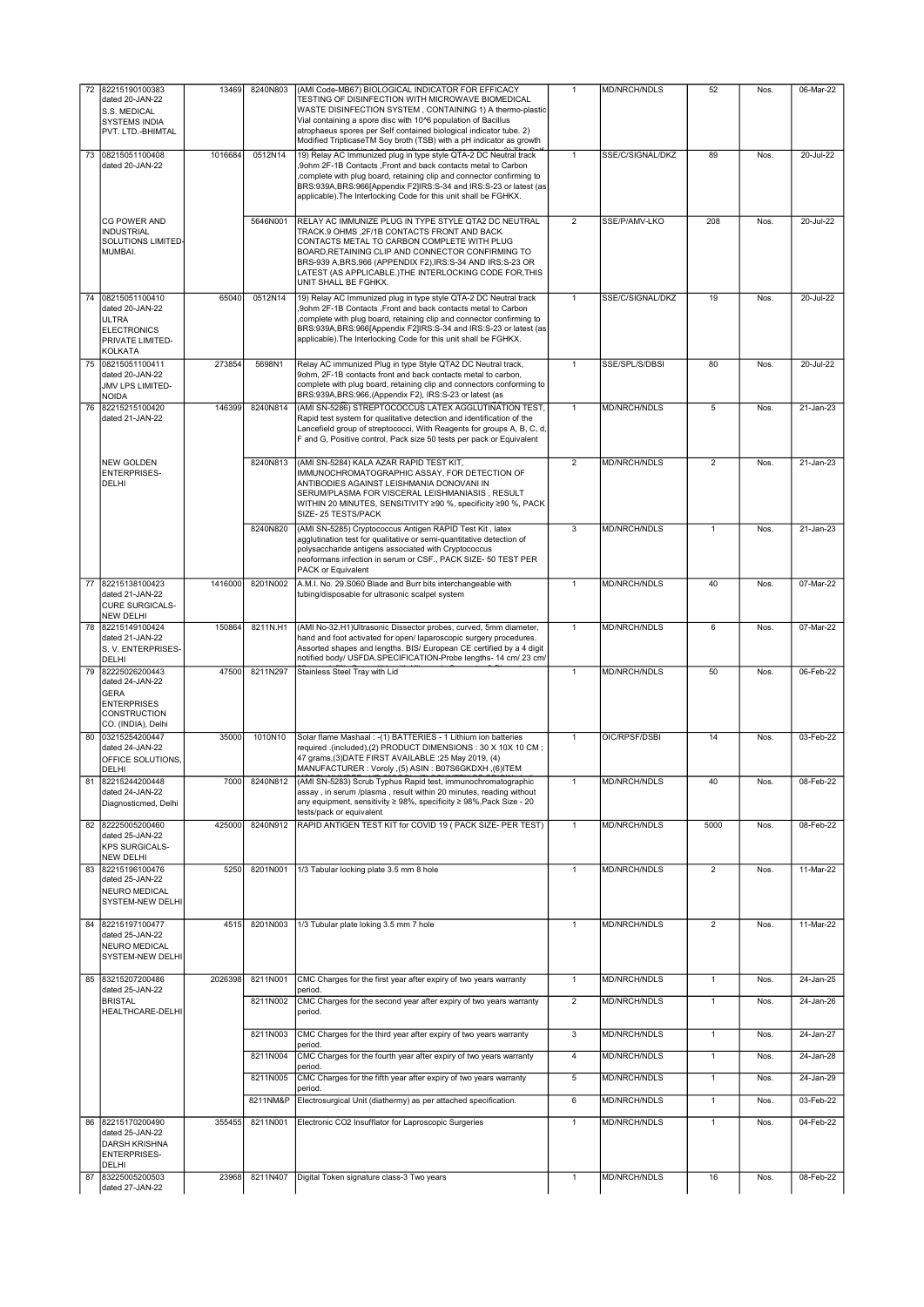|    | <b>HARKRISHAN</b><br>INTERNATIONAL-<br><b>DELHI</b>                                           |         |          |                                                                                                                                                                                                                                                                                                                          |                 |                     |                |            |               |
|----|-----------------------------------------------------------------------------------------------|---------|----------|--------------------------------------------------------------------------------------------------------------------------------------------------------------------------------------------------------------------------------------------------------------------------------------------------------------------------|-----------------|---------------------|----------------|------------|---------------|
| 88 | 82215219200504<br>dated 27-JAN-22<br>MULK RAJ EXPORTS-<br><b>NEW DELHI</b>                    | 23000   | 8266N09  | NON AMI NON STOCK CUSTOMISED PAEDIATRIC WHEEL CHAIR<br>FOLDING AS PER SPECIFICATION.                                                                                                                                                                                                                                     | $\mathbf{1}$    | <b>MD/NRCH/NDLS</b> | $\overline{2}$ | Nos.       | 09-Feb-22     |
| 89 | 82225006200506<br>dated 27-JAN-22<br><b>G T B INDUSTRIES-</b><br><b>NEW DELHI</b>             | 408000  | 8240N816 | (AMI SN-5236) STERILE 200 MICROLITRE MICROTIPS IN BOX,<br>PACK SIZE - 96 tips per box X 10 (=960 TIPS) pack size OR<br>EQUIVALENT.                                                                                                                                                                                       | $\mathbf{1}$    | MD/NRCH/NDLS        | 81600          | Nos.       | 09-Feb-22     |
| 90 | 03225005200508<br>dated 27-JAN-22<br>QUICK SHOP, DELHI                                        | 248040  | 1010N10  | Product Name: TUGANIA Synthetic Rubber & EVA Foam Kabaddi<br>Mat Size 35milimeterBRAND : TUGANIABRAND TYPE : Registered<br>BrandCatalogue Status : Catalogue not verified by OEMSelling As :<br>Reseller not verified by OEMCategory Name & Quadrant : Kabaddi                                                           | $\mathbf{1}$    | OIC/RPSF/DSBI       | 156            | Nos.       | 08-Feb-22     |
| 91 | 82215250200509<br>dated 27-JAN-22<br>Diagnosticmed, Delhi                                     | 7500    | 8240N792 | (AMI SN-5289) HAV IgM RAPID TEST KIT, immunochromatographic /<br>lateral flow chromatographic assay, in serum /plasma/ whole blood,<br>result within 20 minutes, reading without any equipment, sensitivity<br>≥98 %, specificity ≥98 %, PACK SIZE - 10 tests/pack or equivalent.                                        | $\mathbf{1}$    | <b>MD/NRCH/NDLS</b> | 50             | Nos.       | 09-Feb-22     |
| 92 | 83225010200511<br>dated 27-JAN-22                                                             | 498400  | 8211NP11 | Transcutaneous Bilirubinometer(Bilicheck)                                                                                                                                                                                                                                                                                | $\mathbf{1}$    | <b>MD/NRCH/NDLS</b> | $\mathbf{1}$   | Nos.       | 18-Feb-22     |
|    | <b>UNIVERSAL</b><br><b>HEALTHCARE</b><br>DEVICES-DELHI                                        |         | 8211N00E | CMC charges for the fifth year after expiry of two years warranty<br>period                                                                                                                                                                                                                                              | $\overline{2}$  | MD/NRCH/NDLS        | $\overline{1}$ | Nos.       | 18-Jan-29     |
|    |                                                                                               |         | 8211N00D | CMC charges for the fourth year after expiry of two years warranty<br>period                                                                                                                                                                                                                                             | 3               | MD/NRCH/NDLS        | $\mathbf{1}$   | Nos.       | 18-Jan-28     |
|    |                                                                                               |         | 8211N00A | CMC charges for the first year after expiry of two years warranty<br>period                                                                                                                                                                                                                                              | $\overline{4}$  | MD/NRCH/NDLS        | $\mathbf{1}$   | Nos.       | 18-Jan-25     |
|    |                                                                                               |         | 8211N00B | CMC charges for the second year after expiry of two years warranty<br>period                                                                                                                                                                                                                                             | 5               | MD/NRCH/NDLS        | $\mathbf{1}$   | Nos.       | 18-Jan-26     |
|    |                                                                                               |         | 8211N00C | CMC charges for the third year after expiry of two years warranty<br>period                                                                                                                                                                                                                                              | 6               | <b>MD/NRCH/NDLS</b> | $\mathbf{1}$   | Nos.       | 18-Jan-27     |
| 93 | 03215274200516<br>dated 27-JAN-22<br><b>JAIVIJAY</b><br>ENTERPRISES,<br>DELHI                 | 477600  | 1112N01  | D N R MOVABLE FILE STORAGE SYSTEM (COMPACTOR) Others<br>specification as per attached GeM contract.                                                                                                                                                                                                                      | $\mathbf{1}$    | COS/T&P/NR/BH/N     | 24             | Nos.       | 10-Mar-22     |
| 94 | 83225012200517<br>dated 27-JAN-22                                                             | 4261452 | 8211N401 | Antimicrobial Airpurifier Machine with coverage of upto 60meter<br>square                                                                                                                                                                                                                                                | $\mathbf{1}$    | <b>MD/NRCH/NDLS</b> | 6              | Nos.       | 12-Feb-22     |
|    | CL MICROMED PVT.<br>LTD.-NEW DELHI                                                            |         | 8211N402 | Antibicrobial Air Purifier Machine with coverage of upto 160 meter<br>square                                                                                                                                                                                                                                             | $\overline{2}$  | MD/NRCH/NDLS        | 3              | Nos.       | 12-Feb-22     |
|    |                                                                                               |         | 8211N001 | CMC Charges for the first year after expiry of two years warranty<br>period.                                                                                                                                                                                                                                             | 3               | MD/NRCH/NDLS        | 6              | Nos.       | 27-Jan-23     |
|    |                                                                                               |         | 8211N002 | CMC Charges for the second year after expiry of two years warranty<br>period.                                                                                                                                                                                                                                            | $\overline{4}$  | MD/NRCH/NDLS        | 6              | Nos.       | 27-Jan-23     |
|    |                                                                                               |         | 8211N003 | CMC Charges for the third year after expiry of two years warranty<br>period.                                                                                                                                                                                                                                             | 5               | MD/NRCH/NDLS        | 6              | Nos.       | 27-Jan-23     |
|    |                                                                                               |         | 8211N004 | CMC Charges for the fourth year after expiry of two years warranty<br>period.                                                                                                                                                                                                                                            | $6\overline{6}$ | <b>MD/NRCH/NDLS</b> | $6\phantom{1}$ | Nos.       | 27-Jan-23     |
|    |                                                                                               |         | 8211N005 | CMC Charges for the fifth year after expiry of two years warranty<br>period.                                                                                                                                                                                                                                             | $\overline{7}$  | MD/NRCH/NDLS        | 6              | Nos.       | 27-Jan-23     |
|    |                                                                                               |         | 8211N00A | CMC Charges for the first year after expiry of two years warranty<br>period                                                                                                                                                                                                                                              | 8               | MD/NRCH/NDLS        | 3              | Nos.       | 27-Jan-23     |
|    |                                                                                               |         | 8211N00B | CMC Charges for the second year after expiry of two years warranty<br>period                                                                                                                                                                                                                                             | $\overline{9}$  | MD/NRCH/NDLS        | 3              | Nos.       | 27-Jan-23     |
|    |                                                                                               |         | 8211N00C | CMC Charges for the third year after expiry of two years warranty<br>period                                                                                                                                                                                                                                              | 10              | <b>MD/NRCH/NDLS</b> | $\overline{3}$ | Nos.       | $27 - Jan-23$ |
|    |                                                                                               |         | 8211N00D | CMC Charges for the fourth year after expiry of two years warranty<br>period                                                                                                                                                                                                                                             | 11              | MD/NRCH/NDLS        | 3              | Nos.       | 27-Jan-23     |
|    |                                                                                               |         | 8211N00E | CMC Charges for the fifth year after expiry of two years warranty<br>period                                                                                                                                                                                                                                              | 12              | MD/NRCH/NDLS        | 3              | Nos.       | $27 - Jan-23$ |
| 95 | 82225027200538<br>dated 28-JAN-22<br>FRIENDS SURGICAL<br>DIVISION-<br><b>FARIDABAD</b>        | 200000  | 8211N302 | Wooden Bench for Attendent                                                                                                                                                                                                                                                                                               | $\mathbf{1}$    | MD/NRCH/NDLS        | 100            | Nos.       | 13-Mar-22     |
| 96 | 11215005200539<br>dated 28-JAN-22<br>Advance Steel Tubes<br>Limited, Ghaziabad.               | 622696  | 9009N40  | MS PIPE 40MM Dia MEDIUM MINIMUM LENGTH 6 mtr AS PER<br>IS:1161 YST 210                                                                                                                                                                                                                                                   | $\mathbf{1}$    | DY CE/BRI/JRC       | 2248           | <b>MTR</b> | 14-Apr-22     |
| 97 | 11215004200540<br>dated 28-JAN-22<br>Advance Steel Tubes<br>Limited, Ghaziabad,               | 780200  | 9009N25  | MS PIPE 25 MM DIA MEDIUM MINIMUM LENGTH 6 mtr AS PER<br>IS:1161 YST 210                                                                                                                                                                                                                                                  | $\mathbf{1}$    | DY CE/BRI/JRC       | 4150           | <b>MTR</b> | 12-Apr-22     |
| 98 | 08211503100543<br>dated 28-JAN-22<br><b>GENEXT</b><br>TECHNOLOGIES-<br><b>HOWRAH</b>          | 2459609 | 0112N14  | Relay Non AC Immune, plug in type, Style QN-1,DC Neutral line 24V<br>DC,12F/4B Contacts. Front and Back contacts Metal to carbon<br>complete with plug board, retaining clip and connector confirming to<br>BRS:930 IRS-S-34& IRS-S-23 OR LATEST (as applicable). The<br>Interlocking Code for this unit shall be ABCDE. | $\mathbf{1}$    | SSE/C/SIGNAL/DKZ    | 20             | Nos.       | 28-Jul-22     |
| 99 | 82225020100561<br>dated 31-JAN-22<br>CORPORATE<br><b>DIAGNOSTICS PVT</b><br>LTD-NEW DELHI     | 5192    | 8211N197 | (AMI SN-5197) Hemoglobinometer Cuvetts for hemoque Pack size 4<br>x 50/pack. (As per specification attached).                                                                                                                                                                                                            | $\overline{1}$  | MD/NRCH/NDLS        | $\overline{1}$ | Nos.       | 17-Mar-22     |
|    | 100 82215113100584<br>dated 31-JAN-22<br><b>JUPITER</b><br><b>HEALTHCARE</b><br>COMPANY-DELHI | 65730   | 8266N08  | Par-II FOOT SWITCH FOR VAPER MACHINE P DEPUY MITEK . AS<br>PER ATTACHED SPECIFICATION.                                                                                                                                                                                                                                   | $\mathbf{1}$    | MD/NRCH/NDLS        | $\mathbf{1}$   | Nos.       | 17-Mar-22     |
|    | 101 03225013200613<br>dated 02-FEB-22<br>K.R ENTERPRISES,<br>delhi                            | 24450   | 1112N01  | Product Name : Unbranded 10 liters plastic waste containcrs or rigid<br>liners -dust bin or garbage bin or household bin.Brand: NA Brand<br>Type: Unbranded Catalogue Status: catalogue not verified by<br>OEM.Selling As : reseller not verified by OEM.Category name &                                                 | $\overline{1}$  | COS/T&P/NR/BH/N     | 100            | Nos.       | 16-Feb-22     |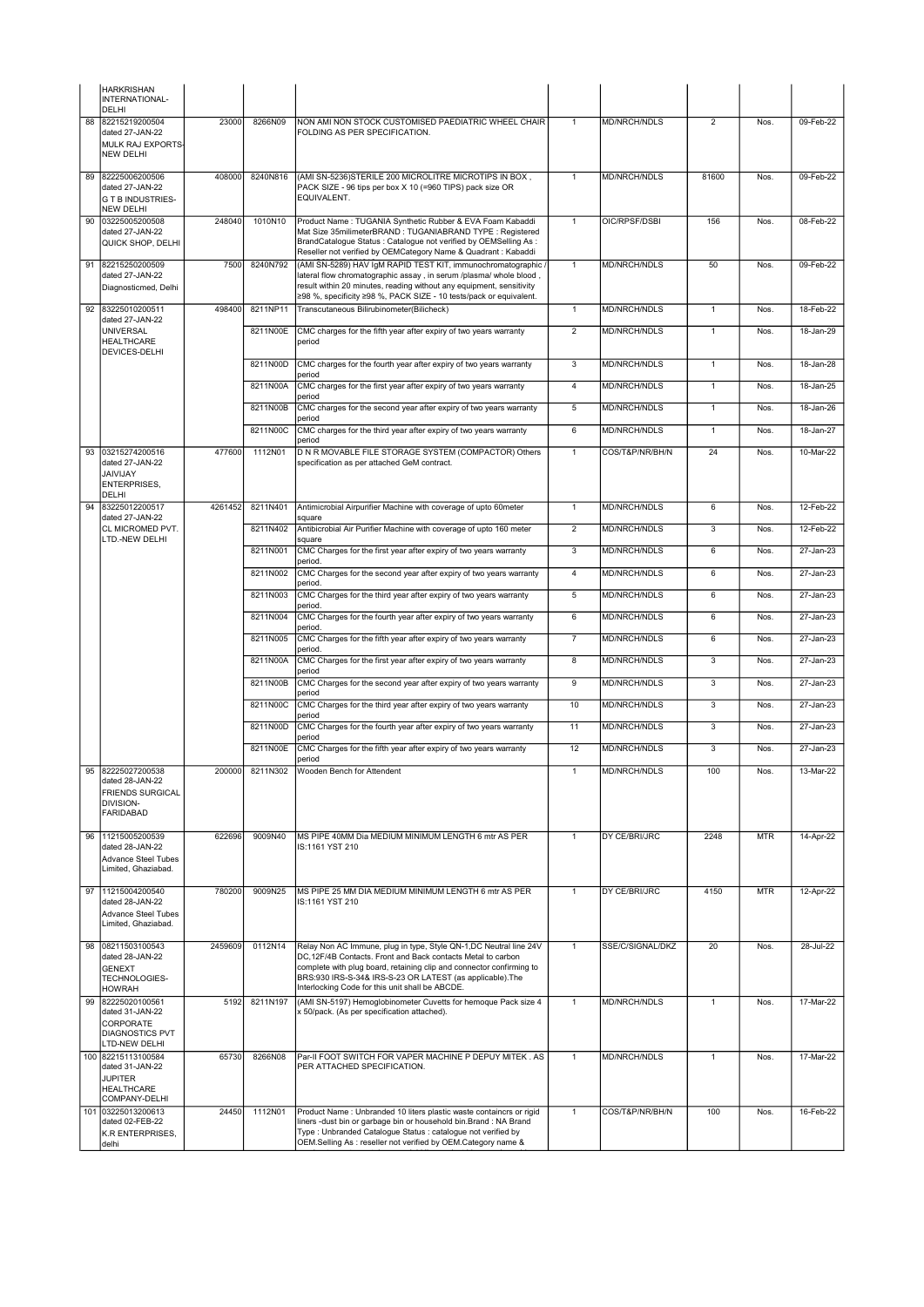|     | 102 03215273200625                                                                                 | 63382   | 1101N126 | Product Name: Equal electronic weighing scale brand with load                                                                                                                                                                                                                                                                                                          | $\mathbf{1}$   | AXEN/TD/GZB,201001 | 2                       | Nos.  | 03-Mar-22 |
|-----|----------------------------------------------------------------------------------------------------|---------|----------|------------------------------------------------------------------------------------------------------------------------------------------------------------------------------------------------------------------------------------------------------------------------------------------------------------------------------------------------------------------------|----------------|--------------------|-------------------------|-------|-----------|
|     | dated 02-FEB-22                                                                                    |         |          | capacity of 300 kg.Brand: Equal Brand Type: registered<br>brand.Catalogue Status : catalogue not verified by OEM.Selling As<br>:OEM verified reseller.Category name & quadrant :Electronic<br>weighing scales - is: 9281-3 (1981) part I.II.III & part IV (Q2). EP-14<br>1000 KG 100G 750X750HSN NOT SPECIFIED BY SELLER.                                              |                |                    |                         |       |           |
|     | <b>Unique Power</b><br>Technologies,<br>Rajasthan                                                  |         | 1101N127 | Product Name: Equal electronic weighing scale brand with load<br>capacity of 300 kg.Brand: Equal Brand Type: registered<br>brand.Catalogue Status: catalogue not verified by OEM.Selling As<br>:OEM verified reseller.Category name & quadrant :Electronic<br>weighing scales - is: 9281-3 (1981) part I.II.III & part IV (Q2). EP-<br>11.HSN NOT SPECIFIED BY SELLER. | $\overline{2}$ | AXEN/TD/GZB,201001 | $\overline{2}$          | Nos.  | 03-Mar-22 |
|     | 103 18215536200636<br>dated 02-FEB-22<br><b>GURUJI</b><br>ENTERPRISES-<br><b>GHAZIABAD</b>         | 21195   | 8690N01  | brother TN-2280 Class OEM Brand: brother                                                                                                                                                                                                                                                                                                                               | $\mathbf{1}$   | SUPDT./COML./BH    | 5                       | Nos.  | 04-Feb-22 |
|     | 104 18215538200637<br>dated 02-FEB-22<br><b>DIGI TECH</b><br>COMPUTERS,<br><b>EAAST DELHI</b>      | 28499   | 8690N01  | HP 955xl Black Original Ink Cartridge Class OEM Brand : hp HP<br>955XL BLACK ORIGINAL INK CARTRIDGE LOS72AA                                                                                                                                                                                                                                                            | $\mathbf{1}$   | SUPDT./COML./BH    | 10                      | Nos.  | 03-Feb-22 |
|     | 105 18215539200638<br>dated 02-FEB-22<br>Arms Peripherals,<br>Delhi                                | 21805   | 8690N01  | HP 955XL Magenta Original Ink Cartridge Class OEM Brand : hp HP<br>955XL Magenta Original Ink Cartridge LOS66AA                                                                                                                                                                                                                                                        | 1              | SUPDT./COML./BH    | 10                      | Nos.  | 03-Feb-22 |
| 106 | 18215505200648<br>dated 03-FEB-22<br>MITAL POLYPLAST<br>PRIVATE LIMITED,<br><b>MUMBAI</b>          | 49986   | 1010N10  | M1136 Laserjet Pro Multifunction PrinterBrand: GMP                                                                                                                                                                                                                                                                                                                     | $\mathbf{1}$   | ASC/RPF/DBSI       | $\overline{\mathbf{c}}$ | Nos.  | 11-Apr-22 |
| 107 | 10225001200660<br>dated 03-FEB-22<br>GOEL<br>ENTERPRISES-NEW<br>DELHI                              | 156200  | 1010N10  | Tactical boot PU Sole black & brown (Qty-black-70 Pair, brown- 1<br>Pair) size-5-1pair, 6-3 Pair, 7-8 pair, 8-32 pair, 9-11 pair, 10-11 pair, 11-<br>4 pair, Brown-8-1 pair, Total- 71 Pair.                                                                                                                                                                           | $\mathbf{1}$   | OIC/RPSF/DSBI      | 71                      | Pairs | 16-Feb-22 |
|     | 108 04215007100701<br>dated 07-FEB-22<br><b>INDIAN OIL</b><br>CORPORATION<br>LIMITED-DELHI         | 1042362 | 1234N    | MOTOR SPIRIT (PETROL) BS-VI                                                                                                                                                                                                                                                                                                                                            | $\mathbf{1}$   | SSE/MOTORS/TKJ     | 12000                   | LTR   | 08-May-22 |
|     | 109 10215108100715<br>dated 07-FEB-22<br><b>AEINDRI</b><br><b>ENGINEERING OPC</b><br>PVT LTD-DELHI | 14981   | 1010N10  | RPF Shoulder flap with RPF Monogram.                                                                                                                                                                                                                                                                                                                                   | $\mathbf{1}$   | OIC/RPSF/DSBI      | 76                      | Pairs | 08-Apr-22 |
|     | 110 10215108100716<br>dated 07-FEB-22<br>JAIN AGENCIES-<br>DELHI                                   | 68947   | 1010N10  | RPF Shoulder flap with RPF Monogram.                                                                                                                                                                                                                                                                                                                                   | $\mathbf{1}$   | OIC/RPSF/DSBI      | 304                     | Pairs | 08-Apr-22 |
|     | 111 10215115200721<br>dated 08-FEB-22<br>JAIN AGENCIES-<br>DELHI                                   | 932200  | 1010N10  | Product Name; Matresses for RPF barracks as per attached<br>Specification.Brand; UnbrandedCatalog Status ; Catalog not verified<br>by GEM.Selling As ; Reseller not verified by OEM.Categary Name &<br>Quadrent ; 800(Q3).                                                                                                                                             | $\mathbf{1}$   | OIC/RPSF/DSBI      | 200                     | Nos.  | 04-Apr-22 |
|     | 112 08211506100726<br>dated 08-FEB-22                                                              | 1124393 | 5698NS01 | RELAY, AC IMMUNE, PLUG IN TYPE, STYLE QNA1, DC NEUTRAL<br>LINE, 24 VDC, 8F/8B CONTACTS, FRONT AND BACK CONTACTS<br>METAL TO CARBON WITH PLUG BOARD, RETAINING CLIP AND<br>CONNECTORS CONFIRMING TO BRS: 931A, IRS-S-60, IRS-S-34<br>AND IRS-S-23 [AS APPLICABLE] .THE INTERLOCKED CODE FOR<br>THIS UNIT SHALL BE ABDGH OR LATEST.                                      | $\overline{2}$ | SSE/SIG/DEC        | 50                      | Nos.  | 08-Aug-22 |
|     | <b>BG LI IN</b><br><b>ELECTRICALS</b><br>LIMITED-<br>AURANGABAD                                    |         |          | 5698NS02 RELAY, AC IMMUNE, PLUG IN TYPE, STYLE QNA1, DC NEUTRAL<br>LINE, 24 VDC, 8F/8B CONTACTS, FRONT AND BACK CONTACTS<br>METAL TO CARBON WITH PLUG BOARD, RETAINING CLIP AND<br>CONNECTORS CONFIRMING TO BRS: 931A, IRS-S-60, IRS-S-34<br>AND IRS-S-23 [AS APPLICABLE] .THE INTERLOCKED CODE FOR<br>THIS UNIT SHALL BE ABDGH OR LATEST.                             | 3              | SSE/SIG/DEC        | 40                      | Nos.  | 08-Aug-22 |
|     |                                                                                                    |         | 886401   | RELAY, AC IMMUNE PLUG IN TYPE .STYLE QNA1 .DC NEUTRAL<br>LINE, 24 VDC, 8F/8B CONTACTS, FRONT AND BACK CONTACTS<br>METAL TO CARBON WITH PLUG BOARD, RETAINING CLIP AND<br>CONNECTORS CONFIRMING TO BRS: 931A, IRS-S-60, IRS-S-34<br>AND IRS-S-23 [AS APPLICABLE] .THE INTERLOCKED CODE FOR<br>THIS UNIT SHALL BE ABDGH OR LATEST.                                       | $\overline{4}$ | SSE/SIG/BTI        | 25                      | Nos.  | 08-Aug-22 |
|     | 113 08211506100727<br>dated 08-FEB-22                                                              | 3289840 | 5698NS02 | RELAY, AC IMMUNE, PLUG IN TYPE, STYLE QNA1, DC NEUTRAL<br>LINE, 24 VDC, 8F/8B CONTACTS, FRONT AND BACK CONTACTS<br>METAL TO CARBON WITH PLUG BOARD, RETAINING CLIP AND<br>CONNECTORS CONFIRMING TO BRS: 931A, IRS-S-60, IRS-S-34<br>AND IRS-S-23 [AS APPLICABLE] .THE INTERLOCKED CODE FOR<br>THIS UNIT SHALL BE ABDGH OR LATEST.                                      | $\overline{2}$ | SSE/SIG/DEC        | 104                     | Nos.  | 08-Aug-22 |
|     | AEW<br>TECHNOLOGIES LLP-<br><b>HOWRAH</b>                                                          |         | 886401   | RELAY, AC IMMUNE, PLUG IN TYPE, STYLE QNA1, DC NEUTRAL<br>LINE ,24 VDC, 8F/8B CONTACTS, FRONT AND BACK CONTACTS<br>METAL TO CARBON WITH PLUG BOARD, RETAINING CLIP AND<br>CONNECTORS CONFIRMING TO BRS: 931A, IRS-S-60, IRS-S-34<br>AND IRS-S-23 [AS APPLICABLE] .THE INTERLOCKED CODE FOR<br>THIS UNIT SHALL BE ABDGH OR LATEST.                                      | 3              | SSE/SIG/BTI        | 65                      | Nos.  | 08-Aug-22 |
|     | 114 08211506100728<br>dated 08-FEB-22                                                              | 1773304 | 5698NS02 | RELAY, AC IMMUNE, PLUG IN TYPE, STYLE QNA1, DC NEUTRAL<br>LINE, 24 VDC, 8F/8B CONTACTS, FRONT AND BACK CONTACTS<br>METAL TO CARBON WITH PLUG BOARD, RETAINING CLIP AND<br>CONNECTORS CONFIRMING TO BRS: 931A, IRS-S-60, IRS-S-34<br>AND IRS-S-23 [AS APPLICABLE] .THE INTERLOCKED CODE FOR<br>THIS UNIT SHALL BE ABDGH OR LATEST.                                      | $\overline{2}$ | SSE/SIG/DEC        | 56                      | Nos.  | 08-Aug-22 |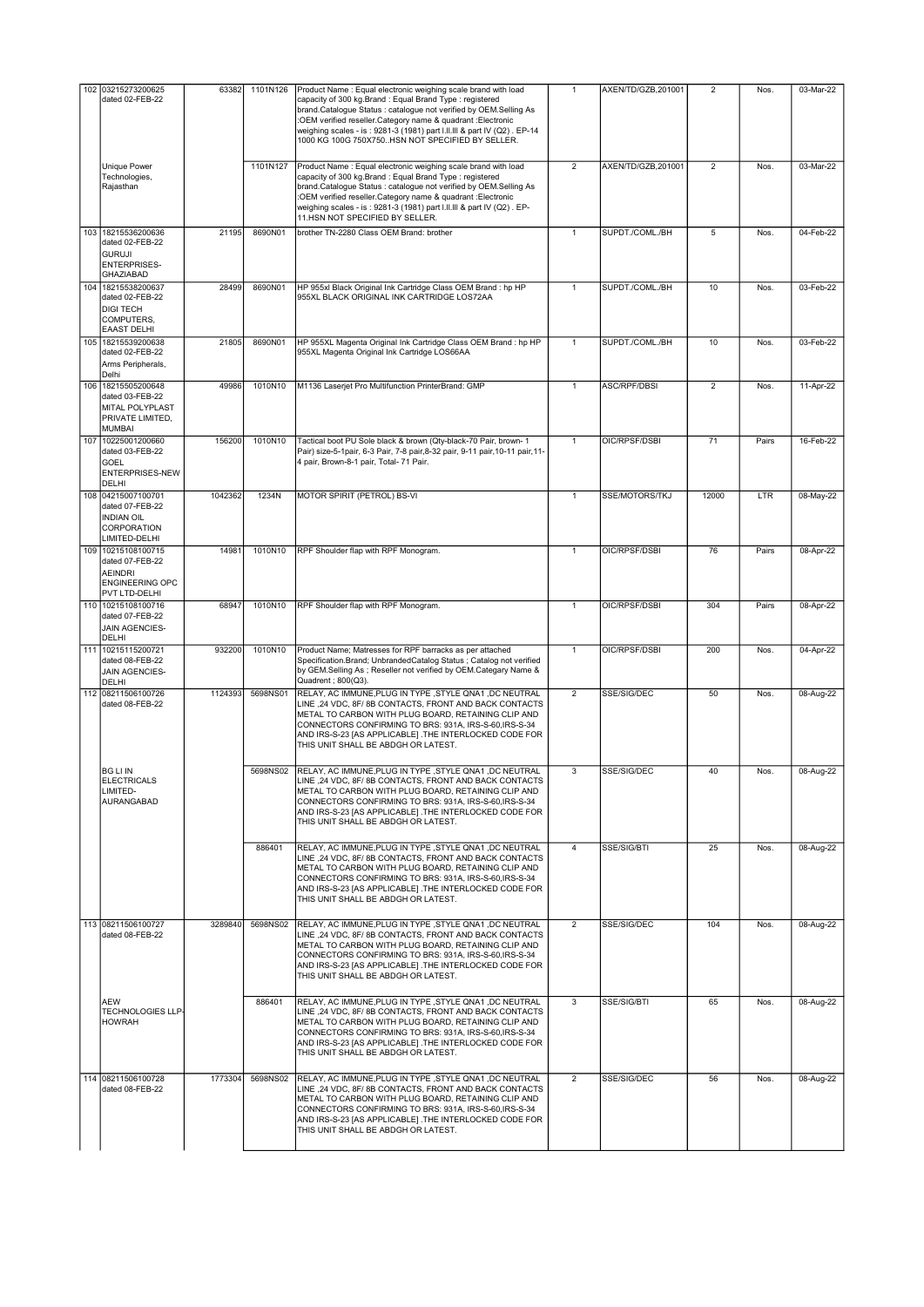|     | <b>GLOW RAIL POWER-</b><br><b>KOLKATA</b>                                                              |        | 886401   | RELAY, AC IMMUNE, PLUG IN TYPE, STYLE QNA1, DC NEUTRAL<br>LINE ,24 VDC, 8F/8B CONTACTS, FRONT AND BACK CONTACTS<br>METAL TO CARBON WITH PLUG BOARD, RETAINING CLIP AND<br>CONNECTORS CONFIRMING TO BRS: 931A, IRS-S-60, IRS-S-34<br>AND IRS-S-23 [AS APPLICABLE] .THE INTERLOCKED CODE FOR<br>THIS UNIT SHALL BE ABDGH OR LATEST. | 3              | SSE/SIG/BTI            | 35             | Nos. | 08-Aug-22    |
|-----|--------------------------------------------------------------------------------------------------------|--------|----------|-----------------------------------------------------------------------------------------------------------------------------------------------------------------------------------------------------------------------------------------------------------------------------------------------------------------------------------|----------------|------------------------|----------------|------|--------------|
|     | 115 83225013200735<br>dated 08-FEB-22<br><b>HARKRISHAN</b><br>INTERNATIONAL-<br><b>DELHI</b>           | 249750 | 8211N409 | Bio medical waste collection Bag Red & Yellow size 1219 mm Lenght<br>X 1016 MM width                                                                                                                                                                                                                                              | $\mathbf{1}$   | <b>MD/NRCH/NDLS</b>    | 925            | Kgs. | 23-Feb-22    |
|     | 116 18215504200741<br>dated 08-FEB-22<br><b>LSR ENTERPRISES.</b><br><b>DELHI</b>                       | 46200  | 57XXN01  | HP 88A Black Original Laserjet Toner Cartridge Class OEM.Brand:<br>hp                                                                                                                                                                                                                                                             | $\mathbf{1}$   | <b>HINDI OFFICER/</b>  | 12             | Nos. | 17-Feb-22    |
| 117 | 18215514200742<br>dated 08-FEB-22<br><b>SHARMA</b><br>COMPUTERS,<br><b>JAIPUR</b>                      | 235900 | 1010N10  | ACER INTEL CORE i5 9500 8GB/1000GB HDD/WINDOW 10<br>PROFESSIONAL                                                                                                                                                                                                                                                                  | $\mathbf{1}$   | ASC/RPF/DBSI           | 5              | Nos. | 31-Mar-22    |
|     | 118 18225001200743<br>dated 08-FEB-22<br><b>DELTA BUSINESS</b><br>SYSTEMS-KAROL<br><b>BAGH</b>         | 15638  | 5701N01  | Canon PGI-2700XL C Class OEMBrand: OEM                                                                                                                                                                                                                                                                                            | $\mathbf{1}$   | CAO/FOIS               | 10             | Nos. | 10-Feb-22    |
|     | 119 18215533200744<br>dated 08-FEB-22<br>Softlabs Solutions,<br>Delhi                                  | 4500   | 1112N01  | HP 131A BLACK ORIGINAL LASER JET TONER CARTRIDGE (<br>CF210A) CLASS OEMBrand : hpModel : HP 131A Black Original<br>Laserjet Toner Cartridge CF210A                                                                                                                                                                                | $\mathbf{1}$   | COS/T&P/NR/BH/N        | $\mathbf{1}$   | Nos. | $10$ -Feb-22 |
| 120 | 18215532200745<br>dated 08-FEB-22<br>Softlabs Solutions,<br>Delhi                                      | 5602   | 1112N01  | HP 131A CYAN ORIGINAL LASER JET TONER CARTRIDGE<br>CLASS OEMBrand : hpModel : HP 131A Cyan Original Laserjet Toner<br>Cartridge CF211A                                                                                                                                                                                            | $\overline{1}$ | COS/T&P/NR/BH/N        | $\mathbf{1}$   | Nos. | 10-Feb-22    |
| 121 | 18215531200746<br>dated 08-FEB-22<br>Softlabs Solutions,<br>Delhi                                      | 5602   | 1112N01  | HP 131A MAGENTA ORIGINAL LASER JET TONER CARTRIDGE<br>CLASS OEMBrand : hpModel : HP 131A Magenta Original Laserjet<br>Toner Cartridge CF213A                                                                                                                                                                                      | $\mathbf{1}$   | COS/T&P/NR/BH/N        | $\mathbf{1}$   | Nos. | 10-Feb-22    |
| 122 | 18225011200747<br>dated 08-FEB-22<br><b>GURUJI</b><br><b>ENTERPRISES-</b><br><b>GHAZIABAD</b>          | 6090   | 57XXN01  | EPSON - C13T03Y298 Class OEM.Brand: EPSON                                                                                                                                                                                                                                                                                         | $\mathbf{1}$   | SSE/DOE                | 20             | Nos. | 16-Feb-22    |
|     | 123 18225009200748<br>dated 08-FEB-22<br><b>ALANKAR</b><br>DISTRIBUTORS,<br><b>DELHI</b>               | 15010  | 57XXN01  | HP 416A -MAGENTA (W2043A) Original LaserJet Toner Cartridge<br>Class OEMBrand : hp                                                                                                                                                                                                                                                | $\mathbf{1}$   | SSE/DOE                | $\overline{2}$ | Nos. | 16-Feb-22    |
|     | 124 18225012200749<br>dated 08-FEB-22<br><b>SHREE</b><br><b>COMPUTERS AND</b><br><b>GRAPHICS-DELHI</b> | 6000   | 57XXN01  | EPSON - C13T03Y398 Class OEMBrand: EPSON                                                                                                                                                                                                                                                                                          | $\mathbf{1}$   | SSE/DOE                | 20             | Nos. | 16-Feb-22    |
|     | 125 18215541200750<br>dated 08-FEB-22<br>SHAKTI MARKETING<br>ASSOCIATES-NEW<br>DELHI                   | 6456   | 8398N01  | HP 805 Black Original ink cartridge Class OEM.Brand : hp                                                                                                                                                                                                                                                                          | $\mathbf{1}$   | SECY/COM/NEW-DE        | 12             | Nos. | 17-Feb-22    |
|     | 126 18225010200751<br>dated 08-FEB-22<br><b>ALANKAR</b><br>DISTRIBUTORS,<br>DELHI                      | 15010  | 57XXN01  | HP 416A -YELLOW LaserJet Toner Cartridge Class OEM.Brand : hp                                                                                                                                                                                                                                                                     | $\mathbf{1}$   | SSE/DOE                | $\overline{2}$ | Nos. | 16-Feb-22    |
| 127 | 18225013200752<br>dated 08-FEB-22<br><b>GURUJI</b><br><b>ENTERPRISES-</b><br>GHAZIABAD                 | 6090   | 57XXN01  | EPSON - C13T03Y498 Class OEMBrand: EPSON                                                                                                                                                                                                                                                                                          | $\mathbf{1}$   | SSE/DOE                | 20             | Nos. | 16-Feb-22    |
| 128 | 18225003200753<br>dated 08-FEB-22<br><b>VERTECH DIGICOM,</b><br><b>GURGAON</b>                         | 40637  | 1010     | Canon Multifuction Mfm Machines Mfm, On Site OEM Warranty 5<br>years. Brand: Canon Category Name & Quadrant: Multifunction<br>Machines MFM (02) Canon MAXIFY MB5170-Standard + 4                                                                                                                                                  | $\mathbf{1}$   | COMMERCIAL/CAO/P<br>TS | $\overline{2}$ | Nos. | $01-May-22$  |
| 129 | 18225027200754<br>dated 08-FEB-22<br><b>HEAMONS</b><br>SYSTEMS-DELHI                                   | 126089 | 1112N01  | SAMSUNG MLT D 116L HIGH YIELD BLACK TONER CARTRIDGE<br><b>CLASS OEM</b>                                                                                                                                                                                                                                                           | $\mathbf{1}$   | COS/T&P/NR/BH/N        | 30             | Nos. | 11-Feb-22    |
| 130 | 18225026200755<br>dated 08-FEB-22<br>International<br>Computer Res.,, New<br>Delhi                     | 118117 | 1112N01  | SAMSUNG MLT -D 101-S BLACK TONER CARTRIDGE CLASS<br>OEM                                                                                                                                                                                                                                                                           | $\mathbf{1}$   | COS/T&P/NR/BH/N        | 30             | Nos. | 11-Feb-22    |
| 131 | 18225030200756<br>dated 08-FEB-22<br>SOUND SOLUTIONS.<br><b>MUMBAI</b>                                 | 131988 | 1010N01  | Acer Intel Core i5 10400 4GB/1000 HDD/Windows 10 Professional<br>acer(Veriton M200 -H410)Product id 5116877-<br>2013913566neelam.7549@gov.in9717639861                                                                                                                                                                            | $\mathbf{1}$   | ASSTT.SECY./GM/        | 3              | Nos. | 01-May-22    |
| 132 | 18225028200757<br>dated 08-FEB-22<br>Shahdara Stationeary<br>Suppliers, Delhi                          | 31300  | 1010     | UNBRANDED 100 [NON IS] GSM NON CONFORMING TO IS MM<br><b>ENVELOPES</b>                                                                                                                                                                                                                                                            | $\mathbf{1}$   | ASSTT.SECY./GM/        | 10000          | Nos. | 11-Feb-22    |
|     | 133 18215542200758<br>dated 08-FEB-22<br>SHAKTI MARKETING<br>ASSOCIATES-NEW<br>DELHI                   | 7104   | 8398N01  | HP 805 Tri-Color Original ink Cartridge Class OEMBrand : hp                                                                                                                                                                                                                                                                       | $\mathbf{1}$   | SECY/COM/NEW-DE        | 12             | Nos. | 17-Feb-22    |
| 134 | 18225008200759<br>dated 08-FEB-22                                                                      | 14927  | 57XXN01  | HP 416A - Cyan LaserJet Toner Cartridge Class OEM Brand: hpOEM<br>Cartridge/ Consumable (Q2) HP 416A Cyan Laserjet Toner Cartridge -                                                                                                                                                                                              | $\mathbf{1}$   | SSE/DOE                | 2              | Nos. | 16-Feb-22    |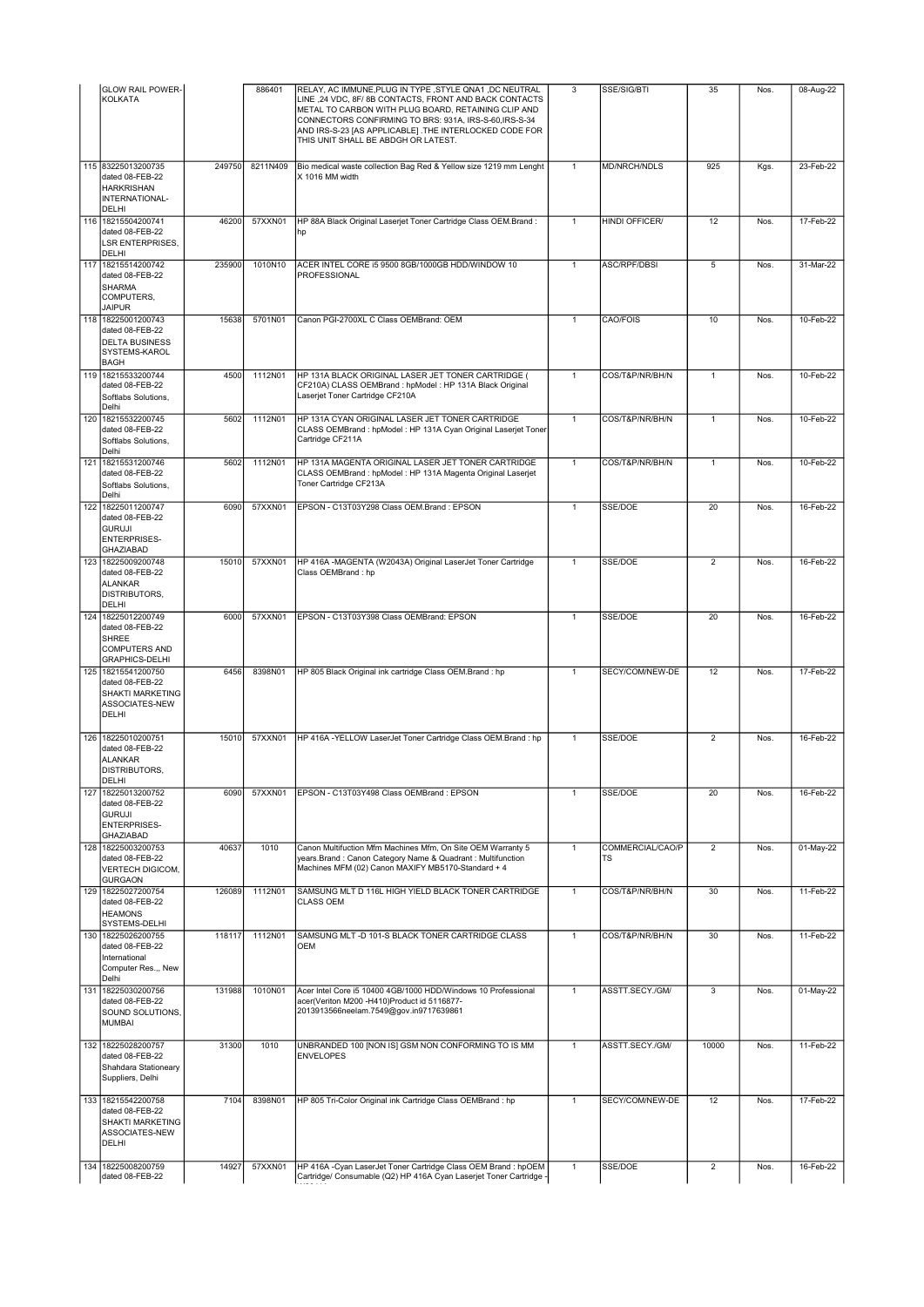| <b>MVKS OFFICE</b>                       |          |          | W2041A                                                                                                                               |                         |                          |                      |           |                        |
|------------------------------------------|----------|----------|--------------------------------------------------------------------------------------------------------------------------------------|-------------------------|--------------------------|----------------------|-----------|------------------------|
| <b>SOLUTIONS</b><br>PRIVATE LIMITED-     |          |          |                                                                                                                                      |                         |                          |                      |           |                        |
| <b>DELHI</b>                             |          |          |                                                                                                                                      |                         |                          |                      |           |                        |
| 135 03225011200782<br>dated 09-FEB-22    | 23900    | 1010N10  | Product Name : DEEKSHA REVOLVING CHAIR WITH ARM Knee tilt<br>synchronic BRAND : DEEKSHABRAND TYPE : Registered                       | $\overline{1}$          | OIC/RPSF/DSBI            | $\overline{2}$       | Nos.      | 25-Mar-22              |
| Deeksha Office                           |          |          | BrandCatalogue Status : Catalogue verified by OEMSelling As :                                                                        |                         |                          |                      |           |                        |
| System,, New Delhi<br>136 03225008200783 | 52900    | 1010N10  | OEMCategory Name & Quadrant: Revolving Chair (Q3) DDC-<br>Product Name: DEEKSHA Executive Table of Decorative Bolck                  | $\mathbf{1}$            | OIC/RPSF/DSBI            | $\overline{2}$       | Nos.      | 25-Mar-22              |
| dated 09-FEB-22                          |          |          | Board BWPgrade conforming to IS1659 2100 mm 1050mm 750mm                                                                             |                         |                          |                      |           |                        |
| Deeksha Office<br>System,, New Delhi     |          |          | BRAND: DEEKSHABRAND TYPE: Registered BrandCatalogue<br>Status: Catalogue verified by OEMSelling As: Reseller verified by             |                         |                          |                      |           |                        |
| 137 03225009200784                       | 49500    | 1010N10  | Product name :Deeksha three seater tubular steel sofa set made of                                                                    | $\mathbf{1}$            | OIC/RPSF/DSBI            | $\overline{2}$       | Nos.      | 25-Mar-22              |
| dated 09-FEB-22<br>Deeksha Office        |          |          | ss 304 round pipe diameter 25 mm x1.6 mm thick chrome plated<br>Brand: deeksha Brand type: registered brand. Catalogue status:       |                         |                          |                      |           |                        |
| System,, New Delhi                       |          |          | OEM verified catalogue.Selling as : OEM.Category Name &Quadrant                                                                      |                         |                          |                      |           |                        |
| 138 03225012200785<br>dated 09-FEB-22    | 22300    | 1010N10  | Product name : wooden Almirah Brand : deeksh Brand type :<br>registered brand.Catalogue status: OEM verified catalogue.Selling as    | $\mathbf{1}$            | OIC/RPSF/DSBI            | $\overline{2}$       | Nos.      | 25-Mar-22              |
| Deeksha Office                           |          |          | OEM.Category Name &Quadrant :wooden Almirah (Q3) DS -C D                                                                             |                         |                          |                      |           |                        |
| System,, New Delhi<br>139 03225010200786 | 33750    | 1010N10  | HSN not specified by seller.<br>Product name :Deeksha office /visitor chairs with seat D x W x H 430                                 | $\mathbf{1}$            | OIC/RPSF/DSBI            | 10                   | Nos.      | 25-Mar-22              |
| dated 09-FEB-22                          |          |          | mm 450 mm made of padded with polyurethane foam and backrest                                                                         |                         |                          |                      |           |                        |
| Deeksha Office<br>System,, New Delhi     |          |          | made of mesh with support of injection moulded polyurethane. Brand<br>:DEEKSHA Brand type : registered brand.Catalogue status : OEM  |                         |                          |                      |           |                        |
| 140 03225022200787                       | 24500    | 8398N01  | Product Name : Daffu OFFICE /VISITOR CHAIRS with Seat D X W X                                                                        | $\mathbf{1}$            | SECY/COM/NEW-DE          | 5                    | Nos.      | 25-Mar-22              |
| dated 09-FEB-22<br>Arbeit Tech, DELHI    |          |          | 400 mm 400 mm 430 Supported by two MS chrome plate strip (30mm<br>X10mm)BRAND: DaffuBRAND TYPE: Registered BrandCatalogue            |                         |                          |                      |           |                        |
| 141 03225021200790                       | 24513    | 8398N01  | Product name : Daffu Revolving chair with ARM 360 degree swivel.                                                                     | $\mathbf{1}$            | SECY/COM/NEW-DE          | $\mathbf{1}$         | Nos.      | 25-Mar-22              |
| dated 09-FEB-22                          |          |          | posture control with multilocking position synchonized mechanism.<br>Brand: daffuBrand type: registered brand.Catalogue status: OEM  |                         |                          |                      |           |                        |
| Arbeit Tech, DELHI<br>142 03225017200795 | 16613    | 8398N01  | $\cdot$ OEM verified resoller Case<br>Product name :Daffu Revolving chair with ARM knee tilt synchronic                              | $\mathbf{1}$            | SECY/COM/NEW-DE          | $\mathbf{1}$         | Nos.      | 25-Mar-22              |
| dated 09-FEB-22                          |          |          | Brand: daffu Brand type: registered brand. Catalogue status: OEM                                                                     |                         |                          |                      |           |                        |
| Arbeit Tech, DELHI                       |          | 0102N03  | verified catalogue.Selling as : OEM verified reseller.Category Name<br>2.Quadrant : Pevolving chair (Q3) Daffu dde 701 0403          |                         |                          |                      |           |                        |
| 143 08215420200796<br>dated 09-FEB-22    | 99819682 |          | 6 Quad 0.9 mm Jelly filled underground, Screened, Armoured Cable<br>for Special Purpose in electrified area as per spec. No IRS TC:  | $\overline{1}$          | SSE/TELE/LUDHIAN         | 0.5                  | KM        | 09-May-22              |
| SINGLA CABLES-<br><b>BARI BRAHMANA,</b>  |          |          | 30/2005 [Ver.1] with amendment no 5 or latest amendment as on the<br>date of opening of tender                                       | $\overline{2}$          | SSE/TELE/LUDHIAN         | 0.5                  | KM        | 09-May-22              |
| <b>JAMMU</b>                             |          |          |                                                                                                                                      | $\overline{\mathbf{3}}$ | SSE/TELE/LUDHIAN         | 0.5                  | KM        |                        |
|                                          |          |          |                                                                                                                                      |                         |                          |                      |           | 09-May-22              |
|                                          |          |          |                                                                                                                                      | $\overline{4}$          | SSE/TELE/LUDHIAN         | 0.5                  | KM        | 09-May-22              |
|                                          |          |          |                                                                                                                                      | 5                       | SSE/TELE/LUDHIAN         | 0.5                  | KM        | 09-May-22              |
|                                          |          | 0112N16  | 6 Quad 0.9 mm Jelly filled underground, Screened, Armoured Cable                                                                     | 6                       | SSE/C/SIGNAL/DKZ         | 13                   | KM        | 09-May-22              |
|                                          |          |          | for Special Purpose in electrified area as per spec. No IRS TC:                                                                      |                         |                          |                      |           |                        |
|                                          |          |          | 30/2005 [Ver.1] with amendment no 5 or latest amendment as on the<br>date of opening of tender                                       | $\overline{7}$          | SSE/C/SIGNAL/DKZ         | 24                   | KM        | 09-May-22              |
|                                          |          | 1111N112 | 6 Quad 0.9 mm Jelly filled underground, Screened, Armoured Cable<br>for Special Purpose in electrified area as per spec. No IRS TC:  | 8                       | SSE/TELE/JUC             | 8                    | KM        | 09-May-22              |
|                                          |          |          | 30/2005 [Ver.1] with amendment no 5 or latest amendment as on the                                                                    | $\overline{9}$          | SSE/TELE/JUC             | 0.5                  | KM        | 09-May-22              |
|                                          |          |          | date of opening of tender                                                                                                            | 10                      | SSE/TELE/JUC             | 0.5                  | KM        | 09-May-22              |
|                                          |          |          |                                                                                                                                      |                         |                          |                      |           |                        |
|                                          |          |          |                                                                                                                                      | 11                      | SSE/TELE/JUC             | 0.5                  | KM        | 09-May-22              |
|                                          |          |          |                                                                                                                                      | 12                      | SSE/TELE/JUC             | 0.5                  | KM        | 09-May-22              |
|                                          |          |          |                                                                                                                                      | 13                      | SSE/TELE/JUC             | 0.5                  | KM        | 09-May-22              |
|                                          |          | 1111N114 | 6 Quad 0.9 mm Jelly filled underground, Screened, Armoured Cable                                                                     | 14                      | SSE/C/JALLANDHAR         | 18                   | KM        | 09-May-22              |
|                                          |          |          | for Special Purpose in electrified area as per spec. No IRS TC:<br>30/2005 [Ver.1] with amendment no 5 or latest amendment as on the |                         |                          |                      |           |                        |
|                                          |          |          | date of opening of tender                                                                                                            | 15                      | SSE/C/JALLANDHAR         | 10                   | KM        | 09-May-22              |
|                                          |          | 12345    | 6 Quad 0.9 mm Jelly filled underground, Screened, Armoured Cable<br>for Special Purpose in electrified area as per spec. No IRS TC:  | 16                      | SSE/SIG/ROK              | $\overline{4}$       | KM        | 09-May-22              |
|                                          |          |          | 30/2005 [Ver.1] with amendment no 5 or latest amendment as on the                                                                    |                         |                          |                      |           |                        |
|                                          |          | 5498N01  | date of opening of tender<br>6 Quad 0.9 mm Jelly filled underground, Screened, Armoured Cable                                        | 17                      | SSE/SIG/SRE              | 10                   | KM        | 09-May-22              |
|                                          |          |          | for Special Purpose in electrified area as per spec. No IRS TC:                                                                      | 18                      | SSE/SIG/RPJ              | $\mathbf{1}$         | <b>KM</b> | 09-May-22              |
|                                          |          |          | 30/2005 [Ver.1] with amendment no 5 or latest amendment as on the<br>date of opening of tender                                       | 19                      | SSE/SIG/RPJ              | $\overline{2}$       | KM        | 09-May-22              |
|                                          |          | 5611N01  | 6 Quad 0.9 mm Jelly filled underground, Screened, Armoured Cable<br>for Special Purpose in electrified area as per spec. No IRS TC:  | 20                      | SSE/TELE/RE/TP/DEL<br>HI | 109                  | KM        | 09-May-22              |
|                                          |          |          | 30/2005 [Ver.1] with amendment no 5 or latest amendment as on the                                                                    | 21                      | SSE/SIG/JRC              | 67                   | KM        | 09-May-22              |
|                                          |          | 5611N927 | 6 Quad 0.9 mm Jelly filled underground, Screened, Armoured Cable                                                                     | $\overline{22}$         | CSI/E/FD/                | 6                    | KM        | 09-May-22              |
|                                          |          |          | for Special Purpose in electrified area as per spec. No IRS TC:<br>30/2005 [Ver.1] with amendment no 5 or latest amendment as on the | 23                      | CSI/E/FD/                | 6                    | KM        | 09-May-22              |
|                                          |          |          | date of opening of tender                                                                                                            | 24                      | CSI/E/FD/                | 6                    | KM        | 09-May-22              |
|                                          |          |          |                                                                                                                                      | 25                      | CSI/E/FD/                | 6                    | KM<br>KM  | 09-May-22              |
|                                          |          |          |                                                                                                                                      | 26<br>27                | CSI/E/FD/<br>CSI/E/FD/   | $6\overline{6}$<br>6 | KM        | 09-May-22<br>09-May-22 |
|                                          |          |          |                                                                                                                                      | 28                      | CSI/E/FD/                | 6                    | KM        | 09-May-22              |
|                                          |          |          |                                                                                                                                      | 29                      | CSI/E/FD/                | 6                    | KM        | 09-May-22              |
|                                          |          |          |                                                                                                                                      | 30                      | CSI/E/FD/                | 6                    | KM        | 09-May-22              |
|                                          |          |          |                                                                                                                                      | 31                      | CSI/E/FD/                | $\overline{2}$       | KM        | 09-May-22              |
|                                          |          | 6598N01  | 6 Quad 0.9 mm Jelly filled underground, Screened, Armoured Cable<br>for Special Purpose in electrified area as per spec. No IRS TC:  | 32                      | SSE/SIG/I/UMB            | 6                    | KM        | 09-May-22              |
|                                          |          |          | 30/2005 [Ver.1] with amendment no 5 or latest amendment as on the<br>date of opening of tender                                       | 33                      | SSE/SIG/II/UMB           | 6                    | KM        | 09-May-22              |
|                                          |          | 6598N02  | 6 Quad 0.9 mm Jelly filled underground, Screened, Armoured Cable                                                                     | 34                      | SSE/SIG/I/UMB            | $\mathbf{1}$         | KM        | 09-May-22              |
|                                          |          |          | for Special Purpose in electrified area as per spec. No IRS TC:<br>30/2005 [Ver.1] with amendment no 5 or latest amendment as on the | $\overline{35}$         | SSE/SIG/I/UMB            | 4                    | KM        | 09-May-22              |
|                                          |          |          | date of opening of tender                                                                                                            |                         |                          |                      |           |                        |
| 144 08215420200797<br>dated 09-FEB-22    | 66739903 | 0001N00  | 6 Quad 0.9 mm Jelly filled underground, Screened, Armoured Cable<br>for Special Purpose in electrified area as per spec. No IRS TC:  | $\mathbf{1}$            | SSE/SIG/SLN              | $\overline{2}$       | KM        | 09-May-22              |
|                                          |          |          |                                                                                                                                      |                         |                          |                      |           |                        |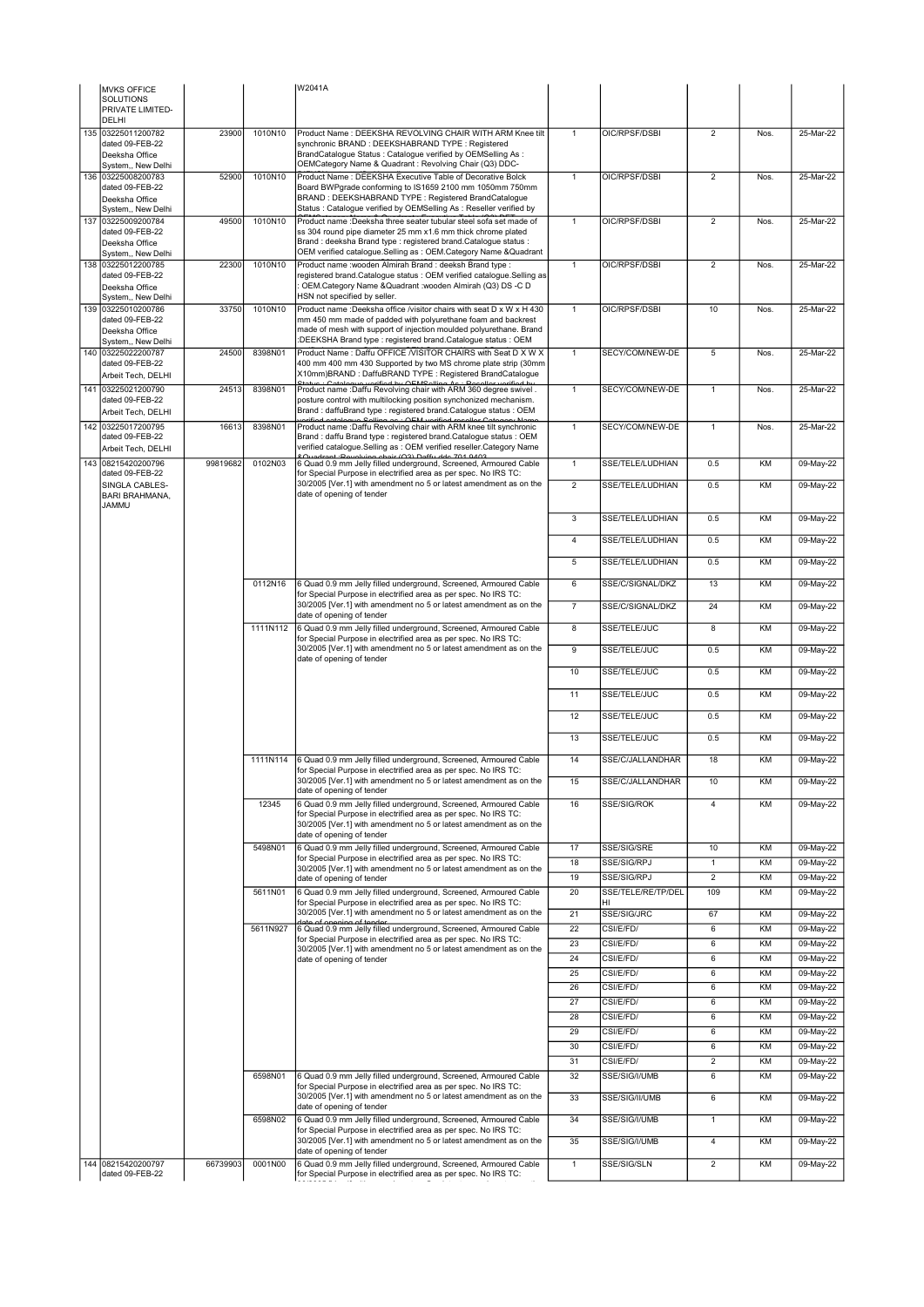| GOLKONDA<br><b>ENGINEERING</b><br><b>ENTERPRISES</b><br>LIMITED-                                           |          |          | 30/2005 [Ver.1] with amendment no 5 or latest amendment as on the<br>date of opening of tender                                                                                                                                        | $\overline{2}$      | SSE/SIG/SLN                   | 3                    | KM       | 09-May-22              |
|------------------------------------------------------------------------------------------------------------|----------|----------|---------------------------------------------------------------------------------------------------------------------------------------------------------------------------------------------------------------------------------------|---------------------|-------------------------------|----------------------|----------|------------------------|
| <b>SECUNDERABAD</b>                                                                                        |          | 0112N16  | 6 Quad 0.9 mm Jelly filled underground, Screened, Armoured Cable<br>for Special Purpose in electrified area as per spec. No IRS TC:                                                                                                   | 3                   | SSE/C/SIGNAL/DKZ              | 25                   | KM       | 09-May-22              |
|                                                                                                            |          |          | 30/2005 [Ver.1] with amendment no 5 or latest amendment as on the<br>date of opening of tender                                                                                                                                        |                     |                               |                      |          |                        |
|                                                                                                            |          | 1111N114 | 6 Quad 0.9 mm Jelly filled underground, Screened, Armoured Cable<br>for Special Purpose in electrified area as per spec. No IRS TC:                                                                                                   | $\overline{4}$      | SSE/C/JALLANDHAR              | 15                   | KM       | 09-May-22              |
|                                                                                                            |          |          | 30/2005 [Ver.1] with amendment no 5 or latest amendment as on the<br>date of opening of tender                                                                                                                                        | 5                   | SSE/C/JALLANDHAR              | 6                    | KM       | 09-May-22              |
|                                                                                                            |          |          |                                                                                                                                                                                                                                       | 6                   | SSE/C/JALLANDHAR              | 5                    | KM       | 09-May-22              |
|                                                                                                            |          | 4007N1   | 6 Quad 0.9 mm Jelly filled underground, Screened, Armoured Cable<br>for Special Purpose in electrified area as per spec. No IRS TC:<br>30/2005 [Ver.1] with amendment no 5 or latest amendment as on the<br>date of opening of tender | $\overline{7}$      | CTI/BSB                       | 5                    | KM       | 09-May-22              |
|                                                                                                            |          | 5098N01  | 6 Quad 0.9 mm Jelly filled underground, Screened, Armoured Cable<br>for Special Purpose in electrified area as per spec. No IRS TC:<br>30/2005 [Ver.1] with amendment no 5 or latest amendment as on the<br>date of opening of tender | 11                  | SSE/S/FEROZEPUR               | 25                   | KM       | 09-May-22              |
|                                                                                                            |          | 5611N001 | 6 Quad 0.9 mm Jelly filled underground, Screened, Armoured Cable<br>for Special Purpose in electrified area as per spec. No IRS TC:                                                                                                   | 12                  | SSE/SIG/C/TKJ                 | 15                   | KM       | 09-May-22              |
|                                                                                                            |          |          | 30/2005 [Ver.1] with amendment no 5 or latest amendment as on the<br>date of opening of tender                                                                                                                                        | 13                  | SSE/SIG/C/TKJ                 | $\mathbf{1}$         | KM       | 09-May-22              |
|                                                                                                            |          | 5611N01  | 6 Quad 0.9 mm Jelly filled underground, Screened, Armoured Cable<br>for Special Purpose in electrified area as per spec. No IRS TC:                                                                                                   | 14                  | SSE/TELE/RE/TP/DEL<br>HI      | 73                   | KM       | 09-May-22              |
|                                                                                                            |          |          | 30/2005 [Ver.1] with amendment no 5 or latest amendment as on the                                                                                                                                                                     | 15                  | SSE/SIG/JRC                   | 45                   | KM       | 09-May-22              |
|                                                                                                            |          | 5611N1   | 6 Quad 0.9 mm Jelly filled underground, Screened, Armoured Cable<br>for Special Purpose in electrified area as per spec. No IRS TC:                                                                                                   | 16                  | SSE/SIG/RRI/BSB               | 4                    | KM       | 09-May-22              |
|                                                                                                            |          |          | 30/2005 [Ver.1] with amendment no 5 or latest amendment as on the<br>date of opening of tender                                                                                                                                        | 17                  | SSE/SIG/RRI/BSB               | $\overline{2}$       | KM       | 09-May-22              |
|                                                                                                            |          |          |                                                                                                                                                                                                                                       | 18                  | SSE/SIG/RRI/BSB               | $\overline{4}$       | KM       | 09-May-22              |
| 145 08215420200798<br>dated 09-FEB-22                                                                      | 41467855 | 0001N00  | 6 Quad 0.9 mm Jelly filled underground, Screened, Armoured Cable                                                                                                                                                                      | $\mathbf{1}$        | SSE/SIG/SLN                   | $\overline{2}$       | KM       | 09-May-22              |
| SPM POWER AND<br><b>TELECOM PRIVATE</b><br>LIMITED-<br><b>HYDERABAD</b>                                    |          |          | for Special Purpose in electrified area as per spec. No IRS TC:<br>30/2005 [Ver.1] with amendment no 5 or latest amendment as on the<br>date of opening of tender                                                                     | $\overline{2}$      | SSE/SIG/SLN                   | 3                    | KM       | 09-May-22              |
|                                                                                                            |          |          |                                                                                                                                                                                                                                       | 3                   | SSE/SIG/SLN                   | $\overline{2}$       | KM       | 09-May-22              |
|                                                                                                            |          |          |                                                                                                                                                                                                                                       | $\overline{4}$      | SSE/SIG/SLN                   | $\overline{7}$       | KM       | 09-May-22              |
|                                                                                                            |          | 0101N01  | 6 Quad 0.9 mm Jelly filled underground, Screened, Armoured Cable<br>for Special Purpose in electrified area as per spec. No IRS TC:                                                                                                   | 5                   | SSE/TELE/ASR                  | 2.5                  | KM       | 09-May-22              |
|                                                                                                            |          |          | 30/2005 [Ver.1] with amendment no 5 or latest amendment as on the<br>date of opening of tender                                                                                                                                        | $6\overline{6}$     | SSE/TELE/ASR                  | 0.5                  | KM       | 09-May-22              |
|                                                                                                            |          | 0102N02  | 6 Quad 0.9 mm Jelly filled underground, Screened, Armoured Cable<br>for Special Purpose in electrified area as per spec. No IRS TC:                                                                                                   | $\overline{7}$      | SSE/T/PTK                     | $\overline{7}$       | KM       | 09-May-22              |
|                                                                                                            |          | 0112N16  | 30/2005 [Ver.1] with amendment no 5 or latest amendment as on the<br>6 Quad 0.9 mm Jelly filled underground, Screened, Armoured Cable                                                                                                 | 8<br>$\overline{9}$ | SSE/T/PTK<br>SSE/C/SIGNAL/DKZ | $\overline{2}$<br>15 | KM<br>KM | 09-May-22<br>09-May-22 |
|                                                                                                            |          |          | for Special Purpose in electrified area as per spec. No IRS TC:<br>30/2005 [Ver.1] with amendment no 5 or latest amendment as on the<br>date of opening of tender                                                                     |                     |                               |                      |          |                        |
|                                                                                                            |          | 1111N112 | 6 Quad 0.9 mm Jelly filled underground, Screened, Armoured Cable<br>for Special Purpose in electrified area as per spec. No IRS TC:                                                                                                   | 10                  | SSE/TELE/JUC                  | 0.5                  | KM       | 09-May-22              |
|                                                                                                            |          |          | 30/2005 [Ver.1] with amendment no 5 or latest amendment as on the<br>date of opening of tender                                                                                                                                        | 11                  | SSE/TELE/JUC                  | 0.5                  | KM       | 09-May-22              |
|                                                                                                            |          | 5611N01  | 6 Quad 0.9 mm Jelly filled underground, Screened, Armoured Cable<br>for Special Purpose in electrified area as per spec. No IRS TC:                                                                                                   | 12                  | SSE/TELE/RE/TP/DEL<br>HI      | 38                   | KM       | 09-May-22              |
|                                                                                                            |          | 5611N02  | 30/2005 [Ver.1] with amendment no 5 or latest amendment as on the<br>data of anoning of tander<br>6 Quad 0.9 mm Jelly filled underground, Screened, Armoured Cable                                                                    | 13<br>14            | SSE/SIG/JRC                   | 28<br>6              | KM<br>KM | 09-May-22              |
|                                                                                                            |          |          | for Special Purpose in electrified area as per spec. No IRS TC:<br>30/2005 [Ver.1] with amendment no 5 or latest amendment as on the<br>date of opening of tender                                                                     |                     | SSE/SIG/EAST/DELHI            |                      |          | 09-May-22              |
|                                                                                                            |          | 5611N03  | 6 Quad 0.9 mm Jelly filled underground, Screened, Armoured Cable<br>for Special Purpose in electrified area as per spec. No IRS TC:<br>30/2005 [Ver.1] with amendment no 5 or latest amendment as on the<br>date of opening of tender | 15                  | SSE/SIG/WEST/DELH             | $\mathbf{1}$         | KM       | 09-May-22              |
|                                                                                                            |          | 5611N114 | 6 Quad 0.9 mm Jelly filled underground, Screened, Armoured Cable<br>for Special Purpose in electrified area as per spec. No IRS TC:<br>30/2005 [Ver.1] with amendment no 5 or latest amendment as on the<br>date of opening of tender | 16                  | SSE/C/JALLANDHAR              | 15                   | KM       | 09-May-22              |
|                                                                                                            |          | 5646N001 | 6 Quad 0.9 mm Jelly filled underground. Screened. Armoured Cable<br>for Special Purpose in electrified area as per spec. No IRS TC:<br>30/2005 [Ver.1] with amendment no 5 or latest amendment as on the<br>date of opening of tender | 17                  | SSE/P/AMV-LKO                 | 5                    | KM       | $09-May-22$            |
|                                                                                                            |          | 4009N002 | 6 Quad 0.9 mm Jelly filled underground, Screened, Armoured Cable<br>for Special Purpose in electrified area as per spec. No IRS TC:                                                                                                   | 18                  | SSE-II/SIG/LKO                | $\overline{2}$       | KM       | 09-May-22              |
|                                                                                                            |          |          | 30/2005 [Ver.1] with amendment no 5 or latest amendment as on the<br>date of opening of tender                                                                                                                                        | 19                  | SSE-II/SIG/LKO                | $\overline{4}$       | KM       | 09-May-22              |
|                                                                                                            |          |          |                                                                                                                                                                                                                                       | 20                  | SSE-II/SIG/LKO                | $\overline{2}$       | KM       | 09-May-22              |
| 146 82215120200802                                                                                         | 5100000  | 8211N001 | USG Machine with Doppler for Gynae Department                                                                                                                                                                                         | $\mathbf{1}$        | <b>MD/NRCH/NDLS</b>           | $\mathbf{1}$         | Nos.     | 14-Mar-22              |
| dated 10-FEB-22<br><b>SUPRAMED</b><br><b>MEDICAL</b><br><b>EQUIPMENTS</b><br>PRIVATE LIMITED-<br>DARYAGANJ |          |          |                                                                                                                                                                                                                                       |                     |                               |                      |          |                        |
| 147 82225034200804<br>dated 10-FEB-22<br>CEPHEID INDIA<br>PRIVATE LIMITED-<br><b>GURUGRAM</b>              | 2046240  | 8240N412 | SARS COV-2/COVID-19 Test/ Cartridges Compatible with Fully<br>Automated Multi-parameter Molecular Platform, Model: GENE XPERT<br>16 X 16, Make: CEPHEID Xpert Xpress SARS CoV-2, MAKE:<br>CEPHEID                                     | $\mathbf{1}$        | <b>MD/NRCH/NDLS</b>           | 1000                 | Nos.     | 25-Feb-22              |
| 148 82225004200805                                                                                         | 97000    | 8212N302 | <b>AUTO LENSOMETER</b>                                                                                                                                                                                                                | $\mathbf{1}$        | MD/NRCH/NDLS                  | $\mathbf{1}$         | Nos.     | 24-Feb-22              |
| dated 10-FEB-22<br><b>FRAGMENTUM</b><br>SCRAPERS, DELHI                                                    |          |          |                                                                                                                                                                                                                                       |                     |                               |                      |          |                        |
| 149 18215360200816<br>dated 10-FEB-22                                                                      | 127500   | 8398N01  | Product Name: HP 951 XL Magenta office Jet Ink Cartridge Class<br>OEM., Brand: HPSelling As: OEM Verified Reseller Model No.HP 951                                                                                                    | $\overline{1}$      | SECY/COM/NEW-DE               | 60                   | Nos.     | 07-Dec-21              |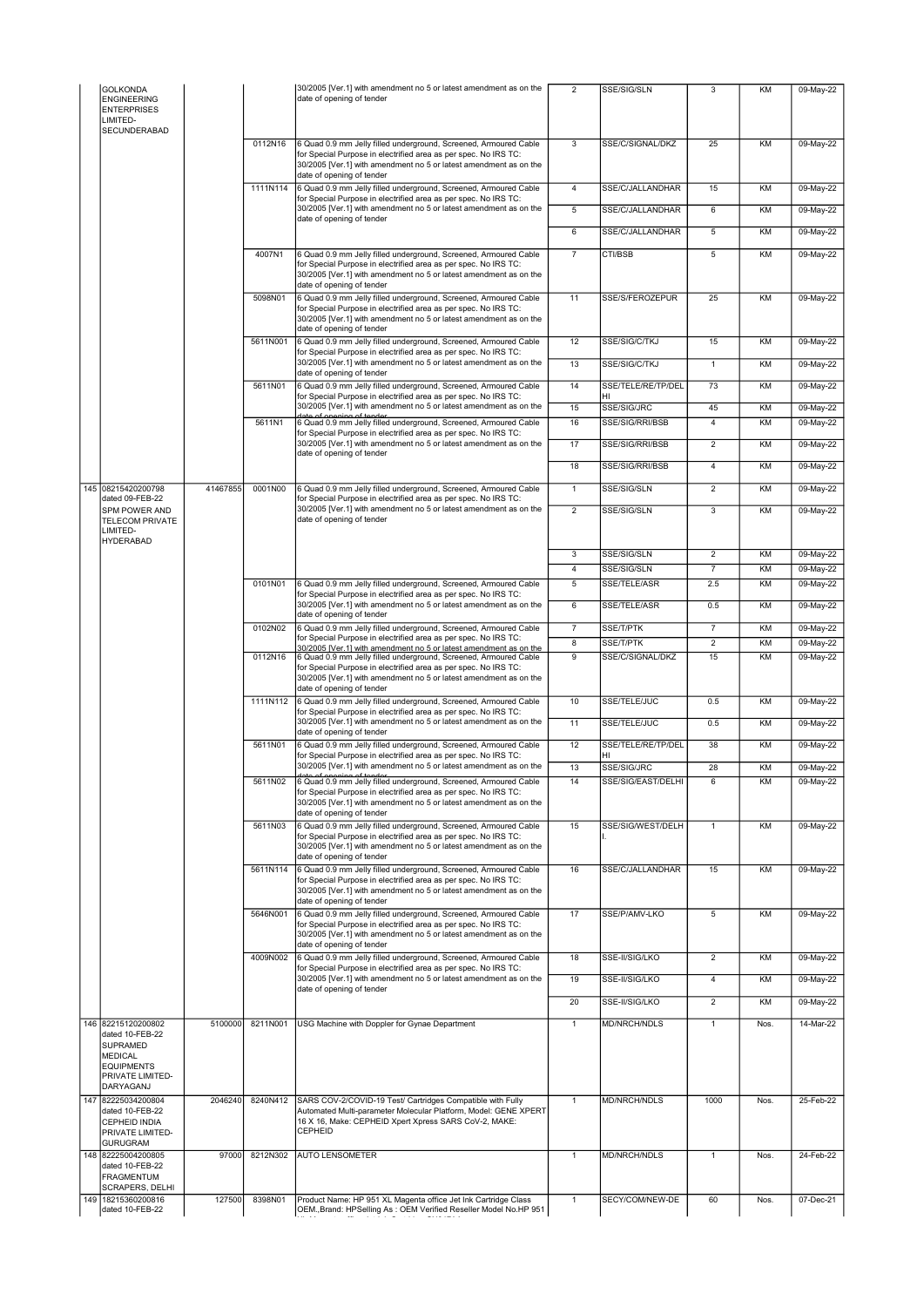|     | Vijay Stationery Mart,                                                                                            |          |          | XL Magenta office Jet Ink Cartridge-CN047AA                                                                                                                                                                                                                                                                                                                    |                |                     |                |      |           |
|-----|-------------------------------------------------------------------------------------------------------------------|----------|----------|----------------------------------------------------------------------------------------------------------------------------------------------------------------------------------------------------------------------------------------------------------------------------------------------------------------------------------------------------------------|----------------|---------------------|----------------|------|-----------|
| 150 | New Delhi<br>18215354200817                                                                                       | 124140   | 8398N01  | Product Name: 802 Tri Color Ink Cartridge Class OEMBrand:                                                                                                                                                                                                                                                                                                      | $\mathbf{1}$   | SECY/COM/NEW-DE     | 60             | Nos. | 12-Feb-22 |
|     | dated 10-FEB-22<br><b>ALANKAR</b><br><b>DISTRIBUTORS,</b><br><b>DELHI</b>                                         |          |          | HPSelling As: OEM Verified Reseller Model No.802 Tri Color Ink<br>Cartridge -CH564ZZ                                                                                                                                                                                                                                                                           |                |                     |                |      |           |
| 151 | 18215364200818                                                                                                    | 38780    | 8398N01  | Product Name: HP 920XL Black office Jet Ink Cartridge Class                                                                                                                                                                                                                                                                                                    | $\mathbf{1}$   | SECY/COM/NEW-DE     | 14             | Nos. | 12-Feb-22 |
|     | dated 10-FEB-22<br>SHAKTI MARKETING<br>ASSOCIATES-NEW<br>DELHI                                                    |          |          | OEMBrand: HPSelling As: OEM Verified Reseller Model No.HP<br>920XL Black office Jet Ink Cartridge-CD975AA                                                                                                                                                                                                                                                      |                |                     |                |      |           |
|     | 152 18225016200822                                                                                                | 16398    | 8398N001 | HP 126A Laserjet Imaging Drum (CE314A) Class OEMBrand : hp                                                                                                                                                                                                                                                                                                     | $\overline{1}$ | CHOS/Tele/HQ        | $\overline{3}$ | Nos. | 18-Feb-22 |
|     | dated 10-FEB-22<br>Vijay Stationery Mart,<br>New Delhi                                                            |          |          |                                                                                                                                                                                                                                                                                                                                                                |                |                     |                |      |           |
| 153 | 18225018200823<br>dated 10-FEB-22<br><b>LANDMARK</b><br><b>INFONET PRIVATE</b><br>LIMITED, GURGAON                | 4310     | 8398N001 | Lexmark 500Z Black Return Lmaging unit Class OEM.Brand:<br>Lexmark                                                                                                                                                                                                                                                                                             | $\mathbf{1}$   | CHOS/Tele/HQ        | $\mathbf{1}$   | Nos. | 24-Feb-22 |
|     | 154 18225038200825<br>dated 10-FEB-22<br><b>HEAMONS</b><br>SYSTEMS-DELHI                                          | 27228    | 57XXN01  | HP 678 Black Ink Cartridge Class OEMBrand : hp                                                                                                                                                                                                                                                                                                                 | $\mathbf{1}$   | SSE/DRG/ELEC/BH     | 3              | Nos. | 24-Feb-22 |
|     | 155 18215513200826<br>dated 10-FEB-22<br><b>MARK SALES &amp;</b><br>SERVICES, DELHI                               | 5650     | 1010N01  | brother DR-2365 Class OEMBrand: brotherModel: DR-2365                                                                                                                                                                                                                                                                                                          | $\mathbf{1}$   | SUPDT.S&T(C)/BH     | $\overline{2}$ | Nos. | 12-Feb-22 |
| 156 | 18215535200827<br>dated 10-FEB-22<br><b>MARK SALES &amp;</b><br>SERVICES, DELHI                                   | 8614     | 8690N01  | brother DR-2255 Class OEMBrand: brother                                                                                                                                                                                                                                                                                                                        | $\overline{1}$ | SUPDT./COML./BH     | $\overline{2}$ | Nos. | 12-Feb-22 |
| 157 | 18225014200830<br>dated 10-FEB-22<br><b>MARK SALES &amp;</b><br>SERVICES, DELHI                                   | 103559   | 8398N001 | Bother TN-2465 Class OEM Brand : Brother                                                                                                                                                                                                                                                                                                                       | 1              | CHOS/Tele/HQ        | 40             | Nos. | 16-Feb-22 |
|     | 158 03225018200844<br>dated 11-FEB-22<br>Arbeit Tech, DELHI                                                       | 29913    | 8398N01  | Product name : Daffu executive table of three layer prelaminated<br>particles board (wood product) of grade II type II of is 12823 /latest<br>1800 millimeter 850 millimeter 725 millimeter. Brand : DaffuBrand type                                                                                                                                           | $\overline{1}$ | SECY/COM/NEW-DE     | $\mathbf{1}$   | Nos. | 26-Mar-22 |
|     | 159 03225024200845<br>dated 11-FEB-22<br>Arbeit Tech, DELHI                                                       | 43613    | 8398N01  | registered brand Catalogue status : OEM verified catalogue Sel<br>Product name : Daffu executive table of three layer prelaminated<br>particles board (wood product) of grade II type II of is 12823 /latest<br>2100 millimeter 900 millimeter 760 millimeter. Brand : Daffu Brand type<br>d brand Catalogue status : OEM verified                             | $\overline{1}$ | SECY/COM/NEW-DE     | $\mathbf{1}$   | Nos. | 26-Mar-22 |
|     | 160 03225019200846<br>dated 11-FEB-22<br>Arbeit Tech, DELHI                                                       | 18012    | 8398N01  | Product name: Daffu N.A.Credenzas Brand: DaffuBrand type:<br>registered brand.Catalogue status : OEM verified catalogue.Selling as<br>OEM Verified Reseller . Category name & quadrant : Credenzas (Q3)<br><b>DAEELL DSAL 4913 9403</b>                                                                                                                        | $\mathbf{1}$   | SECY/COM/NEW-DE     | $\mathbf{1}$   | Nos. | 25-Mar-22 |
|     | 161 03225050200852<br>dated 11-FEB-22<br>Arbeit Tech, DELHI                                                       | 26713    | 1010N10  | Product name :Daffu cream 5 number teak wood of minimum 25 mm<br>thickness.Brand: Daffu Brand type: registered brand.Catalogue<br>status : catalogue not verified by OEM.Selling as : reseller not verified<br>by OEM Category Name & Quadrant reafas (O3) Daffu de 1302 1                                                                                     | $\mathbf{1}$   | DY CVO/A/BH/NEW     | $\mathbf{1}$   | Nos. | 26-Mar-22 |
|     | 162 03225051200853<br>dated 11-FEB-22<br>Arbeit Tech, DELHI                                                       | 29913    | 1010N10  | Product name : Daffu executive table of three layer prelaminated<br>particles board (wood product) of grade II type II of is 12823<br>/latest1800 millimeter 900 millimeter 750 millimeter.Brand :Daffu.<br>registered brand Catalogue status . OEM                                                                                                            | $\mathbf{1}$   | DY CVO/A/BH/NEW     | $\mathbf{1}$   | Nos. | 26-Mar-22 |
|     | 163 82225035200855<br>dated 11-FEB-22<br><b>VOGUE PHARMA-</b><br><b>DELHI</b>                                     | 118800   | 8211N001 | Disposable Sterile Tracheal Suction kit for ET/ #14                                                                                                                                                                                                                                                                                                            | $\mathbf{1}$   | MD/NRCH/NDLS        | 600            | Nos. | 24-Feb-22 |
| 164 | 83225014200860<br>dated 11-FEB-22<br><b>FRIENDS SURGICAL</b><br>DIVISION-<br><b>FARIDABAD</b>                     | 20600    | 8211N412 | Flectric Kettle 1.5 Ltr.                                                                                                                                                                                                                                                                                                                                       | $\mathbf{1}$   | <b>MD/NRCH/NDLS</b> | 20             | Nos. | 25-Feb-22 |
| 165 | 18215306200863<br>dated 11-FEB-22<br><b>SUN COMPUTERS,</b><br>GANGA NAGAR,                                        | 35799    | 5701N01  | EPSON Multifunction Machine Mfm, On Site OEM Warranty 3<br>Year.Brand: EPSON                                                                                                                                                                                                                                                                                   | $\mathbf{1}$   | SSE/DRG/ELEC/BH     | $\overline{2}$ | Nos. | 10-May-22 |
|     | 166 08211502100882<br>dated 12-FEB-22<br>CG POWER AND<br><b>INDUSTRIAL</b><br>SOLUTIONS LIMITED-<br><b>MUMBAI</b> | 9194560  | 5646N001 | RELAY PLUG IN TYPE STYLE AC LED ALL ASPECT AC LAMP<br>PROVING RELAY UNIT WITH INBUILT CURRENT TRANSFORMER<br>TYPE SLOW RELEASE NEUTRAL LINE RELAY 4F/4B CONTECTS<br>FRONT AND BACK CONTACTS METAL TO CARBON SHALL BE<br>SOITABLE FOR WORKING SERIES WITH THE 110V LED SIGNAL<br>LEMP RATED AT 15W CONFIRMING TO RDSO SPECH NO-                                 | 3              | SSE/P/AMV-LKO       | 180            | Nos. | 12-Aug-22 |
| 167 | 08211502100883<br>dated 12-FEB-22<br><b>ULTRA</b><br><b>ELECTRONICS</b><br>PRIVATE LIMITED-<br><b>KOLKATA</b>     | 4951280  | 5646N001 | RELAY PLUG IN TYPE STYLE AC LED ALL ASPECT AC LAMP<br>PROVING RELAY UNIT WITH INBUILT CURRENT TRANSFORMER<br>TYPE SLOW RELEASE NEUTRAL LINE RELAY 4F/4B CONTECTS<br>FRONT AND BACK CONTACTS METAL TO CARBON SHALL BE<br>SOITABLE FOR WORKING SERIES WITH THE 110V LED SIGNAL<br>LEMP RATED AT 15W CONFIRMING TO RDSO SPECH NO-                                 | $\overline{3}$ | SSE/P/AMV-LKO       | 97             | Nos. | 12-Aug-22 |
|     | 168 03225023200885<br>dated 14-FEB-22<br>Arbeit Tech, DELHI                                                       | 19495    | 8398N01  | Product Name : Daffu OFFICE / VISITOR CHAIRS with Seat D X W H<br>450 mm 470 mm 450 padded with polyurethane Foam Brand : Daffu<br>Brand Type : Registered Brandcatalogue Status : OEM verified                                                                                                                                                                | $\mathbf{1}$   | SECY/COM/NEW-DE     | 5              | Nos. | 25-Mar-22 |
|     | 169 82225037200894<br>dated 14-FEB-22<br><b>AVION</b><br>HEALTHCARE-NEW<br><b>DELHI</b>                           | 886981   | 8201N001 | estelecus Selling As : OFM verified Pescller Category Name &<br>Tab. Posaconazole GR 100 mg Brand - CANDIPOZ GR Mfg By - M/s<br>MSN Laboratories Private Limited, At :- Survey No. 42,<br>Gaddapotharam, Kazipally Industrial Area, Sangareddy (D) - 502319<br>(Telangana) Mktd By- M/s Glenmark Pharmaceuticals Ltd. Bhulabhai<br>Desai Road, Mumbai - 400026 | $\mathbf{1}$   | MD/NRCH/NDLS        | 2568           | Nos. | 16-Mar-22 |
|     | 170 82225037200895<br>dated 14-FEB-22<br><b>MH MEDICUS</b><br>PRIVATE LIMITED-<br>DELHI                           | 477339   | 8201N001 | Tab. Posaconazole GR 100 mg Brand - BDPOSA Mfg By - M/s<br>Akums Drugs & Pharmaceuticals Ltd. Under Technical Collaboration<br>With M/s BDR Pharmaceuticals At- Plot No. 26A, 27-30, sector -8 A,<br>I.I.E, SIDCUL, Ranipur, Haridwar Mktd By- M/s BDR Pharmaceuticals<br>International Pvt. Ltd.                                                              | $\mathbf{1}$   | MD/NRCH/NDLS        | 1382           | Nos. | 16-Mar-22 |
| 171 | 08215357200896<br>dated 14-FEB-22                                                                                 | 23851884 | 1110NS   | PVC Insulated Armoured Unscreened, Underground Aluminium<br>Conductor 1.1 KVA Grade Power Cable as per Specification No.<br>IRS:S 63/2014 and IS:1554 Part-1 Rev. 4.0 or Latest amendment as<br>on the date of opening of Tender size 2 Core X 25 Sq. MM                                                                                                       | $\mathbf{1}$   | SSE/SIG/EAST/BE     | 12             | KM   | 14-Jun-22 |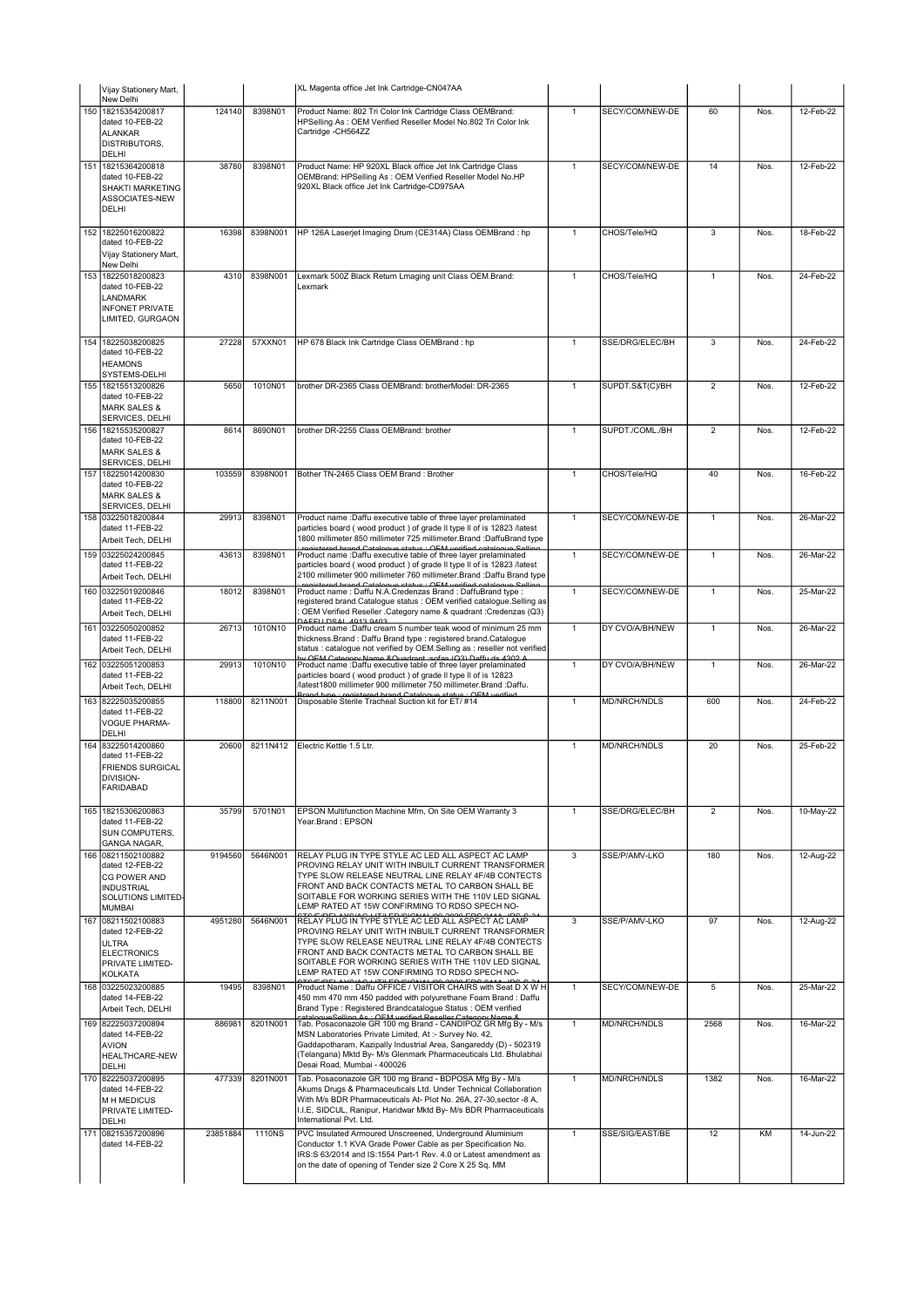| SVARN INFRATEL<br>PRIVATE LIMITED-<br><b>FARIDABAD</b>            | 4010N1   | PVC Insulated Armoured Unscreened, Underground Aluminium<br>Conductor 1.1 KVA Grade Power Cable as per Specification No.<br>IRS:S 63/2014 and IS:1554 Part-1 Rev. 4.0 or Latest amendment as<br>on the date of opening of Tender size 2 Core X 25 Sq. MM | $\overline{2}$          | SSE/SPL/S/DBSI                       | 25                               | KM        | 14-Jun-22              |
|-------------------------------------------------------------------|----------|----------------------------------------------------------------------------------------------------------------------------------------------------------------------------------------------------------------------------------------------------------|-------------------------|--------------------------------------|----------------------------------|-----------|------------------------|
|                                                                   | 5498N02  | PVC Insulated Armoured Unscreened, Underground Aluminium<br>Conductor 1.1 KVA Grade Power Cable as per Specification No.                                                                                                                                 | $\overline{3}$          | SSE/SIG/SRE-2                        | 4                                | KM        | 14-Jun-22              |
|                                                                   |          | IRS:S 63/2014 and IS:1554 Part-1 Rev. 4.0 or Latest amendment as<br>on the date of opening of Tender size 2 Core X 25 Sq. MM                                                                                                                             | $\overline{4}$          | SSE/SIG/SRE                          | $\overline{2}$<br>$\overline{2}$ | KM        | 14-Jun-22              |
|                                                                   | 5611N001 | PVC Insulated Armoured Unscreened, Underground Aluminium<br>Conductor 1.1 KVA Grade Power Cable as per Specification No.<br>IRS:S 63/2014 and IS:1554 Part-1 Rev. 4.0 or Latest amendment as<br>on the date of opening of Tender size 2 Core X 25 Sq. MM | 5<br>6                  | SSE/SIG/SRE<br>SSE/SIG/C/TKJ         | 42                               | KM<br>KM  | 14-Jun-22<br>14-Jun-22 |
|                                                                   | 5611N01  | PVC Insulated Armoured Unscreened, Underground Aluminium<br>Conductor 1.1 KVA Grade Power Cable as per Specification No.<br>IRS:S 63/2014 and IS:1554 Part-1 Rev. 4.0 or Latest amendment as<br>on the date of opening of Tender size 2 Core X 25 Sq. MM | $\overline{7}$          | SSE/SIG/JRC                          | 6                                | <b>KM</b> | 14-Jun-22              |
|                                                                   | 5611N1   | PVC Insulated Armoured Unscreened, Underground Aluminium<br>Conductor 1.1 KVA Grade Power Cable as per Specification No.                                                                                                                                 | $\overline{8}$          | SSE/C/JALLANDHAR                     | 20                               | KM        | 14-Jun-22              |
|                                                                   |          | IRS:S 63/2014 and IS:1554 Part-1 Rev. 4.0 or Latest amendment as<br>on the date of opening of Tender size 2 Core X 25 Sq. MM                                                                                                                             | 9                       | SSE/C/JALLANDHAR                     | 74                               | KM        | 14-Jun-22              |
|                                                                   |          |                                                                                                                                                                                                                                                          | 10                      | SSE/C/JALLANDHAR                     | 46                               | KM        | 14-Jun-22              |
|                                                                   | 886401   | PVC Insulated Armoured Unscreened, Underground Aluminium<br>Conductor 1.1 KVA Grade Power Cable as per Specification No.<br>IRS:S 63/2014 and IS:1554 Part-1 Rev. 4.0 or Latest amendment as<br>on the date of opening of Tender size 2 Core X 25 Sq. MM | 11                      | SSE/SIG/BTI                          | 3                                | KM        | 14-Jun-22              |
| 172 08215357200898<br>39318047<br>dated 14-FEB-22                 | 5498N01  | PVC Insulated Armoured Unscreened, Underground Aluminium<br>Conductor 1.1 KVA Grade Power Cable as per Specification No.                                                                                                                                 | $\mathbf{1}$            | SSE/SIG/RPJ                          | 4                                | KM        | 14-Jun-22              |
| <b>SRIRAM CABLES</b><br>PRIVATE LIMITED-                          |          | IRS:S 63/2014 and IS:1554 Part-1 Rev. 4.0 or Latest amendment as<br>on the date of opening of Tender size 2 Core X 25 Sq. MM                                                                                                                             | $\overline{2}$          | SSE/SIG/RPJ                          | 4                                | KM        | 14-Jun-22              |
| <b>ALWAR</b>                                                      | 5498N03  | PVC Insulated Armoured Unscreened, Underground Aluminium                                                                                                                                                                                                 | $\overline{\mathbf{3}}$ | SSE/S/NNO                            | $\overline{4}$                   | KM        | 14-Jun-22              |
|                                                                   |          | Conductor 1.1 KVA Grade Power Cable as per Specification No.<br>IRS:S 63/2014 and IS:1554 Part-1 Rev. 4.0 or Latest amendment as                                                                                                                         | $\overline{4}$          | SSE/S/NNO                            | 4                                | KM        | 14-Jun-22              |
|                                                                   | 5611N001 | on the date of opening of Tender size 2 Core X 25 Sq. MM<br>PVC Insulated Armoured Unscreened, Underground Aluminium<br>Conductor 1.1 KVA Grade Power Cable as per Specification No.<br>IRS:S 63/2014 and IS:1554 Part-1 Rev. 4.0 or Latest amendment as | $\overline{5}$<br>6     | SSE/C/SIGNAL/DKZ<br>SSE/SIG/C/TKJ    | 10<br>69                         | KM<br>KM  | 14-Jun-22<br>14-Jun-22 |
|                                                                   | 5611N02  | on the date of opening of Tender size 2 Core X 25 Sq. MM<br>PVC Insulated Armoured Unscreened, Underground Aluminium                                                                                                                                     | $\overline{7}$          | SSE/SIG/RRI/BSB                      | 4                                | KM        | 14-Jun-22              |
|                                                                   |          | Conductor 1.1 KVA Grade Power Cable as per Specification No.                                                                                                                                                                                             |                         |                                      |                                  |           |                        |
|                                                                   |          | IRS:S 63/2014 and IS:1554 Part-1 Rev. 4.0 or Latest amendment as<br>on the date of opening of Tender size 2 Core X 25 Sq. MM                                                                                                                             | 8                       | SSE/SIG/RRI/BSB                      | 4                                | KM        | 14-Jun-22              |
|                                                                   | 5611N1   | PVC Insulated Armoured Unscreened, Underground Aluminium<br>Conductor 1.1 KVA Grade Power Cable as per Specification No.                                                                                                                                 | $\overline{9}$          | SSE/C/JALLANDHAR                     | 18                               | KM        | 14-Jun-22              |
|                                                                   |          | IRS:S 63/2014 and IS:1554 Part-1 Rev. 4.0 or Latest amendment as<br>on the date of opening of Tender size 2 Core X 25 Sq. MM.                                                                                                                            | 10<br>11                | SSE/C/JALLANDHAR<br>SSE/C/JALLANDHAR | 72<br>78                         | KM<br>KM  | 14-Jun-22<br>14-Jun-22 |
|                                                                   |          |                                                                                                                                                                                                                                                          | 12                      | SSE/C/JALLANDHAR                     | 23                               | KM        | 14-Jun-22              |
|                                                                   |          |                                                                                                                                                                                                                                                          | 13                      | SSE/C/JALLANDHAR                     | 23                               | KM        | 14-Jun-22              |
|                                                                   |          |                                                                                                                                                                                                                                                          | 14                      | SSE/C/JALLANDHAR                     | 18                               | KM        | 14-Jun-22              |
|                                                                   | 6598N01  | PVC insulated armoured, unscreened, underground Aluminium<br>Conductor 1.1KVA Grade Power Cable as per Specification no.                                                                                                                                 | 15                      | SSE/SIG/I/UMB                        | $\overline{2}$                   | KM        | 14-Jun-22              |
|                                                                   |          | IRS:1564 Part-1 Rev.4.0 or latest amendments as on the date of<br>opening of tender. Size 2 Core X 25 Sq. mm.                                                                                                                                            | 16                      | SSE/SIG/I/UMB                        | 17                               | KM        | 14-Jun-22              |
|                                                                   |          |                                                                                                                                                                                                                                                          | 17                      | SSE/SIG/I/UMB                        | 6                                | KM        | 14-Jun-22              |
|                                                                   |          |                                                                                                                                                                                                                                                          | 18                      | SSE/SIG/I/UMB                        | 12                               | KM        | 14-Jun-22              |
|                                                                   |          |                                                                                                                                                                                                                                                          | 19                      | SSE/SIG/I/UMB                        | 5                                | KM        | 14-Jun-22              |
|                                                                   |          |                                                                                                                                                                                                                                                          | 20                      | SSE/SIG/II/UMB                       | 12                               | KM        | 14-Jun-22              |
| 173 08215357200899<br>26178340<br>dated 14-FEB-22                 | 4009N004 | PVC Insulated Armoured Unscreened, Underground Aluminium<br>Conductor 1.1 KVA Grade Power Cable as per Specification No.<br>IRS:S 63/2014 and IS:1554 Part-1 Rev. 4.0 or Latest amendment as<br>on the date of opening of Tender size 2 Core X 25 Sq. MM | $\mathbf{1}$            | SSE-II/SIG/LKO                       | $\overline{4}$                   | KM        | 14-May-22              |
| RMS POWER<br><b>SOLUTIONS</b><br>PRIVATE LIMITED-<br><b>ALWAR</b> | 5490N09  | PVC Insulated Armoured Unscreened, Underground Aluminium<br>Conductor 1.1 KVA Grade Power Cable as per Specification No.<br>IRS:S 63/2014 and IS:1554 Part-1 Rev. 4.0 or Latest amendment as<br>on the date of opening of Tender size 2 Core X 25 Sq. MM | $\overline{2}$          | SSE/SIG-I/LUDHIANA                   | $\overline{4}$                   | KM        | 14-May-22              |
|                                                                   | 5611N001 | PVC Insulated Armoured Unscreened, Underground Aluminium<br>Conductor 1.1 KVA Grade Power Cable as per Specification No.<br>IRS:S 63/2014 and IS:1554 Part-1 Rev. 4.0 or Latest amendment as<br>on the date of opening of Tender size 2 Core X 25 Sq. MM | 3                       | SSE/SIG/C/TKJ                        | 46                               | <b>KM</b> | 14-May-22              |
|                                                                   | 5611N1   | PVC Insulated Armoured Unscreened, Underground Aluminium<br>Conductor 1.1 KVA Grade Power Cable as per Specification No.                                                                                                                                 | $\overline{4}$          | SSE/C/JALLANDHAR                     | 41                               | KM        | 14-May-22              |
|                                                                   |          | IRS:S 63/2014 and IS:1554 Part-1 Rev. 4.0 or Latest amendment as<br>on the date of opening of Tender size 2 Core X 25 Sq. MM                                                                                                                             | 5                       | SSE/C/JALLANDHAR                     | 79                               | KM        | 14-May-22              |
|                                                                   |          |                                                                                                                                                                                                                                                          | 6                       | SSE/C/JALLANDHAR                     | 35                               | KM        | 14-May-22              |
|                                                                   | 5611N505 | PVC Insulated Armoured Unscreened, Underground Aluminium<br>Conductor 1.1 KVA Grade Power Cable as per Specification No.                                                                                                                                 | $\overline{7}$          | CSI/E/FD/                            | 6                                | KM        | 14-May-22              |
|                                                                   |          | IRS:S 63/2014 and IS:1554 Part-1 Rev. 4.0 or Latest amendment as                                                                                                                                                                                         | 8                       | CSI/E/FD/                            | 6                                | KM        | 14-May-22              |
|                                                                   |          | on the date of opening of Tender size 2 Core X 25 Sq. MM                                                                                                                                                                                                 | 9<br>10                 | CSI/E/FD/<br>CSI/E/FD/               | 6<br>$\mathbf{1}$                | KM<br>KM  | 14-May-22<br>14-May-22 |
|                                                                   | 886401   | PVC Insulated Armoured Unscreened, Underground Aluminium                                                                                                                                                                                                 | 11                      | SSE/SIG/ROK                          | 27                               | KM        | 14-May-22              |
|                                                                   |          | Conductor 1.1 KVA Grade Power Cable as per Specification No.<br>IRS:S 63/2014 and IS:1554 Part-1 Rev. 4.0 or Latest amendment as                                                                                                                         | 12                      | SSE/SIG/ROK                          | $\overline{4}$                   | KM        | 14-May-22              |
|                                                                   |          |                                                                                                                                                                                                                                                          |                         |                                      |                                  |           |                        |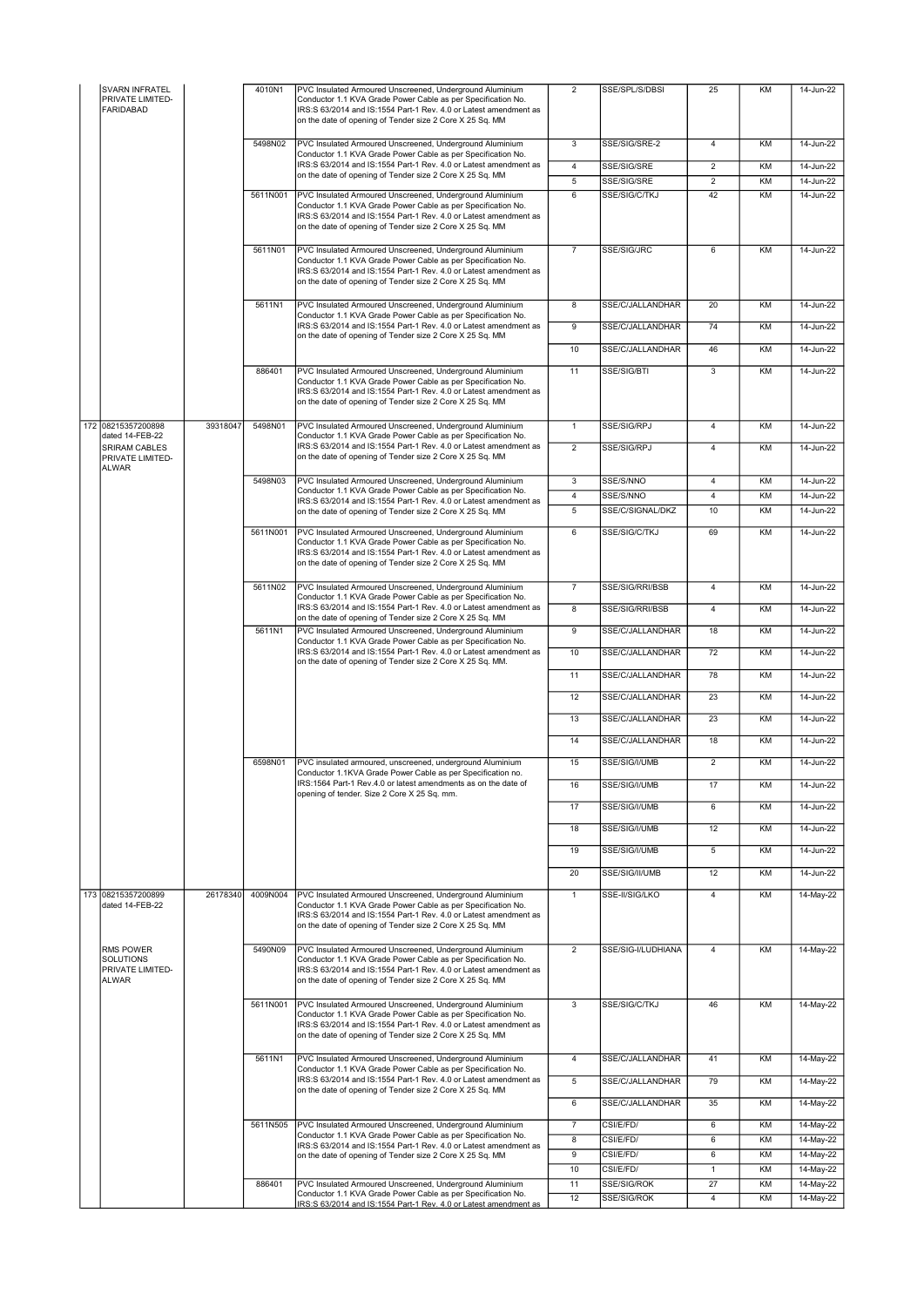| 174 08215357200900                                                                    | 28705206 | 5498N03  | PVC Insulated Armoured Unscreened, Underground Aluminium                                                                                                                                                                                                                                                                                                                                                                                                                                                                                                                                                                                                                    | $\mathbf{1}$            | SSE/S/NNO              | 21             | KM       | 14-Jun-22              |
|---------------------------------------------------------------------------------------|----------|----------|-----------------------------------------------------------------------------------------------------------------------------------------------------------------------------------------------------------------------------------------------------------------------------------------------------------------------------------------------------------------------------------------------------------------------------------------------------------------------------------------------------------------------------------------------------------------------------------------------------------------------------------------------------------------------------|-------------------------|------------------------|----------------|----------|------------------------|
| dated 14-FEB-22                                                                       |          |          | Conductor 1.1 KVA Grade Power Cable as per Specification No.<br>IRS:S 63/2014 and IS:1554 Part-1 Rev. 4.0 or Latest amendment as<br>on the date of opening of Tender size 2 Core X 25 Sq. MM                                                                                                                                                                                                                                                                                                                                                                                                                                                                                |                         |                        |                |          |                        |
| <b>ELKAY TELELINKS</b>                                                                |          | 5498N04  | PVC Insulated Armoured Unscreened, Underground Aluminium                                                                                                                                                                                                                                                                                                                                                                                                                                                                                                                                                                                                                    | $\overline{2}$          | SSE/S/FEROZEPUR        | 3              | KM       | 14-Jun-22              |
| LTD-FARIDABAD                                                                         |          |          | Conductor 1.1 KVA Grade Power Cable as per Specification No.<br>IRS:S 63/2014 and IS:1554 Part-1 Rev. 4.0 or Latest amendment as                                                                                                                                                                                                                                                                                                                                                                                                                                                                                                                                            | $\overline{\mathbf{3}}$ | SSE/S/FEROZEPUR        | 12             | KM       | 14-Jun-22              |
|                                                                                       |          | 5611N001 | on the date of opening of Tender size 2 Core X 25 Sq. MM<br>PVC Insulated Armoured Unscreened, Underground Aluminium                                                                                                                                                                                                                                                                                                                                                                                                                                                                                                                                                        | $\overline{4}$          | SSE/SIG/C/TKJ          | 43             | KM       | 14-Jun-22              |
|                                                                                       |          |          | Conductor 1.1 KVA Grade Power Cable as per Specification No.                                                                                                                                                                                                                                                                                                                                                                                                                                                                                                                                                                                                                |                         |                        |                |          |                        |
|                                                                                       |          |          | IRS:S 63/2014 and IS:1554 Part-1 Rev. 4.0 or Latest amendment as<br>on the date of opening of Tender size 2 Core X 25 Sq. MM                                                                                                                                                                                                                                                                                                                                                                                                                                                                                                                                                | 5                       | SSE/SIG/C/TKJ          | 9              | KM       | 14-Jun-22              |
|                                                                                       |          | 5611N1   | PVC Insulated Armoured Unscreened, Underground Aluminium                                                                                                                                                                                                                                                                                                                                                                                                                                                                                                                                                                                                                    | 6                       | SSE/C/JALLANDHAR       | 81             | KM       | 14-Jun-22              |
|                                                                                       |          |          | Conductor 1.1 KVA Grade Power Cable as per Specification No.<br>IRS:S 63/2014 and IS:1554 Part-1 Rev. 4.0 or Latest amendment as<br>on the date of opening of Tender size 2 Core X 25 Sq. MM                                                                                                                                                                                                                                                                                                                                                                                                                                                                                | $\overline{7}$          | SSE/C/JALLANDHAR       | 85             | KM       | 14-Jun-22              |
|                                                                                       |          | 5611N505 | PVC Insulated Armoured Unscreened, Underground Aluminium                                                                                                                                                                                                                                                                                                                                                                                                                                                                                                                                                                                                                    | 8                       | CSI/E/FD/              | $\overline{5}$ | KM       | 14-Jun-22              |
|                                                                                       |          |          | Conductor 1.1 KVA Grade Power Cable as per Specification No.<br>IRS:S 63/2014 and IS:1554 Part-1 Rev. 4.0 or Latest amendment as                                                                                                                                                                                                                                                                                                                                                                                                                                                                                                                                            | 9                       | CSI/E/FD/              | 6              | KM       | 14-Jun-22              |
|                                                                                       |          |          | on the date of opening of Tender size 2 Core X 25 Sq. MM                                                                                                                                                                                                                                                                                                                                                                                                                                                                                                                                                                                                                    | 10<br>11                | CSI/E/FD/<br>CSI/E/FD/ | 6<br>6         | KM<br>KM | 14-Jun-22<br>14-Jun-22 |
|                                                                                       |          | 5611N927 | PVC Insulated Armoured Unscreened, Underground Aluminium                                                                                                                                                                                                                                                                                                                                                                                                                                                                                                                                                                                                                    | 12                      | CSI/E/FD/              | 6              | KM       | 14-Jun-22              |
|                                                                                       |          |          | Conductor 1.1 KVA Grade Power Cable as per Specification No.<br>IRS:S 63/2014 and IS:1554 Part-1 Rev. 4.0 or Latest amendment as<br>on the date of opening of Tender size 2 Core X 25 Sq. MM                                                                                                                                                                                                                                                                                                                                                                                                                                                                                |                         |                        |                |          |                        |
|                                                                                       |          | 5611NS   | PVC Insulated Armoured Unscreened, Underground Aluminium<br>Conductor 1.1 KVA Grade Power Cable as per Specification No.<br>IRS:S 63/2014 and IS:1554 Part-1 Rev. 4.0 or Latest amendment as<br>on the date of opening of Tender size 2 Core X 25 Sq. MM                                                                                                                                                                                                                                                                                                                                                                                                                    | 13                      | SSE/SIG/PTK            | 1              | KM       | $14$ -Jun- $22$        |
| 175 08215357200903<br>dated 14-FEB-22<br><b>ELKAY TELELINKS</b><br>LTD-FARIDABAD      | 1010747  | 5611N1   | PVC Insulated Armoured Unscreened, Underground Aluminium<br>Conductor 1.1 KVA Grade Power Cable as per Specification No.<br>IRS:S 63/2014 and IS:1554 Part-1 Rev. 4.0 or Latest amendment as<br>on the date of opening of Tender size 2 Core X 25 Sq. MM                                                                                                                                                                                                                                                                                                                                                                                                                    | $\mathbf{1}$            | SSE/C/JALLANDHAR       | 10             | KM       | 14-Jun-22              |
| 176 18215473200907<br>dated 14-FEB-22<br>Arms Peripherals,                            | 21671    | 57XXN01  | 1 hp HP 727 Designjet Printhead (83PO6A) Class OEMBrand: hp                                                                                                                                                                                                                                                                                                                                                                                                                                                                                                                                                                                                                 | $\mathbf{1}$            | SSE/DOE                | $\mathbf{1}$   | Nos.     | 25-Feb-22              |
| Delhi<br>177 03225053200911<br>dated 15-FEB-22<br><b>RELIANCE TYRES,</b><br>DELHI     | 31200    | 1010N1   | PRODUCT NAME: MRF IS: 15633 LATEST FOR AUTOMOTIVE<br>VEHICLES PNEUMATIC TYRE FOR PASSENGER CAR VEHICLES<br>DIAGONAL AND RADIAL PLY RADIAL WARRANTY 3 YEAR<br>BRAND : MRF BRAND TYPE : Registered brand CATALOGUE                                                                                                                                                                                                                                                                                                                                                                                                                                                            | $\mathbf{1}$            | CHD/NR/BH/NDLS         | $\overline{4}$ | Nos.     | 24-Feb-22              |
| 178 10215053200921                                                                    | 1393490  | 1010N10  | Product Name; Calcutta Fabricators 3.0 Helmet Combat with Metalic                                                                                                                                                                                                                                                                                                                                                                                                                                                                                                                                                                                                           | $\mathbf{1}$            | OIC/RPSF/DSBI          | 2342           | Nos.     | 08-Apr-22              |
| dated 15-FEB-22<br>CALCUTTA<br>FABRICATORS-<br><b>KOLKATA</b>                         |          |          | Visor.Brand ; Calcutta FabricatorsBrand Type ; Registered<br>BrandCatalogue Status ; OEM Verified CatalogueSelling As ;<br>OEMCategory Name & Quadrant; Helmet Combat Fiberglass (Q3)<br>CF-Helmet With Metallic Visor6506                                                                                                                                                                                                                                                                                                                                                                                                                                                  |                         |                        |                |          |                        |
| 179 82225028100948<br>dated 16-FEB-22                                                 | 82344    | 8211N081 | (AMI31.81) Nitrofurantoin impregnated 100% silicone catheter ,22 Fr<br>(BIP FOLEY CATHETER LATEX Assorted sizes 2 way 10<br>ml), SPECIFICATION-Foley Catheter Latex Urinary Catheter latex with<br>3 Noble metals alloy coating (2 way) consisting of gold, silver and<br>palladium.It reduces the risk of CAUTI (Catheter associated urinary<br>tract infections) through reduction of microbial adhesion and biofilm<br>formation. The catheters are approved for transurethral and<br>suprapubic use for up to 90 days.Presence of Hydrophilic coating<br>internally and externally in addition. Size: 2Way -<br>08FR/10FR/12FR/14FR/16FR/18 FR3 Way - 18FR / 20FR/ 22FR | $\mathbf{1}$            | <b>MD/NRCH/NDLS</b>    | 27             | Nos.     | 02-Apr-22              |
| <b>KRISHNA</b><br>HEALTHCARE-DELHI                                                    |          | 8211N080 | (AMI31.80) Nitrofurantoin impregnated 100% silicone catheter, 20 Fr<br>(Antimicrobia I silicone Folley's Catheters Assorted Sizes.<br>BIS/USFDA Approved/ SPECIFICATION-Foley Catheter Silicone,<br>with Nitrofurantoin or 3 Noble metals alloy coating consisting of gold,<br>silver and palladium (Coated internally and externally). Size: 2 Way -<br>08FR/ 10FR/ 12FR /14FR /16FR /18FR /20FR 3 Way - 18FR / 20FR/<br>22FR. Should be BIS/ European EC/ US FDA Approved. Assorted<br>numbers. (provisionally 2 packs each of all sizes and 5 packs extra<br>of 2 way- 14, 16, 18, 20 and 3-way 18, 20)                                                                  | $\overline{2}$          | <b>MD/NRCH/NDLS</b>    | 27             | Nos.     | 02-Apr-22              |
| 180 03225072200955<br>dated 17-FEB-22<br>DAFFU, Delhi                                 | 14700    | 1112N01  | Product Name: Unbranded Wooden Book case made up of<br>Commercial Block Board MR Grade Conforming to IS 1659 and 4<br>shelvesBrand: NABrand type: UnbrandedCatalogue Status:<br>fied by OEMeelling As                                                                                                                                                                                                                                                                                                                                                                                                                                                                       | $\mathbf{1}$            | COS/T&P/NR/BH/N        | $\mathbf{1}$   | Nos.     | 31-Mar-22              |
| 181 03225070200956<br>dated 17-FEB-22<br>DAFFU-DELHI                                  | 43613    | 6098N1   | Product Name: Daffu Excutive Table of Three Layer Prelaminated<br>Particle Board (Wood Product) of grade II type II of IS 12823/Latest<br>1800 MM 900 MM 760 MM Brand : daffuBrand type : Registered<br>Brand Catalogue Status - OEM verified catalogueselling As                                                                                                                                                                                                                                                                                                                                                                                                           | $\mathbf{1}$            | AME/HD.QRS/N           | 1              | Nos.     | 31-Mar-22              |
| 182 03225068200957<br>dated 17-FEB-22<br>OFFICE SOLUTIONS,                            | 199500   | 1010N10  | Product Name : POlywell 60 Liters LDPE waste Containers or rigid<br>liners - dustbin or Garbage or Household Bin Brand:<br>POLYWELLBrand type : Regitered Brand Catalogue Status :                                                                                                                                                                                                                                                                                                                                                                                                                                                                                          | $\mathbf{1}$            | OIC/RPSF/DSBI          | 100            | Nos.     | 01-Mar-22              |
| DELHI<br>183 03225060200958<br>dated 17-FEB-22<br>OFFICE SOLUTIONS,<br>DELHI          | 147200   | 1010N10  | catalogue not verified by OEMselling As : Reseller not verified by<br>Product Name: Own Round Ceramic Flower Pots Or Plant Brand:<br>OwnBrand type: Registered BrandCatalogue Status: catalogue not<br>verified by OEMselling As : Reseller not verified by OEMcategory<br>name & Quadrant: flower pots or planters (Q4) cerpo081101                                                                                                                                                                                                                                                                                                                                        | 1                       | OIC/RPSF/DSBI          | 400            | Nos.     | 01-Mar-22              |
| 184 03225058200959<br>dated 17-FEB-22<br><b>MANOJ</b><br><b>ENTERPRISES-</b><br>DELHI | 132000   | 1010N10  | Product Name : Unbranded Stainless steel AISI 304 steel silver round<br>Bowl Brand: NABrand type: UnbrandedCatalogue Status: catalogue<br>not verified by OEMselling As : Reseller not verified by OEMcategory<br>name & Quadrant : domestic soup or salad bowl (Q3) Mild Steel<br>Tasla7323                                                                                                                                                                                                                                                                                                                                                                                | $\mathbf{1}$            | OIC/RPSF/DSBI          | 1000           | Nos.     | 01-Mar-22              |
| 185 03225055200960<br>dated 17-FEB-22<br><b>MANOJ</b><br><b>ENTERPRISES-</b><br>DELHI | 168000   | 1010N10  | Product Name: NA 81-90 Food Grade Brand: NABrand type:<br>Registered BrandCatalogue Status : catalogue not verified by<br>OEMselling As : Reseller not verified by OEMcategory name &<br>Quadrant : domestic plates (Q4) Stainless Steel Half Plate 7323                                                                                                                                                                                                                                                                                                                                                                                                                    | $\mathbf{1}$            | OIC/RPSF/DSBI          | 1000           | Nos.     | 01-Mar-22              |
| 186 03225059200961<br>dated 17-FEB-22<br>P P Enterprises, West<br>Delhi               | 43875    | 1010N10  | Product Name: Unbranded Food Grade Virgin plastic 18 Litre Non<br>Carbonated beverage dispenserBrand : NABrand type :<br>UnbrandedCatalogue Status : catalogue not verified by OEMselling<br>As : Reseller not verified by OEMcategory name & Quadrant : Non                                                                                                                                                                                                                                                                                                                                                                                                                | $\mathbf{1}$            | OIC/RPSF/DSBI          | 30             | Nos.     | 01-Mar-22              |
| 187 03225071200965<br>dated 17-FEB-22<br>Arbeit Tech, DELHI                           | 29913    | 6098N1   | Product Name : Unbranded AS PER BUYER'S CHOICE 5 Number 19<br>mm commercial boardBrand : NA Brand Type : Unbranded Catalogue<br>Status : catalogue not verified by OEM.Selling As : reseller not<br>erified by OEM Category Name & Quadrant - Sofa (O3) SOEA                                                                                                                                                                                                                                                                                                                                                                                                                | $\mathbf{1}$            | AME/HD.QRS/N           | 1              | Nos.     | 28-Mar-22              |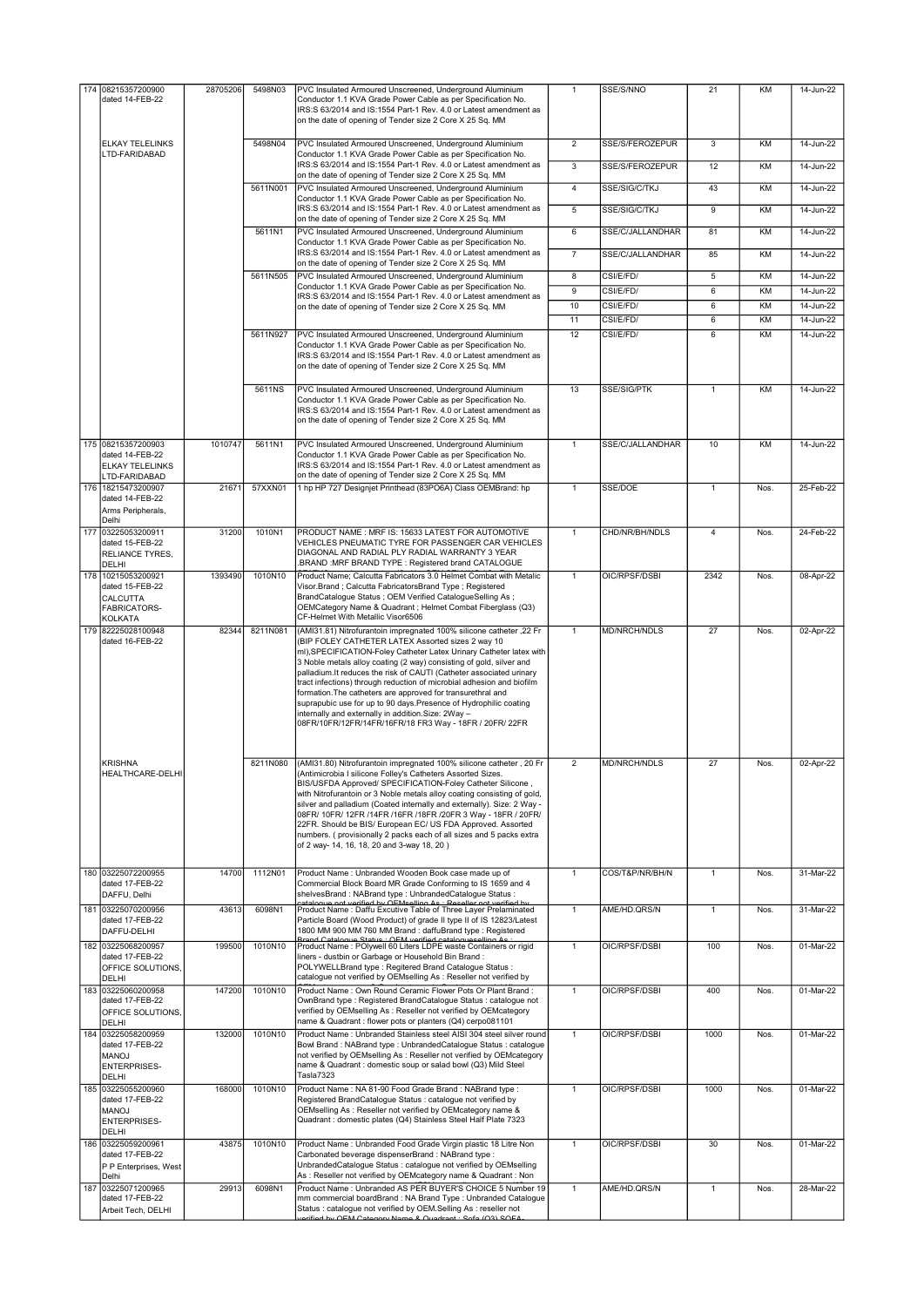|  | 188 08215116200977                                     | 85269945  | 1108NS   | PVC Insulated Armoured, Unscreened, Underground Railway                                                                                                                                                                       | $\mathbf{1}$        | SSE/SIG/SPN                        | 36              | KM       | 17-May-22              |
|--|--------------------------------------------------------|-----------|----------|-------------------------------------------------------------------------------------------------------------------------------------------------------------------------------------------------------------------------------|---------------------|------------------------------------|-----------------|----------|------------------------|
|  | dated 17-FEB-22                                        |           |          | Signalling Cable Copper Conductor as per specification no. IRS-S-<br>63/2014 {Rev. 4.0} or latest amendment as on the date of opening<br>Size 12 Core x 1.5 Sq.mm.                                                            |                     |                                    |                 |          |                        |
|  | SPM WIRES AND<br><b>CABLES PRIVATE</b><br>LIMITED-     |           | 123456   | PVC Insulated Armoured, Unscreened, Underground Railway<br>Signalling Cable Copper Conductor as per specification no. IRS-S-<br>63/2014 {Rev. 4.0} or latest amendment as on the date of opening                              | $\overline{2}$      | SSE/SIG/ROK                        | 6               | KM       | 17-May-22              |
|  | <b>HYDERABAD</b>                                       |           | 5490N10  | Size 12 Core x 1.5 Sq.mm.<br>PVC Insulated Armoured, Unscreened, Underground Railway                                                                                                                                          | 3                   | SSE/SIG-I/LUDHIANA                 | 0.5             | KM       | 17-May-22              |
|  |                                                        |           |          | Signalling Cable Copper Conductor as per specification no. IRS-S-<br>63/2014 {Rev. 4.0} or latest amendment as on the date of opening                                                                                         | $\overline{4}$      | SSE/SIG-I/LUDHIANA                 | 0.5             | KM       | 17-May-22              |
|  |                                                        |           |          | Size 12 Core x 1.5 Sq.mm.                                                                                                                                                                                                     | 5                   | SSE/SIG-I/LUDHIANA                 | 0.5             | KM       | 17-May-22              |
|  |                                                        |           |          |                                                                                                                                                                                                                               | 6                   | SSE/SIG-I/LUDHIANA                 | 0.5             | KM       | 17-May-22              |
|  |                                                        |           |          |                                                                                                                                                                                                                               | $\overline{7}$      | SSE/SIG-I/LUDHIANA                 | 0.5             | KM       | 17-May-22              |
|  |                                                        |           |          |                                                                                                                                                                                                                               | 8                   | SSE/SIG-I/LUDHIANA                 | 3               | KM       | 24-Apr-22              |
|  |                                                        |           |          |                                                                                                                                                                                                                               |                     |                                    |                 |          |                        |
|  |                                                        |           |          |                                                                                                                                                                                                                               | 9                   | SSE/SIG-I/LUDHIANA                 | 4               | KM       | 17-May-22              |
|  |                                                        |           | 5611N1   | PVC Insulated Armoured, Unscreened, Underground Railway<br>Signalling Cable Copper Conductor as per specification no. IRS-S-                                                                                                  | 10<br>11            | SSE/SIG/JRC<br>SSE/SIG/JRC         | 0.5<br>4        | KM<br>KM | 17-May-22<br>17-May-22 |
|  |                                                        |           | 5611N3   | 63/2014 {Rev. 4.0} or latest amendment as on the date of opening<br>PVC Insulated Armoured, Unscreened, Underground Railway                                                                                                   | 12                  | SSE/C/JALLANDHAR                   | 120             | KM       | 17-May-22              |
|  |                                                        |           |          | Signalling Cable Copper Conductor as per specification no. IRS-S-<br>63/2014 {Rev. 4.0} or latest amendment as on the date of opening                                                                                         |                     |                                    |                 |          |                        |
|  |                                                        |           |          | Size 12 Core x 1.5 Sq.mm.                                                                                                                                                                                                     | 13                  | SSE/C/JALLANDHAR                   | 147             | KM       | 17-May-22              |
|  |                                                        |           | 5611N438 | PVC Insulated Armoured, Unscreened, Underground Railway<br>Signalling Cable Copper Conductor as per specification no. IRS-S-                                                                                                  | 14<br>15            | CSI/E/FD/<br>CSI/E/FD/             | 6<br>6          | KM<br>KM | 17-May-22              |
|  |                                                        |           |          | 63/2014 {Rev. 4.0} or latest amendment as on the date of opening<br>Size 12 Core x 1.5 Sq.mm.                                                                                                                                 | 16                  | CSI/E/FD/                          | 6               | KM       | 17-May-22<br>17-May-22 |
|  |                                                        |           |          |                                                                                                                                                                                                                               | 17                  | CSI/E/FD/                          | 6               | KM       | 17-May-22              |
|  |                                                        |           |          |                                                                                                                                                                                                                               | 18                  | CSI/E/FD/                          | 6               | KM       | 17-May-22              |
|  |                                                        |           |          |                                                                                                                                                                                                                               | 19                  | CSI/E/FD/                          | 6               | KM       | 17-May-22              |
|  |                                                        |           |          |                                                                                                                                                                                                                               | 20                  | CSI/E/FD/                          | 6               | KM       | 17-May-22              |
|  |                                                        |           |          |                                                                                                                                                                                                                               | 21                  | CSI/E/FD/                          | $6\overline{6}$ | KM       | 17-May-22              |
|  |                                                        |           |          |                                                                                                                                                                                                                               | $\overline{22}$     | CSI/E/FD/                          | 6               | KM       | 17-May-22              |
|  |                                                        |           |          |                                                                                                                                                                                                                               | 23                  | CSI/E/FD/                          | $\overline{3}$  | KM       | 17-May-22              |
|  |                                                        |           | 886401   | PVC Insulated Armoured, Unscreened, Underground Railway                                                                                                                                                                       | 24<br>25            | CSI/E/FD/<br>SSE/SIG/WEST/DELH     | 3<br>8          | KM<br>KM | 17-May-22<br>17-May-22 |
|  |                                                        |           |          | Signalling Cable Copper Conductor as per specification no. IRS-S-<br>63/2014 {Rev. 4.0} or latest amendment as on the date of opening<br>Size 12 Core x 1.5 Sq.mm.                                                            |                     |                                    |                 |          |                        |
|  | 189 08215116200978<br>dated 17-FEB-22                  | 127904917 | 1109NS   | PVC Insulated Armoured, Unscreened, Underground Railway<br>Signalling Cable Copper Conductor as per specification no. IRS-S-<br>63/2014 {Rev. 4.0} or latest amendment as on the date of opening                              | $\mathbf{1}$        | SSE/SIG/EAST/BE                    | 40              | KM       | 17-May-22              |
|  | SVARN INFRATEL<br>PRIVATE LIMITED-<br><b>FARIDABAD</b> |           | 5498N01  | Size 12 Core x 1.5 Sq.mm<br>PVC Insulated Armoured, Unscreened, Underground Railway<br>Signalling Cable Copper Conductor as per specification no. IRS-S-<br>63/2014 {Rev. 4.0} or latest amendment as on the date of opening  | $\overline{2}$      | SSE/S/NNO                          | 45              | KM       | 17-May-22              |
|  |                                                        |           |          | Size 12 Core x 1.5 Sq.mm.                                                                                                                                                                                                     | 3                   | SSE/S/NNO                          | 4               | KM       | 17-May-22              |
|  |                                                        |           | 56114382 | PVC Insulated Armoured, Unscreened, Underground Railway<br>Signalling Cable Copper Conductor as per specification no. IRS-S-<br>63/2014 {Rev. 4.0} or latest amendment as on the date of opening<br>Size 12 Core x 1.5 Sq.mm. | $\overline{4}$      | SSE/SIG/ASR                        | 0.5             | KM       | 17-May-22              |
|  |                                                        |           | 5611N01  | PVC Insulated Armoured, Unscreened, Underground Railway<br>Signalling Cable Copper Conductor as per specification no. IRS-S-                                                                                                  | 5                   | SSE/S/FEROZEPUR                    | 8               | KM       | 17-May-22              |
|  |                                                        |           |          | 63/2014 {Rev. 4.0} or latest amendment as on the date of opening<br>Size 12 Core x 1.5 Sq.mm.                                                                                                                                 | 6<br>$\overline{7}$ | SSE/S/FEROZEPUR<br>SSE/S/FEROZEPUR | 0.5<br>0.5      | KM<br>KM | 17-May-22<br>17-May-22 |
|  |                                                        |           |          |                                                                                                                                                                                                                               |                     |                                    |                 |          |                        |
|  |                                                        |           |          |                                                                                                                                                                                                                               | 8                   | SSE/S/FEROZEPUR                    | 12              | KM       | 17-May-22              |
|  |                                                        |           | 5611N1   | PVC Insulated Armoured, Unscreened, Underground Railway<br>Signalling Cable Copper Conductor as per specification no. IRS-S-                                                                                                  | 9<br>10             | SSE/SIG/JRC<br>SSE/SIG/JRC         | 5<br>10         | KM<br>KM | 17-May-22<br>17-May-22 |
|  |                                                        |           |          | 63/2014 {Rev. 4.0} or latest amendment as on the date of opening<br>Size 12 Core x 1.5 Sq.mm.                                                                                                                                 | 11                  | SSE/SIG/JRC                        | 0.5             | KM       | 17-May-22              |
|  |                                                        |           |          |                                                                                                                                                                                                                               | 12                  | SSE/SIG/JRC                        | 0.5             | KM       | 17-May-22              |
|  |                                                        |           |          |                                                                                                                                                                                                                               | 13                  | SSE/SIG/JRC                        | 0.5             | KM       | 17-May-22              |
|  |                                                        |           |          |                                                                                                                                                                                                                               | 14                  | SSE/SIG/JRC                        | 0.5             | KM       | 17-May-22              |
|  |                                                        |           |          |                                                                                                                                                                                                                               | 15                  | SSE/SIG/JRC                        | 0.5             | KM       | 17-May-22              |
|  |                                                        |           |          |                                                                                                                                                                                                                               | 16                  | SSE/SIG/JRC                        | 0.5             | KM       | 17-May-22              |
|  |                                                        |           |          |                                                                                                                                                                                                                               | 17                  | SSE/SIG/JRC                        | 43              | KM       | 17-May-22              |
|  |                                                        |           | 5611N2   | PVC Insulated Armoured, Unscreened, Underground Railway<br>Signalling Cable Copper Conductor as per specification no. IRS-S-                                                                                                  | 18                  | SSE/SIG/RRI/BSB                    | 3               | KM       | 17-May-22              |
|  |                                                        |           |          | 63/2014 {Rev. 4.0} or latest amendment as on the date of opening<br>Size 12 Core x 1.5 Sq.mm.                                                                                                                                 | 19                  | SSE/SIG/RRI/BSB                    | 8               | KM       | 17-May-22              |
|  |                                                        |           |          |                                                                                                                                                                                                                               | 20                  | SSE/SIG/RRI/BSB                    | $\overline{3}$  | KM       | 17-Jun-22              |
|  |                                                        |           | 5611N3   | PVC Insulated Armoured, Unscreened, Underground Railway<br>Signalling Cable Copper Conductor as per specification no. IRS-S-                                                                                                  | 21                  | SSE/C/JALLANDHAR                   | 100             | KM       | 17-May-22              |
|  |                                                        |           |          | 63/2014 {Rev. 4.0} or latest amendment as on the date of opening<br>Size 12 Core x 1.5 Sq.mm.                                                                                                                                 | 22                  | SSE/C/JALLANDHAR                   | 78              | KM       | 17-May-22              |
|  |                                                        |           |          |                                                                                                                                                                                                                               | 23                  | SSE/C/JALLANDHAR                   | 223             | KM       | 17-May-22              |
|  | 190 08215116200979<br>dated 17-FEB-22                  | 49495751  | 0001N00  | PVC Insulated Armoured, Unscreened, Underground Railway<br>Signalling Cable Copper Conductor as per specification no. IRS-S-<br>63/2014 {Rev. 4.0} or latest amendment as on the date of opening<br>Size 12 Core x 1.5 Sq.mm. | $\mathbf{1}$        | SSE/SIG/SLN                        | 3               | KM       | 17-May-22              |
|  | <b>DYNAMIC CABLES</b><br>LIMITED-JAIPUR                |           | 0011N30  | PVC Insulated Armoured, Unscreened, Underground Railway<br>Signalling Cable Copper Conductor as per specification no. IRS-S-<br>63/2014 {Rev. 4.0} or latest amendment as on the date of opening<br>Size 12 Core x 1.5 Sq.mm. | $\overline{2}$      | SSE/SIGNAL/HNZM                    | $\overline{4}$  | KM       | 17-May-22              |
|  |                                                        |           | 286401   | PVC Insulated Armoured, Unscreened, Underground Railway<br>Signalling Cable Copper Conductor as per specification no. IRS-S-                                                                                                  | 3                   | SSE/SIG/SRE-2                      | 6               | KM       | 17-May-22              |
|  |                                                        |           |          |                                                                                                                                                                                                                               |                     |                                    |                 |          |                        |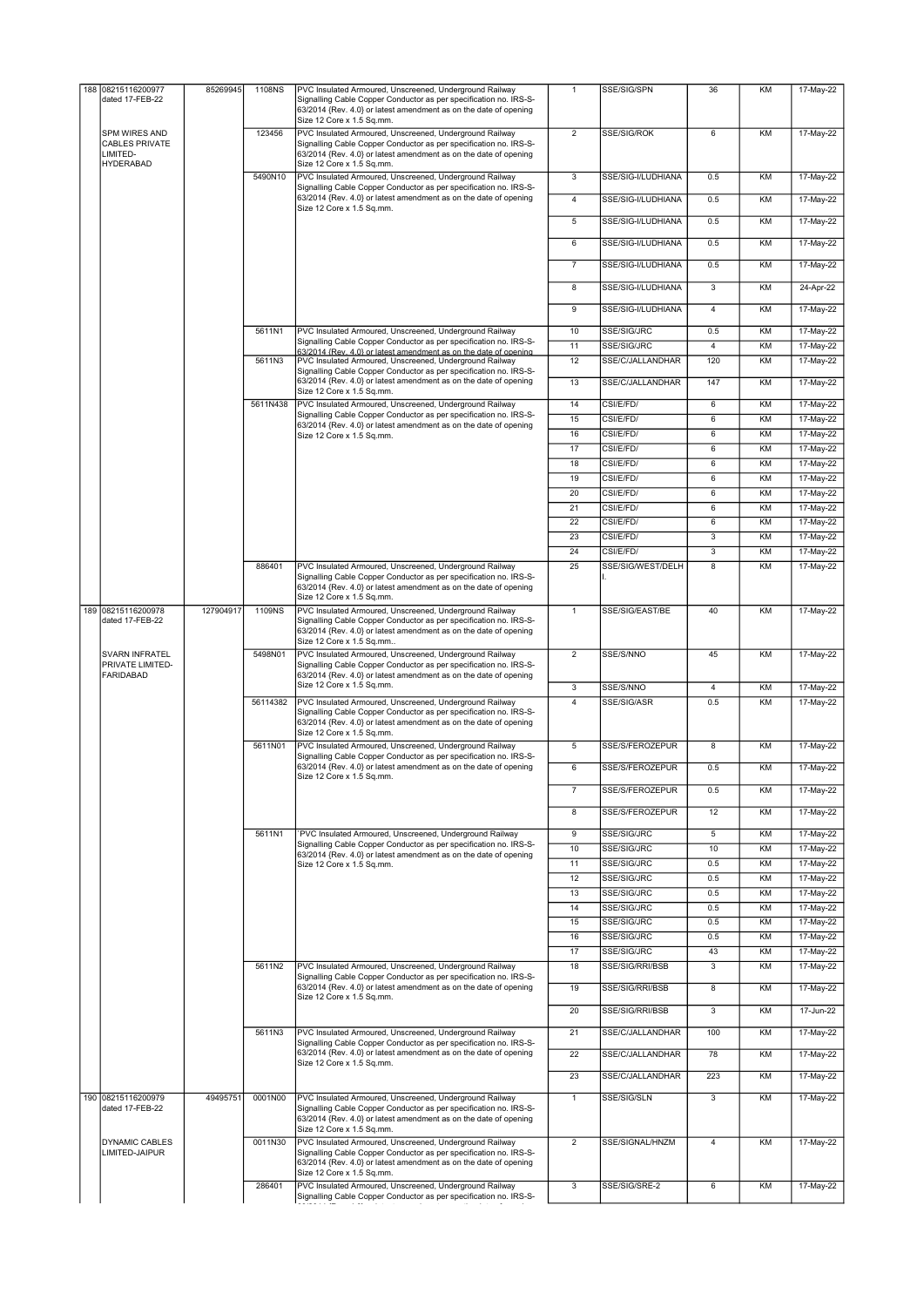|                                                                         |         |          | 63/2014 {Rev. 4.0} or latest amendment as on the date of opening<br>Size 12 Core x 1.5 Sq.mm.                                                                                                                                                                                                                                                                                                                                                                                                                                                                                                                                                                          | 4              | SSE/SIG/SRE-2    | 4                       | KM   | 17-May-22 |
|-------------------------------------------------------------------------|---------|----------|------------------------------------------------------------------------------------------------------------------------------------------------------------------------------------------------------------------------------------------------------------------------------------------------------------------------------------------------------------------------------------------------------------------------------------------------------------------------------------------------------------------------------------------------------------------------------------------------------------------------------------------------------------------------|----------------|------------------|-------------------------|------|-----------|
|                                                                         |         | 4001N1   | PVC Insulated Armoured, Unscreened, Underground Railway                                                                                                                                                                                                                                                                                                                                                                                                                                                                                                                                                                                                                | $\overline{5}$ | SSE/SIG/I/UMB    | $\overline{2}$          | KM   | 17-May-22 |
|                                                                         |         |          | Signalling Cable Copper Conductor as per specification no. IRS-S-<br>63/2014 {Rev. 4.0} or latest amendment as on the date of opening                                                                                                                                                                                                                                                                                                                                                                                                                                                                                                                                  | 6              | SSE/SIG/I/UMB    | 32                      | KM   | 17-May-22 |
|                                                                         |         |          | Size 12 Core x 1.5 Sq.mm.                                                                                                                                                                                                                                                                                                                                                                                                                                                                                                                                                                                                                                              | $\overline{7}$ | SSE/SIG/I/UMB    | 5                       | KM   | 17-May-22 |
|                                                                         |         | 4009N010 | PVC Insulated Armoured, Unscreened, Underground Railway                                                                                                                                                                                                                                                                                                                                                                                                                                                                                                                                                                                                                | $\overline{8}$ | SSE-II/SIG/LKO   | $\overline{3}$          | KM   | 17-May-22 |
|                                                                         |         |          | Signalling Cable Copper Conductor as per specification no. IRS-S-<br>63/2014 {Rev. 4.0} or latest amendment as on the date of opening                                                                                                                                                                                                                                                                                                                                                                                                                                                                                                                                  | 9              | SSE-II/SIG/LKO   | 3                       | KM   | 17-Jun-22 |
|                                                                         |         |          | Size 12 Core x 1.5 Sq.mm.                                                                                                                                                                                                                                                                                                                                                                                                                                                                                                                                                                                                                                              | 10             | SSE-II/SIG/LKO   | $\overline{8}$          | KM   | 17-May-22 |
|                                                                         |         |          |                                                                                                                                                                                                                                                                                                                                                                                                                                                                                                                                                                                                                                                                        | 11             | SSE-II/SIG/LKO   | 6                       | KM   | 17-May-22 |
|                                                                         |         | 5611N3   | PVC Insulated Armoured, Unscreened, Underground Railway                                                                                                                                                                                                                                                                                                                                                                                                                                                                                                                                                                                                                | 12             | SSE/C/JALLANDHAR | 167                     | KM   | 17-May-22 |
|                                                                         |         |          | Signalling Cable Copper Conductor as per specification no. IRS-S-<br>63/2014 {Rev. 4.0} or latest amendment as on the date of opening<br>Size 12 Core x 1.5 Sq.mm.                                                                                                                                                                                                                                                                                                                                                                                                                                                                                                     |                |                  |                         |      |           |
|                                                                         |         | 5611NS   | PVC Insulated Armoured, Unscreened, Underground Railway<br>Signalling Cable Copper Conductor as per specification no. IRS-S-<br>63/2014 {Rev. 4.0} or latest amendment as on the date of opening<br>Size 12 Core x 1.5 Sq.mm.                                                                                                                                                                                                                                                                                                                                                                                                                                          | 13             | SSE/SIG/PTK      | $\mathbf{1}$            | KM   | 17-May-22 |
| 191 03225067200991<br>dated 18-FEB-22<br>P P Enterprises, West<br>Delhi | 120150  | 1010N10  | Product name : Unbranded stainless steel waste containers and<br>accessories domestic 20 Itr capacity .Brand : NABrand type :<br>Unbranded.Catalogue status : catalogue not verified by OEM.Selling<br>as : Reseller not verified by OEM.Category name &quadrant : waste                                                                                                                                                                                                                                                                                                                                                                                               | $\mathbf{1}$   | OIC/RPSF/DSBI    | 50                      | Nos. | 02-Mar-22 |
| 192 03225025D00992<br>dated 18-FEB-22                                   | 5222916 | 7810N01  | TV Wall Unit Size L 2400 mm x Ht (height as per site). The wall unit to<br>be made in two parts - Upper fixed wall panel for TV and Lower<br>cabinet to house the electronic instruments. The whole unit to be<br>made of 19 mm board. All exterior finish Maple and Teak veneer<br>finish with appropriate wood profiles as per design, duly polished and<br>finished in Melamine Matt (MRF). Note for Freight, Packing and<br>forwarding: @ Rs. 1,03,000.00 + GST @ 18%. This amount will be<br>reimbursed to the firm at actuals against documentary evidence but<br>not exceeding Rs. 1,03,000.00 + GST @ 18% total Rs. 1,21,540/- for<br>complete purchase order. | $\mathbf{1}$   | SE/W/S.P.MARG    | $\mathbf{1}$            | Nos. | 19-Apr-22 |
| AMBIENCE DESIGNS<br>PRIVATE LIMITED-<br><b>NEW DELHI</b>                |         | 7810N010 | Sofa Chair (Single Seater) CP teak wood (first quality) basal frame<br>with legs Internal Frame - hardwood Pin Hole Latex Rubber (ISI) High<br>density U-foam (40 density) - Sleepwell Visible Teakwood frame<br>polished in Melamine Matt finish Fabric - High quality Polyester<br>based.                                                                                                                                                                                                                                                                                                                                                                            | $\overline{2}$ | SE/W/S.P.MARG    | 5                       | Nos. | 19-Apr-22 |
|                                                                         |         | 7810N011 | Side Table Size - L - 450 mm, W - 450 mm, Ht. - 450 mm Teakwood<br>frame - CP teak (first quality) Mortise and Tenon Joinery 6 mm Glass<br>Top with 20 mm bavelling incased in a rebated Teakwood section<br>Polished in approved colour stain in Melamine Matt finish Legs with<br><b>Teflon buffers</b>                                                                                                                                                                                                                                                                                                                                                              | $\overline{3}$ | SE/W/S.P.MARG    | $\overline{\mathbf{3}}$ | Nos. | 19-Apr-22 |
|                                                                         |         | 7810N012 | Console Size - L - 1200 mm, W - 350 mm, Ht. - 800 mm Italian Marble<br>Top with Diamond polished with moulded edge profile. Marble placed<br>on a Marine Ply base. Teakwood (CP teak - first quality) based leg<br>frame with proper dovetail joinery with mitred corner binding. Polished<br>in Melamine Matt finish Legs to have Teflon buffers.                                                                                                                                                                                                                                                                                                                     | 4              | SE/W/S.P.MARG    | $\overline{2}$          | Nos. | 19-Apr-22 |
|                                                                         |         | 7810N013 | Center Table Size - L - 1100 mm, W - 550 mm, Ht. - 450 mm<br>Teakwood frame - CP teak (first quality) Mortise and Tenon Joinery<br>10 mm Glass Top incased in a rebated Teakwood section Polished in<br>approved colour stain in Melamine Matt finish Legs with Teflon<br>buffers.                                                                                                                                                                                                                                                                                                                                                                                     | $\overline{5}$ | SE/W/S.P.MARG    | $\mathbf{1}$            | Nos. | 19-Apr-22 |
|                                                                         |         | 7810N014 | Planter - Partial Screen Size - L - 1800 mm, W - 300 mm, Ht. -<br>Staggered Unit made of 18 mm Marine Ply with 4 mm Maple Vineer<br>MS Tube frames powder coated Polished in Melamine Matt finish<br>(Cost of Plants not included).                                                                                                                                                                                                                                                                                                                                                                                                                                    | 6              | SE/W/S.P.MARG    | $\mathbf{1}$            | Nos. | 19-Apr-22 |
|                                                                         |         | 7810N015 | Wing chair High back wing chair with visible basal frame and legs in<br>CP Teakwood (First Quality) CP teak wood (first quality) basal frame<br>with legs all with mortise and tenon joinery Internal Frame - hardwood<br>Pin Hole Latex Rubber (ISI) High density U-foam (40 density) -<br>Sleepwell Visible Teakwood frame polished in Melamine Matt finish<br>Fabric - High quality Polyester based.                                                                                                                                                                                                                                                                | $\overline{7}$ | SE/W/S.P.MARG    | $\overline{2}$          | Nos. | 19-Apr-22 |
|                                                                         |         | 7810N016 | Rectangle center table Size - L - 1200 mm, W - 750 mm, Ht. - 425<br>mm Block Board Top with Teak Vineer finish and Teakwood perimeter<br>moulding profile MS extruded 25 mm x 25 mm Tube section frame<br>Basal MS frame duly finished in Black Powder Coating Vineer Top to<br>be polished in Melamine Matt finish.                                                                                                                                                                                                                                                                                                                                                   | 8              | SE/W/S.P.MARG    | $\mathbf{1}$            | Nos. | 19-Apr-22 |
|                                                                         |         | 7810N017 | Side Cabinet for Set Top Box (TV) Size - L - 600 mm, W - 350 mm,<br>Ht. - 675 mm Cabinet made in Block Board in Teak Vineer finish. Unit<br>to have open Shelf to accommodate the Set Top Box (For TV) Unit to<br>be polished in Melamine Matt finish (MRF).                                                                                                                                                                                                                                                                                                                                                                                                           | 9              | SE/W/S.P.MARG    | $\mathbf{1}$            | Nos. | 19-Apr-22 |
|                                                                         |         | 7810N018 | Work Station Size - L - 1200 mm, W - 600 mm Desk in laminated<br>finish including drawer pedestal.                                                                                                                                                                                                                                                                                                                                                                                                                                                                                                                                                                     | 10             | SE/W/S.P.MARG    | 6                       | Nos. | 19-Apr-22 |
|                                                                         |         | 7810N019 | Manager Work Tables with Side Return Size - L - 1500 mm, W - 600<br>mm Desk in laminated finish including drawer pedestal and side rack.                                                                                                                                                                                                                                                                                                                                                                                                                                                                                                                               | 11             | SE/W/S.P.MARG    | $\overline{4}$          | Nos. | 19-Apr-22 |
|                                                                         |         | 7810N02  | <b>Executive Chair for Minister</b>                                                                                                                                                                                                                                                                                                                                                                                                                                                                                                                                                                                                                                    | 12             | SE/W/S.P.MARG    | $\mathbf{1}$            | Nos. | 19-Apr-22 |
|                                                                         |         | 7810N020 | Partitions for raceways for electrical & dat Partition 45 mm thick<br>partition for raceways channels for Electrical and Data and magnetic                                                                                                                                                                                                                                                                                                                                                                                                                                                                                                                             | 13             | SE/W/S.P.MARG    | $\mathbf{1}$            | Set  | 19-Apr-22 |
|                                                                         |         | 7810N021 | pin boards with fabric<br>Reprographic cabinet Storage Cabinets - Reprographic Cabinet                                                                                                                                                                                                                                                                                                                                                                                                                                                                                                                                                                                 | 14             | SE/W/S.P.MARG    | $\overline{4}$          | Nos. | 19-Apr-22 |
|                                                                         |         | 7810N022 | Work Station Storage Storage Cabinets - Manager Storage                                                                                                                                                                                                                                                                                                                                                                                                                                                                                                                                                                                                                | 15             | SE/W/S.P.MARG    | $\overline{2}$          |      | 19-Apr-22 |
|                                                                         |         |          |                                                                                                                                                                                                                                                                                                                                                                                                                                                                                                                                                                                                                                                                        |                |                  |                         | Nos. |           |
|                                                                         |         | 7810N023 | Corner Storage. Storage Cabinets - Corner Storage                                                                                                                                                                                                                                                                                                                                                                                                                                                                                                                                                                                                                      | 16             | SE/W/S.P.MARG    | $\mathbf{1}$            | Nos. | 19-Apr-22 |
|                                                                         |         | 7810N024 | Work Station Chairs - Revolving chairs with mesh back and fabric<br>seats                                                                                                                                                                                                                                                                                                                                                                                                                                                                                                                                                                                              | 17             | SE/W/S.P.MARG    | 10                      | Nos. | 19-Apr-22 |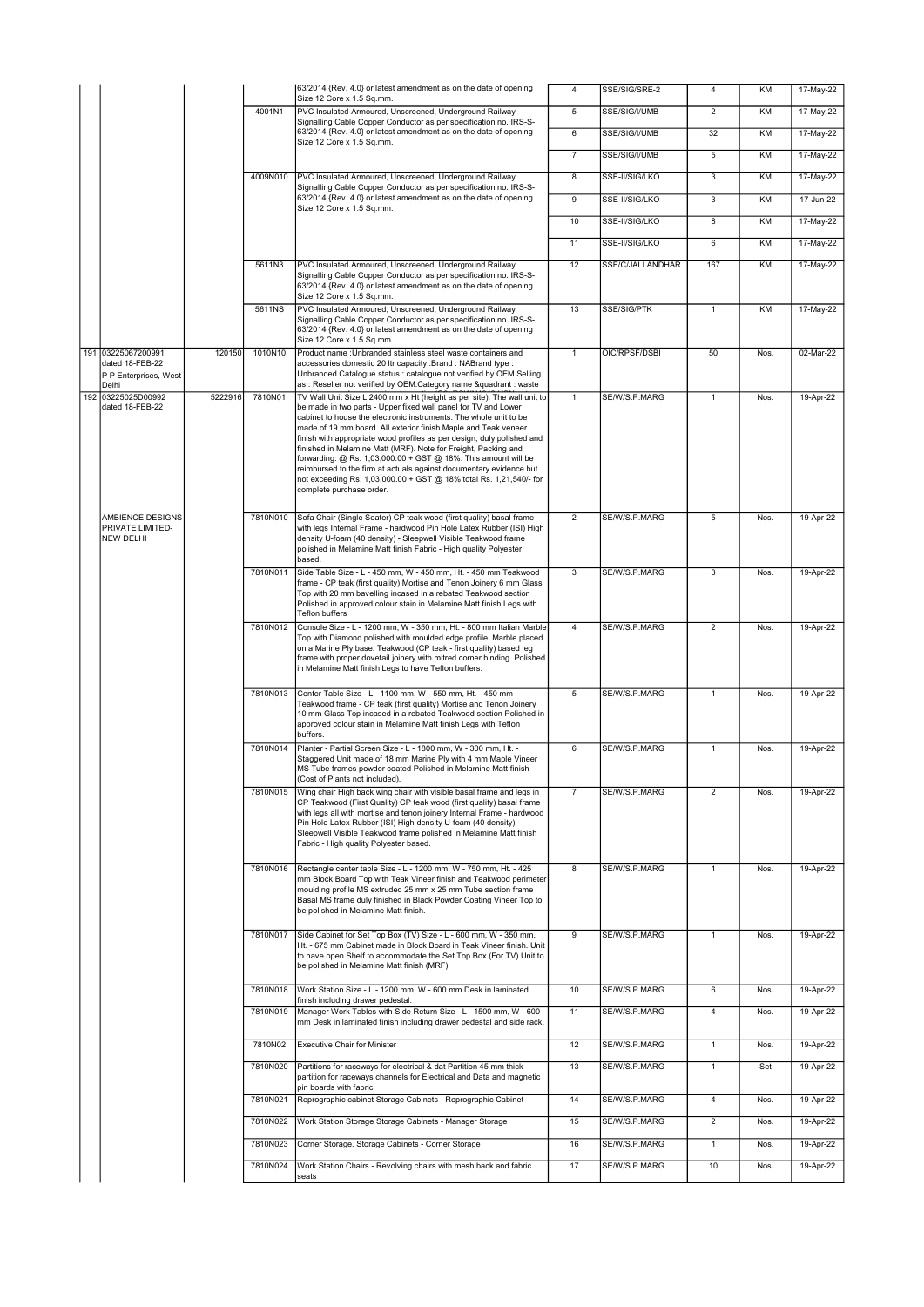|                                                                                              |          | 7810N025 | Conference table Size 9100 mm x 3500 mm U-shaped customised as<br>per approved concept design - to be made in 9 interconnectable<br>modules. The tables to be made of 19 mm board with Teak Vineer on<br>the top, front modesty panel and table sides. All moulding profiles to<br>be in Teak wood (first quality CP). The Table to be polished in<br>Melamine Matt finish (MRF) in approved colour.                                                                    | 18                  | SE/W/S.P.MARG                    | 1              | Nos.      | 19-Apr-22              |
|----------------------------------------------------------------------------------------------|----------|----------|-------------------------------------------------------------------------------------------------------------------------------------------------------------------------------------------------------------------------------------------------------------------------------------------------------------------------------------------------------------------------------------------------------------------------------------------------------------------------|---------------------|----------------------------------|----------------|-----------|------------------------|
|                                                                                              |          | 7810N03  | Conference Chair High back leatherite chair with Swivel tilt<br>mechanism.                                                                                                                                                                                                                                                                                                                                                                                              | 19                  | SE/W/S.P.MARG                    | 22             | Nos.      | 19-Apr-22              |
|                                                                                              |          | 7810N04  | 13 Seater sofa + Arm chair, Center table, Corner table, Side table, 01<br>console unit & TV wall unit Furniture for Meeting Room II Furniture<br>comprising of (a) Sofa + Arm Chair - 13 Seats (b) Center Table,<br>Corner Table and Side Table (c) Console Unit - 1 No. (d) TV Wall Unit<br>- 1 No.                                                                                                                                                                    | 20                  | SE/W/S.P.MARG                    | 0              | Nos.      | 19-Apr-22              |
|                                                                                              |          | 7810N05  | Accessories Rugs, Paintings, Planters (without plants), Lamps etc.<br>Accessories - Third Floor For Visitor's lounge, Waiting lobbies 1 & 2<br>and Conference Room Rugs - 5 Nos., Paintings - Handmade<br>paintings and prints duly framed - 8 Nos. Designer Metal frames -<br>Powder coated MS double frames for Paintings in the lobbies - 8 Nos.<br>Planters (without plants) - 36 Nos. Planter Pedestal - 2 Nos.<br>Overhead cabinets - 3 Nos. Table Lamps - 2 Nos. | 21                  | SE/W/S.P.MARG                    | $\mathbf{1}$   | Set       | 19-Apr-22              |
|                                                                                              |          | 7810N06  | Conference table Size 4500 mm x 1800 mm as per design - The<br>tables to be made of 19 mm board with Teak Veneer on the top and<br>base pedestal. All moulding profiles to be in Teak wood (first quality<br>CP). The Table to be polished in Melamine Matt finish (MRF) in<br>approved colour.                                                                                                                                                                         | 22                  | SE/W/S.P.MARG                    | $\mathbf 0$    | Nos.      | 19-Apr-22              |
|                                                                                              |          | 7810N07  | Sofa 3 seater 3 Seater Sofa with one division in the seat CP teak<br>wood (first quality) basal frame with legs Internal Frame - hardwood<br>Pin Hole Latex Rubber (ISI) High density U-foam (40 density) -<br>Sleepwell Visible Teakwood frame polished in Melamine Matt finish<br>Fabric - High quality Polyester based.                                                                                                                                              | 23                  | SE/W/S.P.MARG                    | 5              | Nos.      | 19-Apr-22              |
|                                                                                              |          | 7810N08  | Square Center Table Size - L - 1050 mm, W - 1050 mm, Ht. - 425 mm<br>Block Board Top with Teak Vineer finish and Teakwood perimeter<br>moulding profile MS extruded 25 mm x 25 mm Tube section frame<br>Basal MS frame duly finished in Black Powder Coating Vineer Top to<br>be polished in Melamine Matt finish.                                                                                                                                                      | 24                  | SE/W/S.P.MARG                    | $\mathbf{1}$   | Nos.      | 19-Apr-22              |
|                                                                                              |          | 7810N09  | Corner Table Size - L - 600 mm, W - 600 mm, Ht. - 450 mm<br>Teakwood frame - CP teak (first quality) Mortise and Tenon Joinery 6<br>mm Glass Top with 20 mm bavelling incased in a rebated Teakwood<br>section Polished in approved colour stain in Melamine Matt finish<br>Legs with Teflon buffers.                                                                                                                                                                   | 25                  | SE/W/S.P.MARG                    | $\overline{7}$ | Nos.      | 19-Apr-22              |
| 193 82225021100996<br>dated 18-FEB-22<br><b>EMBEE</b><br><b>DIAGNOSTICS PVT</b><br>LTD-DELHI | 275520   | 8864N09  | (AMI SN-5523) ELITE H 580 LYSE 1 (1x 500 ML) FOR<br>HEMATOLOGY ANALYZER.                                                                                                                                                                                                                                                                                                                                                                                                | $\mathbf{1}$        | CMS/NR/DELHI                     | 20             | Nos.      | 04-Apr-22              |
| 194 82225036200997<br>dated 18-FEB-22<br>AMBESHIKA<br>ENTERPRISES LLP,<br>FAIZABAD           | 48100    | 8212N001 | Aorta Bifemoral Graft (Dacron, 16x8 mm, Y Graft)                                                                                                                                                                                                                                                                                                                                                                                                                        | $\mathbf{1}$        | <b>MD/NRCH/NDLS</b>              | $\mathbf{1}$   | Nos.      | 03-Mar-22              |
| 195 08215380201008<br>dated 18-FEB-22                                                        | 30304151 | 0112N14  | PVC Insulated Armoured, Unscreened, Underground Railway<br>Signalling Cable Copper Conductor as per specification no. IRS-S-<br>63/2014 {Rev. 4.0} or latest with amendment Size 30 Core x 1.5 sq<br>mm.                                                                                                                                                                                                                                                                | $\mathbf{1}$        | SSE/C/SIGNAL/DKZ                 | 18             | <b>KM</b> | 18-Apr-22              |
| KRISHNA UDYOG.-<br>PAONTA SAHIB                                                              |          | 5498N01  | PVC Insulated Armoured, Unscreened, Underground Railway<br>Signalling Cable Copper Conductor as per specification no. IRS-S-<br>63/2014 {Rev. 4.0} or latest with amendment Size 30 Core x 1.5 sq<br>mm                                                                                                                                                                                                                                                                 | $\overline{2}$      | SSE/SIG/RPJ                      | $\overline{7}$ | KM        | 18-Apr-22              |
|                                                                                              |          | 5611N001 | PVC Insulated Armoured, Unscreened, Underground Railway<br>Signalling Cable Copper Conductor as per specification no. IRS-S-<br>63/2014 {Rev. 4.0} or latest with amendment Size 30 Core x 1.5 sq<br>mm                                                                                                                                                                                                                                                                 | 4                   | SSE/SIG/C/TKJ                    | 10             | KM        | 18-Apr-22              |
| 196 08215380201009<br>dated 18-FEB-22                                                        | 13924213 | 0112N14  | PVC Insulated Armoured, Unscreened, Underground Railway<br>Signalling Cable Copper Conductor as per specification no. IRS-S-                                                                                                                                                                                                                                                                                                                                            | $\mathbf{1}$        | SSE/S/NNO                        | $\overline{4}$ | KM        | 18-Apr-22              |
| <b>CONTINENTAL</b><br><b>TELEPOWER</b><br>INDUSTRIES LTD-<br>SIRMAUR                         |          |          | 63/2014 {Rev. 4.0} or latest with amendment Size 30 Core x 1.5 sq<br>mm.                                                                                                                                                                                                                                                                                                                                                                                                | $\overline{2}$      | SSE/C/SIGNAL/DKZ                 | $\overline{2}$ | <b>KM</b> | 18-Apr-22              |
|                                                                                              |          | 5611N28  | PVC Insulated Armoured, Unscreened, Underground Railway<br>Signalling Cable Copper Conductor as per specification no. IRS-S-<br>63/2014 {Rev. 4.0} or latest with amendment Size 30 Core x 1.5 sq<br>mm                                                                                                                                                                                                                                                                 | $\overline{4}$      | SSE/C/JALLANDHAR                 | 10             | <b>KM</b> | 18-Apr-22              |
| 197 08215380201010<br>dated 18-FEB-22                                                        | 10577869 | 0112N14  | PVC Insulated Armoured, Unscreened, Underground Railway<br>Signalling Cable Copper Conductor as per specification no. IRS-S-<br>63/2014 {Rev. 4.0} or latest with amendment Size 30 Core x 1.5 sq<br>mm.                                                                                                                                                                                                                                                                | $\mathbf{1}$        | SSE/C/SIGNAL/DKZ                 | 9              | KM        | 18-Apr-22              |
| <b>MAXXCAB WIRES</b><br>AND CABLES<br>PRIVATE LIMITED-<br><b>HOWRAH</b>                      |          | 5498N01  | PVC Insulated Armoured, Unscreened, Underground Railway<br>Signalling Cable Copper Conductor as per specification no. IRS-S-<br>63/2014 {Rev. 4.0} or latest with amendment Size 30 Core x 1.5 sq<br>mm                                                                                                                                                                                                                                                                 | $\overline{2}$      | SSE/SIG/RPJ                      | $\overline{4}$ | KM        | 18-Apr-22              |
| 198 08215117201011<br>dated 18-FEB-22                                                        | 8741653  | 1114NS   | PVC insulated Armoured, Unscreened, Underground Railway<br>Signalling Cable Copper Conductor as per Specification No. IRS-S-<br>63/2014 (Rev. 4.0) or latest amendment, size 2 core x 2.5 Sq.mm                                                                                                                                                                                                                                                                         | $\mathbf{1}$        | SSE/SIG/EAST/BE                  | $\overline{2}$ | KM        | 18-May-22              |
| PARAMOUNT<br><b>COMMUNICATIONS</b><br>LIMITED-NEW DELHI                                      |          | 4011N1   | PVC insulated Armoured, Unscreened, Underground Railway<br>Signalling Cable Copper Conductor as per Specification No. IRS-S-<br>63/2014 (Rev. 4.0) or latest amendment, size 2 core x 2.5 Sq.mm                                                                                                                                                                                                                                                                         | $\overline{2}$<br>3 | SSE/SPL/S/DBSI<br>SSE/SPL/S/DBSI | 10<br>25       | KM<br>KM  | 18-May-22<br>18-May-22 |
|                                                                                              |          | 5498N02  | PVC insulated Armoured, Unscreened, Underground Railway                                                                                                                                                                                                                                                                                                                                                                                                                 | $\overline{4}$      | SSE/S/NNO                        | 10             | KM        | 18-May-22              |
|                                                                                              |          |          | Signalling Cable Copper Conductor as per Specification No. IRS-S-<br>63/2014 (Rev. 4.0) or latest amendment, size 2 core x 2.5 Sq.mm                                                                                                                                                                                                                                                                                                                                    | 5                   | SSE/S/NNO                        | $\overline{4}$ | KM        | 18-May-22              |
|                                                                                              |          | 5611N31  | PVC insulated Armoured, Unscreened, Underground Railway<br>Signalling Cable Copper Conductor as per Specification No. IRS-S-                                                                                                                                                                                                                                                                                                                                            | 6                   | SSE/C/JALLANDHAR                 | 16             | KM        | 18-May-22              |
|                                                                                              |          |          | 63/2014 (Rev. 4.0) or latest amendment, size 2 core x 2.5 Sq.mm                                                                                                                                                                                                                                                                                                                                                                                                         | $\overline{7}$      | SSE/C/JALLANDHAR                 | 30             | <b>KM</b> | 18-May-22              |
|                                                                                              |          | 6598N07  | PVC insulated Armoured, Unscreened, Underground Railway<br>Signalling Cable Copper Conductor as per Specification No. IRS-S-<br>63/2014 (Rev. 4.0) or latest amendment, size 2 core x 2.5 Sq.mm                                                                                                                                                                                                                                                                         | $\overline{8}$      | SSE/SIG/I/UMB                    | $\overline{2}$ | KM        | 18-May-22              |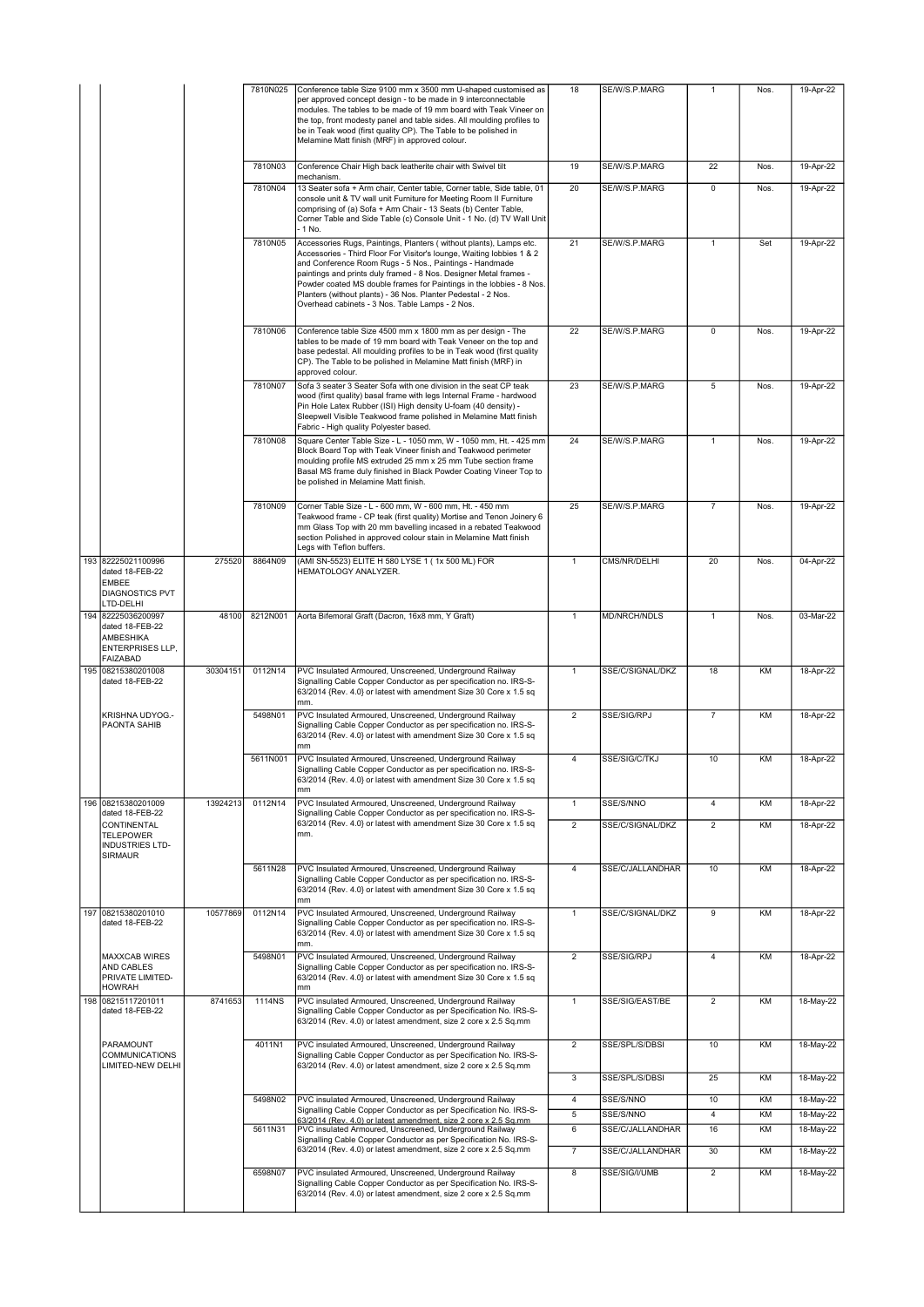| 199 | 08215117201012<br>dated 18-FEB-22                                       | 3795994  | 5498N02  | PVC insulated Armoured, Unscreened, Underground Railway<br>Signalling Cable Copper Conductor as per Specification No. IRS-S-<br>63/2014 (Rev. 4.0) or latest amendment, size 2 core x 2.5 Sq.mm           | $\mathbf{1}$   | SSE/S/NNO          | 9              | KM        | 18-May-22 |
|-----|-------------------------------------------------------------------------|----------|----------|-----------------------------------------------------------------------------------------------------------------------------------------------------------------------------------------------------------|----------------|--------------------|----------------|-----------|-----------|
|     | HPA AND SONS<br>PRIVATE LIMITED-<br><b>ALWAR</b>                        |          | 5611N001 | PVC insulated Armoured, Unscreened, Underground Railway<br>Signalling Cable Copper Conductor as per Specification No. IRS-S-<br>63/2014 (Rev. 4.0) or latest amendment, size 2 core x 2.5 Sq.mm           | $\overline{2}$ | SSE/SIG/C/TKJ      | 6              | KM        | 18-May-22 |
|     |                                                                         |          |          |                                                                                                                                                                                                           | 3              | SSE/SIG/C/TKJ      | 9              | KM        | 18-May-22 |
|     |                                                                         |          | 5611N31  | PVC insulated Armoured, Unscreened, Underground Railway<br>Signalling Cable Copper Conductor as per Specification No. IRS-S-                                                                              | $\overline{4}$ | SSE/C/JALLANDHAR   | 15             | KM        | 18-May-22 |
|     |                                                                         |          |          | 63/2014 (Rev. 4.0) or latest amendment, size 2 core x 2.5 Sq.mm                                                                                                                                           | 5              | SSE/C/JALLANDHAR   | 5              | KM        | 18-May-22 |
|     | 200 08215117201013<br>dated 18-FEB-22                                   | 971295   | 5611N001 | PVC insulated Armoured, Unscreened, Underground Railway<br>Signalling Cable Copper Conductor as per Specification No. IRS-S-<br>63/2014 (Rev. 4.0) or latest amendment, size 2 core x 2.5 Sq.mm           | $\mathbf{1}$   | SSE/SIG/C/TKJ      | 6              | KM        | 18-May-22 |
|     | N.C. CABLES<br>LIMITED-NEW DELHI                                        |          | 5611N31  | PVC insulated Armoured, Unscreened, Underground Railway<br>Signalling Cable Copper Conductor as per Specification No. IRS-S-<br>63/2014 (Rev. 4.0) or latest amendment, size 2 core x 2.5 Sq.mm           | $\overline{2}$ | SSE/C/JALLANDHAR   | 5              | KM        | 18-May-22 |
|     | 201 08215117201014                                                      | 5827769  | 5498N02  | PVC insulated Armoured, Unscreened, Underground Railway                                                                                                                                                   | $\mathbf{1}$   | SSE/S/NNO          | $\mathbf{1}$   | <b>KM</b> | 18-May-22 |
|     | dated 18-FEB-22<br>S. PAL<br><b>ENTERPRISES PVT</b><br>LTD-ALWAR        |          |          | Signalling Cable Copper Conductor as per Specification No. IRS-S-<br>63/2014 (Rev. 4.0) or latest amendment, size 2 core x 2.5 Sq.mm                                                                      | $\overline{2}$ | SSE/S/NNO          | 10             | KM        | 18-May-22 |
|     |                                                                         |          | 5611N001 | PVC insulated Armoured, Unscreened, Underground Railway<br>Signalling Cable Copper Conductor as per Specification No. IRS-S-<br>63/2014 (Rev. 4.0) or latest amendment, size 2 core x 2.5 Sq.mm           | 3              | SSE/SIG/C/TKJ      | 10             | KM        | 18-May-22 |
|     |                                                                         |          | 5611N1   | PVC insulated Armoured, Unscreened, Underground Railway<br>Signalling Cable Copper Conductor as per Specification No. IRS-S-<br>63/2014 (Rev. 4.0) or latest amendment, size 2 core x 2.5 Sq.mm           | $\overline{4}$ | SSE/SIG/JRC        | $\overline{3}$ | KM        | 18-May-22 |
|     |                                                                         |          | 5611N31  | PVC insulated Armoured, Unscreened, Underground Railway<br>Signalling Cable Copper Conductor as per Specification No. IRS-S-                                                                              | 5              | SSE/C/JALLANDHAR   | $\overline{4}$ | KM        | 18-May-22 |
|     |                                                                         |          |          | 63/2014 (Rev. 4.0) or latest amendment, size 2 core x 2.5 Sq.mm                                                                                                                                           | 6              | SSE/C/JALLANDHAR   | 15             | KM        | 18-May-22 |
|     |                                                                         |          |          |                                                                                                                                                                                                           | $\overline{7}$ | SSE/C/JALLANDHAR   | 12             | KM        | 18-May-22 |
|     |                                                                         |          | 886401   | PVC insulated Armoured, Unscreened, Underground Railway<br>Signalling Cable Copper Conductor as per Specification No. IRS-S-<br>63/2014 (Rev. 4.0) or latest amendment, size 2 core x 2.5 Sq.mm           | 8              | SSE/SIG/ROK        | 11             | KM        | 18-May-22 |
|     | 202 08215203201015<br>dated 18-FEB-22                                   | 20175050 | 4009N008 | PVC Insulated Armoured, Unscreened, Underground Railway<br>Signalling Cable Copper Conductor as per specification no. IRS-S-                                                                              | $\mathbf{1}$   | SSE-II/SIG/LKO     | $\overline{2}$ | KM        | 18-Jun-22 |
|     | <b>MAXXCAB WIRES</b><br>AND CABLES<br>PRIVATE LIMITED-<br><b>HOWRAH</b> |          |          | 63/2014 {Rev. 4.0} or latest with amendment Size 24 Core x 1.5 Sq.<br>mm.                                                                                                                                 | $\overline{2}$ | SSE-II/SIG/LKO     | 6              | KM        | 18-Jun-22 |
|     |                                                                         |          | 5611N29  | PVC Insulated Armoured, Unscreened, Underground Railway<br>Signalling Cable Copper Conductor as per specification no. IRS-S-<br>63/2014 {Rev. 4.0} or latest with amendment Size 24 Core x 1.5 Sq.<br>mm. | 3              | SSE/C/JALLANDHAR   | 22             | KM        | 18-Jun-22 |
|     |                                                                         |          | 5611Nxxx | PVC Insulated Armoured, Unscreened, Underground Railway<br>Signalling Cable Copper Conductor as per specification no. IRS-S-<br>63/2014 {Rev. 4.0} or latest with amendment Size 24 Core x 1.5 Sq.<br>mm. | $\overline{4}$ | SSE/SIG/JAT        | 20             | KM        | 18-Jun-22 |
|     | 203 08215203201016<br>dated 18-FEB-22                                   | 34880064 | 5490N11  | PVC Insulated Armoured, Unscreened, Underground Railway<br>Signalling Cable Copper Conductor as per specification no. IRS-S-<br>63/2014 {Rev. 4.0} or latest with amendment Size 24 Core x 1.5 Sq.<br>mm. | $\mathbf{1}$   | SSE/SIG-I/LUDHIANA | $\overline{2}$ | KM        | 18-Jun-22 |
|     | KRISHNA UDYOG .-<br>PAONTA SAHIB                                        |          | 5498N03  | PVC Insulated Armoured, Unscreened, Underground Railway<br>Signalling Cable Copper Conductor as per specification no. IRS-S-<br>63/2014 {Rev. 4.0} or latest with amendment Size 24 Core x 1.5 Sq.<br>mm. | $\overline{2}$ | SSE/S/FEROZEPUR    | 10             | KM        | 18-Jun-22 |
|     |                                                                         |          | 5611N29  | PVC Insulated Armoured, Unscreened, Underground Railway<br>Signalling Cable Copper Conductor as per specification no. IRS-S-<br>63/2014 {Rev. 4.0} or latest with amendment Size 24 Core x 1.5 Sq.<br>mm. | $\overline{3}$ | SSE/C/JALLANDHAR   | 37             | KM        | 18-Jun-22 |
|     |                                                                         |          | 5611Nxxx | PVC Insulated Armoured, Unscreened, Underground Railway<br>Signalling Cable Copper Conductor as per specification no. IRS-S-<br>63/2014 {Rev. 4.0} or latest with amendment Size 24 Core x 1.5 Sq.<br>mm. | $\overline{4}$ | SSE/SIG/JAT        | 33             | KM        | 18-Jun-22 |
|     | 204 08215203201017<br>dated 18-FEB-22                                   | 23395165 | 5490N11  | PVC Insulated Armoured, Unscreened, Underground Railway<br>Signalling Cable Copper Conductor as per specification no. IRS-S-<br>63/2014 {Rev. 4.0} or latest with amendment Size 24 Core x 1.5 Sq.<br>mm. | $\mathbf{1}$   | SSE/SIG-I/LUDHIANA | $\mathbf{1}$   | KM        | 18-Jun-22 |
|     | <b>SRIRAM CABLES</b><br>PRIVATE LIMITED-<br><b>ALWAR</b>                |          | 5611N29  | PVC Insulated Armoured, Unscreened, Underground Railway<br>Signalling Cable Copper Conductor as per specification no. IRS-S-<br>63/2014 {Rev. 4.0} or latest with amendment Size 24 Core x 1.5 Sq.<br>mm. | $\overline{2}$ | SSE/C/JALLANDHAR   | 14             | KM        | 19-May-22 |
|     |                                                                         |          |          |                                                                                                                                                                                                           | 3              | SSE/C/JALLANDHAR   | 10             | KM        | 18-Jun-22 |
|     |                                                                         |          | 5611Nxxx | PVC Insulated Armoured, Unscreened, Underground Railway<br>Signalling Cable Copper Conductor as per specification no. IRS-S-<br>63/2014 {Rev. 4.0} or latest with amendment Size 24 Core x 1.5 Sq.<br>mm. | $\overline{4}$ | SSE/SIG/JAT        | 22             | KM        | 18-Jun-22 |
|     |                                                                         |          | 6598N01  | PVC Insulated Armoured, Unscreened, Underground Railway<br>Signalling Cable Copper Conductor as per specification no. IRS-S-                                                                              | 5              | SSE/SIG/I/UMB      | $\overline{2}$ | KM        | 18-Jun-22 |
|     |                                                                         |          |          | 63/2014 {Rev. 4.0} or latest with amendment Size 24 Core x 1.5 Sq.<br>mm.                                                                                                                                 | 6              | SSE/SIG/I/UMB      | $\overline{4}$ | KM        | 18-Jun-22 |
|     |                                                                         |          |          |                                                                                                                                                                                                           | $\overline{7}$ | SSE/SIG/I/UMB      | $\overline{2}$ | KM        | 18-Jun-22 |
|     | 205 08215203201018<br>dated 18-FEB-22                                   | 26585415 | 286401   | PVC Insulated Armoured, Unscreened, Underground Railway<br>Signalling Cable Copper Conductor as per specification no. IRS-S-<br>63/2014 {Rev. 4.0} or latest with amendment Size 24 Core x 1.5 Sq.<br>mm. | $\overline{1}$ | SSE/SIG/MUT        | $\overline{3}$ | KM        | 18-Jun-22 |
|     | ELKAY TELELINKS<br>LTD-FARIDABAD                                        |          | 5490N11  | PVC Insulated Armoured, Unscreened, Underground Railway<br>Signalling Cable Copper Conductor as per specification no. IRS-S-<br>63/2014 {Rev. 4.0} or latest with amendment Size 24 Core x 1.5 Sq.<br>mm. | $\overline{2}$ | SSE/SIG-I/LUDHIANA | 3.5            | KM        | 18-Jun-22 |
|     |                                                                         |          | 5611N29  | PVC Insulated Armoured, Unscreened, Underground Railway<br>Signalling Cable Copper Conductor as per specification no. IRS-S-                                                                              | $\overline{3}$ | SSE/C/JALLANDHAR   | 23             | KM        | 18-Jun-22 |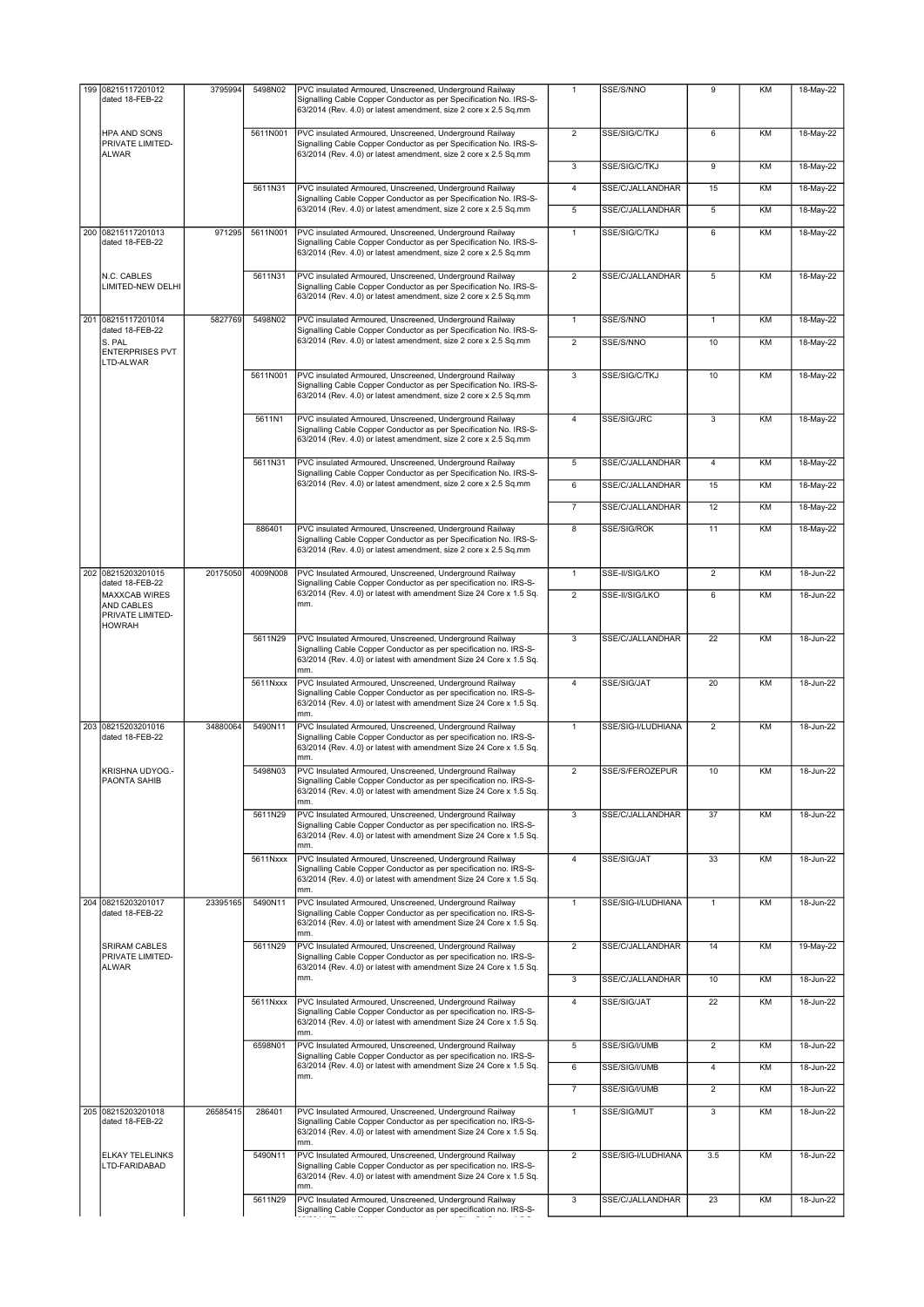|                                                                                               |          |               | 63/2014 {Rev. 4.0} or latest with amendment Size 24 Core x 1.5 Sq.<br>mm.                                                                                                                                                                                                                                  | 4                                | SSE/C/JALLANDHAR            | 5                   | KM        | 18-Jun-22              |
|-----------------------------------------------------------------------------------------------|----------|---------------|------------------------------------------------------------------------------------------------------------------------------------------------------------------------------------------------------------------------------------------------------------------------------------------------------------|----------------------------------|-----------------------------|---------------------|-----------|------------------------|
|                                                                                               |          | 5611Nxxx      | PVC Insulated Armoured, Unscreened, Underground Railway                                                                                                                                                                                                                                                    | $\overline{5}$                   | SSE/SIG/JAT                 | 25                  | KM        | 18-Jun-22              |
|                                                                                               |          |               | Signalling Cable Copper Conductor as per specification no. IRS-S-<br>63/2014 {Rev. 4.0} or latest with amendment Size 24 Core x 1.5 Sq.<br>mm.                                                                                                                                                             |                                  |                             |                     |           |                        |
|                                                                                               |          | 886401        | PVC Insulated Armoured, Unscreened, Underground Railway<br>Signalling Cable Copper Conductor as per specification no. IRS-S-<br>63/2014 {Rev. 4.0} or latest with amendment Size 24 Core x 1.5 Sq.<br>mm.                                                                                                  | 6                                | SSE/SIG/BTI                 | 3                   | KM        | 18-Jun-22              |
| 206 08215366201019<br>dated 18-FEB-22                                                         | 44404646 | <b>1107NS</b> | PVC Insulated, Armoured Unscreened Underground, Railway<br>Signallig Cable Copper Conductor as per Spec. no IRS:S 63/2014<br>[Rev. 4.0] or latest with amendment size 19 Core X 1.5 Sq. MM.                                                                                                                | $\mathbf{1}$                     | SSE/SIG/SPN                 | 38                  | KM        | 18-May-22              |
| <b>ELKAY TELELINKS</b><br>LTD-FARIDABAD                                                       |          | 1108NS        | PVC Insulated, Armoured Unscreened Underground, Railway<br>Signallig Cable Copper Conductor as per Spec. no IRS:S 63/2014<br>[Rev. 4.0] or latest with amendment size 19 Core X 1.5 Sq. MM.                                                                                                                | $\overline{2}$                   | SSE/SIG/EAST/BE             | $\overline{22}$     | KM        | 18-May-22              |
|                                                                                               |          | 286401        | PVC Insulated, Armoured Unscreened Underground, Railway                                                                                                                                                                                                                                                    | $\overline{3}$<br>$\overline{4}$ | SSE/Sig/BE<br>SSE/SIG/SRE-2 | $\overline{4}$<br>5 | KM<br>KM  | 18-May-22<br>18-May-22 |
|                                                                                               |          |               | Signallig Cable Copper Conductor as per Spec, no IRS:S 63/2014<br>[Rev. 4.0] or latest with amendment size 19 Core X 1.5 Sq. MM.                                                                                                                                                                           |                                  |                             |                     |           |                        |
|                                                                                               |          | 5611N32       | PVC Insulated, Armoured Unscreened Underground, Railway                                                                                                                                                                                                                                                    | 5                                | SSE/C/JALLANDHAR            | 41                  | KM        | 18-May-22              |
|                                                                                               |          |               | Signallig Cable Copper Conductor as per Spec. no IRS:S 63/2014<br>[Rev. 4.0] or latest with amendment size 19 Core X 1.5 Sq. MM.                                                                                                                                                                           | 6                                | SSE/C/JALLANDHAR            | 10                  | <b>KM</b> | 18-May-22              |
|                                                                                               |          |               |                                                                                                                                                                                                                                                                                                            | $\overline{7}$                   | SSE/C/JALLANDHAR            | 10                  | KM        | 18-May-22              |
| 207 08215366201020<br>dated 18-FEB-22                                                         | 29716955 | 0112N16       | PVC Insulated, Armoured Unscreened Underground, Railway<br>Signallig Cable Copper Conductor as per Spec. no IRS:S 63/2014<br>[Rev. 4.0] or latest with amendment size 19 Core X 1.5 Sq. MM.                                                                                                                | $\mathbf{1}$                     | SSE/C/SIGNAL/DKZ            | 22                  | KM        | 18-May-22              |
| KRISHNA UDYOG .-<br>PAONTA SAHIB                                                              |          | 1108NS        | PVC Insulated, Armoured Unscreened Underground, Railway<br>Signallig Cable Copper Conductor as per Spec. no IRS:S 63/2014<br>[Rev. 4.0] or latest with amendment size 19 Core X 1.5 Sq. MM.                                                                                                                | $\overline{2}$                   | SSE/SIG/EAST/BE             | $\overline{20}$     | KM        | 18-May-22              |
|                                                                                               |          | 5498N02       | PVC Insulated, Armoured Unscreened Underground, Railway<br>Signallig Cable Copper Conductor as per Spec. no IRS:S 63/2014<br>[Rev. 4.0] or latest with amendment size 19 Core X 1.5 Sq. MM.                                                                                                                | 3                                | SSE/S/NNO                   | $\overline{4}$      | KM        | 18-May-22              |
|                                                                                               |          | 5611N32       | PVC Insulated, Armoured Unscreened Underground, Railway<br>Signallig Cable Copper Conductor as per Spec. no IRS:S 63/2014<br>[Rev. 4.0] or latest with amendment size 19 Core X 1.5 Sq. MM.                                                                                                                | $\overline{4}$                   | SSE/C/JALLANDHAR            | 41                  | KM        | 18-May-22              |
| 208 08215366201021<br>dated 18-FEB-22                                                         | 17620350 | 1108NS        | PVC Insulated, Armoured Unscreened Underground, Railway<br>Signallig Cable Copper Conductor as per Spec. no IRS:S 63/2014<br>[Rev. 4.0] or latest with amendment size 19 Core X 1.5 Sq. MM.                                                                                                                | $\overline{1}$                   | SSE/SIG/EAST/BE             | 8                   | KM        | 18-May-22              |
| <b>MAXXCAB WIRES</b><br>AND CABLES<br>PRIVATE LIMITED-<br><b>HOWRAH</b>                       |          | <b>1111NS</b> | PVC Insulated, Armoured Unscreened Underground, Railway<br>Signallig Cable Copper Conductor as per Spec. no IRS:S 63/2014<br>[Rev. 4.0] or latest with amendment size 19 Core X 1.5 Sq. MM.                                                                                                                | $\overline{2}$                   | SSE/SIG/HPU                 | 15                  | KM        | 18-May-22              |
|                                                                                               |          | 4003N1        | PVC Insulated, Armoured Unscreened Underground, Railway<br>Signallig Cable Copper Conductor as per Spec. no IRS:S 63/2014<br>[Rev. 4.0] or latest with amendment size 19 Core X 1.5 Sq. MM.                                                                                                                | $\overline{3}$                   | SSE/SIG/I/UMB               | $\overline{2}$      | <b>KM</b> | 18-May-22              |
|                                                                                               |          | 5611N32       | PVC Insulated, Armoured Unscreened Underground, Railway<br>Signallig Cable Copper Conductor as per Spec. no IRS:S 63/2014<br>[Rev. 4.0] or latest with amendment size 19 Core X 1.5 Sq. MM.                                                                                                                | $\overline{4}$                   | SSE/C/JALLANDHAR            | 26                  | KM        | 18-May-22              |
|                                                                                               |          | nr123         | PVC Insulated, Armoured Unscreened Underground, Railway<br>Signallig Cable Copper Conductor as per Spec. no IRS:S 63/2014<br>[Rev. 4.0] or latest with amendment size 19 Core X 1.5 Sq. MM.                                                                                                                | 5                                | SSE/Sig-II/MB               | $\overline{4}$      | KM        | 18-May-22              |
| 209 82225033101022<br>dated 19-FEB-22<br>SRI SAI AGENCIES-<br>GHAZIABAD                       | 293895   | 8201N002      | Inj. factor VIII Recombinant 3rd generation - 1000 IU Brand -                                                                                                                                                                                                                                              | $\mathbf{1}$                     | <b>MD/NRCH/NDLS</b>         | 36                  | Nos.      |                        |
|                                                                                               |          |               | Novaeight 1000 IU Mfg. by: Novo Nordisk A/s Novo Alle, DK - 2880<br>Bagsvaerd, Denmark. Imported by: Novo Nordisk india Private Ltd.                                                                                                                                                                       |                                  |                             |                     |           | 05-Apr-22              |
| 210 03225015201035<br>dated 21-FEB-22<br>DAFFU, Delhi                                         | 14813    | 1112N01       | Plot no. 32,47-50, EPIP Area, Whitefield, Bangalore - 560066, India.<br>Product name: Daffu 2100mm x 450 mm 750mm (with one shelf)<br>modular side storage unit .Brand :daffu Brand type : registered<br>brand.Catalogue status: OEM verified catalogue.Selling as: OEM                                    | $\mathbf{1}$                     | COS/T&P/NR/BH/N             | $\mathbf{1}$        | Nos.      | 04-Apr-22              |
| 211 03225075201036<br>dated 21-FEB-22<br>Arbeit Tech, DELHI                                   | 16613    | 8398N01       | rentied reseller Category Name & Quadrant : modular side storage<br>Product name :DAFFU Revolving chair with ARM knee tilt Synchronic<br>Brand: DAFFU Brand type: registered brand.Catalogue status: OEM<br>verified catalogue.Selling as : OEM verified reseller.Category Name                            | $\mathbf{1}$                     | SECY/COM/NEW-DE             | $\overline{1}$      | Nos.      | 04-Apr-22              |
| 212 03225057201037<br>dated 21-FEB-22<br><b>GURUJI</b><br>WORLDWIDE,<br>Gurugram              | 53500    | 1010N10       | Product name : NA 300ML DOMESTIC DRINKING GLASSES. Brand<br>NA Brand type : Registered brand. Catalogue status : catalogue not<br>verified by OEM.Selling as : Reseller not verified by OEM.Category<br>name &quadrant : Domestic drinkig glasses (Q3)HSN not specified by<br>seller.                      | $\mathbf{1}$                     | OIC/RPSF/DSBI               | 1000                | Nos.      | 05-Mar-22              |
| 213 03225073201038<br>dated 21-FEB-22<br>DAFFU, Delhi                                         | 14950    | 1112N01       | Product name : Unbranded 1200 mm x 450 mm x 750 mm (without<br>shelf) modular side storage unit. Brand: NA Brand type:<br>Unbranded.Catalogue status : catalogue not verified by OEM.Selling                                                                                                               | $\mathbf{1}$                     | COS/T&P/NR/BH/N             | $\mathbf{1}$        | Nos.      | 04-Apr-22              |
| 214 03225064201039<br>dated 21-FEB-22<br>SK Traders, West                                     | 46500    | 1010N10       | not varified by OEM Category nor<br>Product name : Fitness world v-belt drive system spin bike. Brand<br>:Fitness world Brand type : Registered brand.Catalogue status :<br>catalogue not verified by OEM.Selling as : Reseller not verified by<br>OEM.Category name &quadrant : SPIN BIKE (Q3) FW -Spiner | $\mathbf{1}$                     | OIC/RPSF/DSBI               | 1                   | Nos.      | 05-Mar-22              |
| Delhi<br>215 03225061201055<br>dated 21-FEB-22<br>MULTIPLE ARRAY<br>PRIVATE LIMITED,<br>DELHI | 47250    | 1010N10       | Product Name : Unbranded 1000 Stainless Steel 304 Domestic<br>Vacuum Flasks.Brand: NA Brand Type: Unbranded Catalogue<br>Status : catalogue not verified by OEM.Selling As : reseller not<br>verified by OEM.Category Name & Quadrant : Domestic vacuum flasks<br>(Q3) VF01 HSN not specified by seller.   | $\mathbf{1}$                     | OIC/RPSF/DSBI               | 50                  | Nos.      | 08-Mar-22              |
| 216 03225065201057<br>dated 21-FEB-22<br>MULTIPLE ARRAY<br>PRIVATE LIMITED,<br>DELHI          | 164000   | 1010N10       | Product name : CLAY CRAFT 45-50 FOOD GRADE Brand : CLAY<br>CRAFTBrand type : registered brand.Catalogue status : catalogue not<br>verified by OEM.Selling as : OEM verified reseller.Category Name<br>&Quadrant : DOMESTIC PLATES (Q4) Full plate HSN not Specified<br>by seller.                          | $\mathbf{1}$                     | OIC/RPSF/DSBI               | 400                 | Nos.      | 08-Mar-22              |
| 217 03225063201058<br>dated 21-FEB-22<br>SK Traders, West<br>Delhi                            | 230500   | 1010N10       | Product name : Five Ringe Sports 10 hp treadmills Brand : Five Ringe<br>SportsBrand type : Registered brand.Catalogue status : catalogue not<br>verified by OEM.Selling as : Reseller not verified by OEM.Category<br>name &quadrant :TREADMILLS (Q3) FR-5025 HSN NOT SPECIFIED                            | $\mathbf{1}$                     | OIC/RPSF/DSBI               | $\mathbf{1}$        | Nos.      | 05-Mar-22              |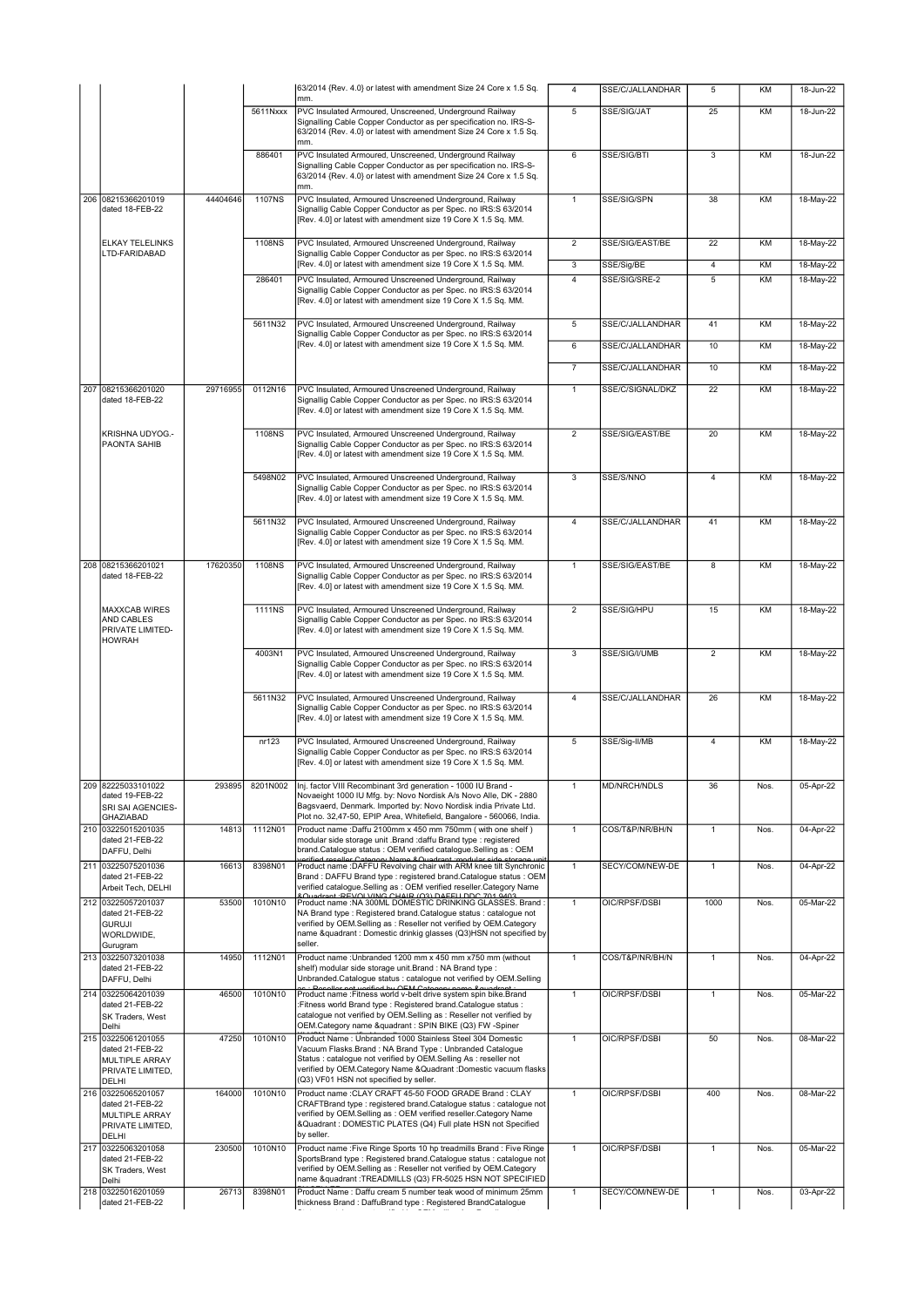|     | Arbeit Tech, DELHI                                                            |          |                  | Status : catalogue not verified by OEMselling As : Reseller not<br>vrified by OEMostogony name & Quadrant - Sofo (Q3) Doffy DS                                                                                                                                   |                         |                                  |                      |          |                        |
|-----|-------------------------------------------------------------------------------|----------|------------------|------------------------------------------------------------------------------------------------------------------------------------------------------------------------------------------------------------------------------------------------------------------|-------------------------|----------------------------------|----------------------|----------|------------------------|
|     | 219 03225049201060<br>dated 21-FEB-22<br>Arbeit Tech, DELHI                   | 19495    | 1010N10          | Product Name: Daffu OFFICE / VISITOR CHAIRS with Seat D X W X<br>H 450mm, 470mm, 450 padded with polyurethane FoamBrand:<br>DaffuBrand type: Registered BrandCatalogue Status: catalogue<br>vrified by OEMeelling Ac - Receller verified by OEMeetr              | $\mathbf{1}$            | DY CVO/A/BH/NEW                  | 5                    | Nos.     | 03-Apr-22              |
|     | 220 03225056201061<br>dated 21-FEB-22<br>MICROLINE OFFICE<br>SOLUTIONS, DELHI | 172250   | 1010N10          | Product Name: Unbranded 25-30 Food Grade Brand: NABrand type<br>UnbrandedCatalogue Status : catalogue not verified by OEMselling<br>As : Reseller not verified by OEMcategory name & Quadrant :<br>domestic plates (Q4) Golden Queens & BC30HSN not specified by | $\mathbf{1}$            | OIC/RPSF/DSBI                    | 650                  | Nos.     | 08-Mar-22              |
| 221 | 08215297201062<br>dated 21-FEB-22                                             | 71379641 | 0112N14          | PVC insulated Armoured, Unscreened, Underground Railway<br>Signalling Cable Copper Conductor as per Specification No.IRS:S-<br>63/2014 (Rev.4.0) or latest amendment as on the date of Opening of<br>tender, size 6 core x 1.5 Sq.mm.                            | $\mathbf{1}$            | SSE/C/SIGNAL/DKZ                 | 12                   | KM       | 21-Jun-22              |
|     | RMS POWER<br><b>SOLUTIONS</b><br>PRIVATE LIMITED-<br>ALWAR                    |          | 1598N02          | PVC insulated Armoured, Unscreened, Underground Railway<br>Signalling Cable Copper Conductor as per Specification No.IRS:S-<br>63/2014 (Rev.4.0) or latest amendment as on the date of Opening of<br>tender, size 6 core x 1.5 Sq.mm.                            | $\overline{2}$          | SSE/S/FEROZEPUR                  | 6                    | KM       | 21-Jun-22              |
|     |                                                                               |          | 4011N1           | PVC insulated Armoured, Unscreened, Underground Railway<br>Signalling Cable Copper Conductor as per Specification No.IRS:S-<br>63/2014 (Rev.4.0) or latest amendment as on the date of Opening of                                                                | 3                       | SSE/SPL/S/DBSI<br>SSE/SPL/S/DBSI | 11<br>24             | KM<br>KM | 21-Jun-22              |
|     |                                                                               |          |                  | tender, size 6 core x 1.5 Sq.mm.                                                                                                                                                                                                                                 | $\overline{4}$          |                                  |                      |          | 21-Jun-22              |
|     |                                                                               |          | 5498N01          | PVC insulated Armoured, Unscreened, Underground Railway<br>Signalling Cable Copper Conductor as per Specification No.IRS:S-                                                                                                                                      | $\sqrt{5}$<br>6         | SSE/S/NNO<br>SSE/S/NNO           | 20<br>$\overline{4}$ | KM<br>KM | 21-Jun-22<br>21-Jun-22 |
|     |                                                                               |          |                  | 63/2014 (Rev.4.0) or latest amendment as on the date of Opening of<br>tender, size 6 core x 1.5 Sq.mm.                                                                                                                                                           | $\overline{7}$          | SSE/S/NNO                        | 10                   | KM       | 21-Jun-22              |
|     |                                                                               |          | 5611N001         | PVC insulated Armoured, Unscreened, Underground Railway<br>Signalling Cable Copper Conductor as per Specification No.IRS:S-                                                                                                                                      | 10                      | SSE/SIG/C/TKJ                    | $\overline{4}$       | KM       | 21-Jun-22              |
|     |                                                                               |          |                  | 63/2014 (Rev.4.0) or latest amendment as on the date of Opening of<br>tender, size 6 core x 1.5 Sq.mm.                                                                                                                                                           | 11                      | SSE/SIG/C/TKJ                    | $\overline{2}$       | KM       | 21-Jun-22              |
|     |                                                                               |          | 5611N6A          | PVC insulated Armoured, Unscreened, Underground Railway<br>Signalling Cable Copper Conductor as per Specification No.IRS:S-                                                                                                                                      | 12                      | SSE/C/JALLANDHAR                 | 32                   | KM       | 21-Jun-22              |
|     |                                                                               |          |                  | 63/2014 (Rev.4.0) or latest amendment as on the date of Opening of<br>tender, size 6 core x 1.5 Sq.mm.                                                                                                                                                           | 13                      | SSE/C/JALLANDHAR                 | 36                   | KM       | 21-Jun-22              |
|     |                                                                               |          |                  |                                                                                                                                                                                                                                                                  | 14                      | SSE/C/JALLANDHAR                 | 90                   | KM       | $21$ -Jun-22           |
|     |                                                                               |          |                  |                                                                                                                                                                                                                                                                  | 15                      | SSE/C/JALLANDHAR                 | 195                  | KM       | 21-Jun-22              |
|     |                                                                               |          |                  |                                                                                                                                                                                                                                                                  | 16                      | SSE/C/JALLANDHAR                 | $\overline{2}$       | KM       | 21-Jun-22              |
|     |                                                                               |          |                  |                                                                                                                                                                                                                                                                  | 17                      | SSE/C/JALLANDHAR                 | 18                   | KM       | 21-Jun-22              |
|     |                                                                               |          | 5646N001         | PVC insulated Armoured, Unscreened, Underground Railway<br>Signalling Cable Copper Conductor as per Specification No.IRS:S-<br>63/2014 (Rev.4.0) or latest amendment as on the date of Opening of<br>tender, size 6 core x 1.5 Sq.mm.                            | 18                      | SSE/P/AMV-LKO                    | 15                   | KM       | 21-Jun-22              |
|     |                                                                               |          | 6598N10          | PVC insulated Armoured, Unscreened, Underground Railway<br>Signalling Cable Copper Conductor as per Specification No.IRS:S-<br>63/2014 (Rev.4.0) or latest amendment as on the date of Opening of<br>tender, size 6 core x 1.5 Sq.mm.                            | 19                      | SSE/SIG/I/UMB                    | 5                    | KM       | 21-Jun-22              |
|     | 222 82215151101074<br>dated 22-FEB-22                                         | 192640   | 8211NL29         | (AMI No-32.L29)Steerable Laproscopic Instument 360 Degree.<br>Assorted handpiece shapes and functions. BIS/ USFDA approved.                                                                                                                                      | $\overline{1}$          | MD/NRCH/NDLS                     | 10                   | Nos.     | 08-Apr-22              |
|     | S. V. ENTERPRISES-<br>DELHI                                                   |          |                  |                                                                                                                                                                                                                                                                  |                         |                                  |                      |          |                        |
|     | 223 03225074201077<br>dated 22-FEB-22<br>Arbeit Tech, DELHI                   | 29913    | 8398N01          | Product name : daffu executive table of three layer prelaminatsd<br>partice board (wood product) of grade II of is 12823/ lastest 1800<br>millimeter 850 millimeter725 millimeterBrand :daffu Brand type :<br><b>OEM VEDICIED</b><br>que etatur                  | $\mathbf{1}$            | SECY/COM/NEW-DE                  | $\overline{1}$       | Nos.     | 07-Apr-22              |
|     | 224 82225041201083<br>dated 22-FEB-22                                         | 323230   | 8211N269         | Autoclavable stailess                                                                                                                                                                                                                                            | $\mathbf{1}$            | MD/NRCH/NDLS                     | $\overline{2}$       | Nos.     | 02-Mar-22              |
|     | PAUL FABRICATION,<br><b>CENTRAL DELHI</b>                                     |          | 8211N270         | Wire twisting                                                                                                                                                                                                                                                    | $\overline{2}$          | MD/NRCH/NDLS                     | $\overline{2}$       | Nos.     | 02-Mar-22              |
|     |                                                                               |          | 8211N271         | <b>IMF</b> screws                                                                                                                                                                                                                                                | $\overline{\mathbf{3}}$ | MD/NRCH/NDLS                     | 30                   | Nos.     | 02-Mar-22              |
|     |                                                                               |          | 8211N272 AUSTION |                                                                                                                                                                                                                                                                  | 4                       | MD/NRCH/NDLS                     | 5                    | Nos.     | 02-Mar-22              |
|     |                                                                               |          | 8211N273         | Metallic suction                                                                                                                                                                                                                                                 | 5                       | MD/NRCH/NDLS                     | 5                    | Nos.     | 02-Mar-22              |
|     |                                                                               |          | 8211N274         | dental chisel                                                                                                                                                                                                                                                    | 6                       | MD/NRCH/NDLS                     | 6                    | Nos.     | 02-Mar-22              |
|     |                                                                               |          | 8211N275         | dental mallet                                                                                                                                                                                                                                                    | $\overline{7}$          | MD/NRCH/NDLS                     | $\overline{2}$       | Nos.     | 02-Mar-22              |
|     |                                                                               |          | 8211N276         | surgical instrumrnt                                                                                                                                                                                                                                              | 8                       | MD/NRCH/NDLS                     | $\mathbf{1}$         | Nos.     | 02-Mar-22              |
|     |                                                                               |          | 8211N277         | osteone                                                                                                                                                                                                                                                          | 9                       | <b>MD/NRCH/NDLS</b>              | $\overline{2}$       | Nos.     | 02-Mar-22              |
|     |                                                                               |          | 8211N278         | heroshaper handfiles                                                                                                                                                                                                                                             | 10                      | MD/NRCH/NDLS                     | 15                   | Nos.     | 02-Mar-22              |
|     |                                                                               |          | 8211N279         | endoactivator                                                                                                                                                                                                                                                    | 11                      | MD/NRCH/NDLS                     | $\mathbf{1}$         | Nos.     | 02-Mar-22              |
|     |                                                                               |          | 8211N280         | lendoflare                                                                                                                                                                                                                                                       | 12                      | <b>MD/NRCH/NDLS</b>              | 10                   | Nos.     | 02-Mar-22              |
|     |                                                                               |          | 8211N281         | U FILE                                                                                                                                                                                                                                                           | 13                      | MD/NRCH/NDLS                     | 20                   | Nos.     | 02-Mar-22              |
|     |                                                                               |          | 8211N282         | endotip                                                                                                                                                                                                                                                          | 14                      | MD/NRCH/NDLS                     | $\mathbf{1}$         | Nos.     | 02-Mar-22              |
|     |                                                                               |          | 8211N283         | heroshaper                                                                                                                                                                                                                                                       | 15                      | MD/NRCH/NDLS                     | 15                   | Nos.     | 02-Mar-22              |
|     |                                                                               |          | 8211N284         | composite filling                                                                                                                                                                                                                                                | 16                      | MD/NRCH/NDLS                     | $\overline{2}$       | Nos.     | 02-Mar-22              |
|     |                                                                               |          | 8211N285         | Zric mirror                                                                                                                                                                                                                                                      | 17                      | MD/NRCH/NDLS                     | 20                   | Nos.     | 02-Mar-22              |
|     |                                                                               |          | 8211N286         | DG 16 Probe                                                                                                                                                                                                                                                      | 18                      | MD/NRCH/NDLS                     | 10                   | Nos.     | 02-Mar-22              |
|     |                                                                               |          | 8211N287         | side vent needle                                                                                                                                                                                                                                                 | 19                      | MD/NRCH/NDLS                     | 30                   | Nos.     | 02-Mar-22              |
|     |                                                                               |          | 8211N288         | Para core kit                                                                                                                                                                                                                                                    | 20                      | MD/NRCH/NDLS                     | $\overline{2}$       | Nos.     | 02-Mar-22              |
|     |                                                                               |          | 8211N289         | hand scaler                                                                                                                                                                                                                                                      | 21                      | MD/NRCH/NDLS                     | $\overline{2}$       | Nos.     | 02-Mar-22              |
|     |                                                                               |          | 8211N290         | R4 root canal                                                                                                                                                                                                                                                    | 22                      | MD/NRCH/NDLS                     | 10                   | Nos.     | 02-Mar-22              |
|     |                                                                               |          | 8211N291         | fibre post                                                                                                                                                                                                                                                       | 23                      | MD/NRCH/NDLS                     | $\overline{2}$       | Nos.     | 02-Mar-22              |
|     |                                                                               |          |                  |                                                                                                                                                                                                                                                                  |                         |                                  |                      |          |                        |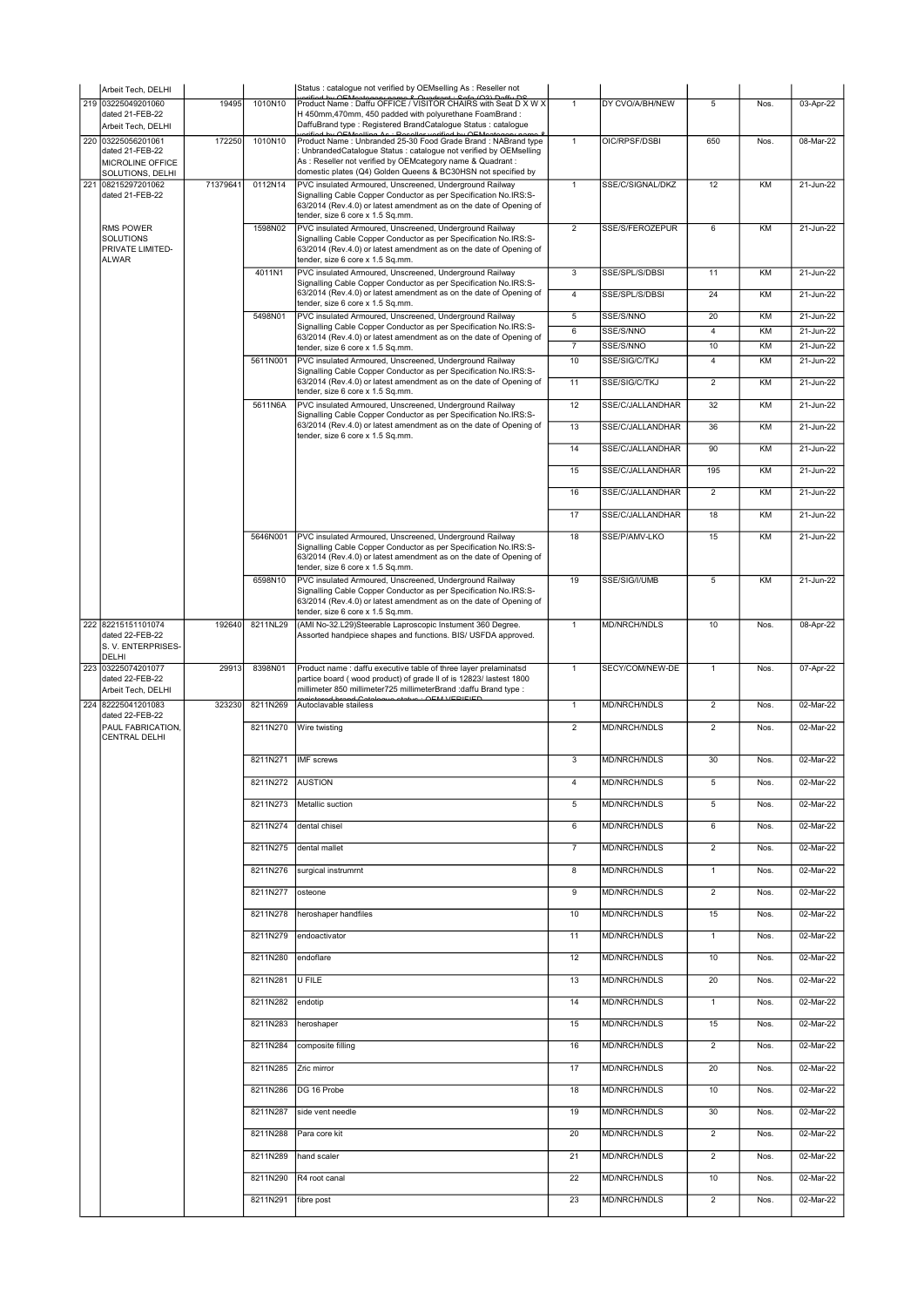| 225 12195080D01090                           | 501309178 | 4090NS01 | [Goods, Procurement of Passenger Escalator (Design,                                                                                          | $\mathbf{1}$   | SSE-I/PS/NDLS   | 18             | Nos.       | 22-Jun-24    |
|----------------------------------------------|-----------|----------|----------------------------------------------------------------------------------------------------------------------------------------------|----------------|-----------------|----------------|------------|--------------|
| dated 22-FEB-22<br>OTIS ELEVATOR             |           |          | Manufacturing, supply, installation, testing, commissioning and<br>maintenance during warranty period) as per RDSO specification No.         | $\overline{2}$ | SSE-I/PS/NDLS   | 26             | Nos.       | $22$ -Jun-24 |
| <b>COMPANY INDIA</b>                         |           |          | RDSO/PE/SPEC/TL/0095 (Rev-3) 2019 at various Railway stations of                                                                             |                |                 |                |            |              |
| LIMITED-<br><b>HYDERABAD</b>                 |           |          | Northern Railway. Tentative Location/Consignee of Escalators is<br>attached as Annexure - A4.] Make :- OTIS                                  |                |                 |                |            |              |
|                                              |           | 4090NS02 | [Goods, Procurement of Passenger Escalator (Design,                                                                                          | 3              | SE/P/FZR        | 10             | Nos.       | 22-Jun-24    |
|                                              |           |          | Manufacturing, supply, installation, testing, commissioning and<br>maintenance during warranty period) as per RDSO specification No.         | $\overline{4}$ | SSE/POWER/JUC   | $\overline{2}$ | Nos.       | 22-Jun-24    |
|                                              |           | 4090NS03 | <b>PDSO/DE/SPEC/TL/000E/Pou 2) 2010 of various Poil</b><br>[Goods, Procurement of Passenger Escalator (Design,                               | 5              | SE(ELECT)/SA/CB | 8              | Nos.       | 22-Jun-24    |
|                                              |           |          | Manufacturing, supply, installation, testing, commissioning and                                                                              |                |                 |                |            |              |
|                                              |           |          | maintenance during warranty period) as per RDSO specification No.<br>RDSO/PE/SPEC/TL/0095 (Rev-3) 2019 at various Railway stations of        |                |                 |                |            |              |
|                                              |           |          | Northern Railway. Tentative Location/Consignee of Escalators is                                                                              |                |                 |                |            |              |
|                                              |           |          | attached as Annexure - A4.] Make: OTIS                                                                                                       |                |                 |                |            |              |
|                                              |           | 4090NS04 | [Goods, Procurement of Passenger Escalator (Design,                                                                                          | 6              | SSE/E/TSE/MB    | $\overline{2}$ | Nos.       | 22-Jun-24    |
|                                              |           |          | Manufacturing, supply, installation, testing, commissioning and<br>maintenance during warranty period) as per RDSO specification No.         |                |                 |                |            |              |
|                                              |           |          | RDSO/PE/SPEC/TL/0095 (Rev-3) 2019 at various Railway stations of                                                                             |                |                 |                |            |              |
|                                              |           |          | Northern Railway. Tentative Location/Consignee of Escalators is<br>attached as Annexure - A4.] Make: OTIS                                    |                |                 |                |            |              |
|                                              |           |          |                                                                                                                                              |                |                 |                |            |              |
| 226 06215026101101<br>dated 22-FEB-22        | 29641600  | 9098N279 | ISHB- 200, LENGTH - 12000MM Weight per Mtrs 37.3 kgs,<br>IS:2062:2011 E-250 FE-410 GRADE- BO/A AND FULLY KILLED                              | $\mathbf{1}$   | SSE/BR-WS/CB    | 400000         | Kgs.       | 23-May-22    |
| STEEL AUTHORITY                              |           |          | NORMALIZED.                                                                                                                                  |                |                 |                |            |              |
| OF INDIA LTD-NEW<br>DELHI                    |           |          |                                                                                                                                              |                |                 |                |            |              |
| 227 82225006201109                           | 408000    | 8211N001 | (AMI SN-5236) Sterile 200 microlitre microtips in box, pack size -96                                                                         | $\mathbf{1}$   | MD/NRCH/NDLS    | 81600          | Nos.       | 08-Mar-22    |
| dated 23-FEB-22<br><b>KPS SURGICALS-</b>     |           |          | tips per box X 10 (=960 tips) pack size or equivalent.                                                                                       |                |                 |                |            |              |
| <b>NEW DELHI</b>                             |           |          |                                                                                                                                              |                |                 |                |            |              |
| 228 82215180101114<br>dated 23-FEB-22        | 558734    | 8201N003 | Inj. Ranibuzumab PFS 0.165 MI. Brand - Accentrix - Novartis Mfg. by:<br>Vetter pharma - Fertigung GmbH & Co. KG Eisenbahstrasse 2-4          | $\mathbf{1}$   | MD/NRCH/NDLS    | 30             | Nos.       | 09-Apr-22    |
| <b>N K ENTERPRISES-</b>                      |           |          | 88085 Langenrgen Germany.                                                                                                                    |                |                 |                |            |              |
| DELHI<br>229 03215251201126                  | 10313     | 1112N01  | Product name: Daffu Revolving chair with ARM Central tilt Brand                                                                              | $\mathbf{1}$   | COS/T&P/NR/BH/N | 1              | Nos.       | 08-Apr-22    |
| dated 23-FEB-22                              |           |          | :Daffu Brand type : registered brand Catalogue status : OEM                                                                                  |                |                 |                |            |              |
| DAFFU, Delhi                                 | 44826     | 1010N10  | VERIFIED CATALOGUESelling as : OEM .Category name & quadrant<br>revolving chair (O3) DAEEU DEC 040 0403                                      | $\mathbf{1}$   | OIC/RPSF/DSBI   | 100            |            | 08-Mar-22    |
| 230 03225066201127<br>dated 23-FEB-22        |           |          | Product name : Borosil 350 ml drinking glass /tumblers (6 piece in a<br>set )Brand :Borosil.Brand type : registered brand Catalogue status : |                |                 |                | Nos.       |              |
| K.R ENTERPRISES,<br>delhi                    |           |          | catalogue not verified by OEM Selling as : reseller not verified by<br>OEM. category name & quadrant :food service glasses and cut glass     |                |                 |                |            |              |
| 231 03225077201128                           | 183195    | 1010N10  | Red cushion chair                                                                                                                            | 1              | OIC/RPSF/DSBI   | 75             | Nos.       | 09-Mar-22    |
| dated 23-FEB-22<br><b>GURUJI</b>             |           |          |                                                                                                                                              |                |                 |                |            |              |
| WORLDWIDE,                                   |           |          |                                                                                                                                              |                |                 |                |            |              |
| Gurugram<br>232 82225032101129               | 616000    | 8211N023 | (AMI Code-30ENT23) Drill Handle Piece for Micro compass saw with                                                                             | $\mathbf{1}$   | MD/NRCH/NDLS    | $\mathbf{1}$   | Nos.       | 09-Apr-22    |
| dated 23-FEB-22                              |           |          | Handle.                                                                                                                                      |                |                 |                |            |              |
| <b>ACRONOV</b><br><b>TECHNOLOGIES</b>        |           |          |                                                                                                                                              |                |                 |                |            |              |
| PVT LTD-SOUTH<br>DELHI                       |           |          |                                                                                                                                              |                |                 |                |            |              |
| 233 03225082201130                           | 95000     | 1010N10  | Product name : Deeksha Revolving chair with ARM central tilt Brand                                                                           | 1              | OIC/RPSF/DSBI   | 10             | Nos.       | 08-Apr-22    |
| dated 23-FEB-22<br>Deeksha Office            |           |          | :Deekha Brand type : Registered brand Catalogue status : OEM<br>verified catalogueSelling as : OEM. Category name & quadrant :               |                |                 |                |            |              |
| Systems, New Delhi                           |           |          | Revolving chair (Q3) DDC - 550.HSN not specified by seller.                                                                                  |                |                 |                |            |              |
| 234 03225084201132                           | 83850     | 1010N10  | Product name : deeksha stainless steel Rectanguler dining table with                                                                         | $\mathbf{1}$   | OIC/RPSF/DSBI   | 3              | Nos.       | $08-Apr-22$  |
| dated 23-FEB-22<br>Deeksha Office            |           |          | C 3431E round fixed chair .Brand :deeksha Brand type : Registered<br>brand Catalogue status : OEM verified catalogueSelling as : OEM         |                |                 |                |            |              |
| System,, New Delhi                           |           |          | Category name & quadrant : stainless steel Dining table with fixed                                                                           |                |                 |                |            |              |
| 235 03225062201138<br>dated 23-FEB-22        | 125000    | 1010N10  | Product name : Cosco 4 stations Multigym Brand : Cosco Brand type :<br>Registered brand Catalogue status : Catalogue not verified by         | $\mathbf{1}$   | OIC/RPSF/DSBI   | 1              | Nos.       | 08-Mar-22    |
| Shri Balaji Traders,                         |           |          | OEM.Selling as : Reseller not verified by OEMCategory name &                                                                                 |                |                 |                |            |              |
| West Delhi<br>236 12215021201139             | 1510000   | 4007N001 | quadrant : Multi station gym (Q3) COSCO CHG 405 HSN not specified<br>LT, XLPE insulated armored 4 core Aluminum conductor cable, Size-       | $\mathbf{1}$   | SSE/E/C/MB      | 5000           | <b>MTR</b> | 12-Apr-22    |
| dated 23-FEB-22                              |           |          | 4x70 sq.mm.FIRM OFFERED-Product Name: 4CX70 SQ. MM                                                                                           |                |                 |                |            |              |
| <b>DURGA INDUSTRIES</b><br>DELHI             |           |          | AL/XLPE (A2XFY) GANAK CABLESBrand : GANAK CABLESBrand<br>Type: Registered BrandCatalogue Status: OEM verified                                |                |                 |                |            |              |
| 237 03225054201140                           | 246000    | 1010N10  | Product Name: GOOD QUALITY 45-50 Food Grade Brand: GOOD                                                                                      | 1              | OIC/RPSF/DSBI   | 1000           | Nos.       | 08-Mar-22    |
| dated 23-FEB-22<br><b>CHANDER KALA</b>       |           |          | QUALITYBrand type: Registered BrandCatalogue Status: catalogue<br>not verified by OEMselling As : OEM verified Resellercategory name         |                |                 |                |            |              |
| <b>TRADING</b><br>COMPANY, DELHI             |           |          | & Quadrant : domestic plates (Q4)65456                                                                                                       |                |                 |                |            |              |
| 238 03225083201149                           | 22500     | 1010N10  | Product name : deeksha steel almirah 1200 mm 3 shelves Brand                                                                                 | 1              | OIC/RPSF/DSBI   | 3              | Nos.       | 08-Apr-22    |
| dated 23-FEB-22<br>Deeksha Office            |           |          | :deeksha Brand type : registered brand Catalogue status : OEM<br>verified catalogueSelling as : OEM Category name & quadrant :               |                |                 |                |            |              |
| System,, New Delhi                           |           |          | almirah steel -is : 3312 (Q3) DC-CB HSN not specified by seller                                                                              |                |                 |                |            |              |
| 239 03225079201150<br>dated 23-FEB-22        | 33000     | 1010N10  | Plastic table                                                                                                                                | $\mathbf{1}$   | OIC/RPSF/DSBI   | 15             | Nos.       | 09-Apr-22    |
| P P Enterprises, West<br>Delhi               |           |          |                                                                                                                                              |                |                 |                |            |              |
| 240 82225044201155                           | 1008000   | 8211N001 | Dialyser Reprocessor Machine (As per attahced specification)                                                                                 | $\mathbf{1}$   | MD/NRCH/NDLS    | 1              | Nos.       | 21-Mar-22    |
| dated 24-FEB-22<br>Chavera Health Care       |           |          |                                                                                                                                              |                |                 |                |            |              |
| Products, Delhi                              |           |          |                                                                                                                                              |                |                 |                |            |              |
| 241 10215050201156                           | 1102548   | 1010N10  | Product Name ; Tactical boot for commando as per attached                                                                                    | $\mathbf{1}$   | OIC/RPSF/DSBI   | 661            | Pairs      | 17-Apr-22    |
| dated 24-FEB-22                              |           |          | specification Brand; DERPABrand Type; Registered<br>BrandCatalogue Status ; Catalogue not verified by OEMSelling As :                        |                |                 |                |            |              |
| <b>DERPA INDUSTRIAL</b><br>POLYMERS (P) LTD. |           |          | Reseller not verified by OEM Category Name & Quadrant : Tactical                                                                             |                |                 |                |            |              |
| <b>GHAZIABAD</b>                             |           |          | boot fpr commando as per attached specification (Q3)DERPAHSN<br>not specified by seller.                                                     |                |                 |                |            |              |
| 242 10215056201157                           | 1306683   | 1010N10  | Product Name ; Derpa Single Texture White Rubberized Waterproof                                                                              | $\mathbf{1}$   | OIC/RPSF/DSBI   | 2963           | Nos.       | 17-Apr-22    |
| dated 24-FEB-22<br><b>DERPA INDUSTRIAL</b>   |           |          | Nylon Fabric Rain Capes with attached Hood Assorted Sizes<br>(medium, large and extra large) as per buyer's requirementsBrand;               |                |                 |                |            |              |
| POLYMERS (P) LTD.                            |           |          | DerpaBrand Type ; Registered BrandCatalogue Status ; OEM Verified                                                                            |                |                 |                |            |              |
| GHAZIABAD                                    |           |          | CatalogueSelling As; OEMCatagory Name & Quadrant; Single<br>Texture White Rubberized Waterproof Nylon Fabric Rain Capes with                 |                |                 |                |            |              |
|                                              |           |          |                                                                                                                                              |                |                 |                |            |              |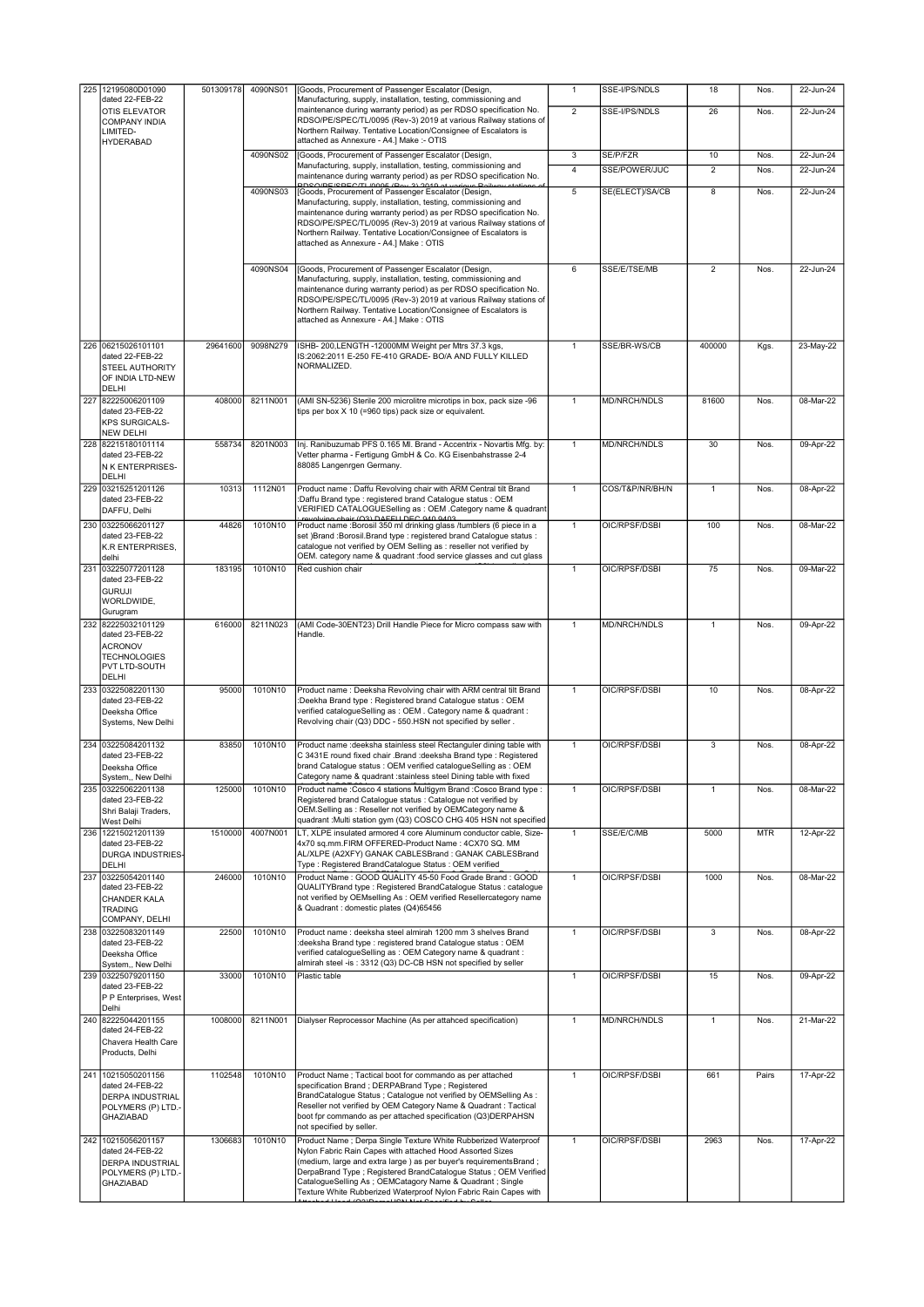|     | 243 03225078201158<br>dated 24-FEB-22<br>P P Enterprises, West                                        | 121118  | 1010N10  | Plastic chair with Arm                                                                                                                                                                                                                                                                                                       | $\mathbf{1}$   | OIC/RPSF/DSBI       | 150                     | Nos.       | 10-Mar-22 |
|-----|-------------------------------------------------------------------------------------------------------|---------|----------|------------------------------------------------------------------------------------------------------------------------------------------------------------------------------------------------------------------------------------------------------------------------------------------------------------------------------|----------------|---------------------|-------------------------|------------|-----------|
|     | Delhi<br>244 03225020201159<br>dated 24-FEB-22                                                        | 29913   | 8398N01  | Sofa set for COM/G Office use.                                                                                                                                                                                                                                                                                               | $\mathbf{1}$   | SECY/COM/NEW-DE     | 1                       | Nos.       | 09-Apr-22 |
|     | Arbeit Tech, DELHI<br>245 03225069201160<br>dated 24-FEB-22                                           | 29998   | 1010N10  | Dustbin plastic 20 Itr WITH FOOT OPERATED PEDAL.                                                                                                                                                                                                                                                                             | $\mathbf{1}$   | OIC/RPSF/DSBI       | 100                     | Nos.       | 10-Mar-22 |
|     | K.R ENTERPRISES.<br>delhi                                                                             |         |          |                                                                                                                                                                                                                                                                                                                              |                |                     |                         |            |           |
|     | 246 03225001201168<br>dated 24-FEB-22<br>MONEY TECH<br><b>BUSINESS</b><br>SYSTEMS-DELHI               | 168720  | 1010N1   | Product name : Moneytech Revolving chair with ARM Central<br>tilt.Brand :MONEYTECH Brand type : Registered brand.Catalogue<br>status : catalogue not verified by OEM.Selling as : Reseller not<br>verified by OEM.Category name &quadrant : Revolving chair (Q3)<br>Moneytech supervisior chair.HSN not specified by seller. | $\mathbf{1}$   | SUPDT/CR/IRCA/B     | 38                      | Nos.       | 04-Apr-22 |
| 247 | 18215500201170<br>dated 25-FEB-22                                                                     | 18862   | 1010N10  | HP 915XL MAGENTA Original Ink Cartridge 3YM20AA -                                                                                                                                                                                                                                                                            | $\mathbf{1}$   | ASC/RPF/DBSI        | 10                      | Nos.       | 27-Feb-22 |
|     | <b>HEAMONS</b><br>SYSTEMS-DELHI                                                                       |         | 57XXN01  | HP 915XL MAGENTA Original Ink Cartridge 3YM20AA -                                                                                                                                                                                                                                                                            | $\overline{2}$ | SSE/DOE             | 3                       | Nos.       | 27-Feb-22 |
|     | 248 18225039201171<br>dated 25-FEB-22<br>PLANET 9X<br>TECHNOLOGIES,<br>Delhi                          | 2409    | 57XXN01  | HP 678 Black Ink Cartridge Class OEM Brand : hp                                                                                                                                                                                                                                                                              | $\mathbf{1}$   | SSE/DRG/ELEC/BH     | 4                       | Nos.       | 24-Feb-22 |
|     | 249 18215529201172<br>dated 25-FEB-22<br><b>NICE AUTOMATION</b><br>PRIVATE LIMITED-<br><b>LUCKNOW</b> | 75040   | 1010N01  | hp 1000 @7200 rpm GB HDD 64 2 Processor with Standard Display<br>All in One pc.Brand : hp                                                                                                                                                                                                                                    | $\mathbf{1}$   | SUPDT.S&T(C)/BH     | $\overline{2}$          | Nos.       | 11-May-22 |
|     | 250 18225051201173<br>dated 25-FEB-22<br><b>Delta Business</b><br>Systems,, New Delhi                 | 467856  | 5701N01  | BROTHER MULTIFUNCTION MACHINES Mfm ON SITE OEM<br><b>WARRANTY 3 YEAR</b>                                                                                                                                                                                                                                                     | $\mathbf{1}$   | SSA/HQ/NR/BH/NDLS   | 24                      | Nos.       | 16-May-22 |
|     | 251 18215490201174<br>dated 25-FEB-22                                                                 | 24149   | 1010N01  | HP 915XL BLACK Original Ink Cartridge 3YM22AA CLASS OEM                                                                                                                                                                                                                                                                      | $\mathbf{1}$   | <b>ASC/RPF/DBSI</b> | $\overline{7}$          | Nos.       | 27-Feb-22 |
|     | <b>HEAMONS</b><br>SYSTEMS-DELHI                                                                       |         | 1010N02  | HP 915XL BLACK Original Ink Cartridge 3YM22AA CLASS OEM                                                                                                                                                                                                                                                                      | $\overline{2}$ | SSE/DOE             | 3                       | Nos.       | 27-Feb-22 |
|     | 252 82225038101175<br>dated 25-FEB-22<br>A.C.SURGIPHARMA<br>PVT.LTD.-DELHI                            | 1795950 | 8201N024 | Tab Olaparib 150 Brand - Lynparza 150 mg Mfg. by: M/s AbbVie Ltd,<br>road # 2, km 58.0, Barceloneta Cruce Davila, Puerto Rico-00167<br>Imported and Markedted by: AstraZeneca pharma india Ltd. survey<br>No. 5-2/E, 12th mile on bellary road, yalahanka, bangalore - 560063.                                               | $\mathbf{1}$   | MD/NRCH/NDLS        | 480                     | Nos.       | 11-Apr-22 |
|     | 253 03225076201205<br>dated 25-FEB-22<br>Arbeit Tech, DELHI                                           | 19495   | 8398N01  | Visitors Chair for Dy.COM/General                                                                                                                                                                                                                                                                                            | $\mathbf{1}$   | SECY/COM/NEW-DE     | 5                       | Nos.       | 11-Apr-22 |
|     | 254 18225037201207<br>dated 25-FEB-22<br>INTERNATIONAL<br><b>COMPUTER</b><br>RESOURCES-NEW<br>DELHI   | 71995   | 57XXN01  | hp HP 88A Black Original Laserjet Toner Cartridge Class<br>OEMBrand:hp                                                                                                                                                                                                                                                       | $\mathbf{1}$   | SSE/DRG/ELEC/BH     | 22                      | Nos.       | 02-Mar-22 |
| 255 | 18225036201208<br>dated 25-FEB-22<br>SHAKTI MARKETING<br>ASSOCIATES-NEW<br>DELHI                      | 10342   | 57XXN01  | HP CE278A/78 Toner Cartridge User Id:<br>aeeplg@nr.railnet.gov.in,Name of Officer: Rajesh Kumar, Central<br>Delhi, Designation: AEE/Plg/HQ                                                                                                                                                                                   | $\mathbf{1}$   | SSE/DRG/ELEC/BH     | $\overline{c}$          | Nos.       | 02-Mar-22 |
|     | 256 15215002201209<br>dated 25-FEB-22<br>J S SERVICES.<br>BAREILLY                                    | 108000  | 1010N10  | LEO RECOIL/ PULL START DIESEL ENGINE WALK BEHIND Lawn<br>mowers                                                                                                                                                                                                                                                              | $\mathbf{1}$   | OIC/RPSF/DSBI       | $\overline{\mathbf{c}}$ | Nos.       | 27-Feb-22 |
|     | 18215396201211<br>dated 25-FEB-22<br>Stars & Stripes,<br>Derabassi                                    | 8685    | 1010N10  | Sony 64GB Memory CardBrand: Sony Model: SONY QD-G64E                                                                                                                                                                                                                                                                         |                | OIC/RPSF/DSBI       |                         |            | 27-Feb-22 |
|     | 258 10225005201212<br>dated 25-FEB-22<br>Jain Agencies,, New<br>Delhi                                 | 244950  | 1010N10  | Cotton stripes door curtain.                                                                                                                                                                                                                                                                                                 | $\mathbf{1}$   | OIC/RPSF/DSBI       | 690                     | <b>MTR</b> | 12-Mar-22 |
|     | 259 18225040201213<br>dated 25-FEB-22<br>S P Uppal and<br>Company, South<br>West Delhi                | 16608   | 57XXN01  | HP 955XL Magenta Original Ink Cartridge Class OEM.Brand: hp                                                                                                                                                                                                                                                                  | $\mathbf{1}$   | SSE/DRG/ELEC/BH     | 8                       | Nos.       | 27-Feb-22 |
|     | 260 03225002201246<br>dated 02-MAR-22<br><b>VJ INTERIOR</b><br>PRIVATE LIMITED,<br>DELHI              | 499448  | 1010N1   | Product name :computer chair (v j -1303) Brand : v j Interio Brand type<br>Registered brand.Catalogue status : OEM verified catalogue.Selling<br>as :OEM.Category name &quadrant :Revolving chair (Q3) v j -1303-<br>MLR 94031010.                                                                                           | $\mathbf{1}$   | SUPDT/CR/IRCA/B     | 160                     | Nos.       | 09-Apr-22 |
|     | 261 03225086201254<br>dated 02-MAR-22<br>WOODS INTERIORS,<br><b>DELHI</b>                             | 244800  | 1010N10  | Product Name: Unbranded synthetic rubber, low Density Polythulene<br>& EVA Kabaddi Mat size 10 millimeter.Brand : NA Brand Type :<br>Unbranded Catalogue Status : catalogue not verified by OEM.Selling<br>As : reseller not verified by OEM.Category name & quadrant :Kabaddi                                               | $\mathbf{1}$   | OIC/RPSF/DSBI       | 1020                    | Nos.       | 17-Mar-22 |
|     | 262 03225094201276<br>dated 03-MAR-22<br>FRIENDS ALLIANCE,<br>DELHI                                   | 24500   | 1010     | Executive chair high back make model godrej, lemona or similar for<br>the office use of FA&CAO/HQ.                                                                                                                                                                                                                           | $\mathbf{1}$   | AO/G/NEW-DELHI      | $\mathbf{1}$            | Nos.       | 17-Apr-22 |
|     | 263 03225093201278<br>dated 03-MAR-22<br>FRIENDS ALLIANCE,<br>DELHI                                   | 60000   | 1010     | Sofa set with centre table Sofa set - Sofa 2'-5" x 5' - 7"Sofa chair - 2'<br>- 5" x 2'-1"Centre table 4' - 0" X 2' - 0for the office use of conference<br>hallGeM id;- afaadmb@nr.railnet.gov.in                                                                                                                             | $\mathbf{1}$   | AO/G/NEW-DELHI      | $\overline{2}$          | Pairs      | 17-Apr-22 |
|     | 264 10225006101282<br>dated 03-MAR-22<br>MEHTA CAP HOUSE-<br>DELHI                                    | 217413  | 1010N10  | New Ensign RPSF Golden zari for Jawan size-8.50 X 7.50cm)                                                                                                                                                                                                                                                                    | $\mathbf{1}$   | OIC/RPSF/DSBI       | 3570                    | Nos.       | 03-Jun-22 |
| 265 | 10225007101283<br>dated 03-MAR-22<br>MEHTA CAP HOUSE-<br>DELHI                                        | 217413  | 1010N10  | New Ensign RPSF Silver Zari for So's (size 8.50 X 7.50 cm)                                                                                                                                                                                                                                                                   | $\mathbf{1}$   | OIC/RPSF/DSBI       | 3570                    | Nos.       | 03-Jun-22 |
|     | 266 03225089201284                                                                                    | 26713   | 8398N01  | Sofa Set For Dy.COM/General 3+1+1                                                                                                                                                                                                                                                                                            | $\mathbf{1}$   | SECY/COM/NEW-DE     | $\mathbf{1}$            | Nos.       | 17-Apr-22 |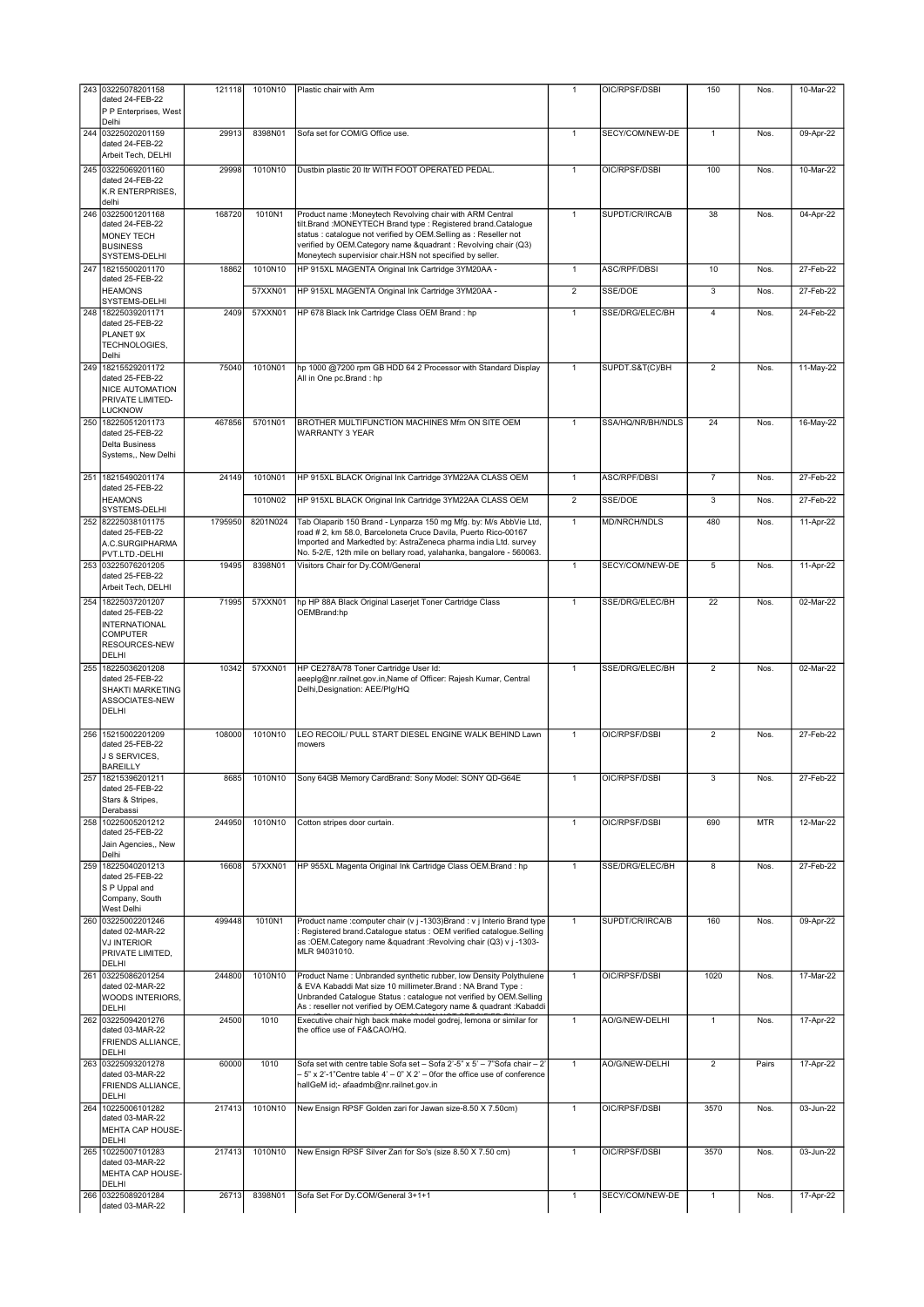| Arbeit Tech, DELHI                                                                                              |         |          |                                                                                                                                                                                                                                                                                                                                            |                |                     |                |       |           |
|-----------------------------------------------------------------------------------------------------------------|---------|----------|--------------------------------------------------------------------------------------------------------------------------------------------------------------------------------------------------------------------------------------------------------------------------------------------------------------------------------------------|----------------|---------------------|----------------|-------|-----------|
| 267 03225095201288<br>dated 04-MAR-22<br>R S Enterprises, Delhi                                                 | 29998   | 1010     | Executive table with side unit make model godrej, fineses table<br>ERU3616 or similar.                                                                                                                                                                                                                                                     | $\mathbf{1}$   | AO/G/NEW-DELHI      | 1              | Nos.  | 17-Apr-22 |
| 268 10215061201290<br>dated 04-MAR-22<br><b>DERPA INDUSTRIAL</b><br>POLYMERS (P) LTD.-<br><b>GHAZIABAD</b>      | 1338542 | 1010N10  | Product Name; Rubberised Fabrics and Ground Sheet-JSS Standard<br>MK xii Brand; DerpaBrand Type; Registered BrandCatalogue; OEM<br>Verified CatalogueSelling As; OEMCategory Name & Quadrant;<br>Rubberised Fabrics and ground sheet-JSS Standard MK xii<br>(Q3)DerpaHSN not specified by seller                                           | $\mathbf{1}$   | OIC/RPSF/DSBI       | 6814           | Nos.  | 17-Apr-22 |
| 269 03225090201296<br>dated 04-MAR-22<br>FRIENDS ALLIANCE,<br><b>DELHI</b>                                      | 30000   | 1010     | Sofa set with centre table Sofa set - Sofa 2'-5" x 5' - 7"Sofa chair - 2'<br>$-5$ " x 2'-1"Centre table 4' $-0$ " X 2' $-$ 0for the office use of<br>FA&CAO/HQGeM id;- afaadmb@nr.railnet.gov.in                                                                                                                                           | $\mathbf{1}$   | AO/G/NEW-DELHI      | $\mathbf{1}$   | Nos.  | 17-Apr-22 |
| 270 10225002201307<br>dated 04-MAR-22<br><b>GOEL</b><br><b>ENTERPRISES-NEW</b><br>DELHI                         | 62700   | 7951N001 | Product Name: Unbranded safety footwear BIS specification<br>personal protective equipment-Safety footwear as per BIS<br>specification no.IS15298 p(part-2) 2016 latest. Brand :NA.Brand<br>Type: Unbranded.Catalogue Status: Catalogue not verified by OEM<br>Selling As : Reseller not verified by OEM Catagory Name and                 | $\overline{1}$ | SSE/EWS/DBSI        | 114            | Pairs | 17-Mar-22 |
| 271 03225091201320<br>dated 04-MAR-22<br>FRIENDS ALLIANCE,<br>DELHI                                             | 43600   | 1010     | Executive table with side unit make model godrej w t 718 with side<br>unit or similar for the office use of FA&CAO/HQ                                                                                                                                                                                                                      | $\mathbf{1}$   | AO/G/NEW-DELHI      | $\mathbf{1}$   | Nos.  | 18-Apr-22 |
| 272 82215248201321<br>dated 05-MAR-22<br><b>VOGUE PHARMA-</b><br>DELHI                                          | 6250    | 8240N821 | (AMI SN-5290) HEV IgM RAPID TEST KIT, immunochromatographic/<br>ateral flow chromatographic assay, in serum /plasma/ whole blood,<br>result within 20 minutes, reading without any equipment, sensitivity<br>≥98 %, specificity ≥98 %,                                                                                                     | $\mathbf{1}$   | MD/NRCH/NDLS        | 50             | Nos.  | 18-Mar-22 |
| 273 83225015201324<br>dated 05-MAR-22<br><b>GTB INDUSTRIES-</b><br><b>NEW DELHI</b>                             | 69856   | 8211N410 | Bio Medical Waste Trolley Wheel Barrow Capacity Approx 550to 600<br>Ltrs Quality of material LLDPE Plastic with Four wheel Rubber Type<br>with Double Ball Bearing L-1070 X W- 810 mm Red & Yellow, Make<br>Polyewll/Nilkamal/Sintex                                                                                                       | $\mathbf{1}$   | <b>MD/NRCH/NDLS</b> | $\overline{2}$ | Nos.  | 17-Mar-22 |
| 274 03225092201339<br>dated 07-MAR-22<br><b>FRIENDS ALLIANCE.</b><br>DELHI                                      | 24250   | 1010     | Chair of visitor cushoined model godrej or similar for the office use of<br>FA&CAO/HQ                                                                                                                                                                                                                                                      | $\mathbf{1}$   | AO/G/NEW-DELHI      | $\overline{5}$ | Nos.  | 18-Apr-22 |
| 275 03225097201340<br>dated 07-MAR-22<br>QUICK SHOP, DELHI                                                      | 473760  | 1010N10  | Coir mat size-2x1 mtr (hksinghrpsf@gmail.com)                                                                                                                                                                                                                                                                                              | $\mathbf{1}$   | OIC/RPSF/DSBI       | 24             | Nos.  | 19-Mar-22 |
| 276 03225014101347<br>dated 07-MAR-22<br><b>SARA</b><br><b>ENTERPRISES-</b><br><b>NOIDA</b>                     | 80712   | 6540N01  | PNEUMATIC RIVETING HAMMER specification : - (1)Riveting<br>capacity (capable of riveting 16-24mm rivets with single tool itself) (2)<br>blows per minute : 1320.(3) weight : 10 kgs or less.(4) overall length :<br>470 mm, (5) air intel NPTF : RC1/2", (6) type of handle : pistol grip. (7)<br>standard equipment : snap clip retainer. | $\mathbf{1}$   | SSE/BR/M/SSB        | $\overline{2}$ | Nos.  | 06-Apr-22 |
| 277 03225096201354<br>dated 07-MAR-22<br>DAFFU, Delhi                                                           | 14913   | 8398N01  | Revolving Chair with arm 360 degree swivel. Gem Id:<br>osoptg@nr.railnet.gov.in                                                                                                                                                                                                                                                            | $\mathbf{1}$   | SECY/COM/NEW-DE     | 1              | Nos.  | 18-Apr-22 |
| 278 82225031101356<br>dated 07-MAR-22<br><b>ACRONOV</b><br><b>TECHNOLOGIES</b><br>PVT LTD-SOUTH<br><b>DELHI</b> | 560000  | 8211N037 | (AMI SN-5437) Micromotor handpiece for Drill Compatible with Bein<br>Alr Osseo Duo Model.                                                                                                                                                                                                                                                  | $\mathbf{1}$   | MD/NRCH/NDLS        | $\mathbf{1}$   | Nos.  | 21-Apr-22 |
| 279 10225010201357<br>dated 07-MAR-22<br>preeti enterprises,<br><b>GHAZIABAD</b>                                | 90000   | 1010N10  | Canopy tent size- 6 x 6 mtr (Gem Id- hksinghrpsf@gmail.com) Name-<br>Hemant kumar singh.                                                                                                                                                                                                                                                   | $\mathbf{1}$   | OIC/RPSF/DSBI       | $\overline{2}$ | Nos.  | 22-Mar-22 |
| 280 82225042101366<br>dated 08-MAR-22<br><b>KRISHNA</b><br>HEALTHCARE-DELHI                                     | 249536  | 8211N161 | (AMI NO 23.161)Large (26*15*3.3 cm) Polyurethane garnufoam foam<br>Dressing for suction unit with pressure of -25mmhg to -200 mm Hg<br>with instillation -1 pieces with one cannister (500ml) and one Grey<br>Polyurethane Small Spiral cut sheet and 1 senstrac pad. US FDA/BIS<br>approved quality, AS PER ATTACHED SPECIFICATION        | $\mathbf{1}$   | MD/NRCH/NDLS        | 10             | Nos.  | 22-Apr-22 |
| 281 10225004201372<br>dated 08-MAR-22<br>P P Enterprises, West<br>Delhi                                         | 24500   | 8398N01  | 16 nos Curtains for Pr.COM. Office use.                                                                                                                                                                                                                                                                                                    | $\mathbf{1}$   | SECY/COM/NEW-DE     | 14             | Nos.  | 22-Mar-22 |
| 282 03225087201374<br>dated 08-MAR-22<br>CEM INDIA, DELHI                                                       | 498480  | 7831N1   | Product Name: cem OFFICE / VISITOR CHAIR with seat D X W X H<br>500 mm 450 mm 500 padded with polyurethane FoamBRAND :<br>CemBRAND TYPE: Registered BrandCatalogue Status: OEM<br>d CatalogueSelling Ac : OEMCategory Name & Quadro                                                                                                        | $\mathbf{1}$   | DY CAO/TA/NR/SE     | 186            | Nos.  | 18-Apr-22 |
| 283 08215498201376<br>dated 08-MAR-22<br>Rudraksh Industries.<br>Delhi                                          | 98000   | 8398N01  | LG smart Television TV 65 inch LED Backlit LCD.Brand: LG                                                                                                                                                                                                                                                                                   | $\mathbf{1}$   | SECY/COM/NEW-DE     | $\mathbf{1}$   | Nos.  | 17-Mar-22 |
| 284 18225052201389<br>dated 08-MAR-22<br><b>HEAMONS</b><br>SYSTEMS-DELHI                                        | 26632   | 57XXN01  | HP 955 XL Original Black Ink Cartridge CLASS OEM                                                                                                                                                                                                                                                                                           | $\mathbf{1}$   | SSE/DRG/ELEC/BH     | 10             | Nos.  | 11-Mar-22 |
| 285 18225031201390<br>dated 08-MAR-22<br>Arms Peripherals,<br>Delhi                                             | 21671   | 5690N0   | HP 727 Designiet Printhead [ B3P06A] CLASS OEM                                                                                                                                                                                                                                                                                             | $\mathbf{1}$   | SSE/C/JALLANDHAR    | 1              | Nos.  | 08-Mar-22 |
| 286 18215493201391<br>dated 08-MAR-22<br>PRIMESTAR I.T.<br><b>SERVICES PRIVATE</b><br>LIMITED, Bhilwara         | 584410  | 5701N01  | acer 1000 @7200 rpm GB HDD 64 1 Processor with Standard<br>Display All in one PCBrand: acer                                                                                                                                                                                                                                                | $\mathbf{1}$   | SSE/DRG/ELEC/BH     | 10             | Nos.  | 26-May-22 |
| 287 83225016201395<br>dated 09-MAR-22<br><b>FRIENDS SURGICAL</b><br>DIVISION-<br>FARIDABAD                      | 11600   | 8211N354 | Book Shelf 1145 X 460 X 750 MM Make/Model - Godrej or Similar                                                                                                                                                                                                                                                                              | $\mathbf{1}$   | <b>MD/NRCH/NDLS</b> | $\mathbf{1}$   | Nos.  | 21-Apr-22 |
| 288 82225039101396<br>dated 09-MAR-22<br>P AND O<br><b>INTERNATIONAL</b><br>INC.-NEW DELHI                      | 150150  | 8266N24  | NON AMI NON STOCK PATIENT SPECIFIC ITEM- HIGH TECH<br>KNEE ANKLE FOOT ORTHOSIS (KAFO), AS PER ATTACHED<br>SPECIFICATION.                                                                                                                                                                                                                   | $\mathbf{1}$   | MD/NRCH/NDLS        | $\overline{2}$ | Nos.  | 23-Apr-22 |
| 289 02225005201403<br>dated 09-MAR-22                                                                           | 41000   | 1010N10  | ibel 1.5 L 1.5 KW Stainless steel Electric Kettle.Brand : ibel.                                                                                                                                                                                                                                                                            | $\mathbf{1}$   | OIC/RPSF/DSBI       | 40             | Nos.  | 15-Mar-22 |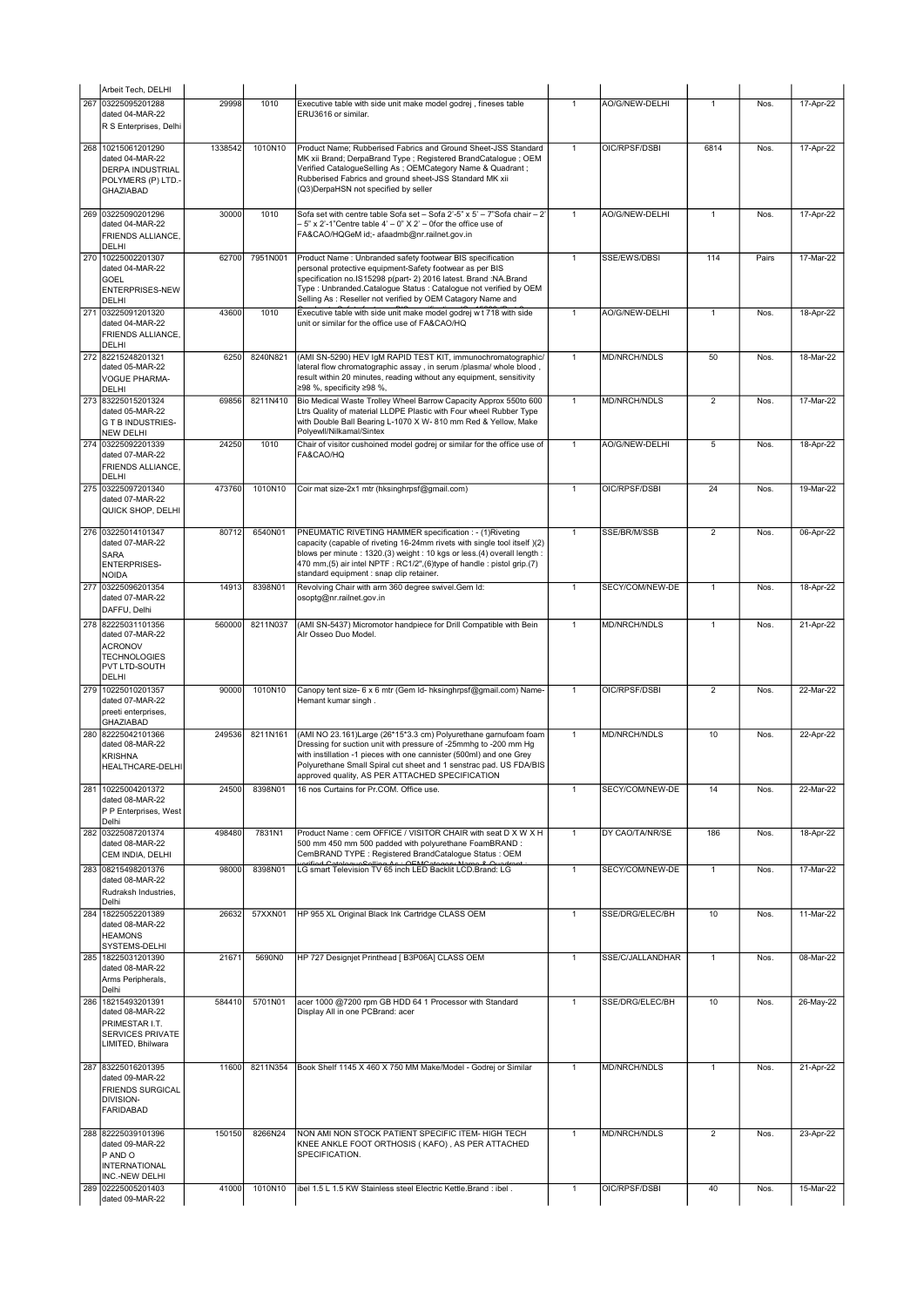|     | <b>ARPAN SALES-</b><br><b>FEROZEPUR</b>                                                               |                   |          |                                                                                                                                                                                                                                                                                                                           |                |                      |                         |            |              |
|-----|-------------------------------------------------------------------------------------------------------|-------------------|----------|---------------------------------------------------------------------------------------------------------------------------------------------------------------------------------------------------------------------------------------------------------------------------------------------------------------------------|----------------|----------------------|-------------------------|------------|--------------|
| 290 | 19215015101411                                                                                        | 58474             | 2000N01  | TM Blower Scavenger Terminal block (Epoxy) 6MM as per CLW                                                                                                                                                                                                                                                                 | $\mathbf{1}$   | SSE/EWS/DBSI         | 300                     | Nos.       | 09-Jun-22    |
|     | dated 09-MAR-22<br>ATUL INDUSTRIES-<br><b>FARIDABAD</b>                                               |                   |          | DRG.No.CLW/ES/3/SK-2/0454 ALT-A                                                                                                                                                                                                                                                                                           |                |                      |                         |            |              |
| 291 | 03225098201421<br>dated 09-MAR-22<br>Aayanshtech<br>International Pvt. Ltd.,<br>Kanpur                | 14599             | 1010N01  | INDIAN WATER INC. PURE WATER FOR LIFE FULLY AUTOMATIC<br>WITH AUTO CUT OFF RO+UV+UF POTABLE WATER<br>PURIFICATION SYSTEM (50LPH)                                                                                                                                                                                          | $\mathbf{1}$   | SSE/Br./AE/TKJ,11000 | 1                       | Nos.       | 19-Mar-22    |
| 292 | 03225099201433<br>dated 10-MAR-22                                                                     | 30000             | 4305N1   | Metrix plus Coloured dispaly coating Thickness Gauge, Matrix Plus (<br>As per GeM specification)                                                                                                                                                                                                                          | $\mathbf{1}$   | SSE/BR/M/SSB         | $\mathbf{1}$            | Nos.       | $23-Mar-22$  |
|     | <b>BOMBAY TOOLS</b><br>CENTRE (BOMBAY)<br>PRIVATE LIMITED,<br>Mumbai                                  |                   |          |                                                                                                                                                                                                                                                                                                                           |                |                      |                         |            |              |
|     | 293 19215016101455<br>dated 10-MAR-22<br>ATUL INDUSTRIES-                                             | 103356            | 2000N02  | TM blower & Oil cooling blower Terminal block-8MM (Epoxy) as per<br>CLW DRG.No. CLW/ES/3/SK-1/0454 ALT- 4                                                                                                                                                                                                                 | $\mathbf{1}$   | SSE/EWS/DBSI         | 500                     | Nos.       | 10-Jun-22    |
| 294 | <b>FARIDABAD</b><br>15215004201459                                                                    | 2661800           | 6550N01  | ICT CHARGES FOR POWER GENERATOR DG SET [UP TO                                                                                                                                                                                                                                                                             | $\mathbf{1}$   | WKP/TPP/CB-LKO       | $\mathbf{1}$            | Nos.       | 07-Apr-22    |
|     | dated 10-MAR-22                                                                                       |                   |          | 900KVA1                                                                                                                                                                                                                                                                                                                   |                |                      |                         |            |              |
|     | <b>ELECTRO</b><br><b>EQUIPMENTS-</b><br><b>HARIDWAR</b>                                               |                   | 9099N1   | KOEL GREEN ELECTRO POWER GENERATOR DG SET OF 320<br>MANUAL CONTROL PANEL Brand: Koel Green Electro                                                                                                                                                                                                                        | $\overline{2}$ | WKP/TPP/CB-LKO       | 1                       | Nos.       | 07-Apr-22    |
|     | 295 19215026101463<br>dated 11-MAR-22<br>RAVI AND SONS-<br><b>BHOPAL</b>                              | 109032<br>2691100 | 2397N01  | Set of End Shield for 35HP BBL Make MVMT motor of Electric<br>Locomotive.Each Set consist of 02 items (1) Driving side End Shield<br>for 35HP, BBL Make MVMT motor of Electric Locomotive suitable for<br>bearing 6313 along with inner & outer grease cup, Grease nipple and                                             | $\mathbf{1}$   | SSE/EWS/DBSI         | $6\overline{6}$         | Set        | 11-Jul-22    |
|     | 296 82196041201481<br>dated 11-MAR-22<br><b>KRISHNA MEDI</b><br><b>EQUIPMENTS-NEW</b><br><b>DELHI</b> |                   | 8211N304 | Bariatric and Advanced Surgery O.T. Table As per attached<br>specification attached                                                                                                                                                                                                                                       | $\mathbf{1}$   | <b>MD/NRCH/NDLS</b>  | 1                       | Nos.       | 29-May-22    |
| 297 | 10225011101492<br>dated 11-MAR-22<br><b>SWASTIK TEXTILES-</b><br><b>KOLKATA</b>                       | 103950            | 1010N10  | Show Flag sattan cloth multicolour 5 mtr x 3 feet                                                                                                                                                                                                                                                                         | $\mathbf{1}$   | OIC/RPSF/DSBI        | 300                     | Nos.       | 25-Apr-22    |
| 298 | 10225012101493<br>dated 11-MAR-22<br><b>AEINDRI</b><br><b>ENGINEERING OPC</b><br>PVT LTD-DELHI        | 45666             | 1010N10  | Unit crest zari                                                                                                                                                                                                                                                                                                           | $\mathbf{1}$   | OIC/RPSF/DSBI        | 30                      | Nos.       | 10-Apr-22    |
| 299 | 18225022201512<br>dated 13-MAR-22<br><b>TRENDY IT</b><br>SOLUTIONS, UTTAR<br>PRADESH                  | 7800              | 8398N001 | EXIDE 12.0 Volt Volt Lead Acid Battery. Brand: Registered Brand                                                                                                                                                                                                                                                           | $\mathbf{1}$   | CHOS/Tele/HQ         | 10                      | Nos.       | 12-Mar-22    |
| 300 | 18225058201513<br>dated 13-MAR-22<br>OEM TRADERS,<br><b>MUMBAI</b>                                    | 23300             | 0101N01  | Brother TN-2365 Original Toner (Mono/Black)Brand: KANTADO                                                                                                                                                                                                                                                                 | $\mathbf{1}$   | SUPDT.S&T(C)/BH      | 10                      | Nos.       | 15-Mar-22    |
|     | 301 03225107201515<br>dated 13-MAR-22<br><b>BHUDEV SAFE CO-</b><br>CENTRAL DELHI                      | 57837             | 1010     | Chairs for Visitors Make Model Godrej Premier with, arms 7112 R or<br>similar for official use of all India scheduled Castes& S.T Rly.<br>Employees Association Product Id 5116877-90743203965.                                                                                                                           | $\mathbf{1}$   | ASSTT.SECY./GM/      | 12                      | Nos.       | 25-Apr-22    |
| 302 | 12215052201516<br>dated 13-MAR-22<br>DURGA INDUSTRIES-<br><b>DELHI</b>                                | 1070000           | 4007N001 | LT, XLPE insulated 4 core 16 sq.mm.cable (Strip armoured)Aluminum<br>conductor cable Size -4x16 sq mm 1.1 KV grde conforming to IS<br>7098pt 1 9Latest Version)Firm' Offerd : Product Name : 4CX16 SQ.<br>MM AL/XLPE (A2XFY) GANAK CABLESBrand:                                                                           | $\mathbf{1}$   | SSE/E/C/MB           | 10000                   | <b>MTR</b> | $12$ -Apr-22 |
|     | 303103225108201518<br>dated 13-MAR-22<br>BHUDEV SAFE CO-<br><b>CENTRAL DELHI</b>                      | 35986             | 1010     | Steel Almirah/ book Case 1520x460x750 mm,make Modal -Godrej<br>Elen.Credenza-5 (Laminate) or similar for official use of all India<br>scheduled Castes& S.T Rly. Employees Association Product Id<br>5116877-99857395010 GeM ID.                                                                                          |                | ASSTT.SECY./GM/      |                         | NOS.       | 25-Apr-22    |
|     | 304 03225105201519<br>dated 13-MAR-22<br><b>BHUDEV SAFE CO-</b><br><b>CENTRAL DELHI</b>               | 87005             | 1010     | Executive table with side table Make Model Godrej, Wt718 with site<br>unit or similar for official use of all India scheduled Castes& S.T Rly.<br>Employees Association Product Id 511687719301715187.                                                                                                                    | $\mathbf{1}$   | ASSTT.SECY./GM/      | $\overline{\mathbf{c}}$ | Nos.       | 25-Apr-22    |
|     | 305 10215058201529<br>dated 14-MAR-22<br>J. K. WOOLLEN AND<br>SILK MILLS-<br>AMRITSAR                 | 1295740           | 1010N10  | Product Name: JKWSERGE Cloth Serge Olive-Khaki (for MHA<br>specn)Brand: JKWSERGEBrand Type: Registered brandCatalogue<br>status : Catalogue not verified. by OEM. Selling as : OEM verified re-<br>seller.Category name & quadrant : Twill weave wool fabric cloth serge<br>dress - IS: 2319 -1987 (Q2)JKW SERGE MHA 5112 | $\mathbf{1}$   | OIC/RPSF/DSBI        | 7004                    | <b>MTR</b> | 02-May-22    |
|     | 306 03225103201533<br>dated 14-MAR-22<br>MANOJ<br><b>ENTERPRISES-</b><br>DELHI                        | 99750             | 1010N10  | Brasso 400 ml metal cleaner polishes.                                                                                                                                                                                                                                                                                     | $\mathbf{1}$   | OIC/RPSF/DSBI        | 500                     | Nos.       | 26-Mar-22    |
|     | 307 03225110201540<br>dated 14-MAR-22<br>R S ENTERPRISES-<br><b>DELHI</b>                             | 18000             | 1010     | Computer table for official use of all India SC & S.T Rly. Employees<br>Association Product Id 5116877-13905606978.                                                                                                                                                                                                       | $\mathbf{1}$   | ASSTT.SECY./GM/      | $\overline{2}$          | Nos.       | 27-Apr-22    |
|     | 308 03225109201541<br>dated 14-MAR-22<br>BHUDEV SAFE CO-<br><b>CENTRAL DELHI</b>                      | 30000             | 1010     | Sofa 2'-5"x5'-7" Sofa Chair 2'-5"X2'-1", Center table 4'-0"X2'-0". One<br>Set. for official use of all India SC & S.T Rly. Employees Association<br>Product Id 511687779342517864.                                                                                                                                        | $\mathbf{1}$   | ASSTT.SECY./GM/      | $\mathbf{1}$            | Nos.       | 27-Apr-22    |
|     | 309 83225022201551<br>dated 14-MAR-22<br><b>FRIENDS SURGICAL</b><br>DIVISION-<br><b>FARIDABAD</b>     | 19400             | 8220N299 | VISITOR CHAIR CUSHIONED MAKE MODEL GODREJ WITH ARMS<br>OR SIMILAR                                                                                                                                                                                                                                                         | $\mathbf{1}$   | <b>MD/NRCH/NDLS</b>  | $\overline{4}$          | Nos.       | 24-Apr-22    |
|     | 310 83225021201552<br>dated 14-MAR-22<br><b>FRIENDS SURGICAL</b><br>DIVISION-<br><b>FARIDABAD</b>     | 17800             | 8220N297 | BOOK CASE 1520X460X750                                                                                                                                                                                                                                                                                                    | $\mathbf{1}$   | <b>MD/NRCH/NDLS</b>  | 1                       | Nos.       | 24-Apr-22    |
|     | 311 83225020201553<br>dated 14-MAR-22                                                                 | 22300             | 8220N296 | EXECUTIVE CHAIR HIFGH BACK GODREJ OR SIMILAR                                                                                                                                                                                                                                                                              | $\mathbf{1}$   | MD/NRCH/NDLS         | $\mathbf{1}$            | Nos.       | 24-Apr-22    |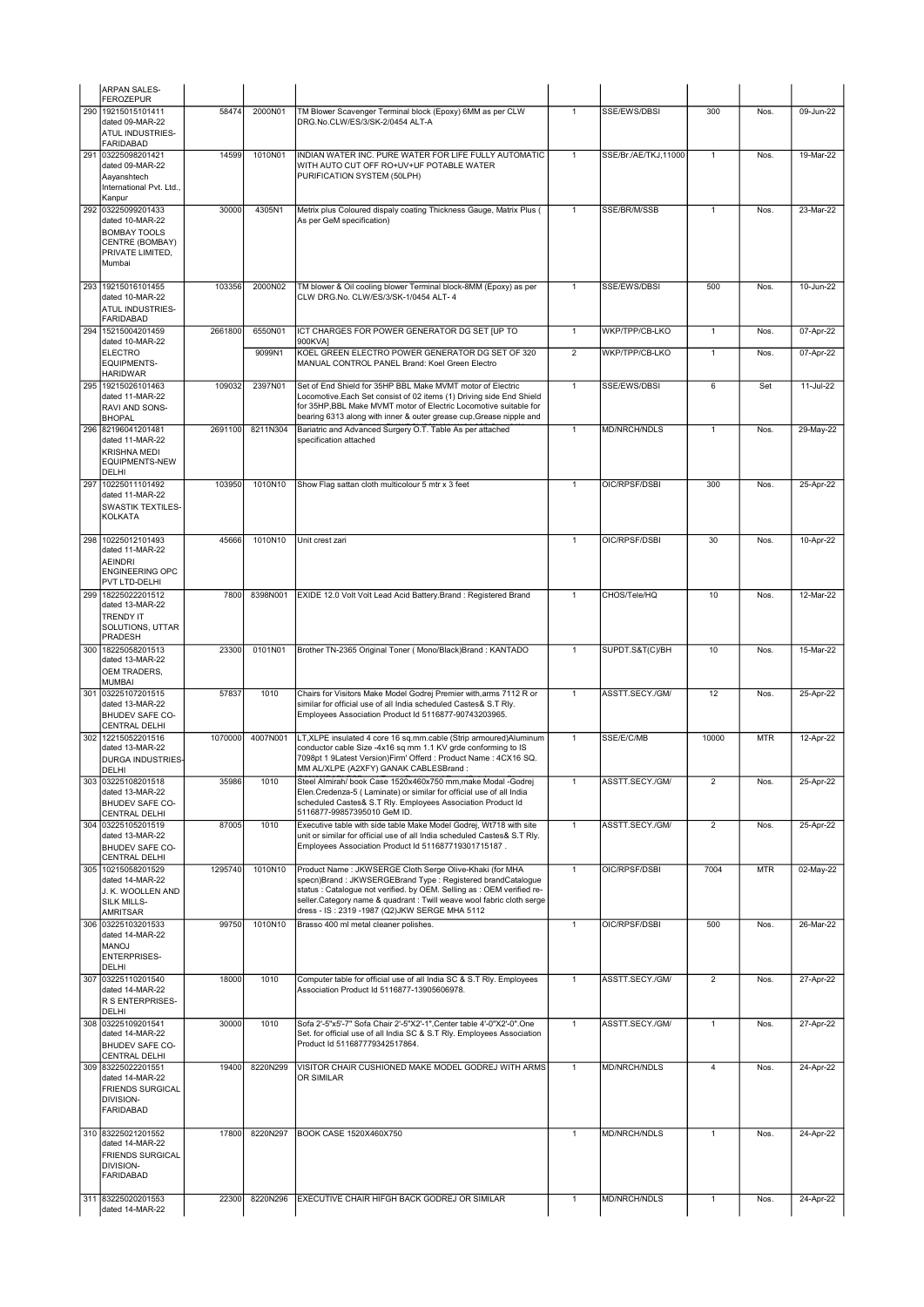| <b>FRIENDS SURGICAL</b><br>DIVISION-<br><b>FARIDABAD</b>                                                |        |          |                                                                                                                                                                                                                                                                                                                                                     |              |                     |                |      |           |
|---------------------------------------------------------------------------------------------------------|--------|----------|-----------------------------------------------------------------------------------------------------------------------------------------------------------------------------------------------------------------------------------------------------------------------------------------------------------------------------------------------------|--------------|---------------------|----------------|------|-----------|
| 312 83225019201554<br>dated 14-MAR-22<br><b>AMBESHIKA</b><br><b>ENTERPRISES LLP,</b><br><b>FAIZABAD</b> | 40189  | 8211N416 | BI PAP Machine, Patient Name- JAMITRI DEVI                                                                                                                                                                                                                                                                                                          | $\mathbf{1}$ | <b>MD/NRCH/NDLS</b> | $\mathbf{1}$   | Nos. | 23-Mar-22 |
| 313 03225088201583<br>dated 15-MAR-22<br><b>BHAGWATI</b><br><b>CREATIONS-NEW</b><br>DELHI               | 23500  | 1010N01  | Rocket Engine Model as per annexure attached                                                                                                                                                                                                                                                                                                        | $\mathbf{1}$ | D/NRM/RB            | 20             | Nos. | 25-Mar-22 |
| 314 03225088201588<br>dated 15-MAR-22<br>BHAGWATI<br><b>CREATIONS-NEW</b><br>DELHI                      | 18000  | 1010N02  | PSMT Engine Model as per annexure attached                                                                                                                                                                                                                                                                                                          | $\mathbf{1}$ | D/NRM/RB            | 10             | Nos. | 25-Mar-22 |
| 315 03225088201589<br>dated 15-MAR-22<br><b>BHAGWATI</b><br><b>CREATIONS-NEW</b><br>DELHI               | 24000  | 1010N03  | Diesel Engine Model as per annexure attached                                                                                                                                                                                                                                                                                                        | $\mathbf{1}$ | D/NRM/RB            | 15             | Nos. | 25-Mar-22 |
| 316 03225088201590<br>dated 15-MAR-22<br><b>BHAGWATI</b><br><b>CREATIONS-NEW</b><br>DELHI               | 23500  | 1010N01  | NMR Engine Modele as per annexure attached                                                                                                                                                                                                                                                                                                          | $\mathbf{1}$ | D/NRM/RB            | 20             | Nos. | 25-Mar-22 |
| 317 03225106201596<br>dated 16-MAR-22<br><b>BHUDEV SAFE CO-</b><br>CENTRAL DELHI                        | 47088  | 1010     | Executive Chair High back chair Make Model Godrej, ,Leome High<br>back (HB) or similar for official use of all India scheduled Castes& S.T<br>Rly. Employees Association Product Id 5116877-87904469545.                                                                                                                                            | $\mathbf{1}$ | ASSTT.SECY./GM/     | $\overline{2}$ | Nos. | 29-Apr-22 |
| 318 03225088201597<br>dated 16-MAR-22<br>HERITAGE METAL<br>CRAFTS-DEHRADUN                              | 17580  | 1010N05  | DHR with Coach Model as per annexure attached                                                                                                                                                                                                                                                                                                       | $\mathbf{1}$ | D/NRM/RB            | 10             | Nos. | 24-Mar-22 |
| 319 03225088201598<br>dated 16-MAR-22<br><b>HERITAGE METAL</b><br>CRAFTS-DEHRADUN                       | 18230  | 1010N06  | WP Sheet Engine Model as per annexure attached                                                                                                                                                                                                                                                                                                      | $\mathbf{1}$ | D/NRM/RB            | 10             | Nos. | 24-Mar-22 |
| 320 03225088201600<br>dated 16-MAR-22<br><b>HERITAGE METAL</b><br>CRAFTS-DEHRADUN                       | 22500  | 1010N07  | Fairy Queen SHeet Engine Model as per annexure attached                                                                                                                                                                                                                                                                                             | $\mathbf{1}$ | D/NRM/RB            | 20             | Nos. | 24-Mar-22 |
| 321 03225088201601<br>dated 16-MAR-22<br><b>HERITAGE METAL</b><br>CRAFTS-DEHRADUN                       | 22500  | 1010N08  | O&RR Engine Model as per annexure attached                                                                                                                                                                                                                                                                                                          | $\mathbf{1}$ | D/NRM/RB            | 20             | Nos. | 24-Mar-22 |
| 322 03225088201602<br>dated 16-MAR-22<br><b>HERITAGE METAL</b><br>CRAFTS-DEHRADUN                       | 22500  | 1010N09  | DHR Sheet Engine Model as per annexure attached                                                                                                                                                                                                                                                                                                     | $\mathbf{1}$ | D/NRM/RB            | 20             | Nos. | 24-Mar-22 |
| 323 03225088201622<br>dated 16-MAR-22<br><b>HERITAGE METAL</b><br><b>CRAFTS-DEHRADUN</b>                | 22500  | 1010N10  | GIP Engine Model as per annexure attached                                                                                                                                                                                                                                                                                                           | $\mathbf{1}$ | D/NRM/RB            | 20             | Nos. | 24-Mar-22 |
| 324   03225088201623<br>dated 16-MAR-22<br><b>HERITAGE METAL</b><br>CRAFTS-DEHRADUN                     | 20160  | 1010N11  | Ramgotty Engine Model as per annexure attached                                                                                                                                                                                                                                                                                                      |              | D/NRM/RB            | 20             | Nos. | 24-Mar-22 |
| 325 03225088201624<br>dated 16-MAR-22<br><b>HERITAGE METAL</b><br>CRAFTS-DEHRADUN                       | 20160  | 1010N12  | KC-520 Engine Model as per annexure attached                                                                                                                                                                                                                                                                                                        | $\mathbf{1}$ | D/NRM/RB            | 20             | Nos. | 24-Mar-22 |
| 326 03225088201626<br>dated 16-MAR-22<br><b>HERITAGE METAL</b><br>CRAFTS-DEHRADUN                       | 18230  | 1010N13  | Flary Queen Engine with Coach Model as per annexure attached                                                                                                                                                                                                                                                                                        | $\mathbf{1}$ | <b>D/NRM/RB</b>     | 10             | Nos. | 24-Mar-22 |
| 327 19215020101630<br>dated 16-MAR-22<br>SAMAL HARAND OF<br>INDIA PRIVATE<br>LIMITED-KOLKATA            | 118000 | 2553N02  | Set of gasket for SHIL make MPH of WAG7 Locos. Set consists of 3<br>items1) Top rubber gasket +paper gasket (set) (O-ring) as per part no.<br>SH/MPH/11---01 no./set/2) Bottom rubber gasket + paper gasket (set)<br>(O-ring) as per part no.SH/MPH/24 01 no/set/3) Terminal box gasket<br>2013 SH MPH/09-01 No/set.Note:1) The above materials are | $\mathbf{1}$ | SSE/EWS/DBSI        | 100            | Set  | 16-Jun-22 |
| 328 18225043201632<br>dated 16-MAR-22<br><b>INNOVATIVE</b><br>SOLUTIONS, NEW<br>DELHI                   | 6615   | 57XXN01  | HP 932XL Black Officejet Ink Cartridge Class OEMBrand : hp                                                                                                                                                                                                                                                                                          | $\mathbf{1}$ | SSE/DRG/ELEC/BH     | 3              | Nos. | 24-Mar-22 |
| 329 18215483201633<br>dated 16-MAR-22<br>M/s SHAMBHAVI<br>ENTERPRISES,<br>Jaipur                        | 289960 | 5701N01  | acer 1000@7200rpm GB HDD 64 1 Processor with Standard display<br>All in one pcBrand:acer                                                                                                                                                                                                                                                            | $\mathbf{1}$ | COS/T&P/NR/BH/N     | 5              | Nos. | 02-Jun-22 |
| 330 18225062201634<br>dated 16-MAR-22<br>Delta Business<br>Systems,, New Delhi                          | 15638  | 5701N01  | Canon PGI-2700XL Y Class OEMBrand:Canon                                                                                                                                                                                                                                                                                                             | $\mathbf{1}$ | CAO/FOIS            | 10             | Nos. | 24-Mar-22 |
| 331 18215419201636<br>dated 16-MAR-22                                                                   | 160000 | 1010     | Thin client PCBrand: THINVENT                                                                                                                                                                                                                                                                                                                       | $\mathbf{1}$ | SUPDT/CR/IRCA/B     | 5              | Nos. | 03-Apr-22 |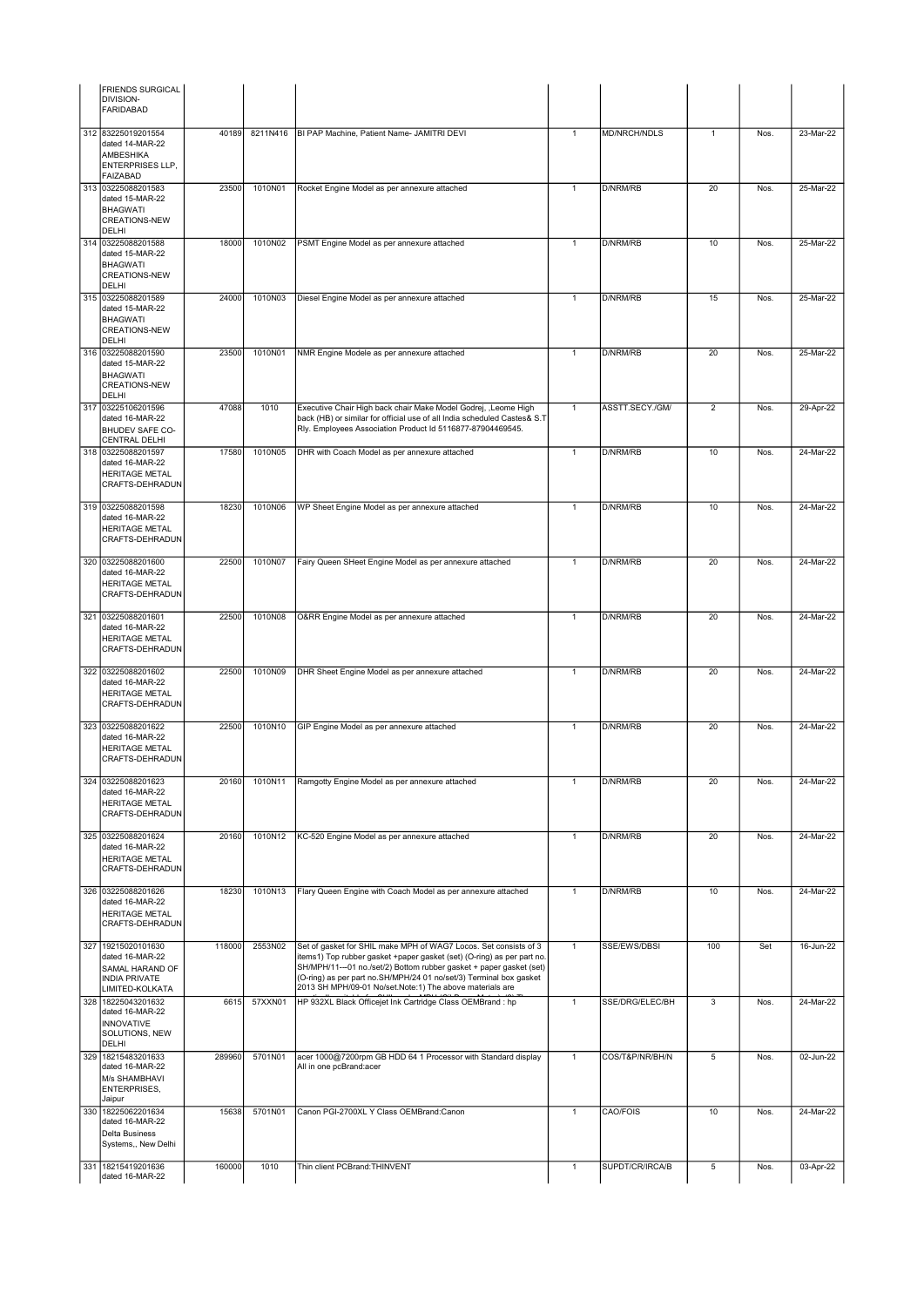|     | THINVENT<br><b>TECHNOLOGIES</b><br>PRIVATE LIMITED,<br><b>NEW DELHI</b>                                    |         |          |                                                                                                                                                                                                                                                                                                 |                |                     |                 |      |           |
|-----|------------------------------------------------------------------------------------------------------------|---------|----------|-------------------------------------------------------------------------------------------------------------------------------------------------------------------------------------------------------------------------------------------------------------------------------------------------|----------------|---------------------|-----------------|------|-----------|
|     | 332 18225061201637<br>dated 16-MAR-22<br>Delta Business<br>Systems,, New Delhi                             | 15638   | 5701N01  | Canon PGI-2700XL M Class OEMBrand:Canon                                                                                                                                                                                                                                                         | $\overline{1}$ | CAO/FOIS            | 10              | Nos. | 24-Mar-22 |
| 333 | 18225060201638<br>dated 16-MAR-22                                                                          | 10400   | 1010N01  | Epson 003 ink Cartridge Set for use Epson<br>L1110,L3110,L3116,L5190,L3156,L3150Brand:Tinu                                                                                                                                                                                                      | $\mathbf{1}$   | ASSTT.SECY./GM/     | 8               | Nos. | 25-Mar-22 |
|     | <b>GOOD LUCK</b>                                                                                           |         |          |                                                                                                                                                                                                                                                                                                 |                |                     |                 |      |           |
| 334 | TRADERS, MUMBAI<br>18225050201639                                                                          | 84285   | 5701N01  | Canon Multifunction Machines Mfm, On Site OEM Warranty 3                                                                                                                                                                                                                                        | $\mathbf{1}$   | SSA/HQ/NR/BH/NDLS   | 3               | Nos. | 16-May-22 |
|     | dated 16-MAR-22<br><b>MKSK OFFICE</b><br>SOLUTIONS LLP-<br>DELHI                                           |         |          | YearBrand: Canon                                                                                                                                                                                                                                                                                |                |                     |                 |      |           |
|     | 335 18225054201640<br>dated 16-MAR-22<br><b>INTERNATIONAL</b><br><b>COMPUTER</b><br>RESOURCES-NEW<br>DELHI | 47730   | 1010N10  | hp HP 915XL Black Original Ink Cartridge Class OeMBrand:hp                                                                                                                                                                                                                                      | $\mathbf{1}$   | <b>ASC/RPF/DBSI</b> | 20              | Nos. | 11-Mar-22 |
| 336 | 18225055201641<br>dated 16-MAR-22                                                                          | 14303   | 1010N10  | HP 915XL Magenta Original Ink Cartridge Class OEMBrand : hp                                                                                                                                                                                                                                     | $\mathbf{1}$   | <b>ASC/RPF/DBSI</b> | 10              | Nos. | 15-Mar-22 |
|     | <b>INTERNATIONAL</b><br><b>COMPUTER</b><br>RESOURCES-NEW<br>DELHI                                          |         |          |                                                                                                                                                                                                                                                                                                 |                |                     |                 |      |           |
| 337 | 18215519201642                                                                                             | 24684   | 1010     | HP 30A Black Laserjet Toner Cartridge Class OEM.Brand : hp                                                                                                                                                                                                                                      | $\mathbf{1}$   | ASSTT.SECY./GM/     | $6\overline{6}$ | Nos. | 11-Mar-22 |
|     | dated 16-MAR-22<br>SHAKTI MARKETING<br>ASSOCIATES-NEW<br>DELHI                                             |         |          |                                                                                                                                                                                                                                                                                                 |                |                     |                 |      |           |
|     | 338 18225049201643<br>dated 16-MAR-22                                                                      | 40659   | 57XXN01  | Canon PGI 2700XL C Class OEM Brand : Canon                                                                                                                                                                                                                                                      | $\mathbf{1}$   | SSE/DRG/ELEC/BH     | 26              | Nos. | 15-Mar-22 |
|     | Delta Business<br>Systems,, New Delhi                                                                      |         |          |                                                                                                                                                                                                                                                                                                 |                |                     |                 |      |           |
|     | 339 18225056201644<br>dated 16-MAR-22                                                                      | 14342   | 1010N10  | HP 915XL Cyan Original Ink Cartridge Class OEM.Brand : hp                                                                                                                                                                                                                                       | $\mathbf{1}$   | ASC/RPF/DBSI        | 10              | Nos. | 15-Mar-22 |
|     | <b>HEAMONS</b>                                                                                             |         |          |                                                                                                                                                                                                                                                                                                 |                |                     |                 |      |           |
|     | SYSTEMS-DELHI<br>340 18225042201645                                                                        | 17744   | 57XXN01  | HP 955XL Cyan Original Ink Cartridge Class OEMBrand : hp                                                                                                                                                                                                                                        | $\mathbf{1}$   | SSE/DRG/ELEC/BH     | 8               | Nos. | 18-Mar-22 |
|     | dated 16-MAR-22<br>S P Uppal and<br>Company, South<br>West Delhi                                           |         |          |                                                                                                                                                                                                                                                                                                 |                |                     |                 |      |           |
|     | 341 18225045201646<br>dated 16-MAR-22<br>Delta Business<br>Systems,, New Delhi                             | 40659   | 57XXN01  | Canon PGI-2700 XL M Class OEM Brand : Canon                                                                                                                                                                                                                                                     | $\mathbf{1}$   | SSE/DRG/ELEC/BH     | 26              | Nos. | 15-Mar-22 |
| 342 | 18225057201647<br>dated 16-MAR-22<br><b>INTERNATIONAL</b><br><b>COMPUTER</b><br>RESOURCES-NEW              | 14385   | 1010N10  | HP 915XL Yellow Original Ink Cartridge Class OEMBrand : hp                                                                                                                                                                                                                                      | $\mathbf{1}$   | <b>ASC/RPF/DBSI</b> | 10              | Nos. | 15-Mar-22 |
|     | DELHI<br>18225046201648                                                                                    | 40659   | 57XXN01  |                                                                                                                                                                                                                                                                                                 | $\mathbf{1}$   | SSE/DRG/ELEC/BH     | 26              |      | 15-Mar-22 |
| 343 | dated 16-MAR-22<br>Delta Business<br>Systems,, New Delhi                                                   |         |          | Canon PGI 2700 XL Y Class OEMBrand : Canon                                                                                                                                                                                                                                                      |                |                     |                 | Nos. |           |
|     | 344 18225048201649<br>dated 16-MAR-22                                                                      | 58157   | 57XXN01  | Canon PGI-2700XL BK Class OEM Brand : Canon                                                                                                                                                                                                                                                     | $\overline{1}$ | SSE/DRG/ELEC/BH     | 26              | Nos. | 15-Mar-22 |
|     | <b>UNIQUE</b><br>STATIONERS,<br><b>NAGPUR</b>                                                              |         |          |                                                                                                                                                                                                                                                                                                 |                |                     |                 |      |           |
|     | 345 18225041201650<br>dated 16-MAR-22<br>S P Uppal and<br>Company, South<br>West Delhi                     | 16608   | 57XXN01  | HP 955XL Yellow Original Ink Cartridge Class OEMBrand : hp                                                                                                                                                                                                                                      | $\mathbf{1}$   | SSE/DRG/ELEC/BH     | $\overline{8}$  | Nos. | 18-Mar-22 |
|     | 346 19215018101651                                                                                         | 202577  | 2553N01  | Epoxy moulded terminal block for Flowell make transformer oil pump                                                                                                                                                                                                                              | $\overline{1}$ | SSE/EWS/DBSI        | 75              | Nos. | 17-Jun-22 |
|     | dated 17-MAR-22<br><b>FLOWTECH PUMPS</b><br>AND MOTORS-<br>BANGALORE                                       |         |          | MPH Model 1143 L or Similar                                                                                                                                                                                                                                                                     |                |                     |                 |      |           |
|     | 347 19215019101652<br>dated 17-MAR-22<br><b>FLOWTECH PUMPS</b><br>AND MOTORS-<br>BANGALORE                 | 176717  | 2953N01  | Set of O Ring for M/s Flowtech Make Converter Oil Pump of Model<br>No. 1575 of 3-phase Loco, Set Consists of 2 items(i) Teflon O ring of<br>OD 233*ID224*4mm=02 Nos(ii) Nitrite O Ring of OD 85*ID75*5mm<br>=01 no. Make/Brand: Flowwell, Model-1575 or similar                                 | $\mathbf{1}$   | SSE/EWS/DBSI        | 60              | Set  | 17-Jun-22 |
|     | 348 19215023101653<br>dated 17-MAR-22<br><b>FLOWTECH PUMPS</b><br>AND MOTORS-<br><b>BANGALORE</b>          | 211220  | 2553N01  | Set of O Ring for M/s. Flowtech make converter oil pump of Model<br>No.-1515 of 3 phase Loco set consists of 3 items- (i) Teflon O Ring of<br>OD251 X ID242 X 4 mm=02 Nos, (ii) Teflon O Ring of OD241 X<br>ID232 X 4 mm=01 No, (iii) Nitrite O Ring of OD85 X ID75 X 5 mm=01<br>No.or similar. | $\overline{1}$ | <b>SSE/EWS/DBSI</b> | 50              | Set  | 17-Jun-22 |
|     | 349 18225029201658<br>dated 17-MAR-22<br>J.F.INFOSYSTEMS,                                                  | 272441  | 5701N01  | acer NA GB HDD 64 1 Processor with standard Display All in one<br>pcBrand: acer.                                                                                                                                                                                                                | $\mathbf{1}$   | SUPDT./COML./BH     | $\overline{5}$  | Nos. | 07-Jun-22 |
|     | <b>MUNBAI</b><br>350 06215037201692                                                                        | 4921150 | 9041N5   | ISMC 400x100 mm min length 12 mtr & above as per IS 2062 Gr. A                                                                                                                                                                                                                                  | $\mathbf{1}$   | DY CE/BRI/JRC       | 50              | MT   | 14-May-22 |
|     | dated 21-MAR-22<br>K.L.Steels (P)<br>Limited., Ghaziabad                                                   |         |          | E250.                                                                                                                                                                                                                                                                                           |                |                     |                 |      |           |
|     | 351 06225001201693<br>dated 21-MAR-22                                                                      | 3964800 | 9098N170 | M.S.ANGLE- 80X80X8MM LENGTH -10MM OR ABOVE IS-<br>2062:2011, E-250 (FE-410) QUALITY- "BO/A"                                                                                                                                                                                                     | $\mathbf{1}$   | SSE/BR-WS/CB        | 40              | MT   | 16-May-22 |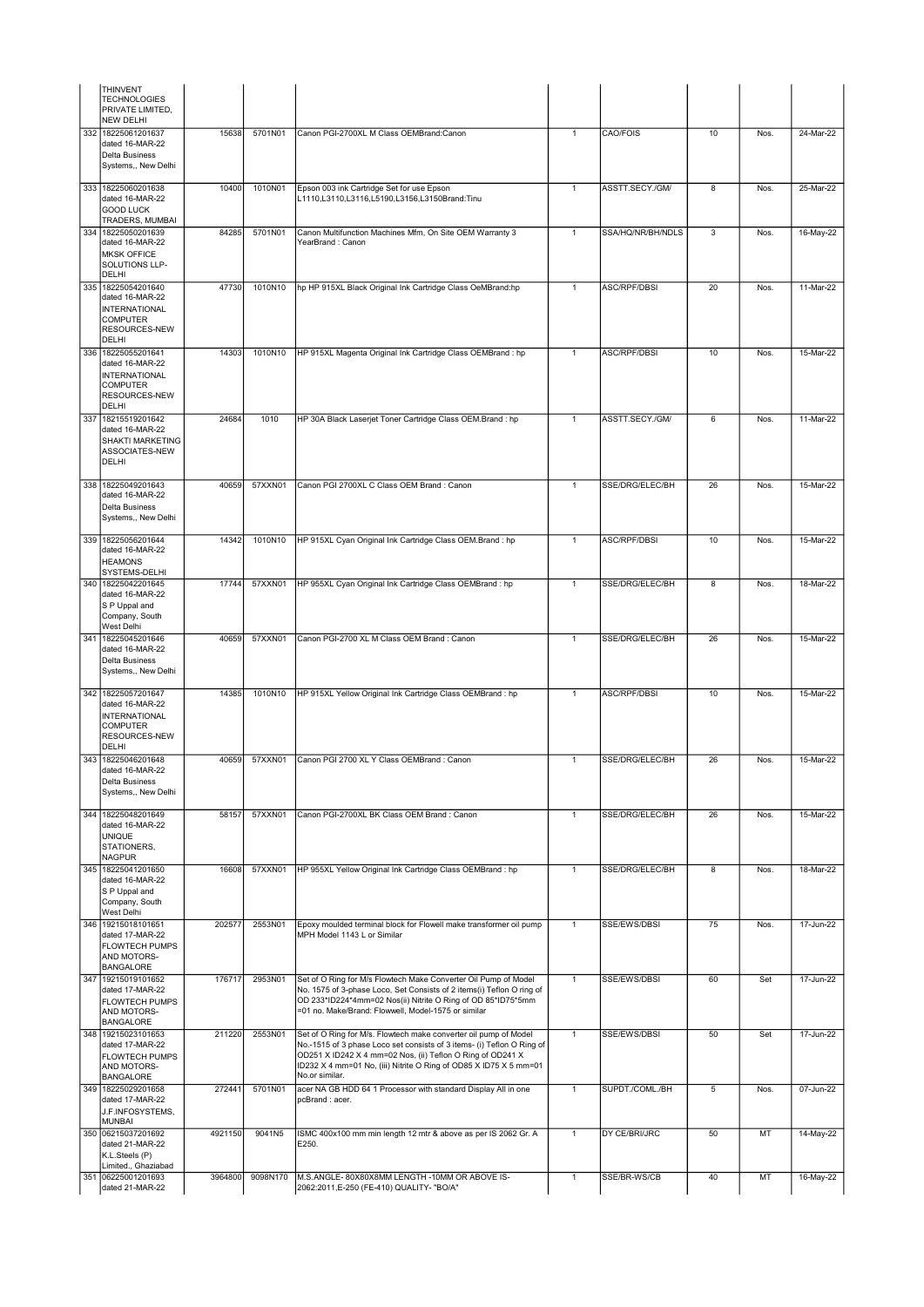|     | JAIN PAINT AND<br>HARDWARE STORE-<br><b>PATIALA</b>                                                                      |         |          |                                                                                                                                                                                       |                |                       |                 |       |           |
|-----|--------------------------------------------------------------------------------------------------------------------------|---------|----------|---------------------------------------------------------------------------------------------------------------------------------------------------------------------------------------|----------------|-----------------------|-----------------|-------|-----------|
| 352 | 06225009201698                                                                                                           | 3894000 | 9098N197 | M.S.ANGLE-100X75X10MM,IS:2062:2011 E-250 FE-410 GRADE-"A"                                                                                                                             | $\mathbf{1}$   | SSE/BR-WS/CB          | 30              | MT    | 19-May-22 |
|     | dated 21-MAR-22<br>JAIN PAINT AND<br>HARDWARE STORE-<br>PATIALA                                                          |         |          |                                                                                                                                                                                       |                |                       |                 |       |           |
| 353 | 03225081201700                                                                                                           | 35712   | 1010N10  | Steel almirah 2000mm 4 shelvesAs per attached specification                                                                                                                           | $\mathbf{1}$   | OIC/RPSF/DSBI         | $\overline{2}$  | Nos.  | 05-May-22 |
|     | dated 21-MAR-22<br>SHREE BALAJI<br>COLLECTION<br><b>ENTERPRISES-</b><br><b>DELHI</b>                                     |         |          |                                                                                                                                                                                       |                |                       |                 |       |           |
| 354 | 03225141201701                                                                                                           | 202950  | 1010N10  | Neelkmal floral flower plant AS PER ATTACHED SPECIFICATION                                                                                                                            | $\mathbf{1}$   | OIC/RPSF/DSBI         | 550             | Nos.  | 05-Apr-22 |
|     | dated 21-MAR-22<br>OFFICE SOLUTIONS<br>DELHI<br>355 03225140201702                                                       |         |          | Floral flower plants As per Gem specification                                                                                                                                         | $\mathbf{1}$   | OIC/RPSF/DSBI         | 540             |       |           |
|     | dated 21-MAR-22<br>OFFICE SOLUTIONS.<br>DELHI                                                                            | 220320  | 1010N10  |                                                                                                                                                                                       |                |                       |                 | Nos.  | 05-Apr-22 |
|     | 356 03225142201708<br>dated 22-MAR-22<br>JAIN AGENCIES-<br>DELHI                                                         | 157500  | 1010N10  | Office pole set (As per Specification attached)                                                                                                                                       | $\mathbf{1}$   | OIC/RPSF/DSBI         | $\overline{7}$  | Nos.  | 06-Apr-22 |
| 357 | 03225101101723                                                                                                           | 182000  | 1010N10  | Buffer donga stainless steel with top glass with hydraulic system. SS-                                                                                                                | $\overline{1}$ | OIC/RPSF/DSBI         | 20              | Nos.  | 21-Apr-22 |
|     | dated 22-MAR-22<br>NB TRADERS-NEW<br><b>DELHI</b>                                                                        |         |          | 304 jindal steel weight 13 Kg size 1-1/2x1-1/2x1-1/2 feet Capacity 6 Itr                                                                                                              |                |                       |                 |       |           |
| 358 | 10215083201735<br>dated 23-MAR-22                                                                                        | 611312  | 1010N10  | Product Name : Ambivert Belt Waist synthetic(ICK) as per Indian Air<br>Force Specification No.AIR-HQ\DQAS\AC-001.Issued by Directorate                                                | $\overline{1}$ | OIC/RPSF/DSBI         | 5878            | Nos.  | 07-May-22 |
|     | <b>GOEL</b><br><b>ENTERPRISES-NEW</b><br>DELHI                                                                           |         |          | of quality assurance service (AERO) AIR headquarters, Ramkrishna<br>Puram West Block-VI-New Delhi -110066 BlackBrand :<br>AMBIRVERTBrand Type: Registered BrandCatalogue Status: OEM- |                |                       |                 |       |           |
| 359 | 18215503201736<br>dated 23-MAR-22<br>APEX SYSTEM-                                                                        | 942     | 57XXN01  | Canon GI70 Black Class OEM Brand : Canon                                                                                                                                              | $\mathbf{1}$   | <b>HINDI OFFICER/</b> | $\overline{2}$  | Nos.  | 29-Mar-22 |
| 360 | <b>DELHI</b><br>18225071201737                                                                                           | 85050   | 1112N01  | SAMSUNG MLT-D111S BLACK TONER CARTRIDGE CLASS OEM                                                                                                                                     | $\mathbf{1}$   | COS/T&P/NR/BH/N       | 30              | Nos.  | 29-Mar-22 |
|     | dated 23-MAR-22<br><b>SHAKTI MARKETING</b><br>ASSOCIATES-NEW<br><b>DELHI</b>                                             |         |          | <b>BRAND: SAMSUNG</b>                                                                                                                                                                 |                |                       |                 |       |           |
| 361 | 18225064201738                                                                                                           | 22368   | 5701N01  | CANON PGI 2700XL BK Class OEM Brand : Canon                                                                                                                                           | $\mathbf{1}$   | CAO/FOIS              | 10              | Nos.  | 29-Mar-22 |
|     | dated 23-MAR-22<br><b>UNIQUE</b><br>STATIONERS,<br><b>NAGPUR</b>                                                         |         |          |                                                                                                                                                                                       |                |                       |                 |       |           |
| 362 | 18225070201739<br>dated 23-MAR-22<br><b>HEAMONS</b><br>SYSTEMS-DELHI                                                     | 106202  | 1112N01  | HP 88A BLACK ORIGINAL Laserjet Toner CARTRIDGE Class OEM<br>Brand: hp                                                                                                                 | $\mathbf{1}$   | COS/T&P/NR/BH/N       | 30              | Nos.  | 29-Mar-22 |
| 363 | 18225065201740<br>dated 23-MAR-22<br><b>HEAMONS</b>                                                                      | 53227   | 8398N1   | SAMSUNG MLT-D203S Black toner cartridge Class OEMBrand:<br>SAMSUNG                                                                                                                    | $\mathbf{1}$   | S.S.E/TMC/HQ/ND       | 10              | Nos.  | 29-Mar-22 |
| 364 | SYSTEMS-DELHI<br>18225015201741                                                                                          | 122178  | 8398N001 | HP 93A Black contract Original Laser Jet Toner Cartridge [CZ 192 A]                                                                                                                   | $\mathbf{1}$   | CHOS/Tele/HQ          | 10              | Nos.  | 24-Mar-22 |
|     | dated 23-MAR-22<br><b>INTERNATIONAL</b><br><b>COMPUTER</b><br>RESOURCES-NEW<br>DELHI                                     |         |          | <b>CLASS OEM</b>                                                                                                                                                                      |                |                       |                 |       |           |
| 365 | 18225033201742<br>dated 23-MAR-22<br>NEW WAY OFFICE<br><b>AUTOMATION</b><br>PRIVATE LIMITED,<br><b>NEW DELHI</b>         | 81080   | 0101N1   | Canon CRG 925 Class OEMBrand : Canon                                                                                                                                                  | $\mathbf{1}$   | SUPDT/CR/IRCA/B       | 20              | Nos.  | 19-Mar-22 |
| 366 | 18225066201743<br>dated 23-MAR-22<br><b>MARK SALES &amp;</b>                                                             | 25890   | 1010N01  | Brother TN-2465 Class OEMBrand : brother                                                                                                                                              | $\mathbf{1}$   | SUPDT.S&T(C)/BH       | 10              | Nos.  | 29-Mar-22 |
| 367 | SERVICES, DELHI<br>18215484201756<br>dated 24-MAR-22<br>TECHSPERT, Delhi                                                 | 145434  | 1010     | Canon CIS Sheet Fed scanner, On Site OEM Warranty 1 Year Brand<br>Canon                                                                                                               | $\overline{1}$ | ASSTT.SECY./GM/       | $6\overline{6}$ | Nos.  | 08-Jun-22 |
| 368 | 19215022101757                                                                                                           | 99828   | 2901N001 | Ball bearing 6308/c3 for MRB auxiliary motors (CG L make) of 3                                                                                                                        | $\mathbf{1}$   | SSE/EWS/DBSI          | 200             | Nos.  | 24-Jul-22 |
|     | dated 24-MAR-22<br><b>GODAVARITECH</b><br><b>INDUSTRIAL</b><br><b>SOLUTIONS</b><br>PRIVATE LIMITED-<br><b>KANPUR CIT</b> |         |          | Phase electric locomotive.                                                                                                                                                            |                |                       |                 |       |           |
| 369 | 08215097101766                                                                                                           | 4856172 | 5111N01  | 2 Mbps MODEMs Qty.:- 285 Pair (One Pair consists of One V-35                                                                                                                          | $\mathbf{1}$   | SSE/T/CR/STORE        | 285             | Pairs | 24-Sep-22 |
|     | dated 24-MAR-22<br>NOMUS COMM<br>SYSTEMS PRIVATE<br>LIMITED-VADODARA                                                     |         |          | Modem and One G-703 Modem) with Accessories and Three Year<br>Warranty . [As per Latest RDSO Specification No<br>RDSO/SPN/TC/80/2020 Rev. 2.0 Effective from 20-10-2020.              |                |                       |                 |       |           |
|     | 370 03225126101771<br>dated 24-MAR-22<br>A.K.ELECTRICALS                                                                 | 133104  | 1010N10  | Bb CLARINET with card Holder, case cover Make : Diplomat USA (as<br>per Specification attached) or similar                                                                            | 1              | ASC/RPF/DBSI          | 8               | Nos.  | 23-Apr-22 |
|     | (INDIA)-NEW DELHI<br>371 03225135101772                                                                                  | 79650   | 1010N10  | Side Drum with Sealing Plastic Skin, cover, Stand (as per                                                                                                                             | $\overline{1}$ | ASC/RPF/DBSI          | 3               | Nos.  | 23-Apr-22 |
|     | dated 24-MAR-22<br>A.K.ELECTRICALS<br>(INDIA)-NEW DELHI                                                                  |         |          | specification attached) Make: Diplomat USA or Similar.                                                                                                                                |                |                       |                 |       |           |
|     | 372 03225133101773<br>dated 24-MAR-22<br>A.K.ELECTRICALS<br>(INDIA)-NEW DELHI                                            | 77290   | 1010N10  | Bb TENOR SAXOPHONE with card holder, case cover (as per<br>specification attached) Make: Diplomat USA or similar                                                                      | $\mathbf{1}$   | <b>ASC/RPF/DBSI</b>   | $\mathbf{1}$    | Nos.  | 23-Apr-22 |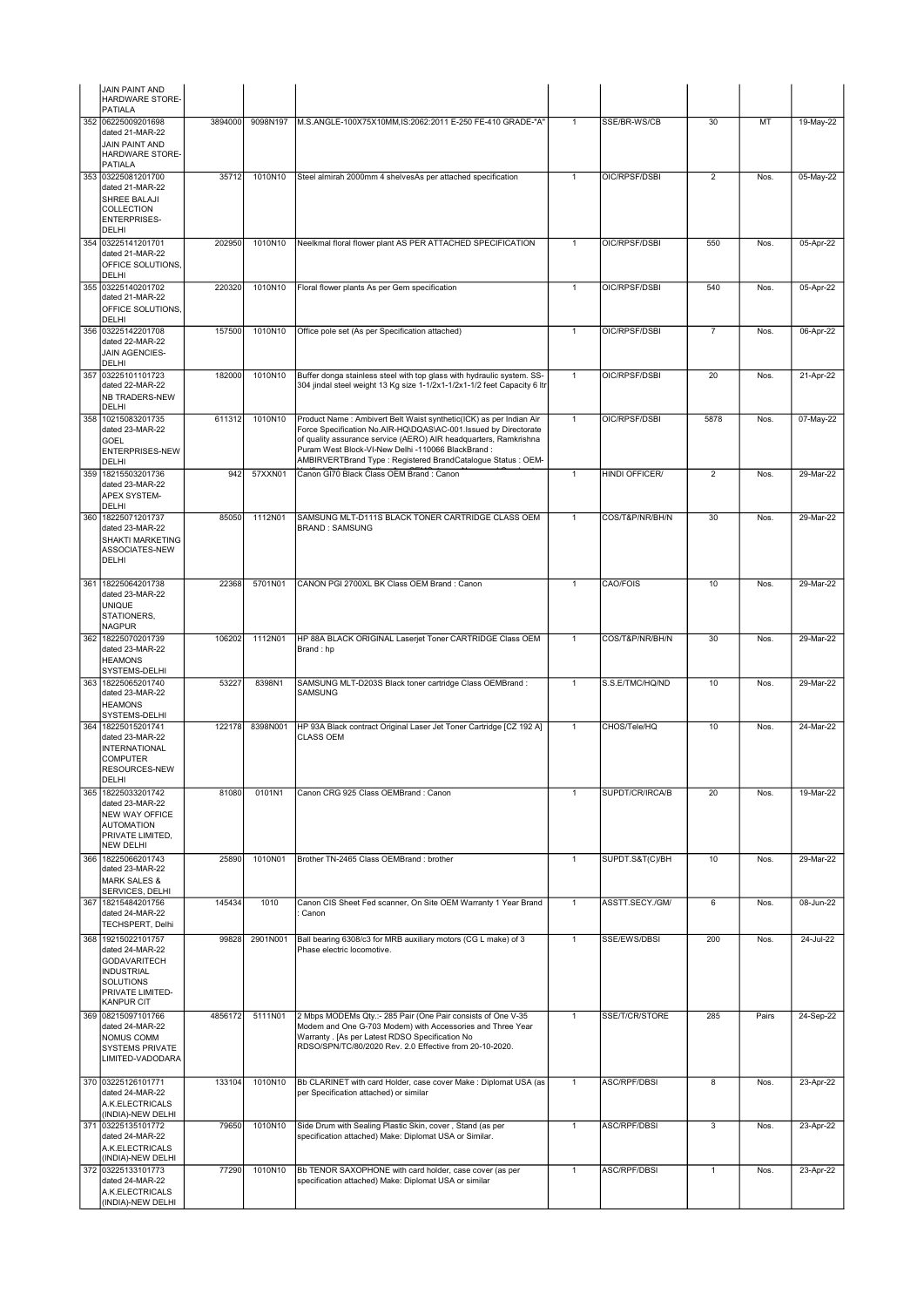| 373 | 82225051201784<br>dated 25-MAR-22<br><b>UNIVERSAL</b><br><b>HEALTHCARE</b><br>DEVICES-DELHI    | 70500   | 8211N417 | Auto C PAP With NASAL MASK, PATIENT NAME Dr. Sudhir Kumar<br>Sharma                                                                                                                                                                                                                                                     | $\mathbf{1}$ | <b>MD/NRCH/NDLS</b> | 1            | Nos. | 08-Apr-22     |
|-----|------------------------------------------------------------------------------------------------|---------|----------|-------------------------------------------------------------------------------------------------------------------------------------------------------------------------------------------------------------------------------------------------------------------------------------------------------------------------|--------------|---------------------|--------------|------|---------------|
| 374 | 82225045101786<br>dated 25-MAR-22<br><b>FRIENDS SURGICAL</b><br>DIVISION-<br><b>FARIDABAD</b>  | 43120   | 8211N962 | (AMI SN-4962) Rh Viewing Box (As per Specifications attached).                                                                                                                                                                                                                                                          | $\mathbf{1}$ | MD/NRCH/NDLS        | $\mathbf{1}$ | Nos. | 09-May-22     |
|     | 375 03225143201792<br>dated 25-MAR-22<br>ARBEIT TECH-DELHI                                     | 24513   | 8690N01  | Executive Chair for official use of CCM/Ctg., NDBHProduct ID:-<br>511687729188807233GeM ID: Sh.Dharmesh Abrol                                                                                                                                                                                                           | $\mathbf{1}$ | SUPDT./COML./BH     | 1            | Nos. | 08-May-22     |
| 376 | 18225110201794<br>dated 25-MAR-22<br>R B SALES, RANCHI                                         | 22500   | 1010N1   | Cyberpowerr 220-230 V AC 1% uninterruptible Power Supply<br>(Ups)Brand: Cyberpower                                                                                                                                                                                                                                      | 1            | Dy.CCM/IT           | 5            | Nos. | 06-Apr-22     |
| 377 | 10215062201809<br>dated 28-MAR-22<br><b>BANSAL</b><br>INDUSTRIES-<br>GHAZIABAD                 | 1199700 | 1010N10  | Product name: B.IND.Pouch for Ammunition and Grenades. Brand:<br>B.IND. Brand type : Registered Brand. Catalogue Status : OEM<br>Verified Catalogue.Selling As: OEM Category Name and Quadrant<br>:Pouch for Ammunition and Grenades (Q3). B.IND.HSN not Specified<br>by Seller.                                        | $\mathbf{1}$ | OIC/RPSF/DSBI       | 2666         | Nos. | 26-Apr-22     |
| 378 | 10215054201813<br>dated 28-MAR-22<br><b>KANPUR TENT</b><br>FACTORY-KANPUR                      | 709858  | 1010N10  | Product Name; KTF Size No.7 Jungle HatsBrand; KTFCatalogue<br>status ; OEM verified CatalogueSelling As;OEMCategory Name &<br>Disruptive Size-7HSN Not Specified by Seller                                                                                                                                              | 1            | OIC/RPSF/DSBI       | 9998         | Nos. | 13-May-22     |
|     | 379 03225127101818<br>dated 28-MAR-22<br>A.K.ELECTRICALS<br>(INDIA)-NEW DELHI                  | 200128  | 1010N10  | Bb TRUMPET with card Holder, case cover Make Diplomat USA or<br>similar (as per Specification attached)                                                                                                                                                                                                                 | $\mathbf{1}$ | ASC/RPF/DBSI        | 8            | Nos. | 27-Apr-22     |
|     | 380 03225125101819<br>dated 28-MAR-22<br>A.K.ELECTRICALS<br>(INDIA)-NEW DELHI                  | 61360   | 1010N10  | Bb Slide Trombone with card Holder, case cover (as per Specification<br>attached) Make: Diplomat USA or similar.                                                                                                                                                                                                        | $\mathbf{1}$ | ASC/RPF/DBSI        | 1            | Nos. | 27-Apr-22     |
|     | 381 03225139101820<br>dated 28-MAR-22<br>A.K.ELECTRICALS<br>(INDIA)-NEW DELHI                  | 140420  | 1010N10  | MUSIC FOLIO, MUSIC STAND & RPF BANNER with Monogram &<br>Zari Work -USED IN BRASS BAND. BRAND- HERCULES or Similar                                                                                                                                                                                                      | 1            | ASC/RPF/DBSI        | 10           | Set  | 27-Apr-22     |
| 382 | 03225134101821<br>dated 28-MAR-22<br>A.K.ELECTRICALS<br>(INDIA)-NEW DELHI                      | 28910   | 1010N10  | BASS DRUM with Sling Plastic Skin cover, stand (as per specification<br>attached) Make: Diplomat USA or similar                                                                                                                                                                                                         | $\mathbf{1}$ | ASC/RPF/DBSI        | $\mathbf{1}$ | Nos. | $27$ -Apr-22  |
| 383 | 03225136101822<br>dated 28-MAR-22<br>A.K.ELECTRICALS<br>(INDIA)-NEW DELHI                      | 17936   | 1010N10  | Concert Flute (as per specification attached) Make: Diplomat USA or<br>similar                                                                                                                                                                                                                                          | $\mathbf{1}$ | ASC/RPF/DBSI        | $\mathbf{1}$ | Nos. | 27-Apr-22     |
| 384 | 02225004201827<br>dated 28-MAR-22<br>Harkrishan<br>International, , Delhi                      | 153200  | 1010N10  | 2400 Watt Liquid filled heater                                                                                                                                                                                                                                                                                          | 1            | OIC/RPSF/DSBI       | 20           | Nos. | 05-Apr-22     |
| 385 | 82215114101831<br>dated 28-MAR-22<br>N K ENTERPRISES-<br>DELHI                                 | 668968  | 8201N001 | Tab. Tremetinib 0.5 mg Brand - Meqsel Mfg. By - M/s<br>GlaxoSmithKline Manufacturing SPA Strada Provincials Asolana 92,<br>San Polo Di Torrile Parma (Italy) -43056 Imported & Mktd By - M/s<br>Novartis Healthcare Pvt Ltd. Gala No.1A & 2A Building No.28 Arihant                                                     | $\mathbf{1}$ | MD/NRCH/NDLS        | 480          | Nos. | 27-Apr-22     |
|     | 386 82215115101832<br>dated 28-MAR-22<br>N K ENTERPRISES-<br>DELHI                             | 609913  | 8201N001 | Cap. Dabrafenib 50 mg Brand - Rafinlar 50 mg Mfg. By - M/s Glaxo<br>Operations UK Ltd Priory Street Ware Hertfordshire SG12 ODJ UK.<br>Imported & Mktd By - M/s Novartis Healthcare Pvt Ltd. Gala No.1A &<br>2A Building No.28 Arihant Compound, Kopar, Purna, Tal- Bhiwandi,                                           | $\mathbf{1}$ | MD/NRCH/NDLS        | 700          | Nos. | 27-Apr-22     |
| 387 | 03225102201834<br>dated 28-MAR-22<br>Indian, East Delhi                                        | 70000   | 1010N10  | Dustbin stainless steel cap- 10 ltr As per attached specification                                                                                                                                                                                                                                                       | $\mathbf{1}$ | OIC/RPSF/DSBI       | 100          | Nos. | 29-Mar-22     |
| 388 | 06215051101835<br>dated 28-MAR-22<br><b>ASHOK METAL AND</b><br><b>TUBE-MUMBAI</b>              | 649000  | 9098NS   | S.S.SHEET, 22 SWG, GRADE-EN-1.4372, SIZE-(2500X1250X<br>$0.853$ ) mm.                                                                                                                                                                                                                                                   | $\mathbf{1}$ | SSE/ERECTING/GZB    | 2200         | Kgs. | 27-May-22     |
| 389 | 18225111201842<br>dated 29-MAR-22<br>APEX SYSTEM-<br>DELHI                                     | 37203   | 1010N1   | Canon Laser Mono Computer Printers for A4 paper size Brand:<br>Canon                                                                                                                                                                                                                                                    | $\mathbf{1}$ | Dy.CCM/IT           | 3            | Nos. | 06-Apr-22     |
| 390 | 18225047201843<br>dated 29-MAR-22<br>FLEX SOLUTIONS,<br><b>MUMBAI</b>                          | 12600   | 57XXN01  | Epson 001 ink Bottle (Set of 4 colour) Brand:bt                                                                                                                                                                                                                                                                         | $\mathbf{1}$ | SSE/DRG/ELEC/BH     | 6            | Nos. | 06-Apr-22     |
| 391 | 03225138101856<br>dated 29-MAR-22<br>A.K.ELECTRICALS<br>(INDIA)-NEW DELHI                      | 20532   | 1010N10  | CYMBAL 14" (Copper) with cover (as per specification attached)<br>Make: Diplomat USA or similar.                                                                                                                                                                                                                        | 1            | <b>ASC/RPF/DBSI</b> | 1            | Nos. | $28 - Apr-22$ |
|     | 392 03225137101857<br>dated 29-MAR-22<br>A.K.ELECTRICALS<br>(INDIA)-NEW DELHI                  | 18762   | 1010N10  | CONCERT PICCOLO (as per specification attached) Make: Diplomat<br>USA or similar                                                                                                                                                                                                                                        | 1            | <b>ASC/RPF/DBSI</b> | 1            | Nos. | 28-Apr-22     |
| 393 | 08215287201868<br>dated 30-MAR-22<br><b>SUPERTECH</b><br><b>ENTERPRISES,</b><br>DELHI          | 57710   | 1010N10  | Product Name: HITONE Unidirectional with volume control and press<br>to talk switch MicrophoneBrand :HITONEBrand Type : Registered<br>BrandCatalogue Status : OEM verified catalogueSelling As : OEM<br>Verified Reseller .Category name & quadrant : megha phone- loud<br>hailer (Q3) PM90HSN not specified by seller. | $\mathbf{1}$ | OIC/RPSF/DSBI       | 29           | Nos. | 12-Apr-22     |
|     | 394 03225131101875<br>dated 30-MAR-22<br>A.K.ELECTRICALS<br>(INDIA)-NEW DELHI                  | 242490  | 1010N10  | EUPHONIUM with card holder, case cover (as per specification<br>attached) Make: Diplomat USA or similar                                                                                                                                                                                                                 | $\mathbf{1}$ | ASC/RPF/DBSI        | 3            | Nos. | 29-Apr-22     |
|     | 395 03225130201876<br>dated 30-MAR-22<br>SHREE TIRUPATI<br><b>ENTERPRISES,</b><br><b>DELHI</b> | 48975   | 1010N10  | Latest for Automotive vehicles Phenumatic tyre for passenger car<br>vehicles-Diagonal and radial ply Radial (COVER OUTER<br>(235X65rX17) TUBELESS )Specification as per GeM document                                                                                                                                    | $\mathbf{1}$ | ASC/RPF/DBSI        | 5            | Nos. | 13-Apr-22     |
| 396 | 03225129201877<br>dated 30-MAR-22<br>SHREE TIRUPATI<br>ENTERPRISES,<br>DELHI                   | 28394   | 1010N10  | Automotive vehicles pneumatic tyre for passenger car vehicle<br>Diagonal and radial Pky Radial Warranty 1 year (Appolo Tyre) as per<br>attached specification.                                                                                                                                                          | $\mathbf{1}$ | ASC/RPF/DBSI        | 5            | Nos. | 13-Apr-22     |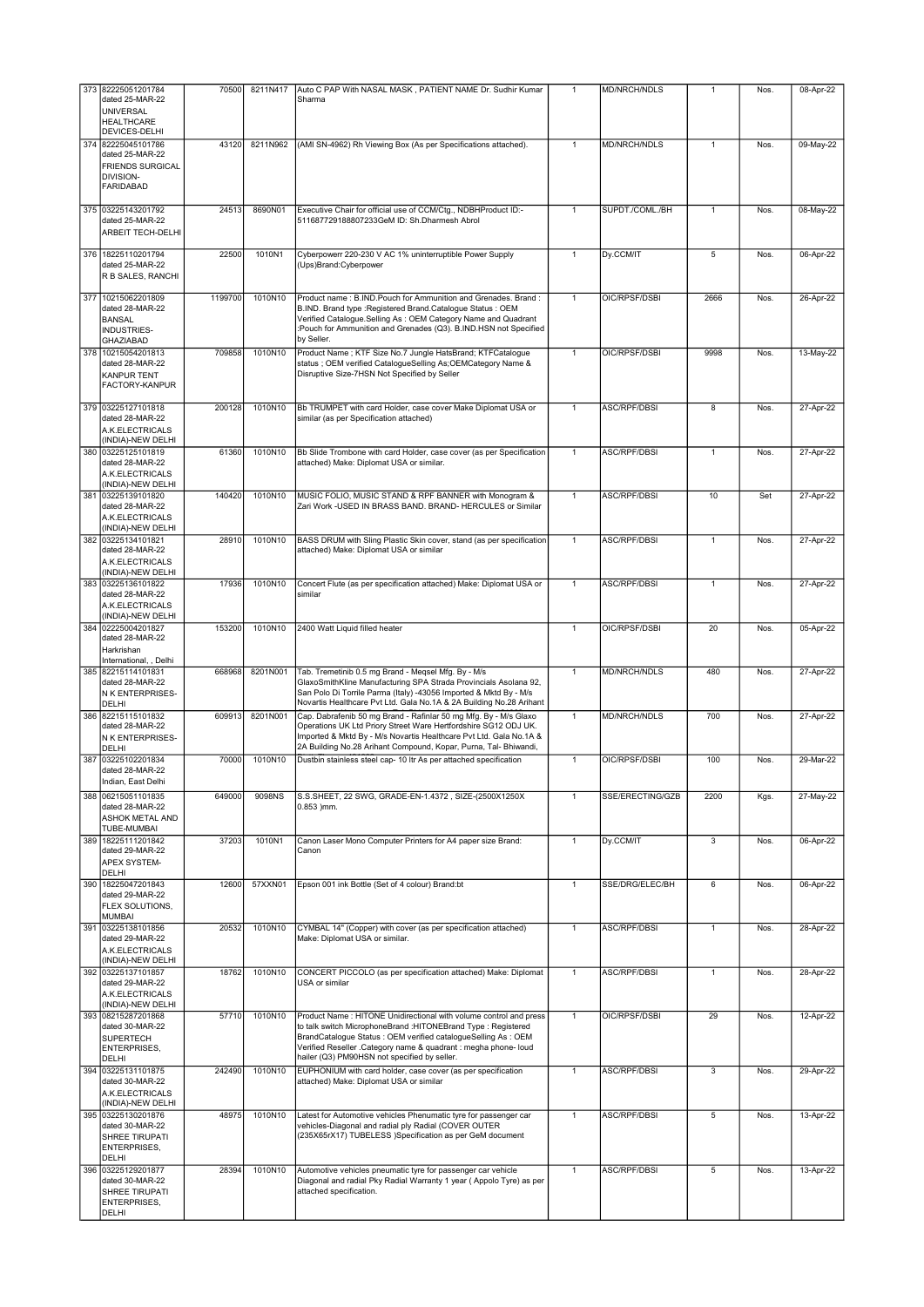| 397 08215259201878<br>dated 30-MAR-22<br><b>UNIVERSAL</b><br>TRADING CO., Mohali                  | 10798       | 1010N10  | Product Name: SIMPEX Aluminium Extension pole and Swivel Base<br>with Thumb Screw/ Fixing mechnism and Wrist LanyardBrand;<br>SIMPEXBrand Type: Registered brand Catalogue status : catalogue<br>not verified by OEM Selling As: OEM Verified Reseller category name<br>& Quadrant : Extension pole Cum Monopod (Accessries for Action | $\mathbf{1}$    | OIC/RPSF/DSBI       | $\overline{2}$ | Nos.        | 14-Apr-22 |
|---------------------------------------------------------------------------------------------------|-------------|----------|----------------------------------------------------------------------------------------------------------------------------------------------------------------------------------------------------------------------------------------------------------------------------------------------------------------------------------------|-----------------|---------------------|----------------|-------------|-----------|
| 398 82225048101880<br>dated 30-MAR-22<br><b>B G DISTRIBUTORS-</b><br><b>NEW DELHI</b>             | 463313      | 8266N24  | NON AMI NON STOCK CUSTOMISED PATEINT SPECIFIC<br>MOTORISED WHEEL CHAIR WITH CHIN OPERATED. AS PER<br>SPECIFICATION                                                                                                                                                                                                                     | $\mathbf{1}$    | MD/NRCH/NDLS        | $\mathbf{1}$   | Nos.        | 14-May-22 |
| 399 83225027201885<br>dated 31-MAR-22<br><b>FRIENDS SURGICAL</b><br>DIVISION-<br><b>FARIDABAD</b> | 46200       | 8211N001 | Visitor Chair (Cushioned with Hand / Arm Rest and Cushioned back<br>rest) Make/Model Godrej or Similar                                                                                                                                                                                                                                 | $\mathbf{1}$    | MD/NRCH/NDLS        | 12             | Nos.        | 12-May-22 |
| 400 83225028201886<br>dated 31-MAR-22<br><b>FRIENDS SURGICAL</b><br>DIVISION-<br><b>FARIDABAD</b> | 27540       | 8211N001 | Chair For Visitor (Cushioned) Make/Model: Godrej Premier with arms<br>7112R or similar                                                                                                                                                                                                                                                 | $\mathbf{1}$    | <b>MD/NRCH/NDLS</b> | 6              | Nos.        | 12-May-22 |
| 401 83225026201887<br>dated 31-MAR-22<br><b>FRIENDS SURGICAL</b><br>DIVISION-<br><b>FARIDABAD</b> | 49270       | 8211N001 | Revolving Chair                                                                                                                                                                                                                                                                                                                        | $\mathbf{1}$    | MD/NRCH/NDLS        | 13             | Nos.        | 12-May-22 |
| 402 83225017101889<br>dated 31-MAR-22<br><b>PES</b><br><b>INSTALLATIONS PVT</b><br>LTD-DELHI      | 165212      | 8211N582 | OT LIGHT HANDLE (IMPORTED STRYKER MAKE)                                                                                                                                                                                                                                                                                                | $\mathbf{1}$    | <b>MD/NRCH/NDLS</b> | 10             | Nos.        | 15-May-22 |
| 403 83225025201890<br>dated 31-MAR-22<br><b>FRIENDS SURGICAL</b><br>DIVISION-<br><b>FARIDABAD</b> | 22300       | 8211N001 | Executive Chair Revolving High Back Make: Godrej or Similar                                                                                                                                                                                                                                                                            | 1               | MD/NRCH/NDLS        | 1              | Nos.        | 13-May-22 |
| 404 83225029201891<br>dated 31-MAR-22<br><b>FRIENDS SURGICAL</b><br>DIVISION-<br><b>FARIDABAD</b> | 24100       | 8211N001 | Executive Chair High Back Executive Chair Make/Model: Godrej,<br>Leoma High Back (HB) or similar                                                                                                                                                                                                                                       | $\mathbf{1}$    | MD/NRCH/NDLS        | $\mathbf{1}$   | Nos.        | 13-May-22 |
| 405 83225030201892<br>dated 31-MAR-22<br>R. K. TRADERS,<br>SIDDHARTH NAGAR                        | 70999       | 8211N001 | Microwave Capacity 17 Litre Make: Bajaj/Samsung/LG                                                                                                                                                                                                                                                                                     | $\mathbf{1}$    | <b>MD/NRCH/NDLS</b> | 10             | Nos.        | 12-Apr-22 |
| 406 08215446201894<br>dated 31-MAR-22<br>Rudraksh Industries,<br>Delhi                            | 24500       | 1010N10  | Product name: ZEBRONICS One way PA Speaker, warranty 1 Year<br>Brand: ZEBRONICSBrand Type: Registered BrandCatalogue:<br>catalogue not verified by OEMSelling As: OEM verified<br>Resellercategory name & Quadrant : PA Speaker (Q2)ZEB-                                                                                               | $\mathbf{1}$    | OIC/RPSF/DSBI       | 1              | Nos.        | 12-Apr-22 |
| 407 04225002701904<br>dated 31-MAR-22                                                             | 13053150608 | 1010N01  | HIGH SPEED DIESEL OIL INCLUDING EURO-IV, EURO-VI AND<br>OTHER UPGRADED VARIANTS OF HSD OIL CONFORMING TO:                                                                                                                                                                                                                              | 1               | SR.CC/DLI           | 10000          | <b>KLTR</b> | 31-Mar-23 |
| <b>INDIAN OIL</b><br>CORPORATION<br>LIMITED-DELHI                                                 |             | 1010N02  | IS: 1460:2017 (5TH REVISION) OR LATEST<br>HIGH SPEED DIESEL OIL INCLUDING EURO-IV, EURO-VI AND<br>OTHER UPGRADED VARIANTS OF HSD OIL CONFORMING TO:<br>IS: 1460:2017 (5TH REVISION) OR LATEST                                                                                                                                          | $\overline{2}$  | SSE/DSL/GEN/TKD     | 9000           | <b>KLTR</b> | 31-Mar-23 |
|                                                                                                   |             | 1010N03  | HIGH SPEED DIESEL OIL INCLUDING EURO-IV, EURO-VI AND<br>OTHER UPGRADED VARIANTS OF HSD CONFORMING TO: IS:<br>1460:2017 (5TH REVISION) OR LATEST                                                                                                                                                                                        | 3               | SSE/DSL/SSB         | 18500          | <b>KLTR</b> | 31-Mar-23 |
|                                                                                                   |             | 1010N04  | HIGH SPEED DIESEL OIL INCLUDING EURO-IV, EURO-VI AND<br>OTHER UPGRADED VARIANTS OF HSD CONFORMING TO: IS:<br>1460:2017 (5TH REVISION) OR LATEST                                                                                                                                                                                        | 4               | SR.CC/DLI           | 27000          | <b>KLTR</b> | 31-Mar-23 |
|                                                                                                   |             | 1010N05  | HIGH SPEED DIESEL OIL INCLUDING EURO-IV, EURO-VI AND<br>OTHER UPGRADED VARIANTS OF HSD CONFORMING TO: IS:<br>1460:2017 (5TH REVISION) OR LATEST                                                                                                                                                                                        | $5\overline{)}$ | SR.CC/DLI           | 3400           | <b>KLTR</b> | 31-Mar-23 |
|                                                                                                   |             | 1010N06  | HIGH SPEED DIESEL OIL INCLUDING EURO-IV, EURO-VI AND<br>OTHER UPGRADED VARIANTS OF HSD CONFORMING TO: IS:<br>1460:2017 (5TH REVISION) OR LATEST                                                                                                                                                                                        | 6               | Sr.CC/ROK           | 17500          | <b>KLTR</b> | 31-Mar-23 |
|                                                                                                   |             | 1010N07  | HIGH SPEED DIESEL OIL INCLUDING EURO-IV, EURO-VI AND<br>OTHER UPGRADED VARIANTS OF HSD CONFORMING TO: IS:<br>1460:2017 (5TH REVISION) OR LATEST                                                                                                                                                                                        | $\overline{7}$  | Sr.CC/DEE           | 10500          | <b>KLTR</b> | 31-Mar-23 |
|                                                                                                   |             | 1010N08  | HIGH SPEED DIESEL OIL INCLUDING EURO-IV, EURO-VI AND<br>OTHER UPGRADED VARIANTS OF HSD CONFORMING TO: IS:<br>1460:2017 (5TH REVISION) OR LATEST                                                                                                                                                                                        | $\overline{8}$  | SR.CC/DLI           | 6000           | <b>KLTR</b> | 31-Mar-23 |
|                                                                                                   |             | 1010N09  | HIGH SPEED DIESEL OIL INCLUDING EURO-IV, EURO-VI AND<br>OTHER UPGRADED VARIANTS OF HSD CONFORMING TO: IS:<br>1460:2017 (5TH REVISION) OR LATEST                                                                                                                                                                                        | 9               | DME/Diesel/LDH      | 4100           | <b>KLTR</b> | 31-Mar-23 |
|                                                                                                   |             | 1010N10  | HIGH SPEED DIESEL OIL INCLUDING EURO-IV, EURO-VI AND<br>OTHER UPGRADED VARIANTS OF HSD CONFORMING TO: IS:<br>1460:2017 (5TH REVISION) OR LATEST                                                                                                                                                                                        | 10              | SSE/LOCO/JUC        | 5800           | <b>KLTR</b> | 31-Mar-23 |
|                                                                                                   |             | 1010N12  | HIGH SPEED DIESEL OIL INCLUDING EURO-IV, EURO-VI AND<br>OTHER UPGRADED VARIANTS OF HSD CONFORMING TO: IS:<br>1460:2017 (5TH REVISION) OR LATEST                                                                                                                                                                                        | 11              | S.E./LOCO/ASR       | 5200           | <b>KLTR</b> | 31-Mar-23 |
|                                                                                                   |             | 1010N13  | HIGH SPEED DIESEL OIL INCLUDING EURO-IV, EURO-VI AND<br>OTHER UPGRADED VARIANTS OF HSD CONFORMING TO: IS:<br>1460:2017 (5TH REVISION) OR LATEST                                                                                                                                                                                        | 12              | SSE/DSL/PTK         | 2000           | <b>KLTR</b> | 31-Mar-23 |
|                                                                                                   |             | 1010N14  | HIGH SPEED DIESEL OIL INCLUDING EURO-IV, EURO-VI AND<br>OTHER UPGRADED VARIANTS OF HSD CONFORMING TO: IS:<br>1460:2017 (5TH REVISION) OR LATEST                                                                                                                                                                                        | 13              | SSE/DSL/PTK         | 100            | <b>KLTR</b> | 31-Mar-23 |
|                                                                                                   |             |          |                                                                                                                                                                                                                                                                                                                                        |                 |                     |                |             |           |
|                                                                                                   |             | 1010N15  | HIGH SPEED DIESEL OIL INCLUDING EURO-IV, EURO-VI AND<br>OTHER UPGRADED VARIANTS OF HSD CONFORMING TO: IS:                                                                                                                                                                                                                              | 14              | SSE/LOCO/JAT        | 7000           | <b>KLTR</b> | 31-Mar-23 |
|                                                                                                   |             | 1010N16  | 1460:2017 (5TH REVISION) OR LATEST<br>HIGH SPEED DIESEL OIL INCLUDING EURO-IV, EURO-VI AND<br>OTHER UPGRADED VARIANTS OF HSD CONFORMING TO: IS:<br>1460:2017 (5TH REVISION) OR LATEST                                                                                                                                                  | 15              | SSE/Loco/Budgam     | 2500           | <b>KLTR</b> | 31-Mar-23 |